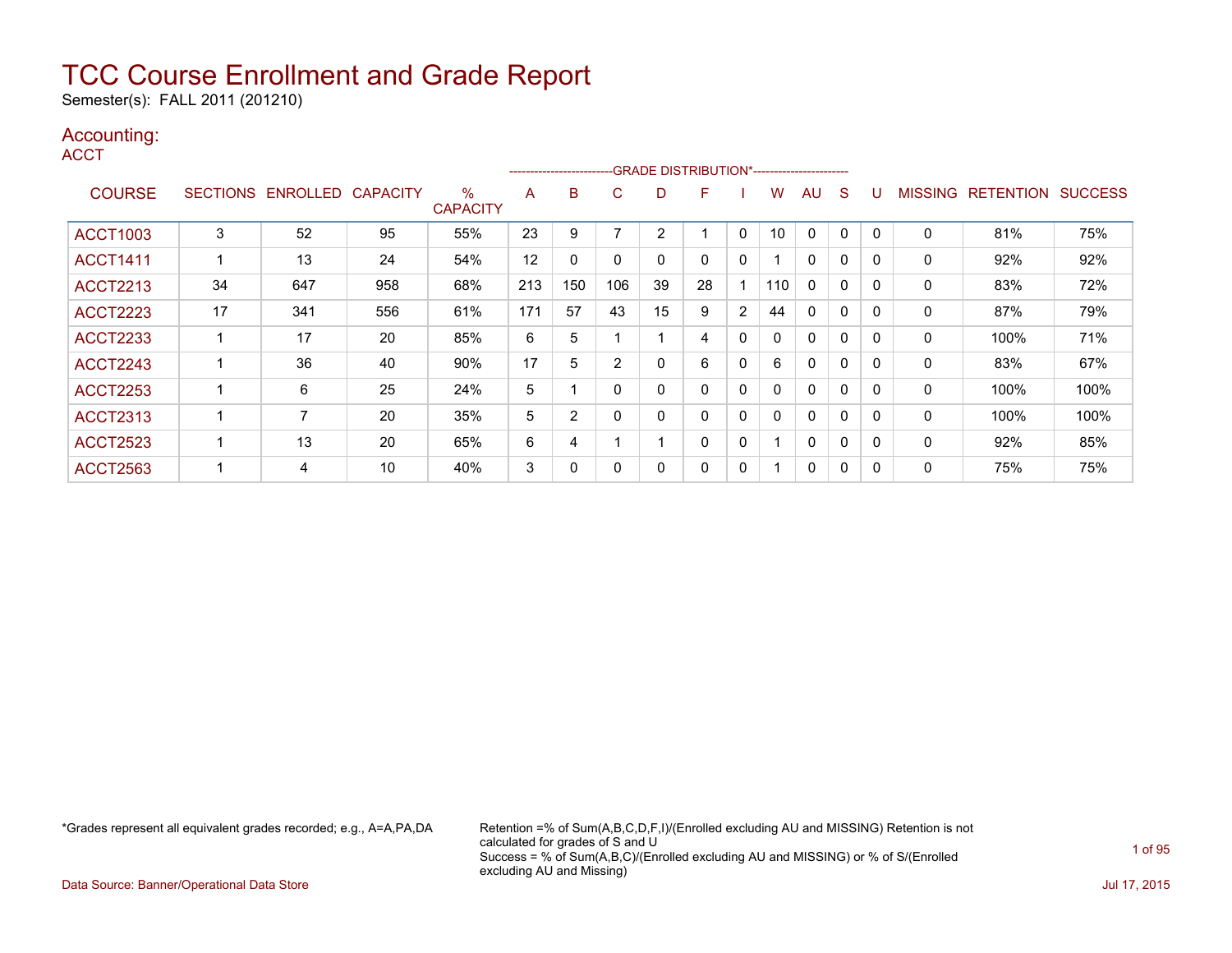Semester(s): FALL 2011 (201210)

#### African Studies: AFRS

| AFNO            |                            |    |                 |    |  | ------------------------GRADE DISTRIBUTION*----------------------- |                |                |  |                                                  |     |
|-----------------|----------------------------|----|-----------------|----|--|--------------------------------------------------------------------|----------------|----------------|--|--------------------------------------------------|-----|
| <b>COURSE</b>   | SECTIONS ENROLLED CAPACITY |    | <b>CAPACITY</b> |    |  |                                                                    |                |                |  | % A B C D F I W AU S U MISSING RETENTION SUCCESS |     |
| <b>AFRS2713</b> |                            | 30 | 43%             | 11 |  | $\Omega$                                                           | 0 <sup>1</sup> | $\overline{0}$ |  | 92%                                              | 92% |

\*Grades represent all equivalent grades recorded; e.g., A=A,PA,DA Retention =% of Sum(A,B,C,D,F,I)/(Enrolled excluding AU and MISSING) Retention is not calculated for grades of S and U Success = % of Sum(A,B,C)/(Enrolled excluding AU and MISSING) or % of S/(Enrolled excluding AU and Missing)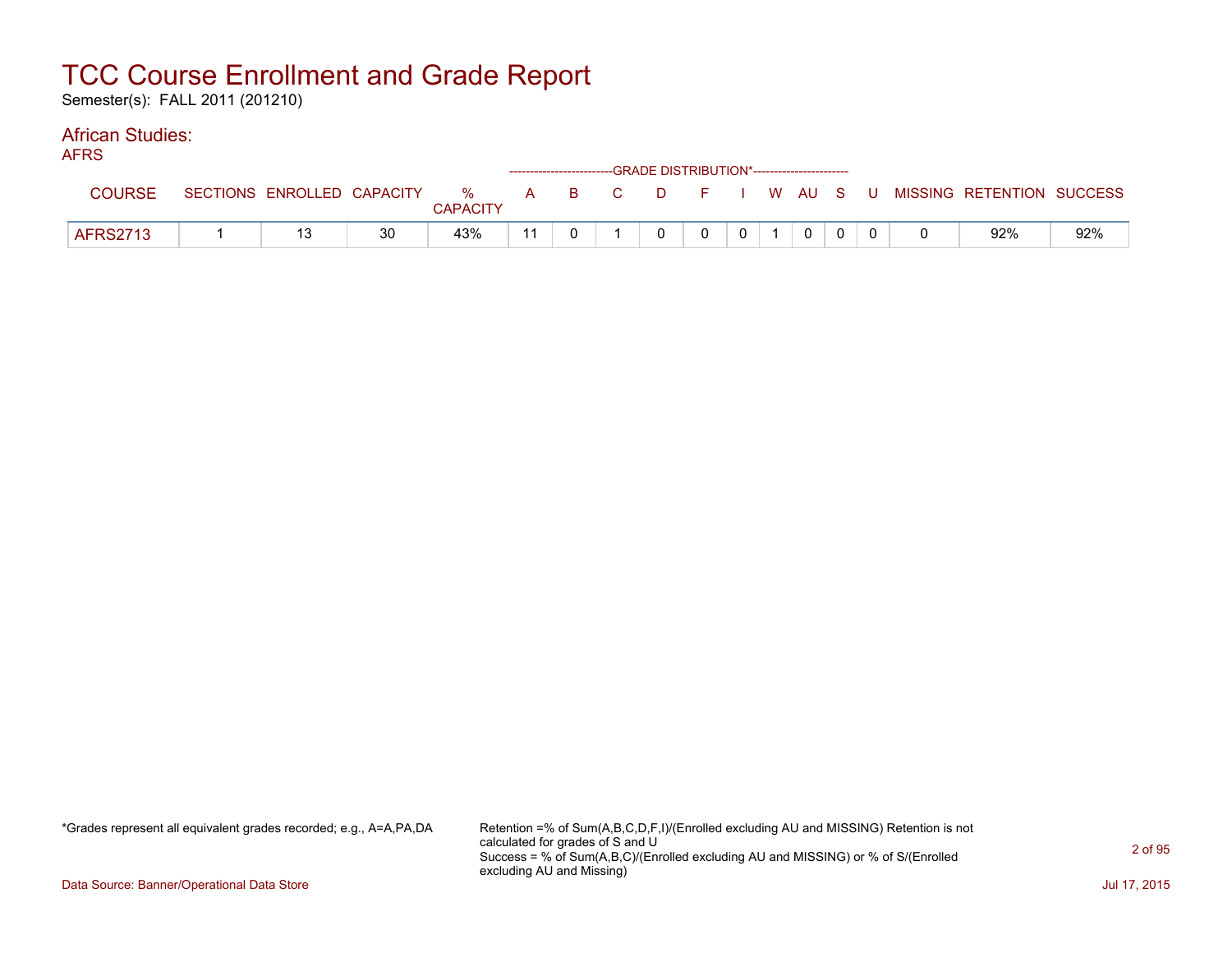Semester(s): FALL 2011 (201210)

#### Allied Health: ALDH<sub>1</sub>

| ALDN            |    |                            |                 |                      | ------------------------GRADE DISTRIBUTION*----------------------- |    |       |        |                 |    |          |  |                           |     |
|-----------------|----|----------------------------|-----------------|----------------------|--------------------------------------------------------------------|----|-------|--------|-----------------|----|----------|--|---------------------------|-----|
| <b>COURSE</b>   |    | SECTIONS ENROLLED CAPACITY |                 | %<br><b>CAPACITY</b> |                                                                    |    | A B C | $\Box$ | F I W AU S U '  |    |          |  | MISSING RETENTION SUCCESS |     |
| <b>ALDH1323</b> | 15 | 370                        | 34 <sup>2</sup> | 109%                 | 143                                                                | 94 | 49    | 17     | 12 <sup>2</sup> | 53 | $\Omega$ |  | 86%                       | 77% |

\*Grades represent all equivalent grades recorded; e.g., A=A,PA,DA Retention =% of Sum(A,B,C,D,F,I)/(Enrolled excluding AU and MISSING) Retention is not calculated for grades of S and U Success = % of Sum(A,B,C)/(Enrolled excluding AU and MISSING) or % of S/(Enrolled excluding AU and Missing)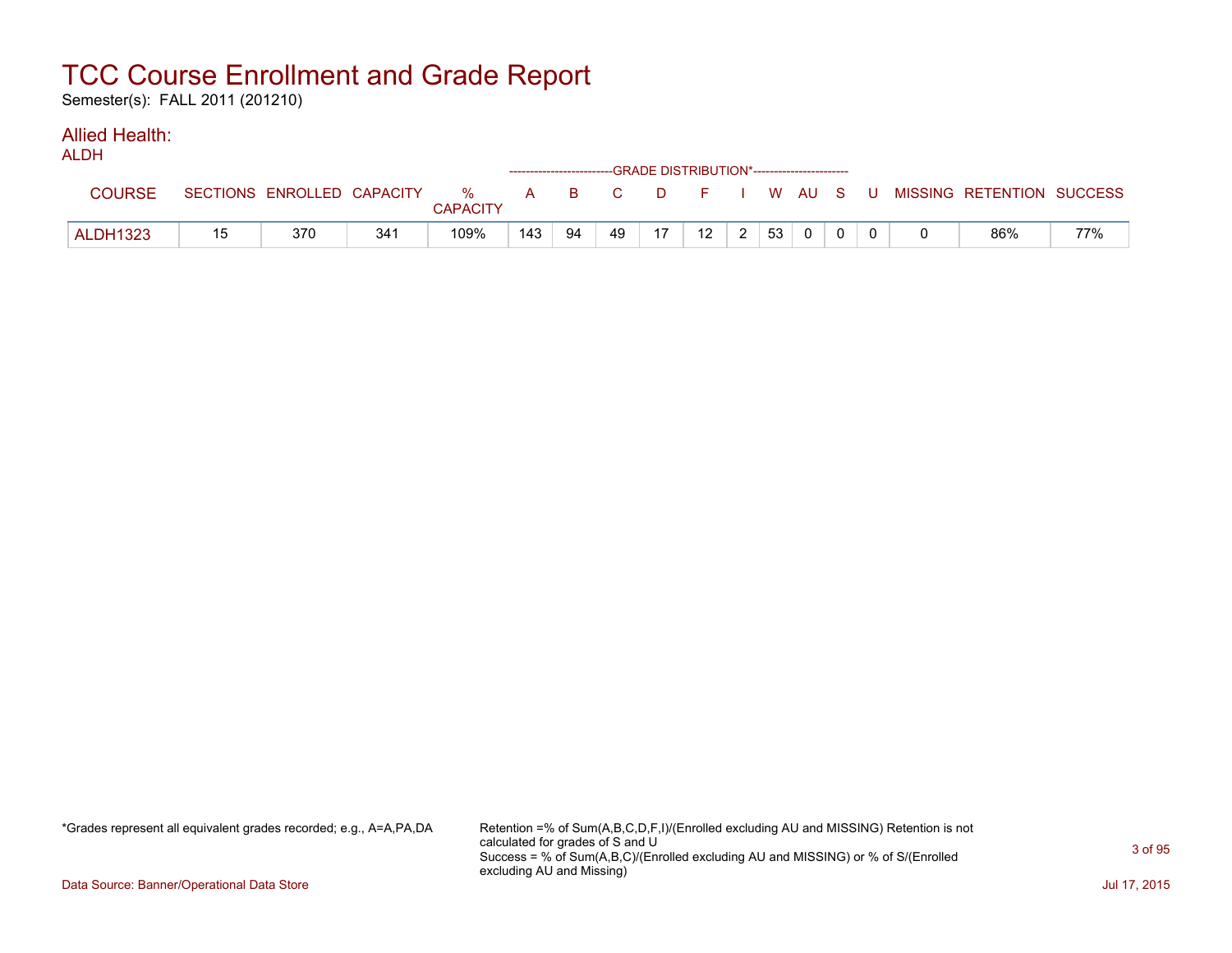Semester(s): FALL 2011 (201210)

### Alternative Energy:

| ALTE            |                            |    |                         |   | ------------------------- |                |        | -GRADE DISTRIBUTION*----------------------- |                |              |                |     |                           |      |
|-----------------|----------------------------|----|-------------------------|---|---------------------------|----------------|--------|---------------------------------------------|----------------|--------------|----------------|-----|---------------------------|------|
| <b>COURSE</b>   | SECTIONS ENROLLED CAPACITY |    | $\%$<br><b>CAPACITY</b> |   | A B                       | $\overline{C}$ | . D. . | F I W AU S                                  |                |              |                | . U | MISSING RETENTION SUCCESS |      |
| <b>ALTE1223</b> |                            | 15 | 53%                     |   |                           |                |        | $\Omega$                                    | $\overline{0}$ | $\mathbf{0}$ | $\overline{0}$ |     | 100%                      | 100% |
| <b>ALTE1442</b> |                            | 16 | 56%                     | ર |                           |                |        |                                             |                |              | 2              |     | 100%                      | 100% |

\*Grades represent all equivalent grades recorded; e.g., A=A,PA,DA Retention =% of Sum(A,B,C,D,F,I)/(Enrolled excluding AU and MISSING) Retention is not calculated for grades of S and U Success = % of Sum(A,B,C)/(Enrolled excluding AU and MISSING) or % of S/(Enrolled excluding AU and Missing)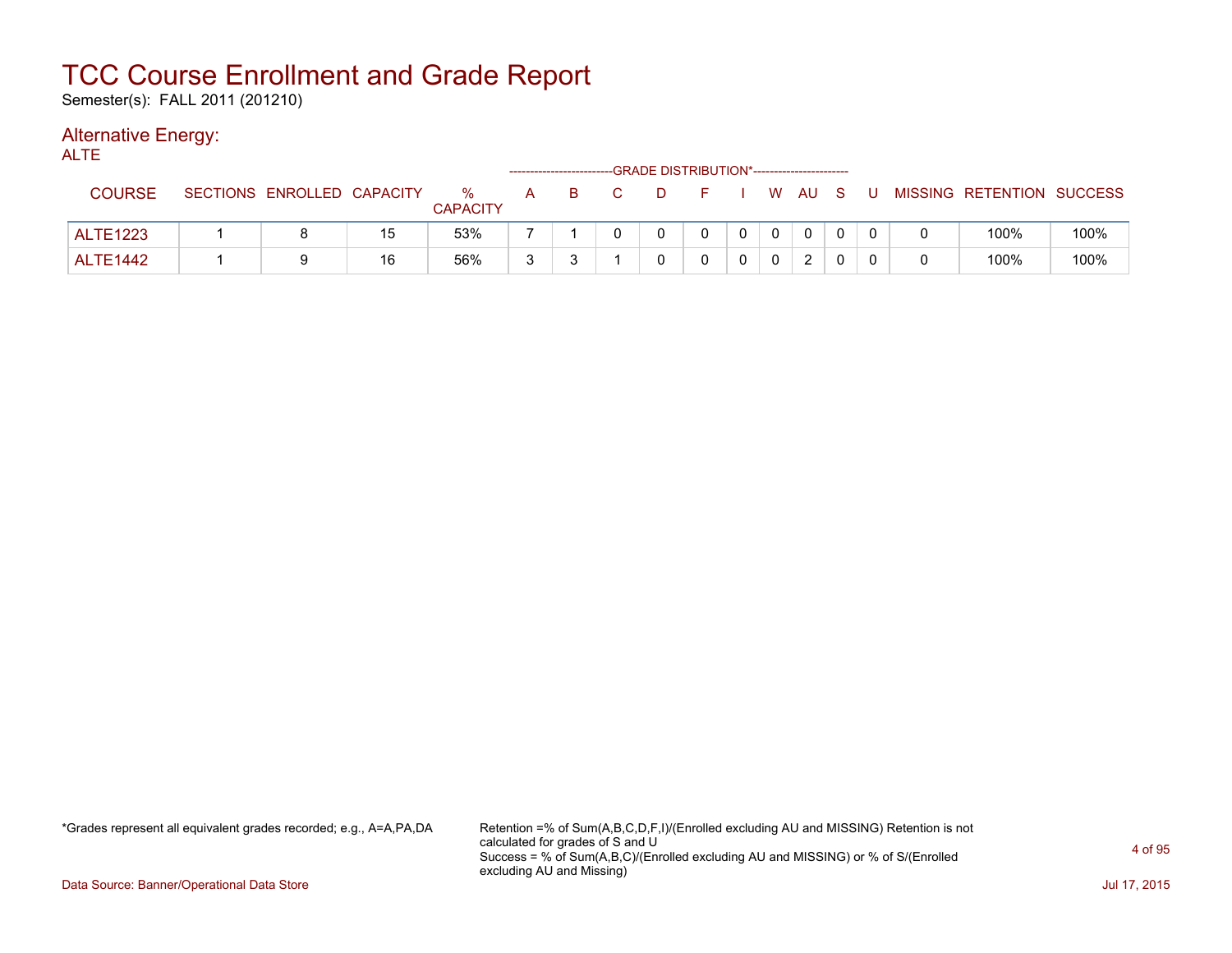Semester(s): FALL 2011 (201210)

### Arabic:

| <b>ARBC</b>     |                            |    |                         |   |  | ------------------------GRADE DISTRIBUTION*----------------------- |   |                |   |          |  |                                                |     |
|-----------------|----------------------------|----|-------------------------|---|--|--------------------------------------------------------------------|---|----------------|---|----------|--|------------------------------------------------|-----|
| <b>COURSE</b>   | SECTIONS ENROLLED CAPACITY |    | $\%$<br><b>CAPACITY</b> |   |  |                                                                    |   |                |   |          |  | A B C D F I W AU S U MISSING—RETENTION SUCCESS |     |
| <b>ARBC1103</b> | 12                         | 25 | 48%                     | 6 |  | 0                                                                  | 0 | 0 <sup>1</sup> | 6 | $\Omega$ |  | 50%                                            | 50% |

\*Grades represent all equivalent grades recorded; e.g., A=A,PA,DA Retention =% of Sum(A,B,C,D,F,I)/(Enrolled excluding AU and MISSING) Retention is not calculated for grades of S and U Success = % of Sum(A,B,C)/(Enrolled excluding AU and MISSING) or % of S/(Enrolled excluding AU and Missing)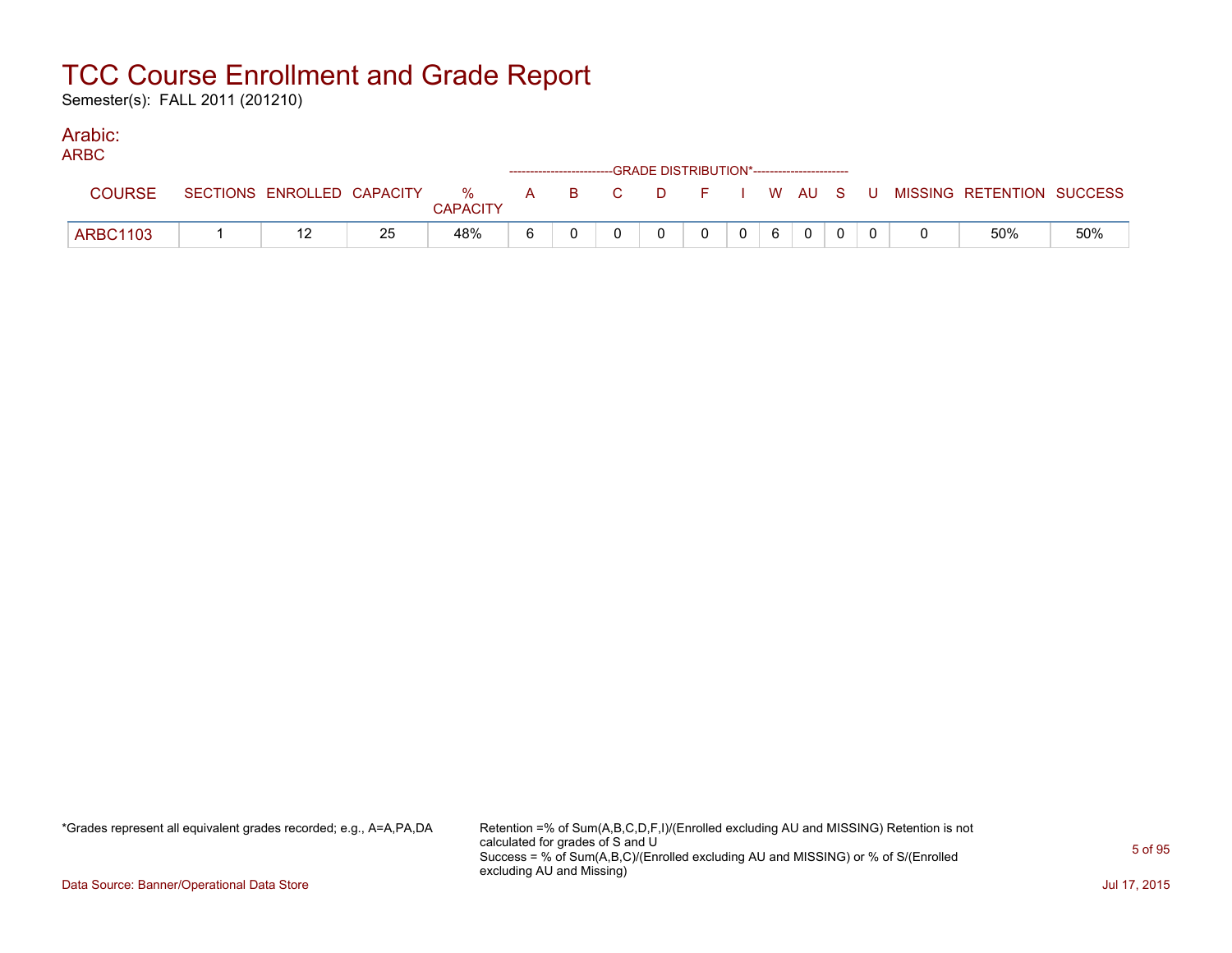Semester(s): FALL 2011 (201210)

#### Art: ART

|                |                |                            |     |                         |                |                |                | -GRADE DISTRIBUTION*---------------------- |             |              |                |              |              |              |              |                                  |      |
|----------------|----------------|----------------------------|-----|-------------------------|----------------|----------------|----------------|--------------------------------------------|-------------|--------------|----------------|--------------|--------------|--------------|--------------|----------------------------------|------|
| <b>COURSE</b>  |                | SECTIONS ENROLLED CAPACITY |     | $\%$<br><b>CAPACITY</b> | A              | B              | C              | D                                          | F           |              | W              | AU           | S            | U            |              | <b>MISSING RETENTION SUCCESS</b> |      |
| <b>ART1013</b> | 6              | 87                         | 88  | 99%                     | 31             | 30             | 11             | 1                                          | 3           | 0            | 10             | $\mathbf{1}$ | $\mathbf 0$  | 0            | 0            | 88%                              | 84%  |
| <b>ART1023</b> | $\overline{2}$ | 14                         | 19  | 74%                     | 5              | 4              | $\mathbf 1$    | 1                                          |             | 0            | 2              | $\mathbf{0}$ | $\mathbf{0}$ | $\mathbf{0}$ | 0            | 86%                              | 71%  |
| <b>ART1033</b> | 2              | 6                          | 6   | 100%                    | $\overline{2}$ | $\overline{2}$ | $\mathbf{0}$   | 1                                          | 0           | $\mathbf{0}$ | 0              |              | $\mathbf{0}$ | $\Omega$     | 0            | 100%                             | 80%  |
| <b>ART1053</b> | 3              | 80                         | 90  | 89%                     | 28             | 18             | 8              | 3                                          | 6           | 0            | 17             | 0            | 0            | 0            | 0            | 79%                              | 68%  |
| <b>ART1063</b> | 1              | 35                         | 40  | 88%                     | 10             | 11             | 5              | 1                                          | 5           | 0            | 3              | 0            | 0            | 0            | 0            | 91%                              | 74%  |
| <b>ART1083</b> | $\overline{2}$ | 16                         | 24  | 67%                     | $\overline{4}$ | 9              | 3              | $\mathbf{0}$                               | 0           | $\mathbf{0}$ | 0              | $\mathbf{0}$ | $\mathbf{0}$ | 0            | $\mathbf{0}$ | 100%                             | 100% |
| <b>ART1113</b> | 15             | 249                        | 350 | 71%                     | 121            | 51             | 33             | 11                                         | 10          | 1            | 22             | $\Omega$     | $\mathbf{0}$ | $\Omega$     | 0            | 91%                              | 82%  |
| <b>ART1123</b> | 4              | 30                         | 34  | 88%                     | 9              | 13             | 3              | $\mathbf{0}$                               | $\Omega$    | $\Omega$     | 5              | $\Omega$     | $\mathbf{0}$ | $\Omega$     | 0            | 83%                              | 83%  |
| <b>ART1133</b> | 4              | 8                          | 14  | 57%                     | 3              | 3              | 1              | 0                                          | 0           | 0            | 1              | 0            | $\mathbf{0}$ | 0            | 0            | 88%                              | 88%  |
| <b>ART2053</b> | $\mathbf 1$    | 9                          | 15  | 60%                     | 6              | 1              | $\overline{2}$ | $\mathbf{0}$                               | 0           | $\mathbf{0}$ | 0              | $\mathbf{0}$ | $\mathbf{0}$ | 0            | $\mathbf{0}$ | 100%                             | 100% |
| <b>ART2063</b> | 1              | $\overline{7}$             | 9   | 78%                     | $\overline{2}$ | 2              | 1              | 0                                          | $\Omega$    | $\mathbf{0}$ | 1              |              | $\mathbf{0}$ | $\Omega$     | 0            | 83%                              | 83%  |
| <b>ART2073</b> | 1              | 1                          | 3   | 33%                     | $\mathbf{0}$   | 1              | $\mathbf{0}$   | 0                                          | 0           | 0            | 0              | $\mathbf{0}$ | $\mathbf{0}$ | 0            | 0            | 100%                             | 100% |
| <b>ART2083</b> | 1              | 10                         | 10  | 100%                    | 2              | 6              | 1              | 0                                          | 0           | 0            | 1              | 0            | $\mathbf{0}$ | 0            | 0            | 90%                              | 90%  |
| <b>ART2143</b> | $\overline{2}$ | 20                         | 20  | 100%                    | 9              | 6              | 1              | 1                                          | $\mathbf 1$ | 0            | $\overline{2}$ | 0            | 0            | 0            | 0            | 90%                              | 80%  |
| <b>ART2153</b> | $\overline{2}$ | 8                          | 10  | 80%                     | $\overline{4}$ | 2              | $\Omega$       | $\Omega$                                   | $\Omega$    | $\Omega$     | $\overline{2}$ | $\Omega$     | $\Omega$     | $\Omega$     | 0            | 75%                              | 75%  |
| <b>ART2223</b> | 1              | 8                          | 10  | 80%                     | 4              | 2              | $\Omega$       | 0                                          | 0           | 0            | $\overline{2}$ | $\mathbf{0}$ | $\mathbf{0}$ | 0            | 0            | 75%                              | 75%  |
| <b>ART2233</b> | 1              | 1                          | 5   | 20%                     | $\mathbf{0}$   | $\mathbf{0}$   | $\Omega$       | $\mathbf{0}$                               | 0           | -1           | 0              | $\mathbf{0}$ | $\mathbf{0}$ | $\Omega$     | 0            | 100%                             | 0%   |
| <b>ART2263</b> | 1              | 9                          | 10  | 90%                     | 2              | 3              | $\overline{2}$ | 0                                          | 0           | 0            | 2              | $\mathbf{0}$ | $\mathbf{0}$ | 0            | 0            | 78%                              | 78%  |
| <b>ART2273</b> | 1              | 3                          | 5   | 60%                     | $\mathbf{1}$   | 1              | 1              | $\mathbf{0}$                               | 0           | $\mathbf{0}$ | 0              | $\mathbf{0}$ | $\Omega$     | $\Omega$     | 0            | 100%                             | 100% |
| <b>ART2283</b> | 1              | 4                          | 5   | 80%                     | $\overline{2}$ | 1              | 1              | 0                                          | 0           | 0            | 0              | $\mathbf{0}$ | $\mathbf{0}$ | 0            | 0            | 100%                             | 100% |
| <b>ART2313</b> | 1              | 7                          | 8   | 88%                     | $\mathbf{1}$   | 3              | $\overline{2}$ | 0                                          | 0           | 0            | 1.             | 0            | 0            | 0            | 0            | 86%                              | 86%  |
| <b>ART2323</b> | 1              | 1                          | 4   | 25%                     | $\Omega$       | 0              | 0              | 0                                          | 0           | 0            | 0              | 1            | 0            | 0            | 0            |                                  |      |

\*Grades represent all equivalent grades recorded; e.g., A=A,PA,DA Retention =% of Sum(A,B,C,D,F,I)/(Enrolled excluding AU and MISSING) Retention is not calculated for grades of S and U Success = % of Sum(A,B,C)/(Enrolled excluding AU and MISSING) or % of S/(Enrolled excluding AU and Missing) Data Source: Banner/Operational Data Store Jul 17, 2015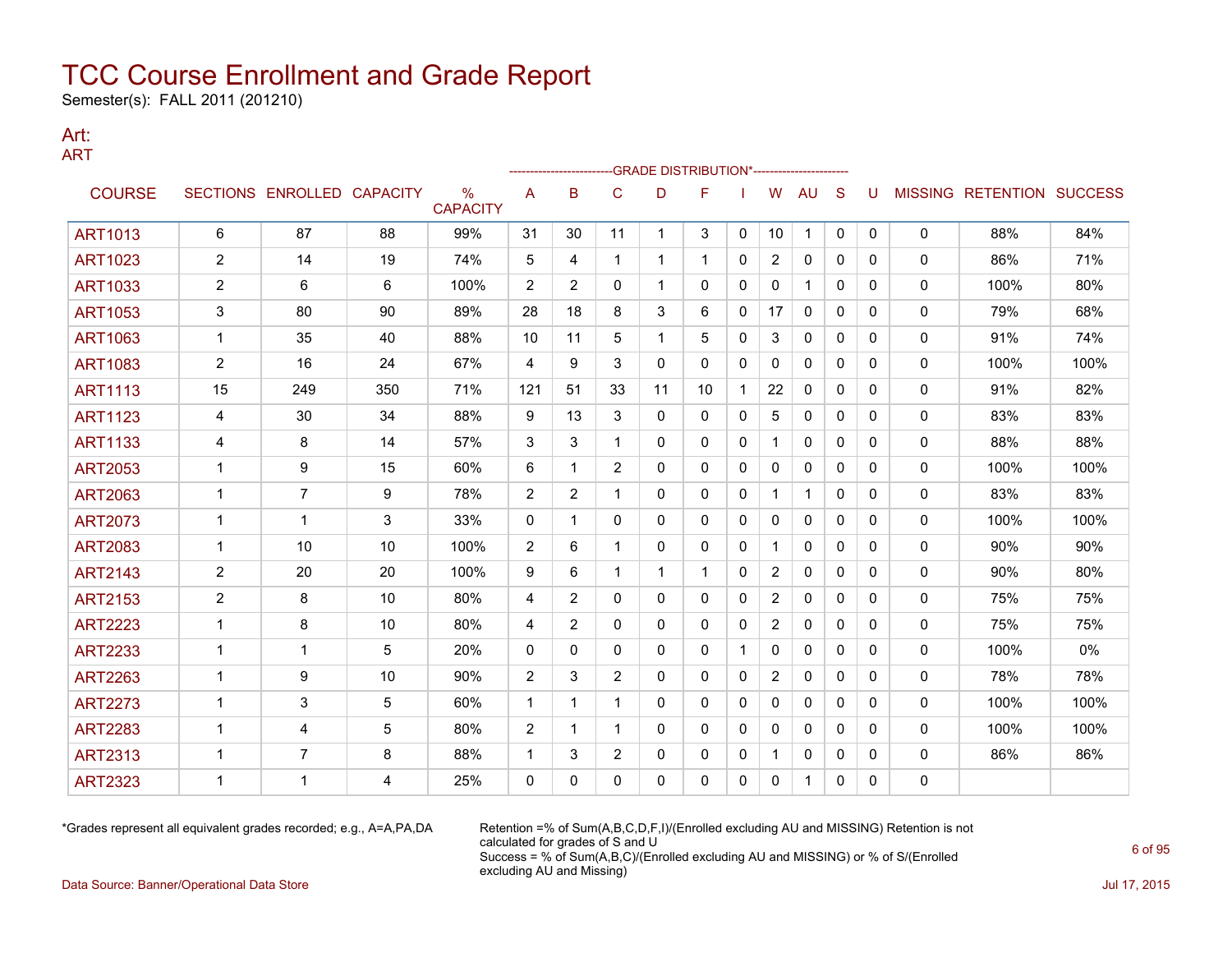Semester(s): FALL 2011 (201210)

#### Art: ART

|                |   |                   |                 |                         |    |                |   |              | ------------------------GRADE DISTRIBUTION*----------------------- |   |   |              |             |     |                |                  |                |
|----------------|---|-------------------|-----------------|-------------------------|----|----------------|---|--------------|--------------------------------------------------------------------|---|---|--------------|-------------|-----|----------------|------------------|----------------|
| <b>COURSE</b>  |   | SECTIONS ENROLLED | <b>CAPACITY</b> | $\%$<br><b>CAPACITY</b> | A  | B              | C | D            | F                                                                  |   | w | AU           | S           |     | <b>MISSING</b> | <b>RETENTION</b> | <b>SUCCESS</b> |
| <b>ART2423</b> |   | 12                | 14              | 86%                     |    |                |   | ◠            | 3                                                                  | C | 0 | 0            | 0           |     | 0              | 100%             | 75%            |
| <b>ART2503</b> |   | 15                | 15              | 100%                    | 13 |                |   | 0            | 0                                                                  | 0 | 0 | 0            | 0           |     | 0              | 100%             | 100%           |
| <b>ART2813</b> | 2 | 31                | 40              | 78%                     | 17 | 3              | ◠ |              | 3                                                                  | 0 | 5 | $\mathbf 0$  | 0           | -C  | 0              | 84%              | 71%            |
| <b>ART2823</b> |   | 5                 | 20              | 25%                     | 2  | $\overline{2}$ |   | 0            | 0                                                                  | 0 |   | $\mathbf{0}$ | $\mathbf 0$ | -0  | 0              | 80%              | 80%            |
| <b>ART2853</b> | 3 | 24                | 24              | 100%                    | 10 | 6              | ົ | 0            | 0                                                                  | 0 | 6 | $\mathbf{0}$ | $\mathbf 0$ | - 0 | 0              | 75%              | 75%            |
| <b>ART2913</b> |   |                   | 30              | 23%                     |    |                |   |              | C                                                                  | 0 |   | $\mathbf{0}$ | 0           | -0  | 0              | 86%              | 43%            |
| <b>ART2993</b> | າ | 14                | 14              | 100%                    | 8  | 5              | ∩ | $\mathbf{0}$ | 0                                                                  | 0 | и | 0            | 0           | 0   | 0              | 93%              | 93%            |

\*Grades represent all equivalent grades recorded; e.g., A=A,PA,DA Retention =% of Sum(A,B,C,D,F,I)/(Enrolled excluding AU and MISSING) Retention is not calculated for grades of S and U Success = % of Sum(A,B,C)/(Enrolled excluding AU and MISSING) or % of S/(Enrolled excluding AU and Missing)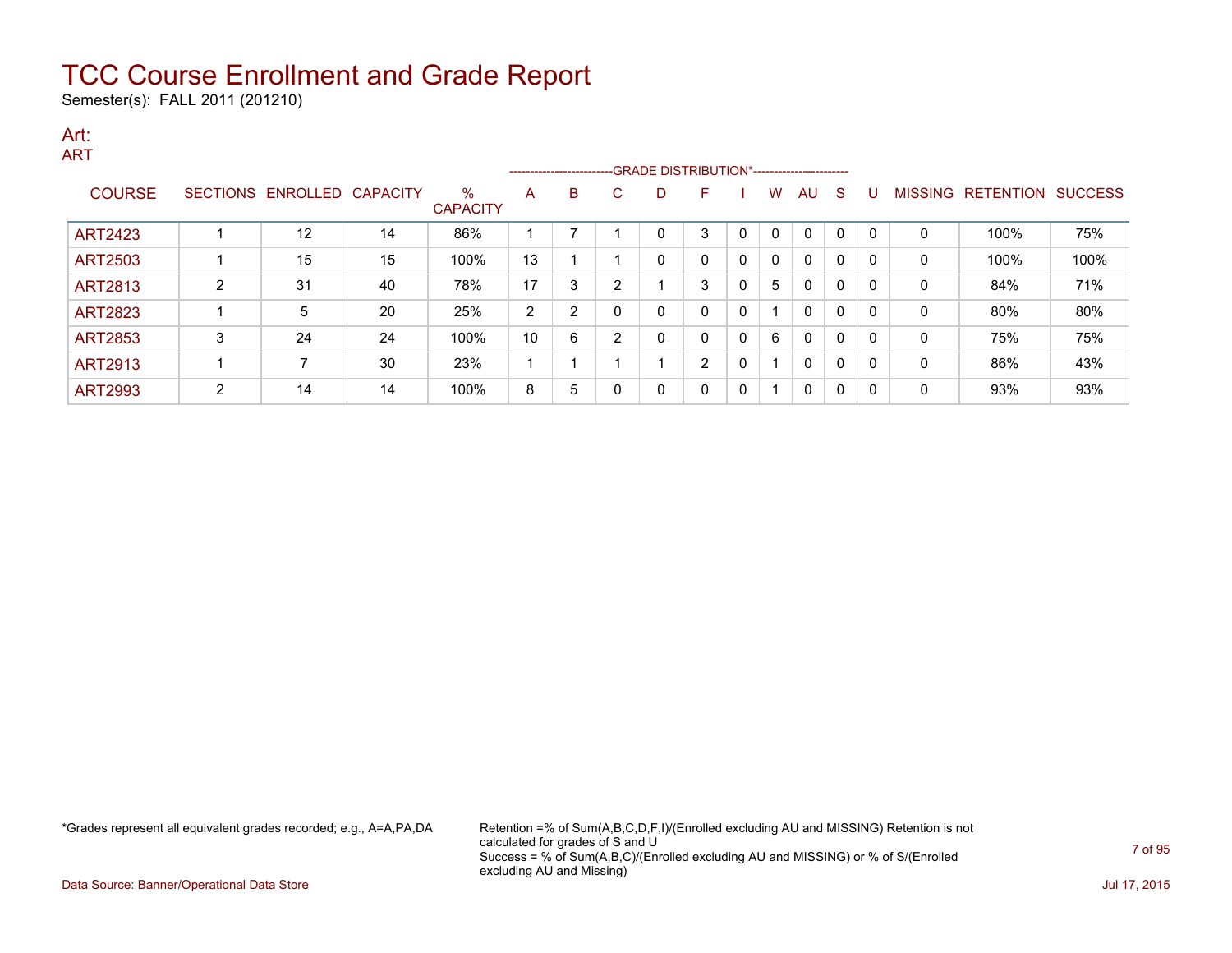Semester(s): FALL 2011 (201210)

#### Asian Studies: ASNS

| AƏNƏ            |                            |    |                      |  | ------------------------GRADE DISTRIBUTION*----------------------- |          |              |  |  |                           |     |
|-----------------|----------------------------|----|----------------------|--|--------------------------------------------------------------------|----------|--------------|--|--|---------------------------|-----|
| <b>COURSE</b>   | SECTIONS ENROLLED CAPACITY |    | %<br><b>CAPACITY</b> |  | A B C                                                              | DFIWAUSU |              |  |  | MISSING RETENTION SUCCESS |     |
| <b>ASNS1103</b> |                            | 20 | 30%                  |  |                                                                    |          | $\mathbf{0}$ |  |  | 83%                       | 83% |

\*Grades represent all equivalent grades recorded; e.g., A=A,PA,DA Retention =% of Sum(A,B,C,D,F,I)/(Enrolled excluding AU and MISSING) Retention is not calculated for grades of S and U Success = % of Sum(A,B,C)/(Enrolled excluding AU and MISSING) or % of S/(Enrolled excluding AU and Missing)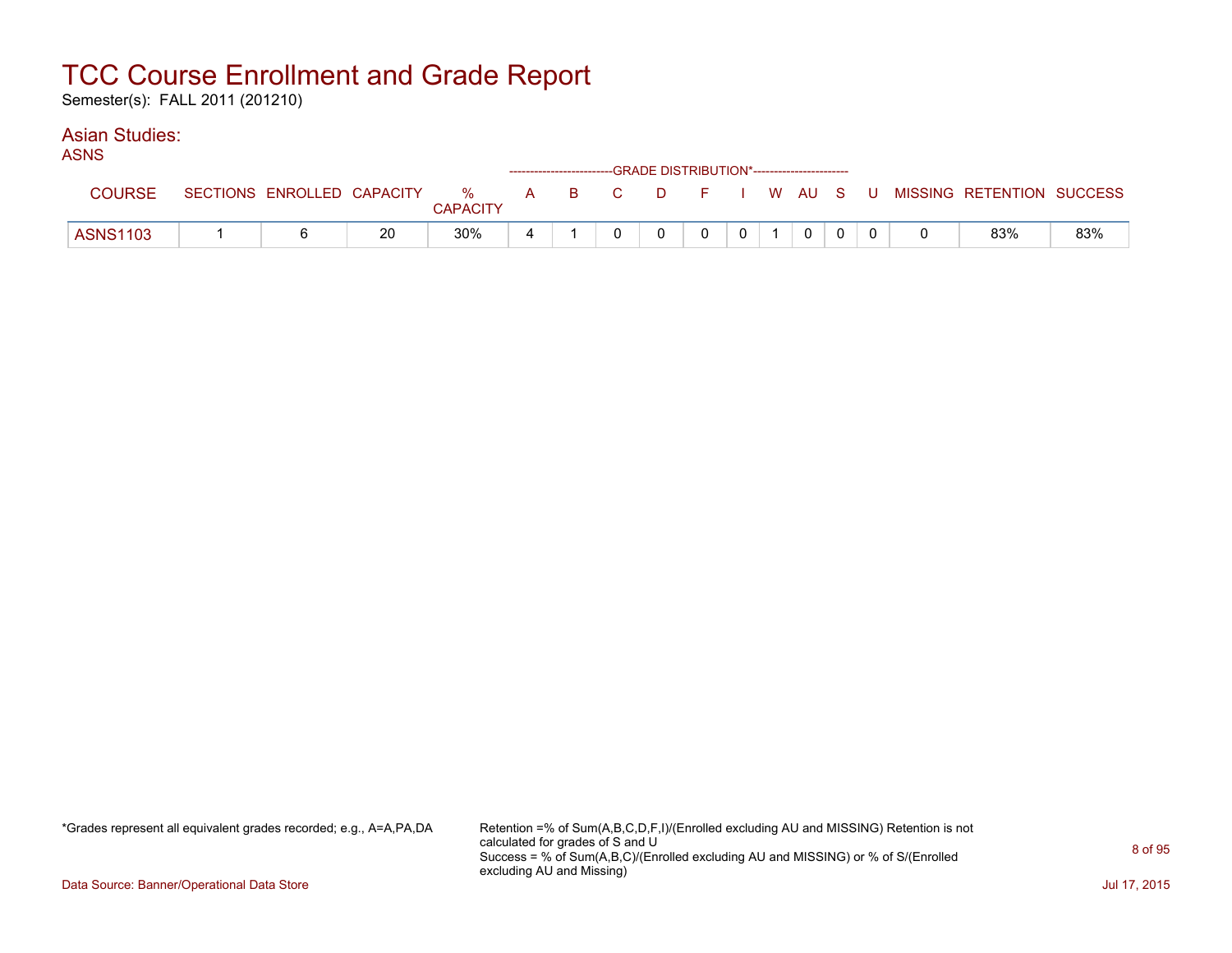Semester(s): FALL 2011 (201210)

#### Astronomy:

| <b>ASTR</b>     |    |    |                 |    | ------------------------GRADE DISTRIBUTION*----------------------- |    |   |                |             |  |                                                                             |     |
|-----------------|----|----|-----------------|----|--------------------------------------------------------------------|----|---|----------------|-------------|--|-----------------------------------------------------------------------------|-----|
| <b>COURSE</b>   |    |    | <b>CAPACITY</b> |    |                                                                    |    |   |                |             |  | SECTIONS ENROLLED CAPACITY % A B C D F I W AU S U MISSING RETENTION SUCCESS |     |
| <b>ASTR1104</b> | 81 | 90 | 90%             | 31 | 20                                                                 | 13 | 9 | 0 <sup>1</sup> | $\mathbf 0$ |  | 91%                                                                         | 79% |

\*Grades represent all equivalent grades recorded; e.g., A=A,PA,DA Retention =% of Sum(A,B,C,D,F,I)/(Enrolled excluding AU and MISSING) Retention is not calculated for grades of S and U Success = % of Sum(A,B,C)/(Enrolled excluding AU and MISSING) or % of S/(Enrolled excluding AU and Missing)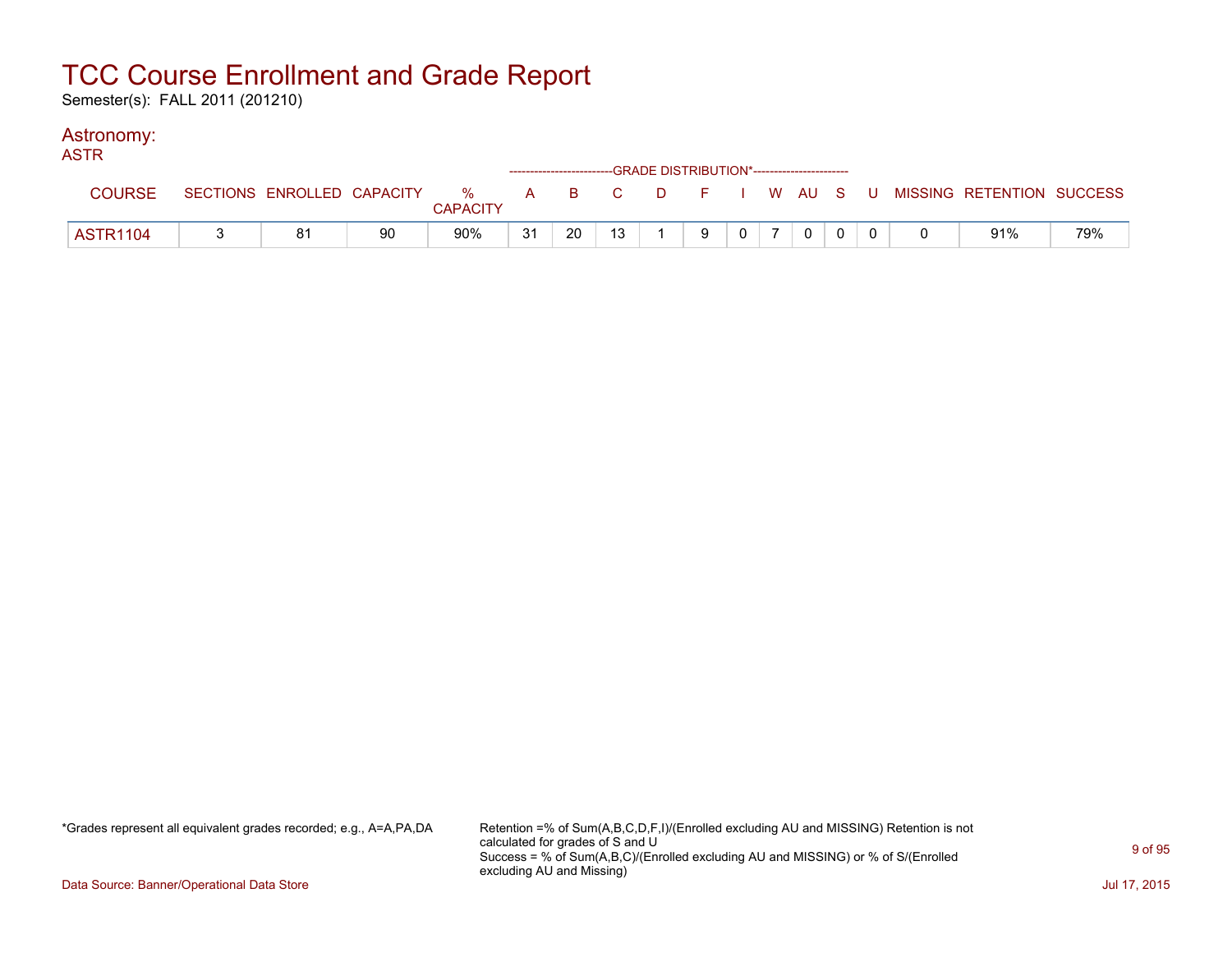Semester(s): FALL 2011 (201210)

#### Aviation Sciences Technology: AVST

|                 |                 |          |                 |                                  |                |                | ------------------------GRADE            DISTRIBUTION*------------------------- |   |   |              |                |              |              |              |                |                  |                |
|-----------------|-----------------|----------|-----------------|----------------------------------|----------------|----------------|---------------------------------------------------------------------------------|---|---|--------------|----------------|--------------|--------------|--------------|----------------|------------------|----------------|
| <b>COURSE</b>   | <b>SECTIONS</b> | ENROLLED | <b>CAPACITY</b> | $\frac{0}{0}$<br><b>CAPACITY</b> | A              | B              | C                                                                               | D | F |              | w              | AU           | S            |              | <b>MISSING</b> | <b>RETENTION</b> | <b>SUCCESS</b> |
| <b>AVST1113</b> | $\overline{2}$  | 34       | 50              | 68%                              | $\overline{2}$ | 13             | 13                                                                              |   |   | $\mathbf{0}$ | 3              | 1            | $\mathbf{0}$ | $\Omega$     | 0              | 91%              | 85%            |
| <b>AVST1209</b> |                 | 5        | 20              | 25%                              | 5              | 0              | $\mathbf{0}$                                                                    | 0 | 0 | 0            | 0              | $\mathbf{0}$ | 0            | 0            | 0              | 100%             | 100%           |
| <b>AVST1222</b> |                 | 21       | 24              | 88%                              | 15             |                |                                                                                 | 3 |   | $\mathbf{0}$ | 0              | $\mathbf{0}$ | 0            | $\Omega$     | 0              | 100%             | 81%            |
| <b>AVST1239</b> |                 | 1        | 10              | 10%                              | 0              | $\Omega$       |                                                                                 | 0 | 0 | 0            | $\mathbf{0}$   | $\mathbf{0}$ | 0            | $\Omega$     | 0              | 100%             | 100%           |
| <b>AVST1259</b> |                 | 3        | 10              | 30%                              | 1              | 1              | 0                                                                               | 0 | 0 | 0            | 0              | 0            | 0            | 0            | 1              | 100%             | 100%           |
| <b>AVST1343</b> |                 | 22       | 24              | 92%                              | 21             |                | $\Omega$                                                                        | 0 | 0 | 0            | 0              | $\Omega$     | 0            | $\Omega$     | 0              | 100%             | 100%           |
| <b>AVST1354</b> |                 | 23       | 24              | 96%                              | 14             | 9              | $\Omega$                                                                        | 0 | 0 | $\mathbf 0$  | 0              | $\mathbf{0}$ | 0            | 0            | 0              | 100%             | 100%           |
| <b>AVST1364</b> |                 | 17       | 24              | 71%                              | 15             | 0              | $\overline{2}$                                                                  | 0 | 0 | 0            | 0              | 0            | 0            | $\mathbf{0}$ | 0              | 100%             | 100%           |
| <b>AVST2113</b> |                 | 13       | 20              | 65%                              | 7              | $\overline{2}$ |                                                                                 | 0 |   | 0            | $\overline{2}$ | $\mathbf{0}$ | $\Omega$     | $\Omega$     | 0              | 85%              | 77%            |
| <b>AVST2122</b> |                 | 1        | 24              | 4%                               |                | 0              | $\Omega$                                                                        | 0 | 0 | 0            | 0              | $\mathbf{0}$ | 0            | $\Omega$     | 0              | 100%             | 100%           |
| <b>AVST2132</b> |                 | 5        | 24              | 21%                              | 2              | $\Omega$       | 0                                                                               | 0 |   | 0            | $\overline{2}$ | $\mathbf{0}$ | 0            | 0            | 0              | 60%              | 40%            |
| <b>AVST2142</b> |                 | 3        | 24              | 12%                              | 2              | $\Omega$       |                                                                                 | 0 | 0 | 0            | 0              | $\mathbf{0}$ | 0            | $\Omega$     | 0              | 100%             | 100%           |
| <b>AVST2213</b> |                 | 21       | 24              | 88%                              | 3              | 11             | 3                                                                               |   |   | 0            | $\overline{2}$ | $\mathbf{0}$ | 0            | $\Omega$     | 0              | 90%              | 81%            |
| <b>AVST2226</b> |                 | 17       | 24              | 71%                              | 15             |                |                                                                                 | 0 | 0 | 0            | 0              | $\mathbf{0}$ | 0            | $\Omega$     | 0              | 100%             | 100%           |
| <b>AVST2253</b> |                 | 18       | 24              | 75%                              | 15             | 3              | 0                                                                               | 0 | 0 | 0            | 0              | 0            | 0            | $\Omega$     | 0              | 100%             | 100%           |

\*Grades represent all equivalent grades recorded; e.g., A=A,PA,DA Retention =% of Sum(A,B,C,D,F,I)/(Enrolled excluding AU and MISSING) Retention is not calculated for grades of S and U Success = % of Sum(A,B,C)/(Enrolled excluding AU and MISSING) or % of S/(Enrolled excluding AU and Missing)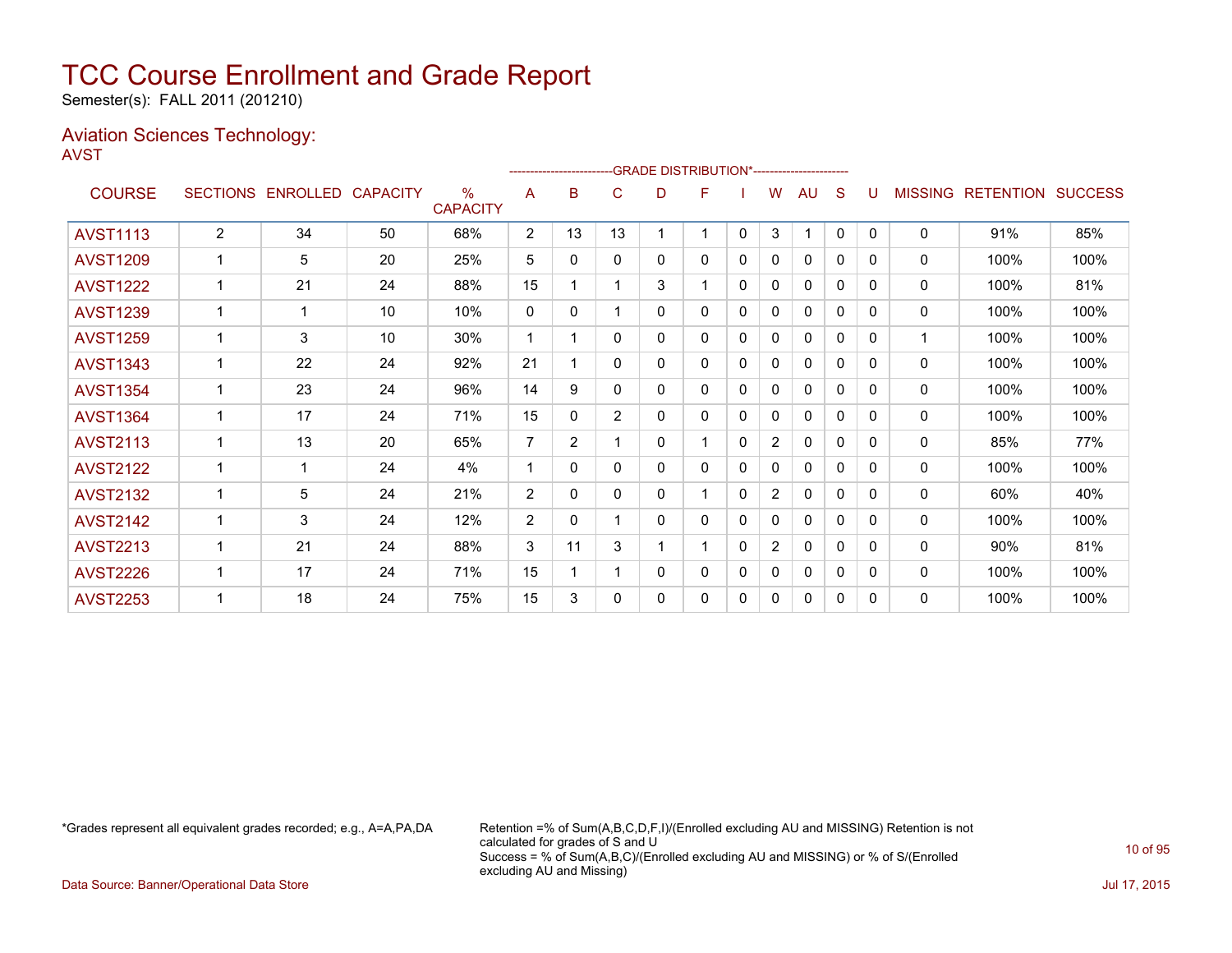Semester(s): FALL 2011 (201210)

### Biology:

BIOL

|                 |                |                            |       |                         |                |     |                |                | --GRADE DISTRIBUTION*------------------------ |                |          |              |              |   |                |                          |      |
|-----------------|----------------|----------------------------|-------|-------------------------|----------------|-----|----------------|----------------|-----------------------------------------------|----------------|----------|--------------|--------------|---|----------------|--------------------------|------|
| <b>COURSE</b>   |                | SECTIONS ENROLLED CAPACITY |       | $\%$<br><b>CAPACITY</b> | A              | B   | C              | D              | F                                             |                | w        | AU           | S            |   | <b>MISSING</b> | <b>RETENTION SUCCESS</b> |      |
| <b>BIOL1114</b> | 43             | 757                        | 976   | 78%                     | 164            | 212 | 168            | 69             | 57                                            | $\overline{2}$ | 78       | 6            | $\mathbf{0}$ | 0 |                | 90%                      | 73%  |
| <b>BIOL1224</b> | 57             | 1,261                      | 1,360 | 93%                     | 337            | 305 | 202            | 65             | 125                                           | $\mathbf{0}$   | 226      |              | $\mathbf{0}$ | 0 | 0              | 82%                      | 67%  |
| <b>BIOL1314</b> | 18             | 377                        | 404   | 93%                     | 100            | 94  | 70             | 21             | 38                                            | $\mathbf{0}$   | 54       | $\mathbf{0}$ | $\Omega$     | 0 | 0              | 86%                      | 70%  |
| <b>BIOL1323</b> | $\overline{2}$ | 43                         | 48    | 90%                     | 7              | 15  | 11             | 3              | 1                                             | 0              | 6        | 0            | 0            | 0 | 0              | 86%                      | 77%  |
| <b>BIOL1383</b> | 62             | 1,594                      | 1,829 | 87%                     | 573            | 420 | 249            | 80             | 125                                           |                | 144      |              | $\mathbf{0}$ | 0 |                | 91%                      | 78%  |
| <b>BIOL1404</b> | 3              | 27                         | 68    | 40%                     | 4              | 15  | 7              | $\Omega$       | $\mathbf{0}$                                  | $\mathbf{0}$   |          | $\mathbf{0}$ | 0            | 0 | 0              | 96%                      | 96%  |
| <b>BIOL1604</b> | 7              | 105                        | 155   | 68%                     | 35             | 40  | 14             |                | 4                                             | $\mathbf{0}$   | 11       | $\mathbf{0}$ | 0            | 0 | 0              | 90%                      | 85%  |
| <b>BIOL2123</b> | 4              | 35                         | 48    | 73%                     | $\overline{7}$ | 9   | 6              | 2              | 4                                             | $\mathbf{0}$   |          | 0            | $\Omega$     | 0 | 0              | 80%                      | 63%  |
| <b>BIOL2134</b> | 26             | 544                        | 608   | 89%                     | 181            | 144 | 71             | 36             | 26                                            | 0              | 86       | 0            | 0            | 0 | 0              | 84%                      | 73%  |
| <b>BIOL2154</b> | 21             | 402                        | 496   | 81%                     | 203            | 108 | 44             | 6              | $\overline{2}$                                | $\mathbf{0}$   | 39       | 0            | $\Omega$     | 0 | 0              | 90%                      | 88%  |
| <b>BIOL2164</b> | 21             | 428                        | 500   | 86%                     | 138            | 125 | 72             | 16             | 9                                             | $\mathbf{0}$   | 67       |              | $\Omega$     | 0 | 0              | 84%                      | 78%  |
| <b>BIOL2213</b> | 1              | 14                         | 15    | 93%                     | 3              | 1   | 3              | $\overline{2}$ | 4                                             | 0              |          | 0            | $\mathbf{0}$ | 0 | 0              | 93%                      | 50%  |
| <b>BIOL2313</b> | 1              | 8                          | 24    | 33%                     | 1              | 3   | $\overline{2}$ | $\overline{2}$ | $\Omega$                                      | $\mathbf{0}$   | $\Omega$ | $\mathbf{0}$ | $\Omega$     | 0 | 0              | 100%                     | 75%  |
| <b>BIOL2991</b> | $\overline{2}$ | 13                         | 35    | 37%                     | 10             | 0   | $\mathbf{0}$   | 0              | 0                                             | $\mathbf{0}$   | 3        | 0            | 0            | 0 | 0              | 77%                      | 77%  |
| <b>BIOL2993</b> |                |                            | 5     | 20%                     | 1              | 0   | $\Omega$       | 0              | 0                                             | 0              | 0        | 0            | 0            | 0 | 0              | 100%                     | 100% |

\*Grades represent all equivalent grades recorded; e.g., A=A,PA,DA Retention =% of Sum(A,B,C,D,F,I)/(Enrolled excluding AU and MISSING) Retention is not calculated for grades of S and U Success = % of Sum(A,B,C)/(Enrolled excluding AU and MISSING) or % of S/(Enrolled excluding AU and Missing)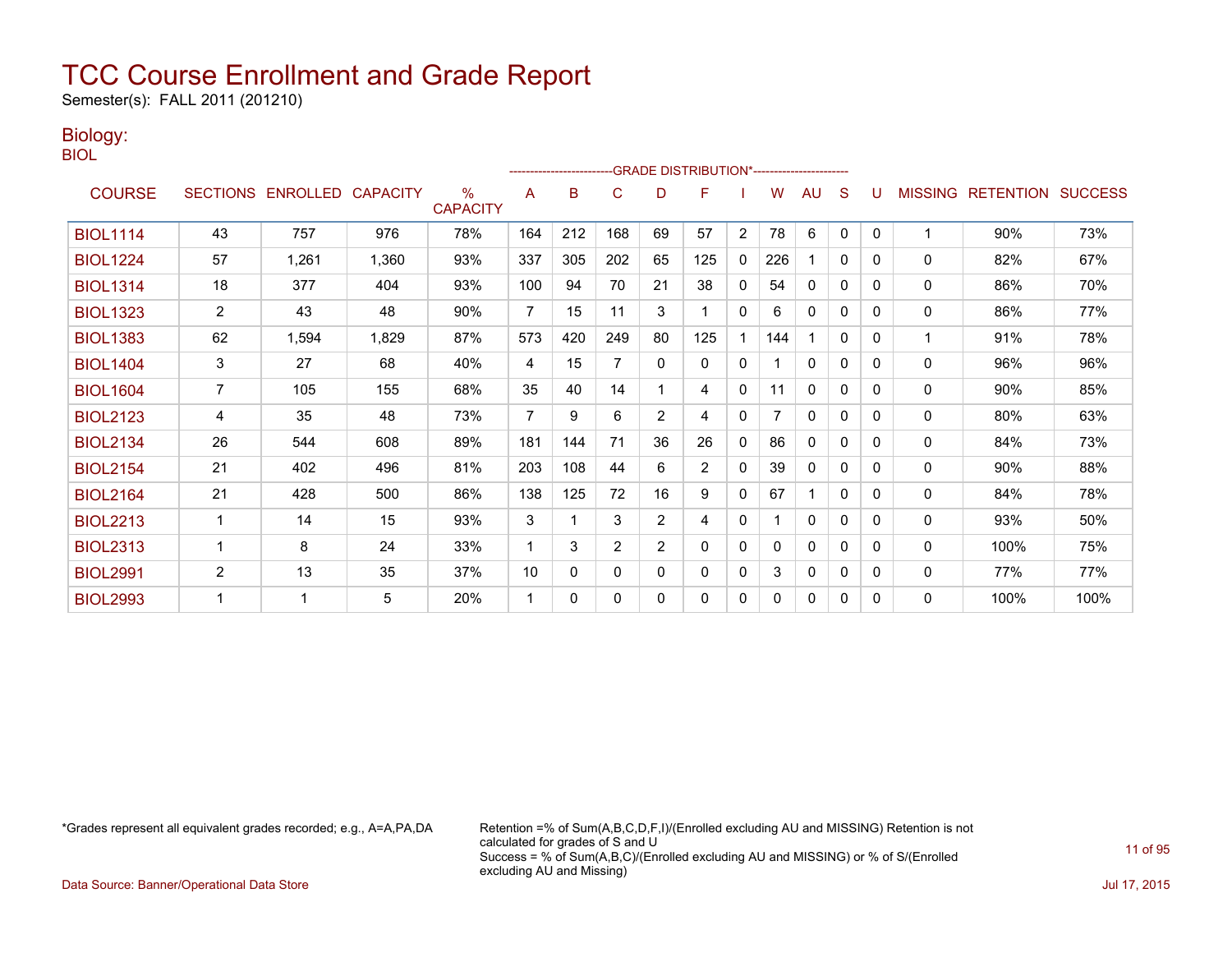Semester(s): FALL 2011 (201210)

#### Biotechnology: BIOT

|                 |                            |    |                         |                |   |    | ------------------------GRADE DISTRIBUTION*----------------------- |    |          |   |              |              |   |              |                   |                |
|-----------------|----------------------------|----|-------------------------|----------------|---|----|--------------------------------------------------------------------|----|----------|---|--------------|--------------|---|--------------|-------------------|----------------|
| <b>COURSE</b>   | SECTIONS ENROLLED CAPACITY |    | $\%$<br><b>CAPACITY</b> | A              | B | C. | D                                                                  | н. |          | w | AU           | -S           |   |              | MISSING RETENTION | <b>SUCCESS</b> |
| <b>BIOT1113</b> | 11                         | 24 | 46%                     | 6              |   |    |                                                                    | ົ  |          | 2 | 0            | 0            | 0 | 0            | 82%               | 64%            |
| <b>BIOT1315</b> |                            | 12 | 58%                     |                | 2 |    |                                                                    |    | 0        | 2 | 0            | 0            | 0 | 0            | 71%               | 57%            |
| <b>BIOT1534</b> | 4                          | 12 | 33%                     | $\overline{2}$ |   | 0  |                                                                    |    | 0        | 0 | $\mathbf{0}$ | $\mathbf{0}$ | 0 | 0            | 100%              | 75%            |
| <b>BIOT2101</b> | 5                          | 20 | 25%                     | 4              |   |    |                                                                    |    | $\Omega$ | 0 | $\mathbf{0}$ | $\mathbf{0}$ | 0 | 0            | 100%              | 100%           |
| <b>BIOT2246</b> | $\overline{2}$             | 12 | 17%                     | $\overline{2}$ |   | 0  |                                                                    |    | 0        | 0 | $\mathbf{0}$ | $\mathbf{0}$ | 0 | $\mathbf{0}$ | 100%              | 100%           |
| <b>BIOT2335</b> | 4                          | 12 | 33%                     | 3              |   | 0  |                                                                    | 0  |          |   | 0            | $\mathbf{0}$ | 0 | 0            | 100%              | 100%           |

\*Grades represent all equivalent grades recorded; e.g., A=A,PA,DA Retention =% of Sum(A,B,C,D,F,I)/(Enrolled excluding AU and MISSING) Retention is not calculated for grades of S and U Success = % of Sum(A,B,C)/(Enrolled excluding AU and MISSING) or % of S/(Enrolled excluding AU and Missing)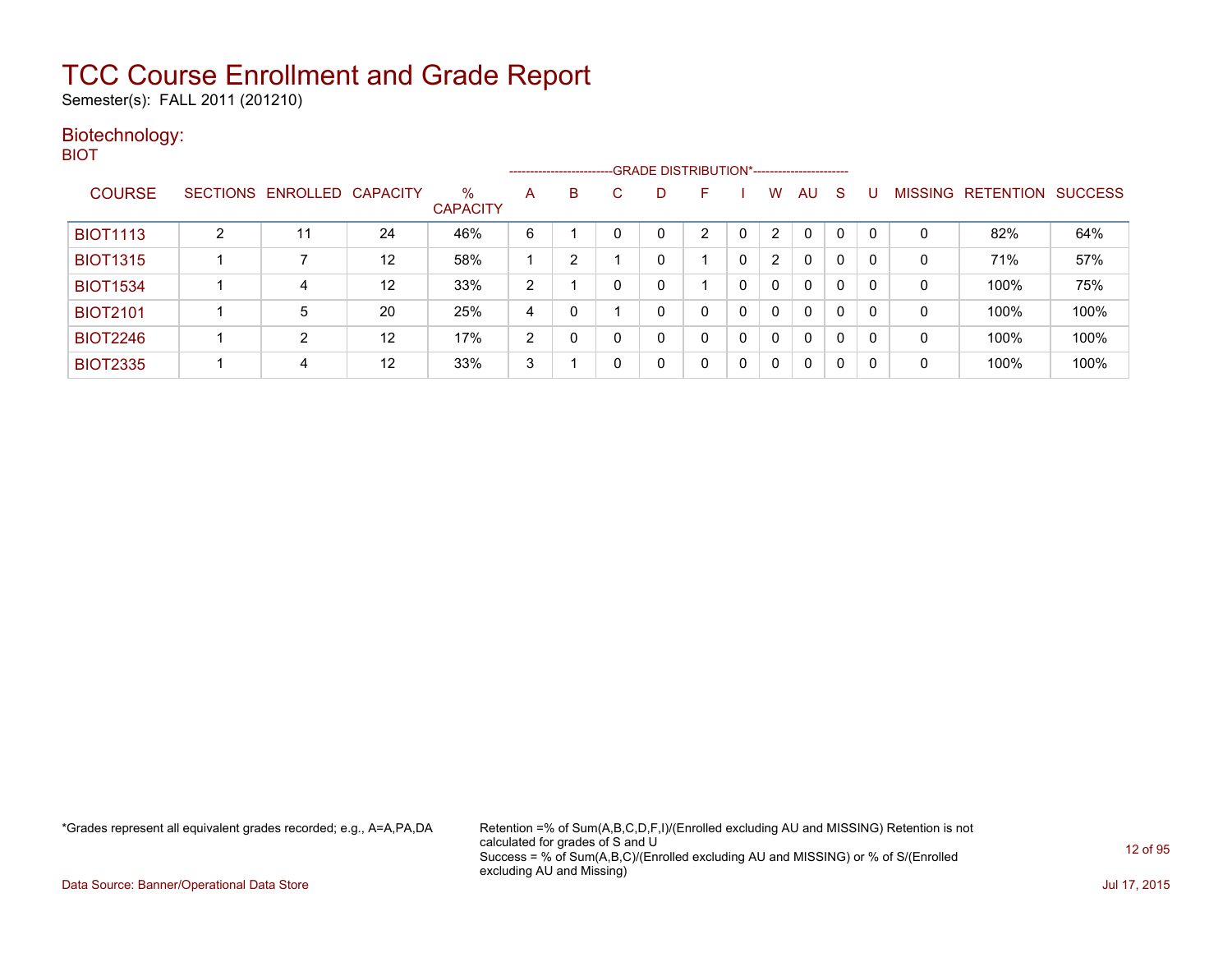Semester(s): FALL 2011 (201210)

#### Biomedical Equipment Technolog: **BMFT**

| ----            |                 |                   |     |                      |   |     |              | ------------------------GRADE DISTRIBUTION*----------------------- |                |              |              |     |                           |      |
|-----------------|-----------------|-------------------|-----|----------------------|---|-----|--------------|--------------------------------------------------------------------|----------------|--------------|--------------|-----|---------------------------|------|
| <b>COURSE</b>   | <b>SECTIONS</b> | ENROLLED CAPACITY |     | %<br><b>CAPACITY</b> |   | A B | $\mathbf{C}$ | in Die Ste                                                         |                |              | I WAUS       | . U | MISSING RETENTION SUCCESS |      |
| <b>BMET2353</b> |                 |                   | ' 4 | 42%                  | 4 |     |              |                                                                    | 0 <sup>1</sup> | $\mathbf{0}$ | $\mathbf{0}$ |     | 100%                      | 100% |

\*Grades represent all equivalent grades recorded; e.g., A=A,PA,DA Retention =% of Sum(A,B,C,D,F,I)/(Enrolled excluding AU and MISSING) Retention is not calculated for grades of S and U Success = % of Sum(A,B,C)/(Enrolled excluding AU and MISSING) or % of S/(Enrolled excluding AU and Missing)

Data Source: Banner/Operational Data Store Jul 17, 2015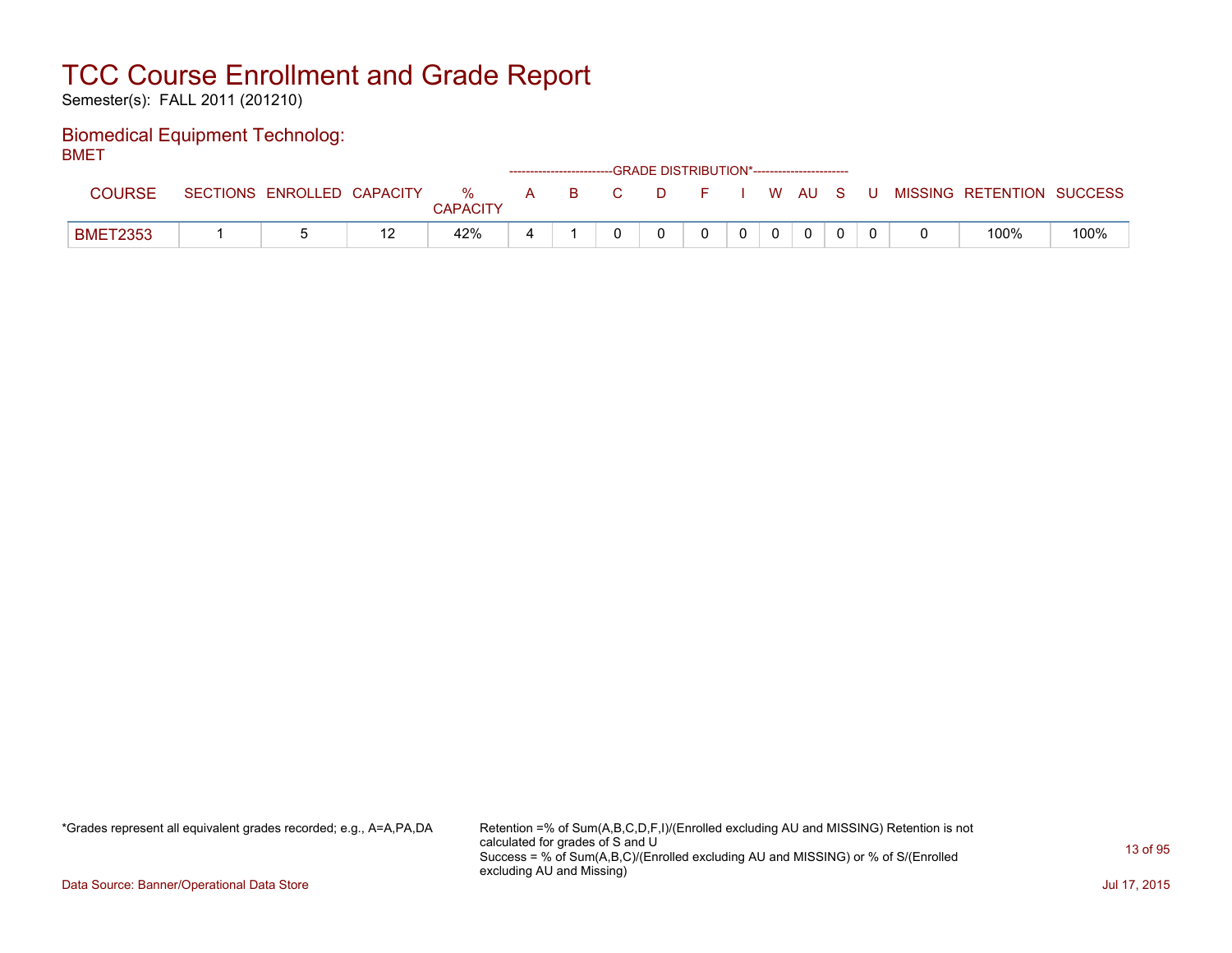Semester(s): FALL 2011 (201210)

### Business:

**BUSN** 

|                 |                |                            |             |                                  |                | ------------------------- |                |                | -GRADE DISTRIBUTION*---------------------- |              |                |              |              |          |              |                                  |      |
|-----------------|----------------|----------------------------|-------------|----------------------------------|----------------|---------------------------|----------------|----------------|--------------------------------------------|--------------|----------------|--------------|--------------|----------|--------------|----------------------------------|------|
| <b>COURSE</b>   |                | SECTIONS ENROLLED CAPACITY |             | $\frac{0}{0}$<br><b>CAPACITY</b> | A              | B                         | C              | D              | F                                          |              | W              | <b>AU</b>    | S            | U        |              | <b>MISSING RETENTION SUCCESS</b> |      |
| <b>BUSN1053</b> | 14             | 271                        | 466         | 58%                              | 85             | 67                        | 31             | 13             | 27                                         | 1            | 47             | $\mathbf{0}$ | $\mathbf{0}$ | 0        | $\mathbf{0}$ | 83%                              | 68%  |
| <b>BUSN1123</b> | 4              | 63                         | 64          | 98%                              | 36             | $\overline{7}$            | 5              | 0              | 11                                         | 0            | 4              | $\mathbf{0}$ | $\Omega$     | 0        | 0            | 94%                              | 76%  |
| <b>BUSN1143</b> | 5              | 71                         | 184         | 39%                              | 31             | 19                        | 4              | $\mathbf 1$    | 4                                          | 0            | 12             | $\mathbf{0}$ | $\mathbf{0}$ | 0        | 0            | 83%                              | 76%  |
| <b>BUSN1153</b> | $\mathbf 1$    | 10                         | 25          | 40%                              | 0              | 5                         | $\Omega$       | $\Omega$       | 3                                          | $\Omega$     | $\overline{2}$ | $\mathbf{0}$ | $\Omega$     | 0        | $\mathbf{0}$ | 80%                              | 50%  |
| <b>BUSN1173</b> | $\mathbf 1$    | 9                          | 25          | 36%                              | 5              | $\overline{2}$            | 1              | $\Omega$       | $\Omega$                                   | 0            |                | $\mathbf{0}$ | $\Omega$     | 0        | 0            | 89%                              | 89%  |
| <b>BUSN1301</b> | $\mathbf{1}$   | 13                         | 20          | 65%                              | 10             | 2                         | 1              | 0              | $\mathbf{0}$                               | 0            | 0              | $\mathbf{0}$ | $\mathbf{0}$ | 0        | 0            | 100%                             | 100% |
| <b>BUSN1353</b> | 3              | 49                         | 74          | 66%                              | 13             | 13                        | 9              | $\overline{2}$ | 4                                          | $\Omega$     | 8              | $\mathbf{0}$ | $\Omega$     | 0        | 0            | 84%                              | 71%  |
| <b>BUSN2033</b> | $\mathbf 1$    | 1                          | $\mathbf 1$ | 100%                             | $\mathbf 1$    | $\Omega$                  | $\mathbf{0}$   | 0              | $\mathbf{0}$                               | $\Omega$     | $\mathbf{0}$   | $\mathbf{0}$ | $\Omega$     | 0        | 0            | 100%                             | 100% |
| <b>BUSN2053</b> | $\overline{2}$ | 19                         | 80          | 24%                              | 5              | $\overline{2}$            | 3              | 1              | 4                                          | 0            | 4              | $\mathbf{0}$ | $\Omega$     | 0        | 0            | 79%                              | 53%  |
| <b>BUSN2173</b> | $\overline{2}$ | 4                          | 6           | 67%                              | 3              | $\Omega$                  | $\mathbf{0}$   | $\Omega$       | $\mathbf{0}$                               | $\mathbf 1$  | 0              | 0            | $\mathbf{0}$ | 0        | 0            | 100%                             | 75%  |
| <b>BUSN2203</b> | $\mathbf{1}$   | 17                         | 25          | 68%                              | 3              | 10                        | 1              | 0              |                                            | 0            | $\overline{2}$ | $\mathbf{0}$ | $\Omega$     | 0        | $\Omega$     | 88%                              | 82%  |
| <b>BUSN2213</b> | $\overline{2}$ | 34                         | 45          | 76%                              | 11             | 9                         | 6              | $\overline{2}$ | $\mathbf{0}$                               | $\Omega$     | 6              | $\mathbf{0}$ | $\Omega$     | $\Omega$ | $\mathbf{0}$ | 82%                              | 76%  |
| <b>BUSN2313</b> | 11             | 207                        | 337         | 61%                              | 82             | 42                        | 34             | 5              | 12                                         | 0            | 32             | $\mathbf{0}$ | $\Omega$     | 0        | 0            | 85%                              | 76%  |
| <b>BUSN2333</b> | $\mathbf{1}$   | 10                         | 20          | 50%                              | $\mathbf 1$    | 3                         | 1              | 0              | $\mathbf{0}$                               | 0            | 5              | 0            | $\mathbf{0}$ | 0        | 0            | 50%                              | 50%  |
| <b>BUSN2363</b> | $\mathbf{1}$   | 19                         | 20          | 95%                              | 3              | 11                        | $\Omega$       | $\mathbf 1$    |                                            | $\Omega$     | 3              | $\Omega$     | $\Omega$     | $\Omega$ | $\Omega$     | 84%                              | 74%  |
| <b>BUSN2403</b> | $\mathbf 1$    | 18                         | 25          | 72%                              | $\overline{7}$ | 6                         | $\overline{2}$ | 0              | 2                                          | 0            |                | 0            | $\Omega$     | 0        | 0            | 94%                              | 83%  |
| <b>BUSN2503</b> | 1              | 9                          | 24          | 38%                              | 6              | 3                         | 0              | 0              | $\mathbf{0}$                               | 0            | 0              | $\mathbf{0}$ | $\mathbf{0}$ | 0        | 0            | 100%                             | 100% |
| <b>BUSN2513</b> | $\mathbf{1}$   | 11                         | 24          | 46%                              | 9              | 2                         | $\Omega$       | 0              | $\Omega$                                   | 0            | $\Omega$       | $\mathbf{0}$ | $\mathbf{0}$ | 0        | $\Omega$     | 100%                             | 100% |
| <b>BUSN2523</b> | $\mathbf{1}$   | 21                         | 24          | 88%                              | 16             | $\mathbf{3}$              | $\Omega$       | 0              | 2                                          | $\Omega$     | $\mathbf{0}$   | $\Omega$     | $\Omega$     | 0        | $\Omega$     | 100%                             | 90%  |
| <b>BUSN2683</b> | $\mathbf 1$    | 1                          | $\mathbf 0$ |                                  | $\mathbf 1$    | 0                         | $\mathbf{0}$   | 0              | $\mathbf{0}$                               | 0            | 0              | $\mathbf{0}$ | $\mathbf{0}$ | 0        | 0            | 100%                             | 100% |
| <b>BUSN2813</b> | 1              | 10                         | 20          | 50%                              | 1              | $\Omega$                  | $\overline{2}$ | $\Omega$       | 3                                          | $\mathbf{0}$ | 4              | $\mathbf{0}$ | $\mathbf{0}$ | 0        | 0            | 60%                              | 30%  |

\*Grades represent all equivalent grades recorded; e.g., A=A,PA,DA Retention =% of Sum(A,B,C,D,F,I)/(Enrolled excluding AU and MISSING) Retention is not calculated for grades of S and U Success = % of Sum(A,B,C)/(Enrolled excluding AU and MISSING) or % of S/(Enrolled excluding AU and Missing) Data Source: Banner/Operational Data Store Jul 17, 2015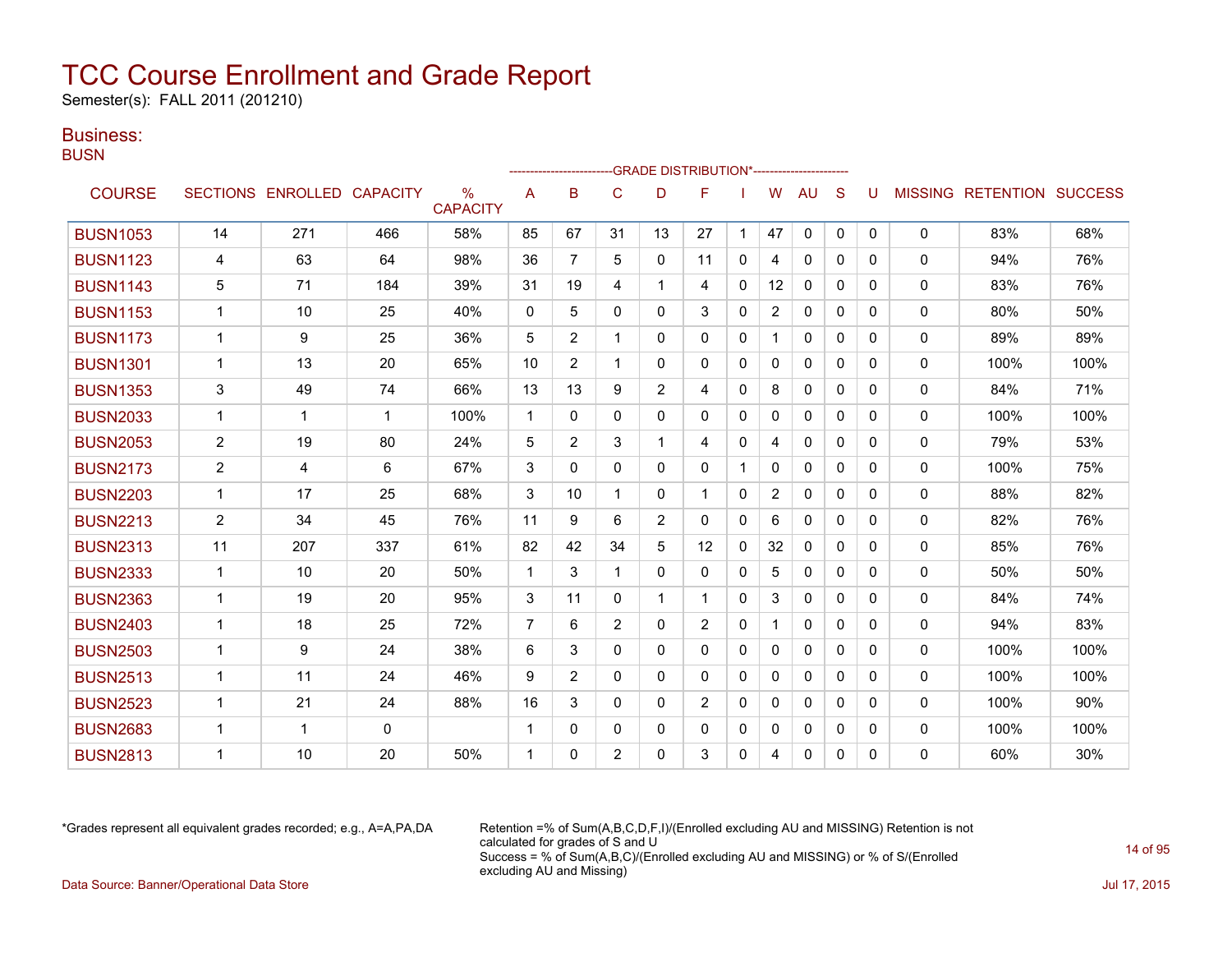Semester(s): FALL 2011 (201210)

### Careers:

| ۰.<br>v<br>. . |  |
|----------------|--|
|----------------|--|

| ,, ,, , ,       |                 |                   |     |                         |   | ----------------------- |    |              |                |                |          |          |                           |      |
|-----------------|-----------------|-------------------|-----|-------------------------|---|-------------------------|----|--------------|----------------|----------------|----------|----------|---------------------------|------|
| <b>COURSE</b>   | <b>SECTIONS</b> | ENROLLED CAPACITY |     | $\%$<br><b>CAPACITY</b> | A |                         | D. |              |                | W AU S         |          | U        | MISSING RETENTION SUCCESS |      |
| <b>CARS0811</b> |                 |                   | 10  | 20%                     |   |                         |    | $\mathbf{0}$ | $\overline{0}$ | $\overline{0}$ | $\Omega$ | $\Omega$ | 100%                      | 100% |
| <b>CARS1011</b> |                 | 95                | 157 | 61%                     | 0 |                         |    |              | 5              | $\Omega$       |          | 19       |                           | 75%  |

\*Grades represent all equivalent grades recorded; e.g., A=A,PA,DA Retention =% of Sum(A,B,C,D,F,I)/(Enrolled excluding AU and MISSING) Retention is not calculated for grades of S and U Success = % of Sum(A,B,C)/(Enrolled excluding AU and MISSING) or % of S/(Enrolled excluding AU and Missing)

Data Source: Banner/Operational Data Store Jul 17, 2015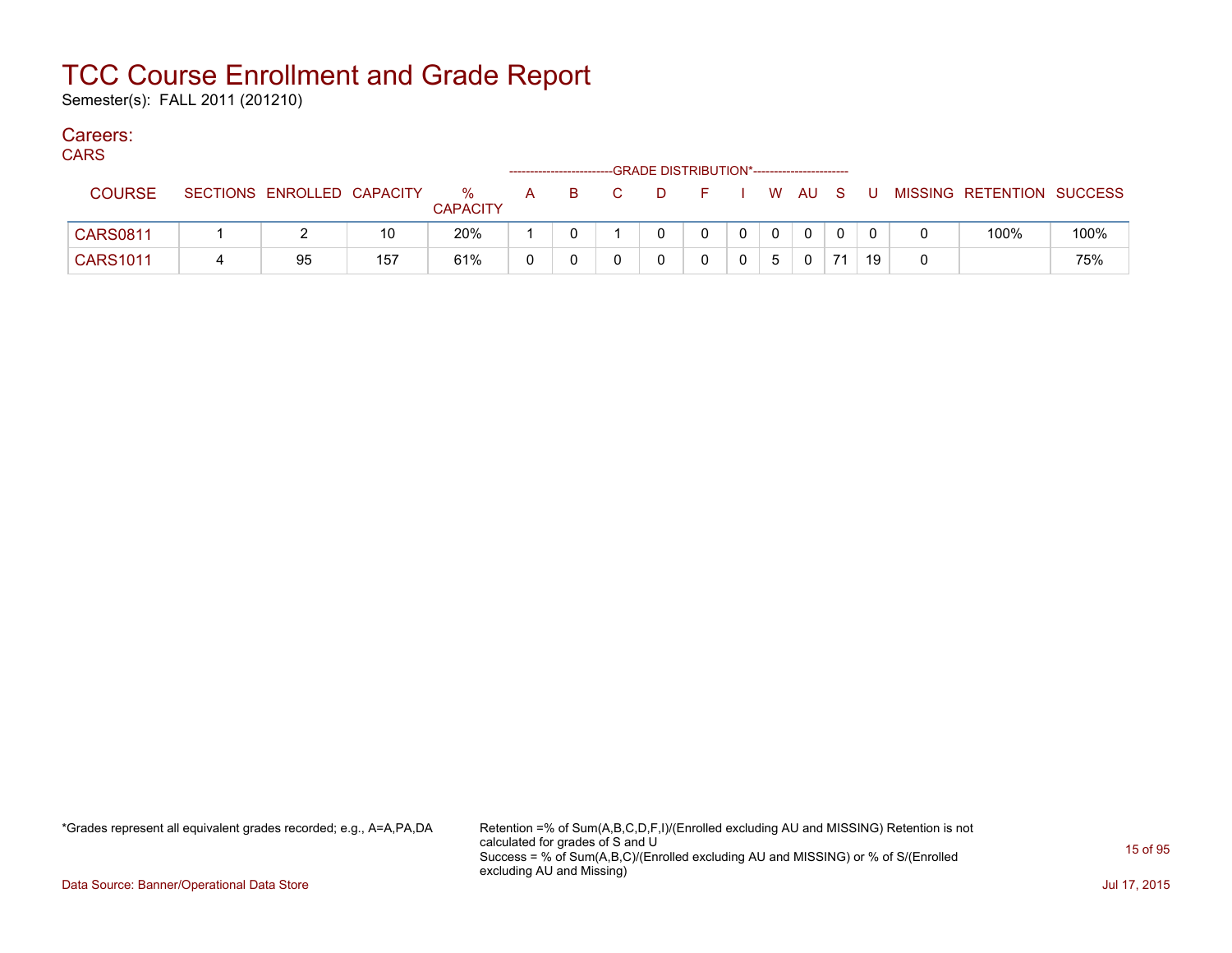Semester(s): FALL 2011 (201210)

#### Chemistry: **CHEM**

|                 |                 |          |                 |                      |     | --------------------- |    |    | -- GRADE DISTRIBUTION*------------------------ |             |    |              |          |   |         |                  |                |
|-----------------|-----------------|----------|-----------------|----------------------|-----|-----------------------|----|----|------------------------------------------------|-------------|----|--------------|----------|---|---------|------------------|----------------|
| <b>COURSE</b>   | <b>SECTIONS</b> | ENROLLED | <b>CAPACITY</b> | %<br><b>CAPACITY</b> | A   | B                     | C. | D  | F                                              |             | w  | AU           | S        |   | MISSING | <b>RETENTION</b> | <b>SUCCESS</b> |
| <b>CHEM1114</b> | 18              | 373      | 436             | 86%                  | 115 | 95                    | 59 | 20 | 28                                             | $\mathbf 0$ | 56 | 0            |          |   | 0       | 85%              | 72%            |
| <b>CHEM1124</b> | 2               | 24       | 48              | 50%                  | 23  |                       | 0  | 0  |                                                | 0           |    | 0            | 0        | 0 | 0       | 96%              | 96%            |
| <b>CHEM1315</b> | 25              | 578      | 588             | 98%                  | 222 | 147                   | 93 | 25 | 26                                             |             | 63 |              | 0        | 0 | 0       | 89%              | 80%            |
| <b>CHEM1415</b> | 12              | 197      | 288             | 68%                  | 68  | 49                    | 30 | 9  | 9                                              | 0           | 32 | 0            | 0        | 0 | 0       | 84%              | 75%            |
| <b>CHEM2145</b> | 9               | 100      | 108             | 93%                  | 31  | 31                    | 14 | 5  | 5.                                             | 0           | 13 | 0            | 0        | 0 | 0       | 86%              | 76%            |
| <b>CHEM2245</b> | 3               | 35       | 36              | 97%                  | 18  | 10                    | 2  | 0  | ົ                                              | $\mathbf 0$ | 3  | $\mathbf{0}$ | $\Omega$ | 0 | 0       | 91%              | 86%            |
| <b>CHEM2353</b> |                 | 9        | 12              | 75%                  | 5   | $\overline{2}$        |    |    |                                                | 0           | 0  | 0            | 0        | 0 | 0       | 100%             | 89%            |

\*Grades represent all equivalent grades recorded; e.g., A=A,PA,DA Retention =% of Sum(A,B,C,D,F,I)/(Enrolled excluding AU and MISSING) Retention is not calculated for grades of S and U Success = % of Sum(A,B,C)/(Enrolled excluding AU and MISSING) or % of S/(Enrolled excluding AU and Missing)

Data Source: Banner/Operational Data Store Jul 17, 2015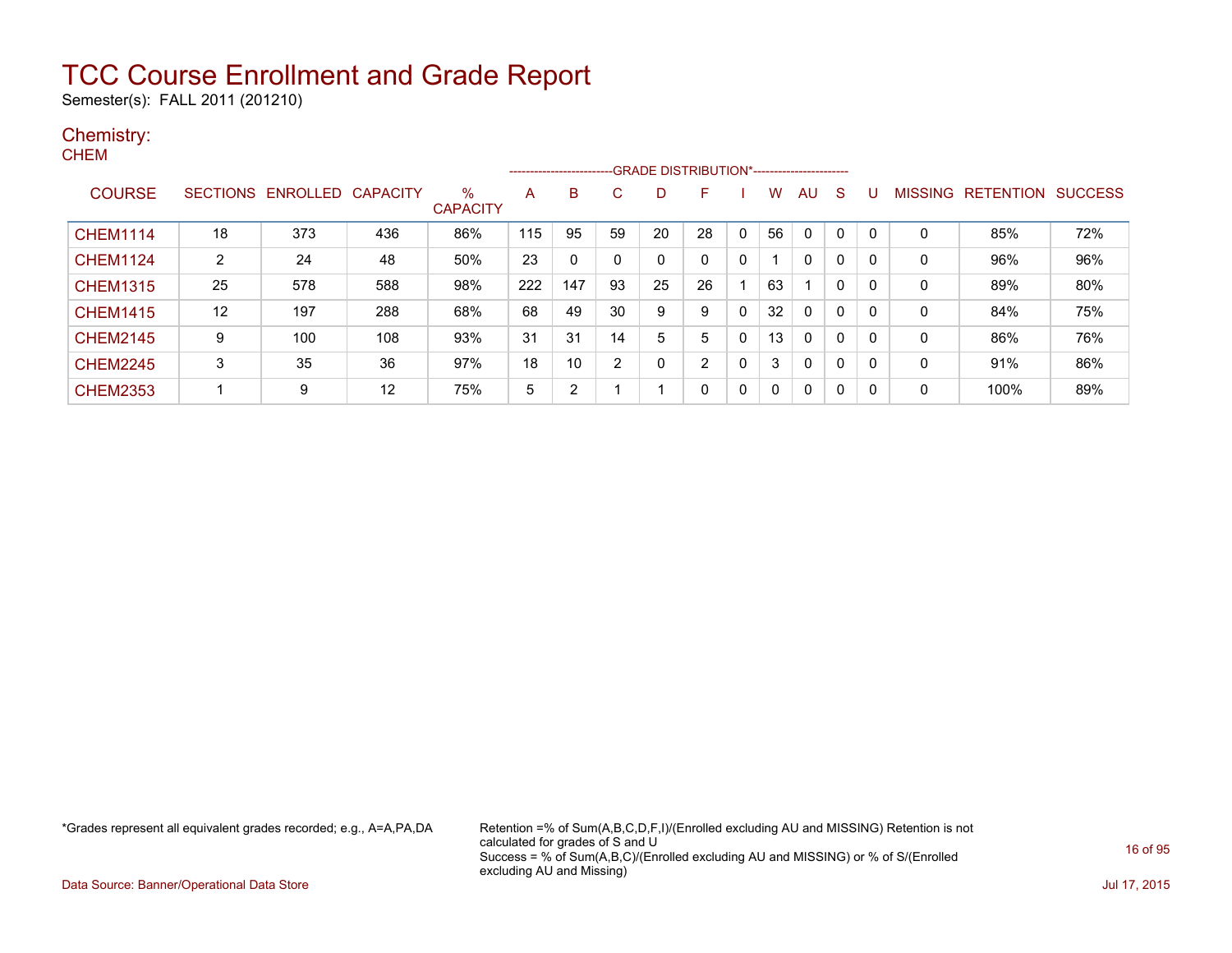Semester(s): FALL 2011 (201210)

### Child Development:

**CHLD** 

|                 |                |                   |                 |                                  |                |                |                |                | --------------------GRADE                       DISTRIBUTION*--------------------- |              |                |              |              |   |              |                                  |      |
|-----------------|----------------|-------------------|-----------------|----------------------------------|----------------|----------------|----------------|----------------|------------------------------------------------------------------------------------|--------------|----------------|--------------|--------------|---|--------------|----------------------------------|------|
| <b>COURSE</b>   |                | SECTIONS ENROLLED | <b>CAPACITY</b> | $\frac{0}{0}$<br><b>CAPACITY</b> | A              | B              | C              | D              | F                                                                                  |              | W              | AU           | S            | U |              | <b>MISSING RETENTION SUCCESS</b> |      |
| <b>CHLD1102</b> | 4              | 72                | 70              | 103%                             | 53             | 10             | 4              | 0              | $\overline{2}$                                                                     | $\mathbf{0}$ | 3              | $\mathbf 0$  | $\mathbf{0}$ | 0 | 0            | 96%                              | 93%  |
| <b>CHLD1202</b> | 4              | 49                | 70              | 70%                              | 25             | 11             | 8              | $\overline{2}$ | 0                                                                                  | 0            | 3              | $\mathbf{0}$ | $\mathbf{0}$ | 0 | 0            | 94%                              | 90%  |
| <b>CHLD1302</b> | 4              | 58                | 70              | 83%                              | 36             | 12             | 7              | 0              | 0                                                                                  | $\mathbf{0}$ | 3              | 0            | $\mathbf{0}$ | 0 | 0            | 95%                              | 95%  |
| <b>CHLD1402</b> | 4              | 36                | 70              | 51%                              | 14             | 9              | 5              | 1.             | 4                                                                                  | $\mathbf{0}$ | 3              | $\mathbf{0}$ | $\mathbf{0}$ | 0 | 0            | 92%                              | 78%  |
| <b>CHLD1501</b> | 3              | 26                | 50              | 52%                              | 22             | $\mathbf{0}$   | 0              | 0              | 0                                                                                  | 0            | 4              | $\mathbf{0}$ | $\mathbf{0}$ | 0 | 0            | 85%                              | 85%  |
| <b>CHLD1722</b> | $\mathbf 1$    | 13                | 20              | 65%                              | $\overline{7}$ | 6              | $\mathbf{0}$   | 0              | 0                                                                                  | $\mathbf{0}$ | $\mathbf{0}$   | $\mathbf{0}$ | $\mathbf{0}$ | 0 | 0            | 100%                             | 100% |
| <b>CHLD1733</b> | $\mathbf{1}$   | 15                | 20              | 75%                              | 4              | 5              | 1              | 1              | $\overline{2}$                                                                     | $\Omega$     | $\overline{2}$ | 0            | $\mathbf{0}$ | 0 | 0            | 87%                              | 67%  |
| <b>CHLD1742</b> | $\mathbf 1$    | 6                 | 20              | 30%                              | 4              | 1              | 0              | 1              | 0                                                                                  | $\Omega$     | $\mathbf{0}$   | $\mathbf{0}$ | $\mathbf{0}$ | 0 | 0            | 100%                             | 83%  |
| <b>CHLD2003</b> | 3              | 60                | 100             | 60%                              | 12             | 17             | 11             | 3              | 9                                                                                  | $\Omega$     | 8              | $\mathbf{0}$ | $\Omega$     | 0 | 0            | 87%                              | 67%  |
| <b>CHLD2023</b> | $\overline{c}$ | 28                | 50              | 56%                              | 8              | 11             | 4              | $\overline{2}$ | 0                                                                                  | $\Omega$     | 3              | $\mathbf{0}$ | $\Omega$     | 0 | 0            | 89%                              | 82%  |
| <b>CHLD2031</b> | $\mathbf{1}$   | 12                | 15              | 80%                              | 10             | $\mathbf{0}$   | 1              | $\mathbf{0}$   | 0                                                                                  | $\mathbf{0}$ | 1              | $\mathbf{0}$ | $\Omega$     | 0 | 0            | 92%                              | 92%  |
| <b>CHLD2103</b> | $\overline{2}$ | 23                | 50              | 46%                              | 8              | 5              | 4              | 0              | 4                                                                                  | 0            | $\overline{2}$ | 0            | $\mathbf{0}$ | 0 | 0            | 91%                              | 74%  |
| <b>CHLD2112</b> | 1              | $\overline{7}$    | 20              | 35%                              | 3              |                | 0              | 0              | $\overline{2}$                                                                     | 0            |                | 0            | 0            | 0 | 0            | 86%                              | 57%  |
| <b>CHLD2113</b> | $\mathbf{1}$   | 14                | 20              | 70%                              | 3              | 7              | 1              | $\mathbf 1$    | 1                                                                                  | $\mathbf{0}$ | $\mathbf{1}$   | $\mathbf{0}$ | $\mathbf{0}$ | 0 | 0            | 93%                              | 79%  |
| <b>CHLD2181</b> | $\mathbf{1}$   | 4                 | 10              | 40%                              | $\overline{4}$ | $\Omega$       | $\mathbf{0}$   | $\Omega$       | $\Omega$                                                                           | $\Omega$     | $\mathbf{0}$   | $\mathbf{0}$ | $\Omega$     | 0 | $\mathbf{0}$ | 100%                             | 100% |
| <b>CHLD2203</b> | 3              | 35                | 70              | 50%                              | 18             | 8              | 5              | 0              | 4                                                                                  | $\mathbf{0}$ | 0              | 0            | $\mathbf{0}$ | 0 | 0            | 100%                             | 89%  |
| <b>CHLD2213</b> | $\overline{2}$ | 31                | 51              | 61%                              | 3              | 14             | 3              | $\overline{2}$ | 4                                                                                  | $\Omega$     | 5              | $\mathbf{0}$ | $\Omega$     | 0 | 0            | 84%                              | 65%  |
| <b>CHLD2233</b> | 1              | 10                | 20              | 50%                              | 4              | 4              | 1              | 0              | 1                                                                                  | 0            | $\mathbf 0$    | $\mathbf{0}$ | $\mathbf{0}$ | 0 | 0            | 100%                             | 90%  |
| <b>CHLD2263</b> | $\mathbf{1}$   | 5                 | 20              | 25%                              | 4              | 1              | $\Omega$       | 0              | 0                                                                                  | $\Omega$     | $\mathbf{0}$   | $\mathbf{0}$ | $\Omega$     | 0 | $\mathbf{0}$ | 100%                             | 100% |
| <b>CHLD2341</b> | $\mathbf 1$    | 14                | 20              | 70%                              | 10             | $\overline{2}$ | $\Omega$       | 1              | $\Omega$                                                                           | $\mathbf{0}$ |                | $\mathbf{0}$ | $\Omega$     | 0 | 0            | 93%                              | 86%  |
| <b>CHLD2501</b> | $\mathbf 1$    | 25                | 0               |                                  | 21             | 4              | 0              | 0              | 0                                                                                  | 0            | $\mathbf{0}$   | $\mathbf{0}$ | 0            | 0 | 0            | 100%                             | 100% |
| <b>CHLD2513</b> | 2              | 20                | 18              | 111%                             | 12             | 6              | $\overline{2}$ | 0              | 0                                                                                  | 0            | 0              | $\mathbf{0}$ | 0            | 0 | 0            | 100%                             | 100% |

\*Grades represent all equivalent grades recorded; e.g., A=A,PA,DA Retention =% of Sum(A,B,C,D,F,I)/(Enrolled excluding AU and MISSING) Retention is not calculated for grades of S and U Success = % of Sum(A,B,C)/(Enrolled excluding AU and MISSING) or % of S/(Enrolled excluding AU and Missing)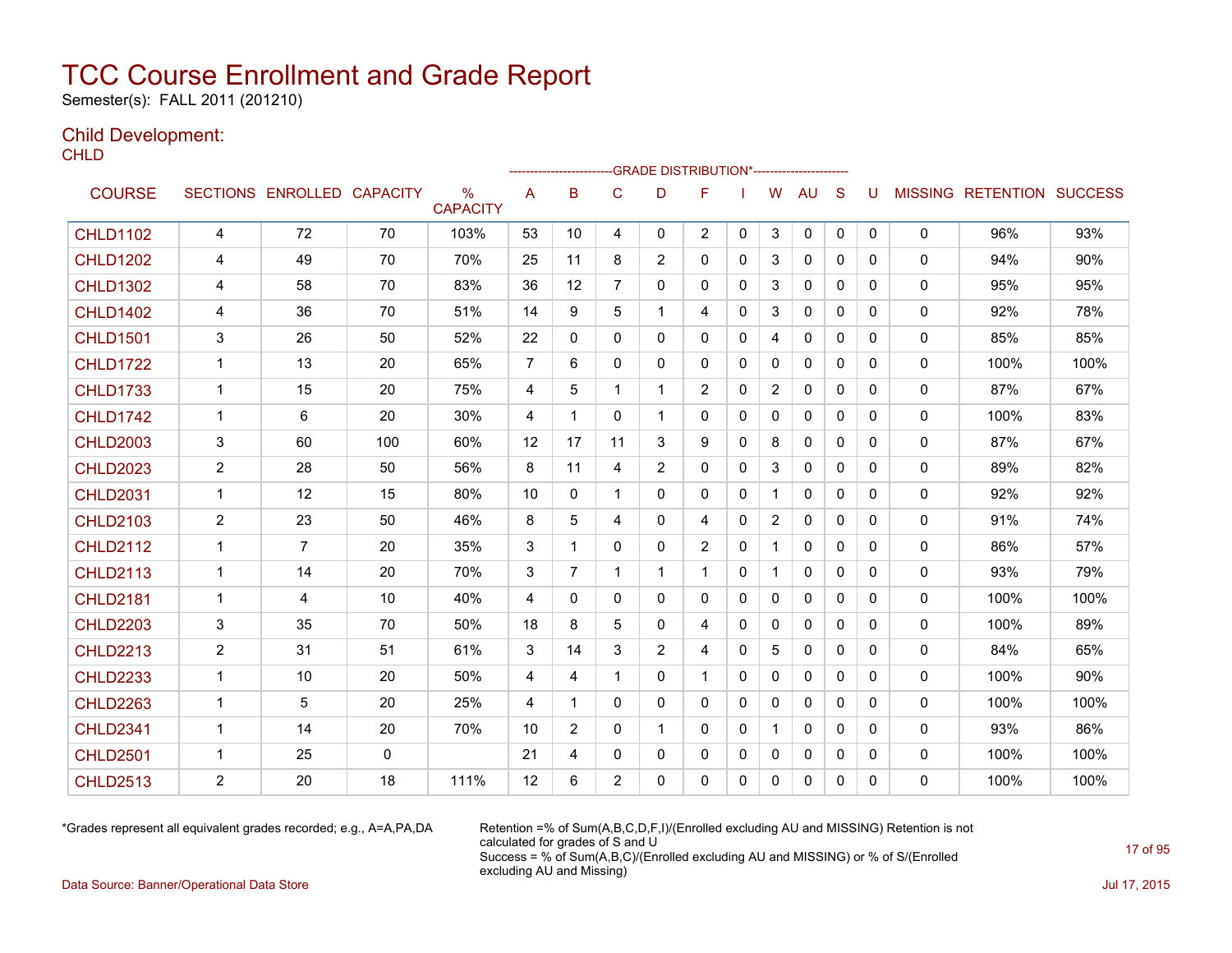Semester(s): FALL 2011 (201210)

### Child Development:

**CHLD** 

|                 |                            |    |                         |    | ---------------------- | -GRADE DISTRIBUTION*----------------------- |   |    |    |              |  |                           |     |
|-----------------|----------------------------|----|-------------------------|----|------------------------|---------------------------------------------|---|----|----|--------------|--|---------------------------|-----|
| <b>COURSE</b>   | SECTIONS ENROLLED CAPACITY |    | $\%$<br><b>CAPACITY</b> | A  | B                      | D                                           |   | W  | AU |              |  | MISSING RETENTION SUCCESS |     |
| <b>CHLD2543</b> | 33                         |    |                         | 13 | 14                     |                                             |   | -3 | 0  |              |  | 91%                       | 85% |
| <b>CHLD2701</b> | 18                         | 20 | 90%                     |    | 4                      |                                             | ົ |    | 0  | $\mathbf{0}$ |  | 94%                       | 78% |
| <b>CHLD2991</b> | <sub>5</sub>               | 20 | 25%                     | ົ  |                        |                                             |   |    | 0  |              |  | 60%                       | 60% |

\*Grades represent all equivalent grades recorded; e.g., A=A,PA,DA Retention =% of Sum(A,B,C,D,F,I)/(Enrolled excluding AU and MISSING) Retention is not calculated for grades of S and U Success = % of Sum(A,B,C)/(Enrolled excluding AU and MISSING) or % of S/(Enrolled excluding AU and Missing)

Data Source: Banner/Operational Data Store Jul 17, 2015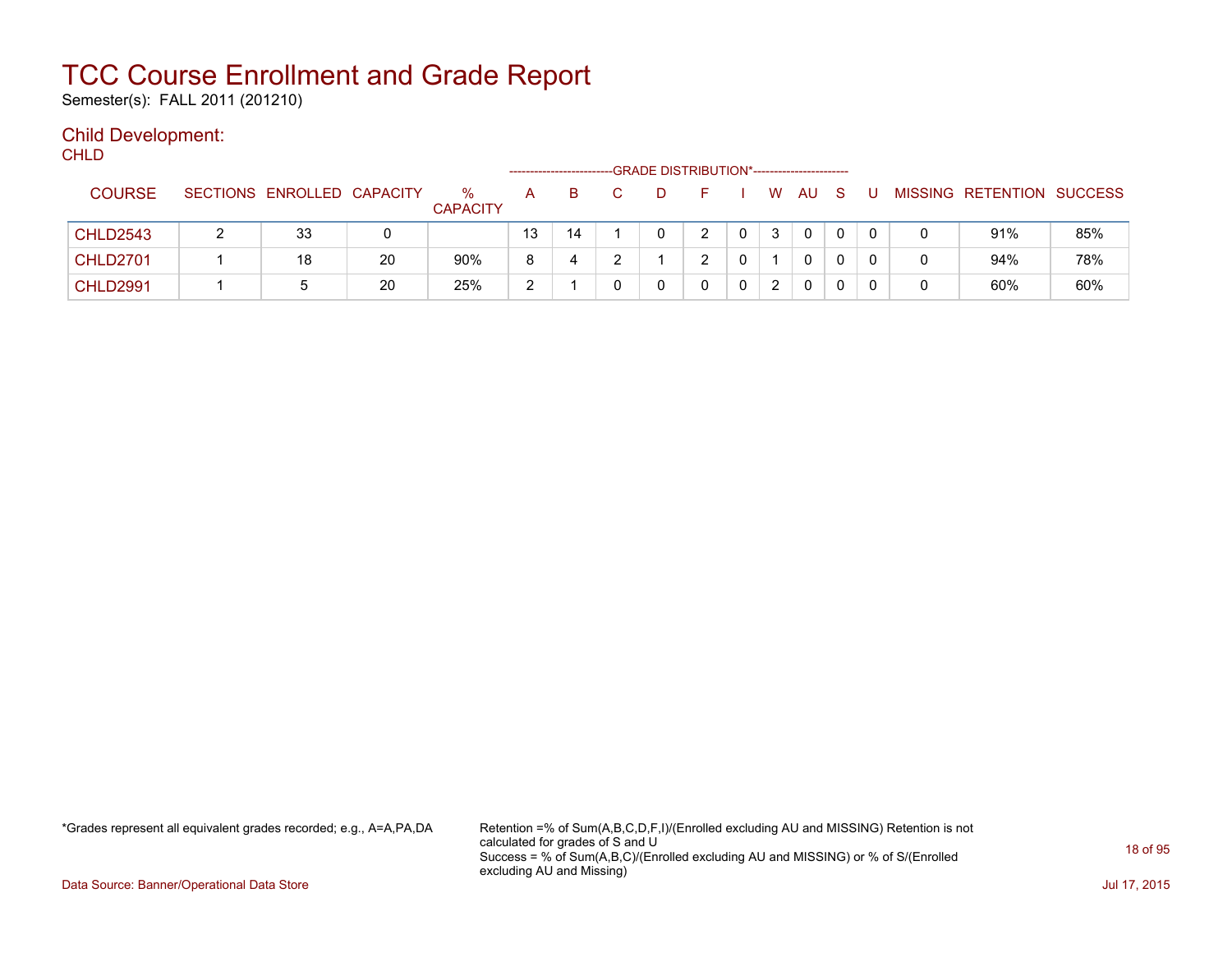Semester(s): FALL 2011 (201210)

### Chinese:

| <b>CHNS</b>     |                            |    |                      |    |                         |                                             |  |      |  |   |                           |     |
|-----------------|----------------------------|----|----------------------|----|-------------------------|---------------------------------------------|--|------|--|---|---------------------------|-----|
|                 |                            |    |                      |    | ----------------------- | -GRADE DISTRIBUTION*----------------------- |  |      |  |   |                           |     |
| <b>COURSE</b>   | SECTIONS ENROLLED CAPACITY |    | %<br><b>CAPACITY</b> | A  | B.                      |                                             |  | WAUS |  |   | MISSING RETENTION SUCCESS |     |
| <b>CHNS1103</b> | 32                         | 40 | 80%                  | 21 |                         |                                             |  |      |  |   | 91%                       | 88% |
| <b>CHNS1213</b> | 19                         | 40 | 48%                  | 10 | 6                       |                                             |  |      |  | 0 | 89%                       | 84% |

\*Grades represent all equivalent grades recorded; e.g., A=A,PA,DA Retention =% of Sum(A,B,C,D,F,I)/(Enrolled excluding AU and MISSING) Retention is not calculated for grades of S and U Success = % of Sum(A,B,C)/(Enrolled excluding AU and MISSING) or % of S/(Enrolled excluding AU and Missing)

Data Source: Banner/Operational Data Store Jul 17, 2015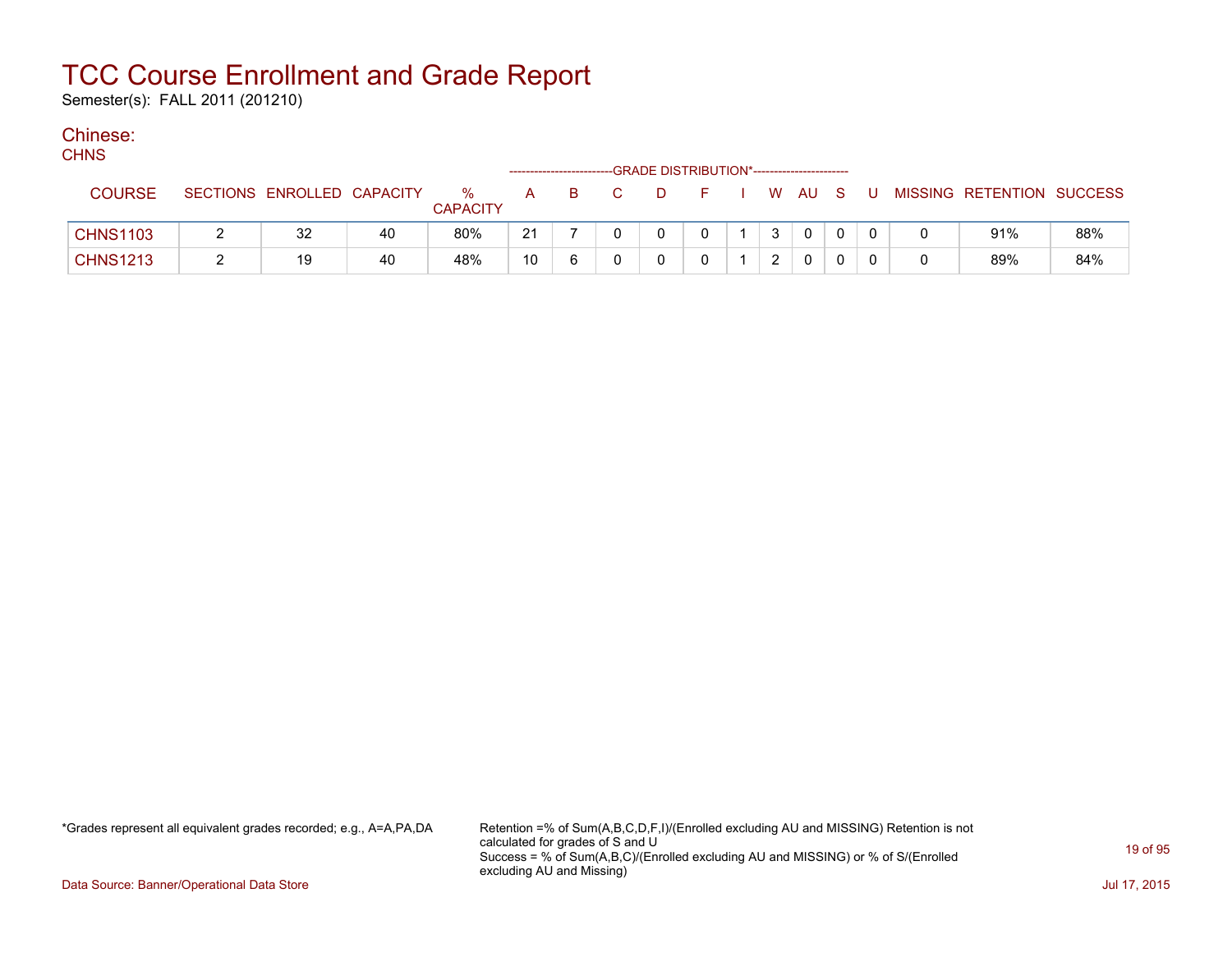Semester(s): FALL 2011 (201210)

### Criminal Justice:

CRIM

|                 |        |                   |                 |                         |                | --------------------------GRADE DISTRIBUTION*----------------------- |    |    |    |   |    |              |              |   |                |                  |                |
|-----------------|--------|-------------------|-----------------|-------------------------|----------------|----------------------------------------------------------------------|----|----|----|---|----|--------------|--------------|---|----------------|------------------|----------------|
| <b>COURSE</b>   |        | SECTIONS ENROLLED | <b>CAPACITY</b> | $\%$<br><b>CAPACITY</b> | A              | B                                                                    | C. | D. | F  |   | w  | AU           | <sub>S</sub> |   | <b>MISSING</b> | <b>RETENTION</b> | <b>SUCCESS</b> |
| <b>CRIM1013</b> | 3      | 107               | 115             | 93%                     | 54             | 29                                                                   |    |    |    | 2 | 12 | $\Omega$     | 0            |   | 0              | 89%              | 86%            |
| <b>CRIM2103</b> | 2      | 41                | 50              | 82%                     | 12             | 16                                                                   | 5  | 2  | 0  | 0 | 6  | 0            | 0            |   | 0              | 85%              | 80%            |
| <b>CRIM2113</b> |        |                   | 25              | 28%                     | 6              | 0                                                                    |    | 0  | 0  | 0 |    | $\mathbf{0}$ | $\mathbf{0}$ |   | 0              | 86%              | 86%            |
| <b>CRIM2123</b> | 4      | 69                | 107             | 64%                     | 16             | 27                                                                   | 15 | 4  | C. |   | 4  | $\mathbf{0}$ | 0            |   | 0              | 94%              | 84%            |
| <b>CRIM2133</b> |        | 8                 | 21              | 38%                     | $\overline{ }$ |                                                                      |    |    |    | 0 | 0  | $\mathbf{0}$ | 0            |   | 0              | 100%             | 88%            |
| <b>CRIM2143</b> |        | 13                | 21              | 62%                     | ⇁              | 3                                                                    |    |    |    | 0 |    | $\mathbf{0}$ | 0            | 0 | 0              | 92%              | 77%            |
| <b>CRIM2223</b> | ົ<br>∠ | 29                | 46              | 63%                     | 9              | 13                                                                   | 5  | 0  | 0  |   |    | 0            | 0            | 0 | 0              | 97%              | 93%            |

\*Grades represent all equivalent grades recorded; e.g., A=A,PA,DA Retention =% of Sum(A,B,C,D,F,I)/(Enrolled excluding AU and MISSING) Retention is not calculated for grades of S and U Success = % of Sum(A,B,C)/(Enrolled excluding AU and MISSING) or % of S/(Enrolled excluding AU and Missing)

Data Source: Banner/Operational Data Store Jul 17, 2015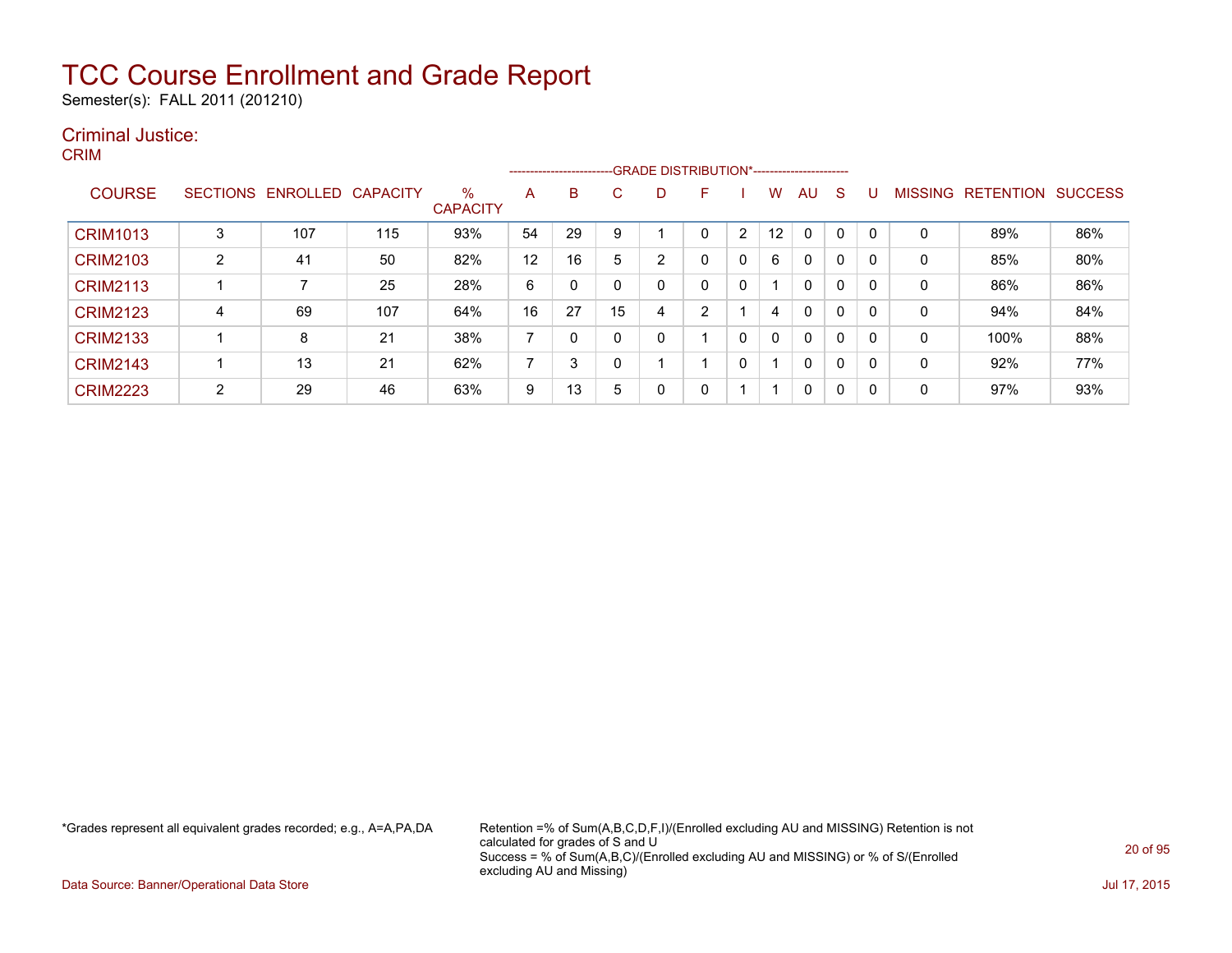Semester(s): FALL 2011 (201210)

#### CSCI Computer Info Systems: **CSCI**

|                 |                         |                            |       |                      |              |              | ------------------------GRADE                DISTRIBUTION*---------------------- |              |                |                |              |              |              |              |             |                                  |      |
|-----------------|-------------------------|----------------------------|-------|----------------------|--------------|--------------|----------------------------------------------------------------------------------|--------------|----------------|----------------|--------------|--------------|--------------|--------------|-------------|----------------------------------|------|
| <b>COURSE</b>   |                         | SECTIONS ENROLLED CAPACITY |       | %<br><b>CAPACITY</b> | A            | B            | $\mathsf{C}$                                                                     | D            | F              |                | W            | <b>AU</b>    | S            | U            |             | <b>MISSING RETENTION SUCCESS</b> |      |
| <b>CSCI1011</b> | $\mathbf{1}$            | 11                         | 15    | 73%                  | 11           | $\mathbf 0$  | $\mathbf 0$                                                                      | $\mathbf{0}$ | 0              | 0              | $\mathbf{0}$ | 0            | 0            | $\mathbf{0}$ | $\mathbf 0$ | 100%                             | 100% |
| <b>CSCI1123</b> | $\mathbf 1$             | 14                         | 14    | 100%                 | 8            | $\mathbf 1$  | 0                                                                                | 2            | 0              | 0              | 3            | 0            | 0            | $\mathbf{0}$ | 0           | 79%                              | 64%  |
| <b>CSCI1203</b> | 109                     | 2,097                      | 2,675 | 78%                  | 866          | 348          | 246                                                                              | 68           | 221            | $\overline{7}$ | 341          | 0            | $\Omega$     | $\Omega$     | 0           | 84%                              | 70%  |
| <b>CSCI1263</b> | 6                       | 58                         | 90    | 64%                  | 25           | 10           | 6                                                                                | 1            | 11             | 0              | 5            | 0            | $\mathbf{0}$ | $\mathbf{0}$ | 0           | 91%                              | 71%  |
| <b>CSCI1273</b> | $\mathbf 1$             | 14                         | 20    | 70%                  | 13           | $\mathbf 1$  | $\mathbf{0}$                                                                     | 0            | 0              | 0              | 0            | 0            | 0            | 0            | 0           | 100%                             | 100% |
| <b>CSCI1283</b> | $\overline{2}$          | 22                         | 28    | 79%                  | 8            | 7            | 1                                                                                | 2            | -1             | $\mathbf{0}$   | 3            | 0            | $\mathbf{0}$ | $\mathbf{0}$ | 0           | 86%                              | 73%  |
| <b>CSCI1293</b> | $\mathbf{1}$            | 9                          | 14    | 64%                  | 4            | 2            | 1                                                                                | 1            | 0              | 0              | 0            | $\mathbf{1}$ | $\mathbf{0}$ | $\mathbf{0}$ | 0           | 100%                             | 88%  |
| <b>CSCI1483</b> | 3                       | 44                         | 50    | 88%                  | 14           | 10           | 8                                                                                | 1            | 5              | $\mathbf{0}$   | 6            | $\mathbf{0}$ | $\mathbf{0}$ | $\mathbf{0}$ | 0           | 86%                              | 73%  |
| <b>CSCI1531</b> | $\overline{1}$          | 20                         | 20    | 100%                 | 12           | $\mathbf{1}$ | $\mathbf 0$                                                                      | 0            | 5              | 0              | 1            | $\mathbf{1}$ | 0            | $\mathbf{0}$ | $\mathbf 0$ | 95%                              | 68%  |
| <b>CSCI1551</b> | $\mathbf 1$             | 20                         | 20    | 100%                 | 9            | 4            | $\Omega$                                                                         | 0            | $\overline{7}$ | $\mathbf{0}$   | 0            | $\Omega$     | $\Omega$     | $\Omega$     | 0           | 100%                             | 65%  |
| <b>CSCI1571</b> | -1                      | 13                         | 20    | 65%                  | 8            | 0            | 0                                                                                | 0            | 5              | 0              | 0            | 0            | 0            | $\mathbf{0}$ | 0           | 100%                             | 62%  |
| <b>CSCI1641</b> | $\mathbf 1$             | 7                          | 20    | 35%                  | 5            | $\mathbf 1$  | $\Omega$                                                                         | $\Omega$     | $\mathbf 1$    | 0              | 0            | 0            | $\mathbf{0}$ | $\Omega$     | 0           | 100%                             | 86%  |
| <b>CSCI1901</b> | $\overline{2}$          | 21                         | 28    | 75%                  | 19           | 0            | $\Omega$                                                                         | 0            | 1              | 0              |              | 0            | $\Omega$     | $\Omega$     | 0           | 95%                              | 90%  |
| <b>CSCI2013</b> | 3                       | 46                         | 66    | 70%                  | 14           | 4            | 11                                                                               | 3            | 5              | 1              | 8            | 0            | $\mathbf{0}$ | $\mathbf{0}$ | $\mathbf 0$ | 83%                              | 63%  |
| <b>CSCI2033</b> | 4                       | 92                         | 110   | 84%                  | 41           | 13           | 12 <sup>2</sup>                                                                  | 5            | $\Omega$       | $\mathbf{0}$   | 20           | $\mathbf{1}$ | $\mathbf{0}$ | $\Omega$     | 0           | 78%                              | 73%  |
| <b>CSCI2043</b> | $\mathbf 1$             | 17                         | 20    | 85%                  | 6            | 2            | 2                                                                                | 1            | $\Omega$       | 0              | 6            | 0            | 0            | $\mathbf{0}$ | 0           | 65%                              | 59%  |
| <b>CSCI2133</b> | 5                       | 59                         | 65    | 91%                  | 29           | 10           | 6                                                                                | $\mathbf 1$  | $\mathbf 1$    | $\mathbf{0}$   | 9            | 3            | $\mathbf{0}$ | $\Omega$     | 0           | 84%                              | 80%  |
| <b>CSCI2143</b> | $\overline{1}$          | 17                         | 16    | 106%                 | 13           | 2            | $\mathbf 1$                                                                      | $\Omega$     | $\Omega$       | 0              | 1            | $\Omega$     | $\mathbf{0}$ | $\mathbf{0}$ | $\mathbf 0$ | 94%                              | 94%  |
| <b>CSCI2163</b> | $\overline{2}$          | 37                         | 40    | 92%                  | 18           | 5            | 4                                                                                | 1            | 5              | $\mathbf{0}$   | 3            | $\mathbf{1}$ | $\Omega$     | $\Omega$     | $\mathbf 0$ | 92%                              | 75%  |
| <b>CSCI2263</b> | $\overline{1}$          | 8                          | 9     | 89%                  | 8            | 0            | $\Omega$                                                                         | 0            | $\Omega$       | $\mathbf{0}$   | $\Omega$     | $\Omega$     | $\Omega$     | $\Omega$     | 0           | 100%                             | 100% |
| <b>CSCI2273</b> | $\mathbf{1}$            | $\mathbf{1}$               | 9     | 11%                  | $\mathbf{1}$ | 0            | $\Omega$                                                                         | 0            | $\Omega$       | $\mathbf{0}$   | $\Omega$     | $\Omega$     | $\Omega$     | $\Omega$     | $\mathbf 0$ | 100%                             | 100% |
| <b>CSCI2283</b> | $\overline{\mathbf{1}}$ | 5                          | 5     | 100%                 | 4            | $\Omega$     | 0                                                                                | $\Omega$     | $\Omega$       | $\Omega$       |              | $\Omega$     | $\Omega$     | $\Omega$     | $\Omega$    | 80%                              | 80%  |

\*Grades represent all equivalent grades recorded; e.g., A=A,PA,DA Retention =% of Sum(A,B,C,D,F,I)/(Enrolled excluding AU and MISSING) Retention is not calculated for grades of S and U Success = % of Sum(A,B,C)/(Enrolled excluding AU and MISSING) or % of S/(Enrolled excluding AU and Missing)

Data Source: Banner/Operational Data Store Jul 17, 2015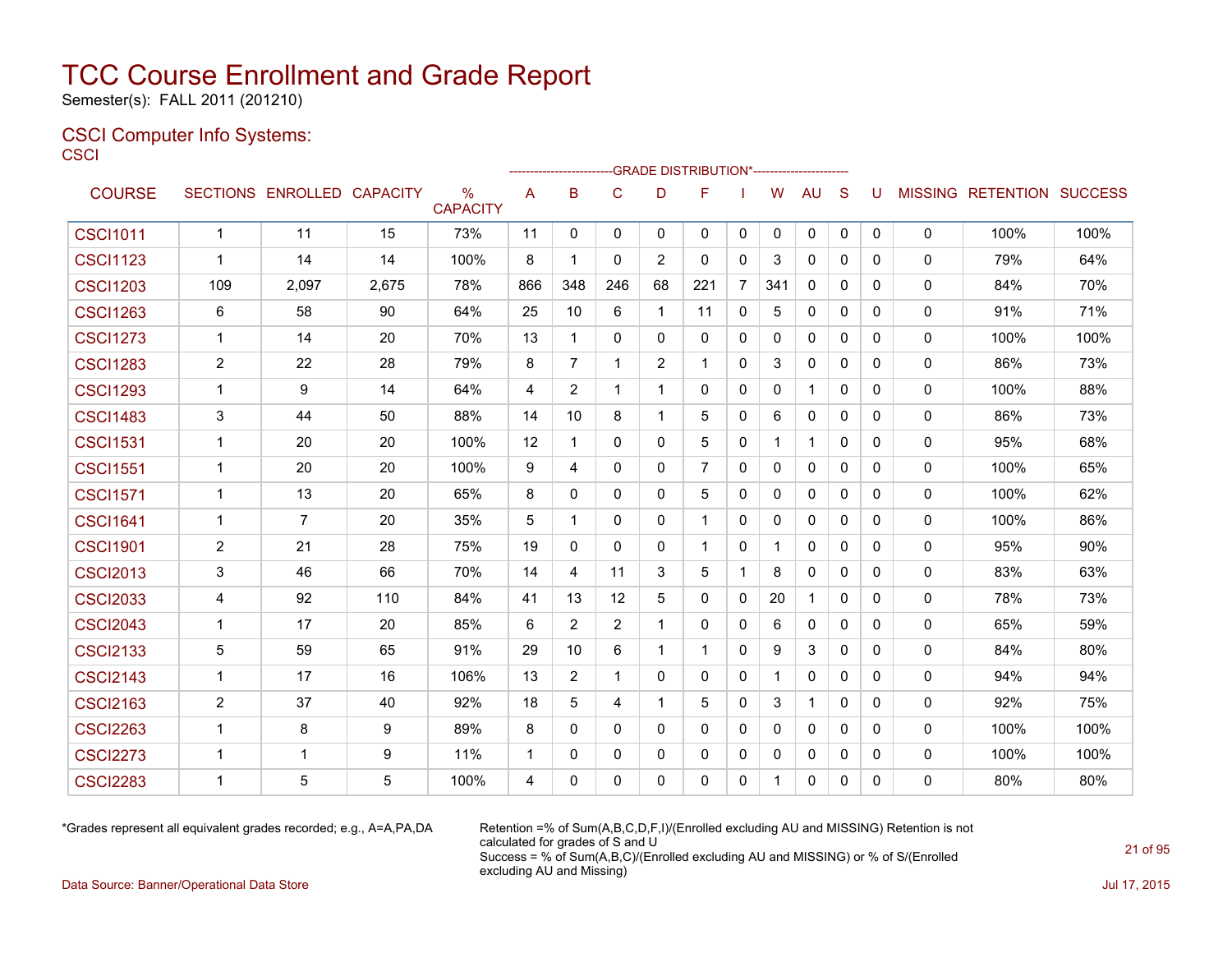Semester(s): FALL 2011 (201210)

### CSCI Computer Info Systems:

| CSCI |  |  |  |  |
|------|--|--|--|--|
|      |  |  |  |  |
|      |  |  |  |  |

|                 |   |                            |     |                      |    |    |                | --------------------------GRADE DISTRIBUTION*----------------------- |              |              |    |             |              |              |          |                           |     |
|-----------------|---|----------------------------|-----|----------------------|----|----|----------------|----------------------------------------------------------------------|--------------|--------------|----|-------------|--------------|--------------|----------|---------------------------|-----|
| <b>COURSE</b>   |   | SECTIONS ENROLLED CAPACITY |     | %<br><b>CAPACITY</b> | A  | B  | C              | D                                                                    | F            |              | W  | AU          | <sub>S</sub> |              |          | MISSING RETENTION SUCCESS |     |
| <b>CSCI2473</b> |   | 93                         | 129 | 72%                  | 29 | 20 |                |                                                                      | 5            | 0            | 31 | $\mathbf 0$ | 0            | $\mathbf{0}$ | $\Omega$ | 67%                       | 60% |
| <b>CSCI2483</b> |   | 14                         | 20  | 70%                  | 3  |    | $\overline{2}$ | 2                                                                    | 0            | 0            | 6  | 0           | $\mathbf{0}$ | 0            | $\Omega$ | 57%                       | 43% |
| <b>CSCI2683</b> | 2 | 33                         | 35  | 94%                  | 12 | 6  |                | 0                                                                    | 2            | $\mathbf{0}$ | 6  | 0           | 0            | 0            | $\Omega$ | 82%                       | 76% |
| <b>CSCI2843</b> | 5 | 69                         | 74  | 93%                  | 26 | 17 | 5              |                                                                      | 4            | $\mathbf{0}$ | 16 | 0           | 0            | 0            | 0        | 77%                       | 70% |
| <b>CSCI2893</b> |   | 5                          | 7   | 71%                  | 3  | 0  | 0              | 0                                                                    | 0            | 0            | 2  | 0           | 0            | 0            | 0        | 60%                       | 60% |
| <b>CSCI2973</b> |   | 5                          | 0   |                      | 2  | 2  | 0              | 0                                                                    | $\mathbf{0}$ | 0            |    | $\Omega$    | $\mathbf{0}$ | 0            | 0        | 80%                       | 80% |
| <b>CSCI2993</b> |   | 5                          | 10  | 50%                  | 0  | 0  | 2              | 0                                                                    | 3            | 0            | 0  | 0           | 0            | 0            | 0        | 100%                      | 40% |

\*Grades represent all equivalent grades recorded; e.g., A=A,PA,DA Retention =% of Sum(A,B,C,D,F,I)/(Enrolled excluding AU and MISSING) Retention is not calculated for grades of S and U Success = % of Sum(A,B,C)/(Enrolled excluding AU and MISSING) or % of S/(Enrolled excluding AU and Missing)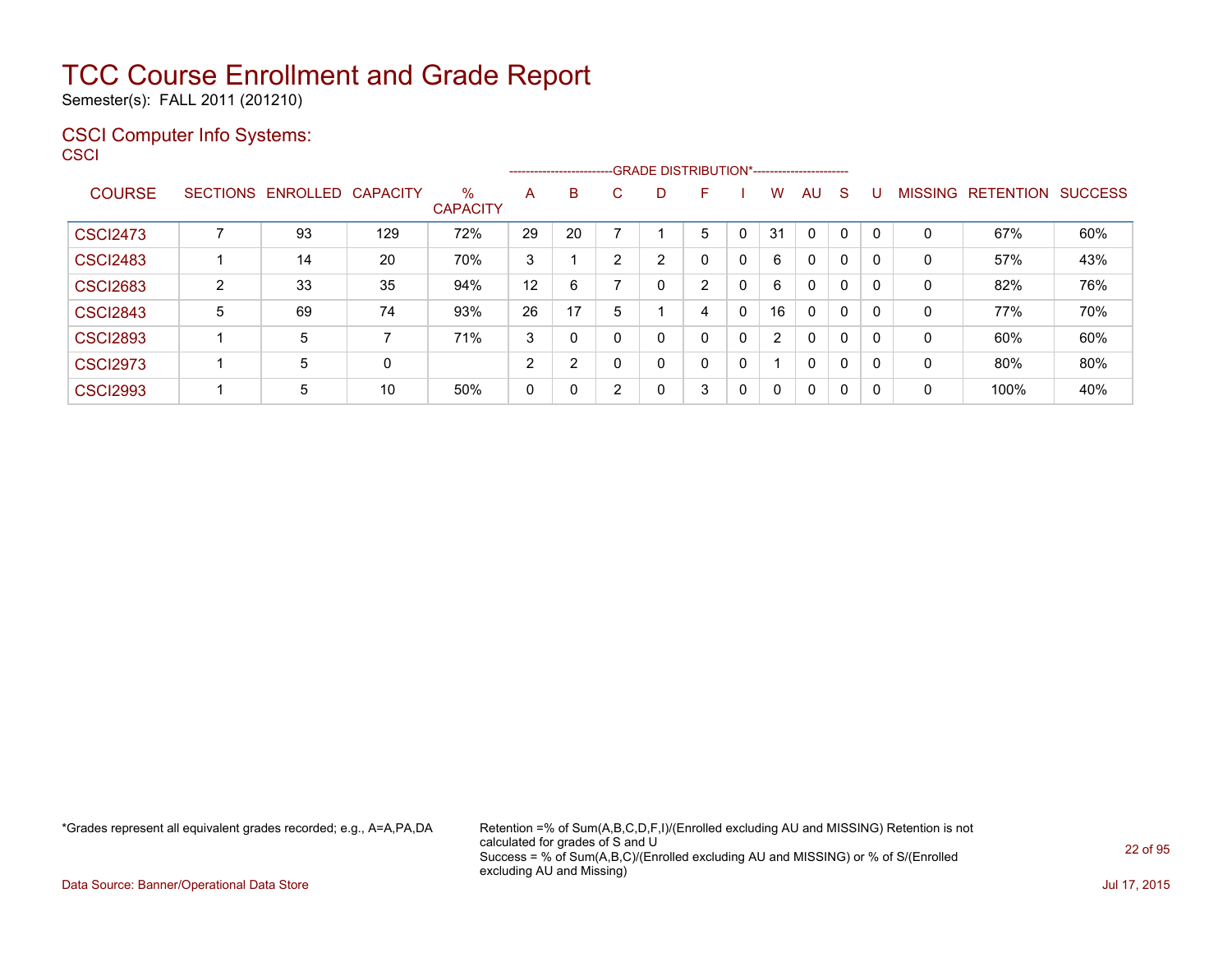Semester(s): FALL 2011 (201210)

### CSYS Computer Info Systems:

**CSYS** 

|                 |                         |                   |                 |                      |                | ----------------------- |                | --GRADE DISTRIBUTION*---------------------- |                |              |                |                |              |          |              |                                  |      |
|-----------------|-------------------------|-------------------|-----------------|----------------------|----------------|-------------------------|----------------|---------------------------------------------|----------------|--------------|----------------|----------------|--------------|----------|--------------|----------------------------------|------|
| <b>COURSE</b>   |                         | SECTIONS ENROLLED | <b>CAPACITY</b> | %<br><b>CAPACITY</b> | A              | <sub>B</sub>            | C              | D                                           | F              |              | W              | <b>AU</b>      | <sub>S</sub> | U        |              | <b>MISSING RETENTION SUCCESS</b> |      |
| <b>CSYS1013</b> | 5                       | 70                | 78              | 90%                  | 26             | 11                      | 6              | $\overline{2}$                              | 9              | $\mathbf{0}$ | 14             | $\overline{2}$ | 0            | 0        | 0            | 79%                              | 63%  |
| <b>CSYS1033</b> | 6                       | 112               | 136             | 82%                  | 58             | 18                      | 8              | 2                                           | 6              | $\Omega$     | 19             | $\mathbf 1$    | $\Omega$     | 0        | $\mathbf{0}$ | 83%                              | 76%  |
| <b>CSYS1043</b> | $\mathbf 1$             | 15                | 14              | 107%                 | 10             | 3                       | 1              | $\mathbf{0}$                                | 1              | $\Omega$     | $\Omega$       | $\mathbf{0}$   | $\Omega$     | 0        | 0            | 100%                             | 93%  |
| <b>CSYS1063</b> | $\mathbf 1$             | 8                 | 15              | 53%                  | 3              | 2                       | 1              | 0                                           | 0              | 0            | $\overline{2}$ | 0              | $\mathbf{0}$ | 0        | 0            | 75%                              | 75%  |
| <b>CSYS1073</b> | 3                       | 34                | 74              | 46%                  | $\overline{7}$ | 13                      | 6              | $\mathbf 1$                                 | $\overline{2}$ | 0            | 5              | 0              | 0            | 0        | 0            | 85%                              | 76%  |
| <b>CSYS1153</b> | $\overline{2}$          | 26                | 34              | 76%                  | 11             | 5                       | 5              | $\mathbf{0}$                                | $\Omega$       | $\mathbf{0}$ | 5              | $\mathbf{0}$   | $\Omega$     | $\Omega$ | $\mathbf{0}$ | 81%                              | 81%  |
| <b>CSYS1203</b> | $\overline{7}$          | 116               | 135             | 86%                  | 52             | 20                      | 5              | 3                                           | 14             | $\mathbf{0}$ | 19             | 3              | $\mathbf{0}$ | 0        | 0            | 83%                              | 68%  |
| <b>CSYS1211</b> | 3                       | 40                | 42              | 95%                  | 28             | 3                       | 4              | 1                                           | 0              | 0            | 4              | 0              | $\mathbf{0}$ | $\Omega$ | 0            | 90%                              | 88%  |
| <b>CSYS1213</b> | $\mathbf{1}$            | 8                 | 20              | 40%                  | 3              | $\overline{2}$          | $\Omega$       | $\overline{2}$                              | 1              | $\Omega$     | $\Omega$       | $\mathbf{0}$   | $\Omega$     | $\Omega$ | 0            | 100%                             | 62%  |
| <b>CSYS1393</b> | $\overline{\mathbf{c}}$ | 17                | 18              | 94%                  | $\overline{7}$ | $\overline{7}$          | $\Omega$       | $\mathbf{0}$                                | $\Omega$       | $\Omega$     | 3              | $\Omega$       | $\Omega$     | 0        | 0            | 82%                              | 82%  |
| <b>CSYS1443</b> | 1                       | 7                 | 10              | 70%                  | 4              | 0                       | $\Omega$       | $\mathbf{0}$                                | 1              | $\mathbf{0}$ | 1              | 1              | $\Omega$     | 0        | 0            | 83%                              | 67%  |
| <b>CSYS1793</b> | $\mathbf{1}$            | 14                | 15              | 93%                  | 8              | 3                       | 2              | $\mathbf{0}$                                | 0              | 0            | $\mathbf{0}$   | 1              | $\mathbf{0}$ | 0        | $\mathbf{0}$ | 100%                             | 100% |
| <b>CSYS2023</b> | $\overline{2}$          | 22                | 18              | 122%                 | 16             | 3                       | $\overline{2}$ | $\mathbf{0}$                                | $\Omega$       | $\mathbf{0}$ | 1              | $\mathbf{0}$   | $\Omega$     | $\Omega$ | 0            | 95%                              | 95%  |
| <b>CSYS2033</b> | $\mathbf{1}$            | 31                | 40              | 78%                  | $\overline{7}$ | 6                       | 3              | 3                                           | 10             | $\mathbf{0}$ | $\overline{2}$ | 0              | $\mathbf{0}$ | 0        | 0            | 94%                              | 52%  |
| <b>CSYS2063</b> | $\mathbf{1}$            | 19                | 20              | 95%                  | 10             | $\overline{2}$          | $\Omega$       | $\mathbf{0}$                                | 3              | $\mathbf{0}$ | 4              | $\mathbf{0}$   | $\Omega$     | $\Omega$ | 0            | 79%                              | 63%  |
| <b>CSYS2073</b> | 5                       | 116               | 134             | 87%                  | 63             | 13                      | 11             | 4                                           | 8              | 0            | 17             | $\Omega$       | $\Omega$     | $\Omega$ | 0            | 85%                              | 75%  |
| <b>CSYS2323</b> | $\mathbf{1}$            | 14                | 20              | 70%                  | $\overline{7}$ | 5                       | $\mathbf 1$    | $\mathbf{0}$                                | 0              | $\mathbf{0}$ | $\mathbf{1}$   | $\mathbf{0}$   | $\Omega$     | $\Omega$ | 0            | 93%                              | 93%  |
| <b>CSYS2413</b> | $\mathbf 1$             | $\overline{7}$    | 15              | 47%                  | 5              | 0                       | $\overline{2}$ | $\mathbf{0}$                                | 0              | 0            | $\mathbf{0}$   | $\mathbf 0$    | $\Omega$     | $\Omega$ | 0            | 100%                             | 100% |
| <b>CSYS2493</b> | 2                       | 11                | 16              | 69%                  | 4              | 4                       | $\mathbf{0}$   | 3                                           | 0              | $\mathbf{0}$ | 0              | $\mathbf{0}$   | $\mathbf{0}$ | 0        | 0            | 100%                             | 73%  |
| <b>CSYS2503</b> | $\mathbf 1$             | 3                 | 6               | 50%                  | $\overline{2}$ | 0                       | $\Omega$       | $\mathbf{0}$                                | 0              | $\Omega$     | 1              | $\mathbf{0}$   | $\Omega$     | 0        | 0            | 67%                              | 67%  |
| <b>CSYS2563</b> | $\mathbf 1$             | 19                | 20              | 95%                  | 6              | $\overline{2}$          | 2              | 3                                           | 4              | 0            | $\overline{2}$ | 0              | $\mathbf{0}$ | 0        | 0            | 89%                              | 53%  |
| <b>CSYS2573</b> | $\overline{2}$          | 18                | 20              | 90%                  | 9              | 4                       | $\overline{2}$ | 0                                           | 1              | 0            | $\overline{2}$ | 0              | 0            | $\Omega$ | $\mathbf{0}$ | 89%                              | 83%  |

\*Grades represent all equivalent grades recorded; e.g., A=A,PA,DA Retention =% of Sum(A,B,C,D,F,I)/(Enrolled excluding AU and MISSING) Retention is not calculated for grades of S and U Success = % of Sum(A,B,C)/(Enrolled excluding AU and MISSING) or % of S/(Enrolled excluding AU and Missing)

Data Source: Banner/Operational Data Store Jul 17, 2015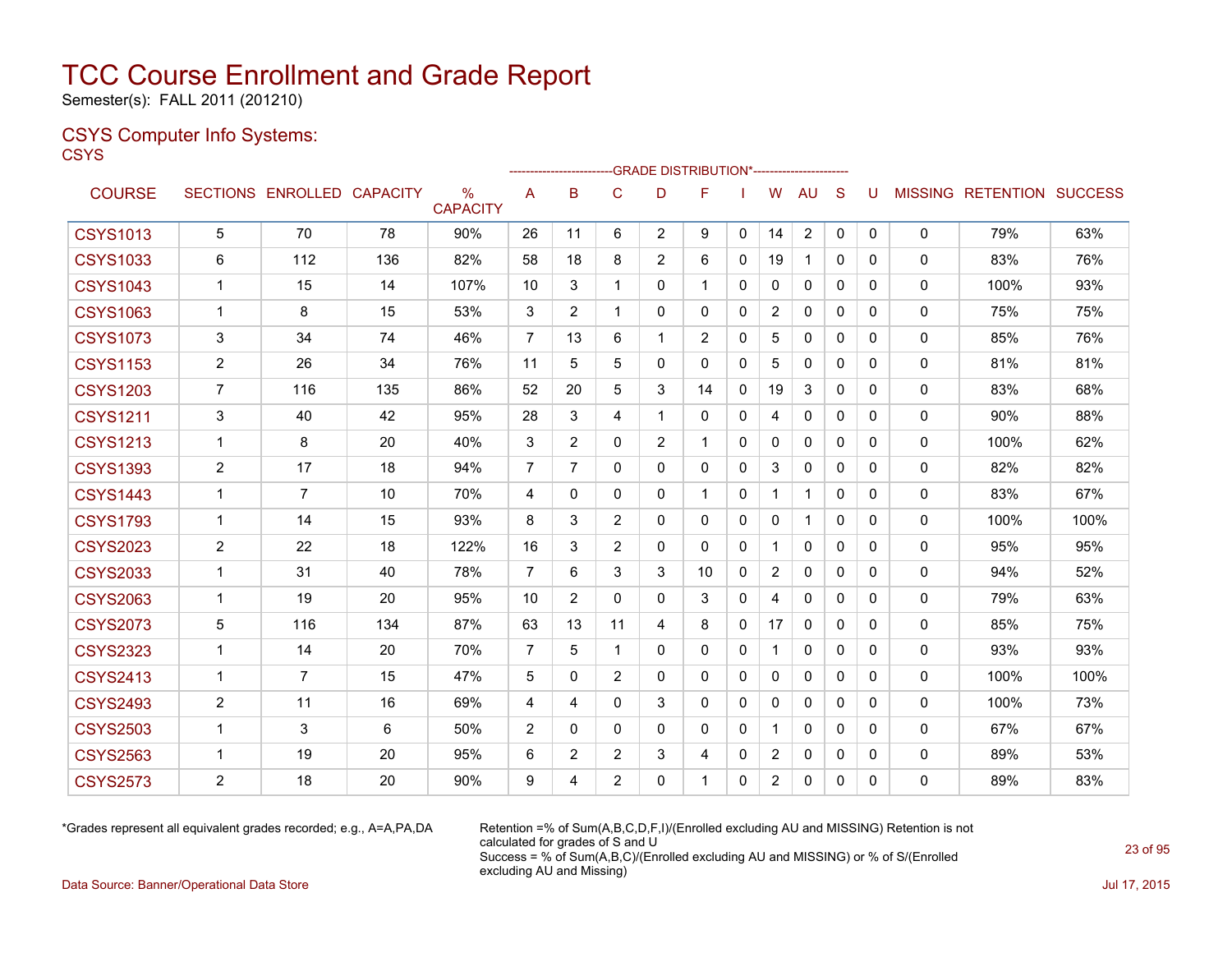Semester(s): FALL 2011 (201210)

### CSYS Computer Info Systems:

**CSYS** 

|                 |                 |                 |                 |                         |    |                |                |   | --------------------------GRADE DISTRIBUTION*----------------------- |              |                |                |          |             |                |                  |                |
|-----------------|-----------------|-----------------|-----------------|-------------------------|----|----------------|----------------|---|----------------------------------------------------------------------|--------------|----------------|----------------|----------|-------------|----------------|------------------|----------------|
| <b>COURSE</b>   | <b>SECTIONS</b> | <b>ENROLLED</b> | <b>CAPACITY</b> | $\%$<br><b>CAPACITY</b> | A  | B              | C              | D | F                                                                    |              | w              | AU             | S        |             | <b>MISSING</b> | <b>RETENTION</b> | <b>SUCCESS</b> |
| <b>CSYS2623</b> |                 | 13              | 15              | 87%                     | 10 |                |                |   | $\Omega$                                                             | 0            | 2              | 0              | 0        | 0           | 0              | 85%              | 77%            |
| <b>CSYS2673</b> |                 | 11              | 14              | 79%                     | 5  |                |                | 0 | $\mathbf{0}$                                                         | 0            | 4              | 0              | 0        | 0           | 0              | 64%              | 64%            |
| <b>CSYS2683</b> |                 | 13              | 14              | 93%                     | 6  | 2              |                | 4 |                                                                      | $\mathbf{0}$ | $\overline{2}$ | $\Omega$       | 0        | $\mathbf 0$ | 0              | 85%              | 69%            |
| <b>CSYS2713</b> |                 | 8               | 14              | 57%                     | 2  | 2              |                | 0 |                                                                      | 0            | $\overline{2}$ | 0              | 0        |             | 0              | 75%              | 62%            |
| <b>CSYS2733</b> |                 | 14              | 14              | 100%                    | 12 |                |                | 0 | 0                                                                    | 0            | $\overline{2}$ | $\Omega$       | $\Omega$ |             | 0              | 86%              | 86%            |
| <b>CSYS2753</b> |                 | 14              | 14              | 100%                    | 7  | 5              | $\overline{2}$ | 0 | 0                                                                    | 0            | 0              | $\Omega$       | 0        | 0           | $\mathbf{0}$   | 100%             | 100%           |
| <b>CSYS2763</b> |                 | 14              | 14              | 100%                    | 8  | 3              |                |   | $\mathbf{0}$                                                         | 0            |                | $\Omega$       | $\Omega$ |             | 0              | 93%              | 86%            |
| <b>CSYS2793</b> |                 | 15              | 0               |                         | 12 | $\overline{2}$ |                |   | 0                                                                    | 0            | 0              | $\Omega$       | 0        | 0           | 0              | 100%             | 93%            |
| <b>CSYS2863</b> |                 | 9               | 15              | 60%                     | 4  | ົ<br>∠         |                | 2 | 0                                                                    | 0            | 0              | $\overline{0}$ | 0        |             | 0              | 100%             | 78%            |

\*Grades represent all equivalent grades recorded; e.g., A=A,PA,DA Retention =% of Sum(A,B,C,D,F,I)/(Enrolled excluding AU and MISSING) Retention is not calculated for grades of S and U Success = % of Sum(A,B,C)/(Enrolled excluding AU and MISSING) or % of S/(Enrolled excluding AU and Missing)

Data Source: Banner/Operational Data Store Jul 17, 2015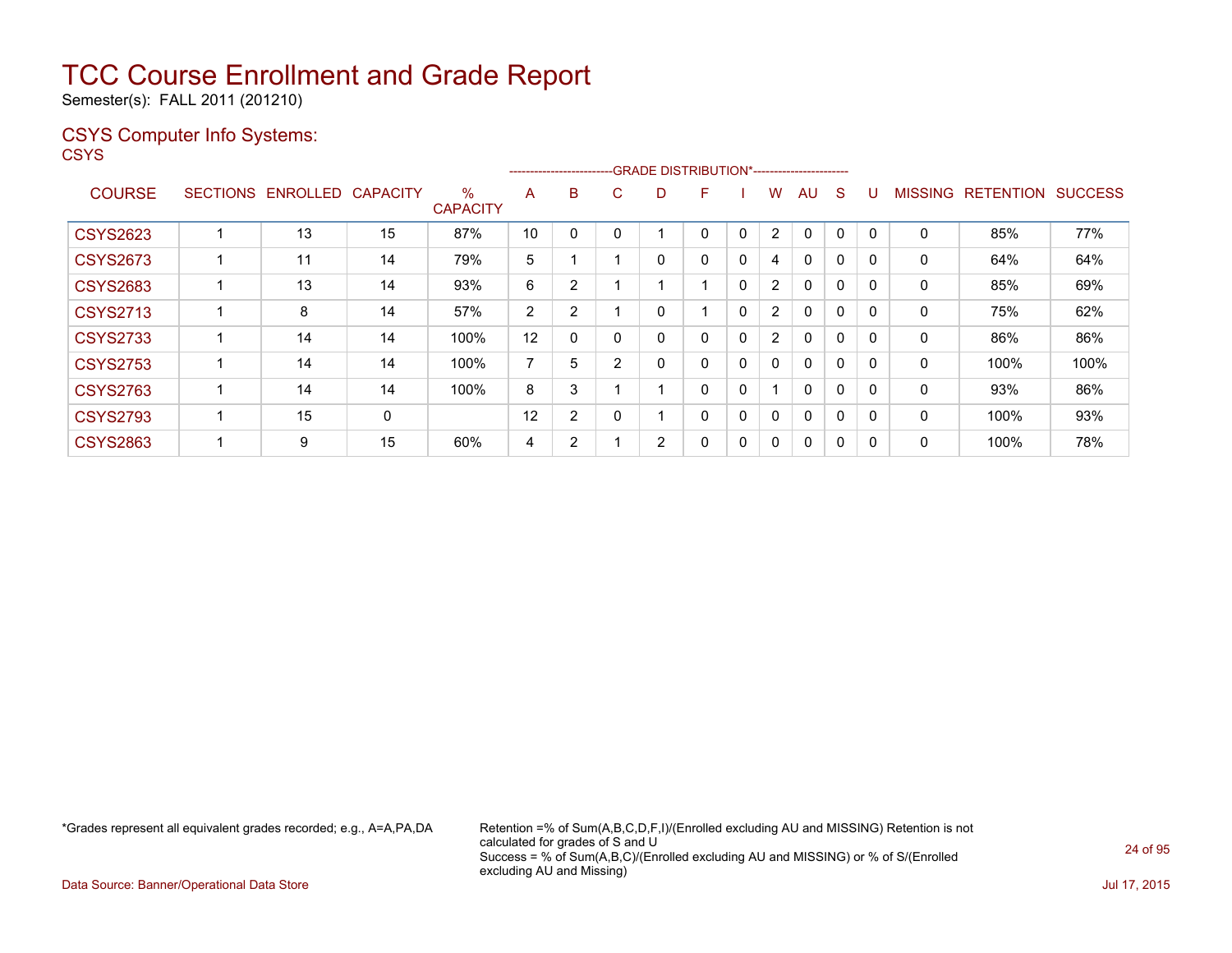Semester(s): FALL 2011 (201210)

#### Civil Engineering Technology: **CVET**

| _____           |                            |    |                      |     |                                                      |          |    |  |              |     |     |                           |      |
|-----------------|----------------------------|----|----------------------|-----|------------------------------------------------------|----------|----|--|--------------|-----|-----|---------------------------|------|
| <b>COURSE</b>   | SECTIONS ENROLLED CAPACITY |    | %<br><b>CAPACITY</b> | A B | $\overline{C}$ and $\overline{C}$ and $\overline{C}$ | $\Box$ D | E. |  | I WAU        | - S | - U | MISSING RETENTION SUCCESS |      |
| <b>CVET1383</b> |                            | 12 | 58%                  |     |                                                      |          |    |  | $\mathbf{0}$ |     |     | 86%                       | 86%  |
| <b>CVET1393</b> |                            | 12 | 33%                  |     |                                                      |          |    |  | $\mathbf{0}$ |     |     | 100%                      | 100% |

\*Grades represent all equivalent grades recorded; e.g., A=A,PA,DA Retention =% of Sum(A,B,C,D,F,I)/(Enrolled excluding AU and MISSING) Retention is not calculated for grades of S and U Success = % of Sum(A,B,C)/(Enrolled excluding AU and MISSING) or % of S/(Enrolled excluding AU and Missing)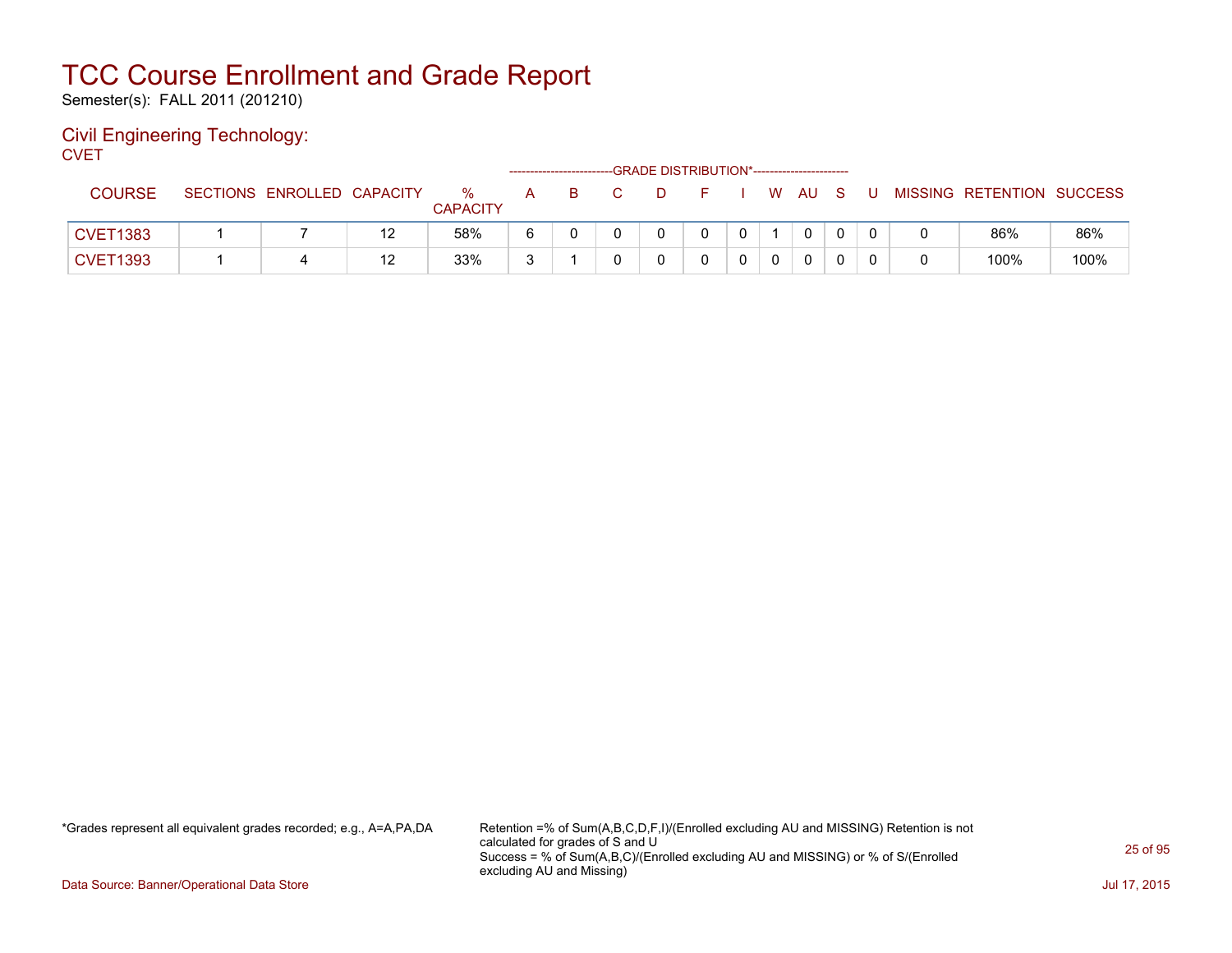Semester(s): FALL 2011 (201210)

### Dental Hygiene:

DHYG

|                 |                 |                 |                 |                      | --------------------- |                |   | -GRADE DISTRIBUTION*---------------------- |   |          |   |              |              |              |                |                  |                |
|-----------------|-----------------|-----------------|-----------------|----------------------|-----------------------|----------------|---|--------------------------------------------|---|----------|---|--------------|--------------|--------------|----------------|------------------|----------------|
| <b>COURSE</b>   | <b>SECTIONS</b> | <b>ENROLLED</b> | <b>CAPACITY</b> | %<br><b>CAPACITY</b> | A                     | B              | С | D                                          | F |          | w | AU           | S            |              | <b>MISSING</b> | <b>RETENTION</b> | <b>SUCCESS</b> |
| <b>DHYG1012</b> |                 | 14              | 14              | 100%                 | 9                     | 4              |   | 0                                          | 0 | 0        | 0 | $\Omega$     | 0            | $\mathbf{0}$ | 0              | 100%             | 100%           |
| <b>DHYG1022</b> |                 | 14              | 14              | 100%                 | 12                    | $\overline{2}$ |   | 0                                          | 0 | 0        | 0 | 0            | 0            | $\Omega$     | 0              | 100%             | 100%           |
| <b>DHYG1303</b> |                 | 14              | 14              | 100%                 | 10                    | 3              |   | 0                                          | 0 | 0        | 0 | $\mathbf{0}$ | 0            | 0            | 0              | 100%             | 100%           |
| <b>DHYG1363</b> |                 | 14              | 14              | 100%                 | 4                     | 9              |   | 0                                          | 0 | $\Omega$ | 0 | $\mathbf{0}$ | 0            | $\Omega$     | 0              | 100%             | 100%           |
| <b>DHYG1382</b> |                 | 14              | 14              | 100%                 | 12                    | $\overline{2}$ | 0 | 0                                          | 0 | 0        | 0 | $\mathbf{0}$ | 0            | $\Omega$     | 0              | 100%             | 100%           |
| <b>DHYG1412</b> |                 | 14              | 14              | 100%                 | 10                    | 4              |   | 0                                          | 0 | 0        | 0 | 0            | $\mathbf{0}$ | $\Omega$     | $\mathbf 0$    | 100%             | 100%           |
| <b>DHYG1421</b> | $\overline{2}$  | 14              | 14              | 100%                 | 12                    | $\overline{2}$ |   | 0                                          | 0 | $\Omega$ | 0 | 0            | 0            | 0            | 0              | 100%             | 100%           |
| <b>DHYG2312</b> |                 | 14              | 14              | 100%                 | 12                    | $\overline{2}$ | 0 | 0                                          | 0 | 0        | 0 | $\mathbf{0}$ | 0            | 0            | 0              | 100%             | 100%           |
| <b>DHYG2343</b> |                 | 14              | 14              | 100%                 | 8                     | 6              |   | 0                                          | 0 | 0        | 0 | $\Omega$     | 0            | $\Omega$     | 0              | 100%             | 100%           |
| <b>DHYG2363</b> |                 | 14              | 14              | 100%                 | 9                     | 5              |   | 0                                          | 0 | 0        | 0 | $\Omega$     | 0            | $\Omega$     | 0              | 100%             | 100%           |
| <b>DHYG2384</b> |                 | 14              | 14              | 100%                 | 9                     | 5              |   | 0                                          | 0 | 0        | 0 | 0            | 0            | 0            | 0              | 100%             | 100%           |

\*Grades represent all equivalent grades recorded; e.g., A=A,PA,DA Retention =% of Sum(A,B,C,D,F,I)/(Enrolled excluding AU and MISSING) Retention is not calculated for grades of S and U Success = % of Sum(A,B,C)/(Enrolled excluding AU and MISSING) or % of S/(Enrolled excluding AU and Missing)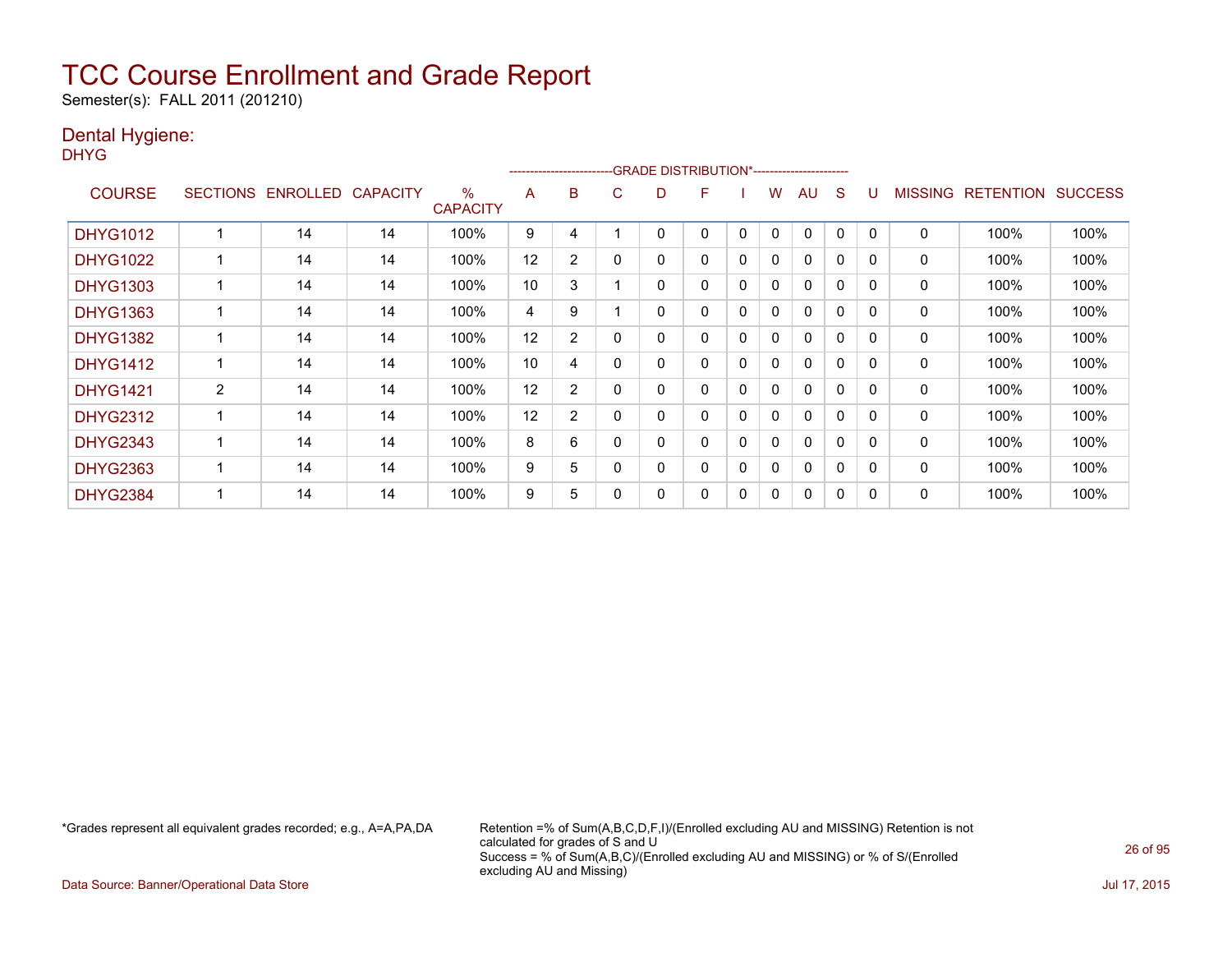Semester(s): FALL 2011 (201210)

### Drafting Design Engr Tech:

DRFT

|                 |                |                            |    |                      | ------------------------- |          |   |   | --GRADE DISTRIBUTION*----------------------- |          |                |              |              |          |                |                  |                |
|-----------------|----------------|----------------------------|----|----------------------|---------------------------|----------|---|---|----------------------------------------------|----------|----------------|--------------|--------------|----------|----------------|------------------|----------------|
| <b>COURSE</b>   |                | SECTIONS ENROLLED CAPACITY |    | %<br><b>CAPACITY</b> | A                         | B        | С | D |                                              |          | W.             | AU.          | S.           |          | <b>MISSING</b> | <b>RETENTION</b> | <b>SUCCESS</b> |
| <b>DRFT1323</b> | 3              | 36                         | 34 | 106%                 | 26                        | 2        |   | 0 |                                              |          | 6              |              |              | $\Omega$ | 0              | 83%              | 83%            |
| <b>DRFT1363</b> |                |                            |    | 100%                 |                           |          |   | 0 | 0                                            | $\Omega$ | 0              | 0            | $\Omega$     | 0        | 0              | 100%             | 100%           |
| <b>DRFT2042</b> | $\overline{2}$ | 19                         | 30 | 63%                  | 12                        | 6        |   | 0 | 0                                            | 0        |                | $\mathbf{0}$ | $\mathbf{0}$ | 0        | 0              | 95%              | 95%            |
| <b>DRFT2203</b> |                | 15                         | 15 | 100%                 | 14                        | $\Omega$ |   | 0 | 0                                            | 0        |                | $\Omega$     | $\Omega$     | 0        | 0              | 93%              | 93%            |
| <b>DRFT2223</b> |                | 10                         | 15 | 67%                  | $\overline{\phantom{a}}$  |          |   | 0 | 0                                            | 0        | $\overline{2}$ | 0            | $\mathbf{0}$ | 0        | 0              | 80%              | 80%            |
| <b>DRFT2393</b> |                | 21                         | 23 | 91%                  | 20                        |          |   | 0 | 0                                            | 0        | 0              | $\mathbf{0}$ | 0            | 0        | 0              | 100%             | 100%           |

\*Grades represent all equivalent grades recorded; e.g., A=A,PA,DA Retention =% of Sum(A,B,C,D,F,I)/(Enrolled excluding AU and MISSING) Retention is not calculated for grades of S and U Success = % of Sum(A,B,C)/(Enrolled excluding AU and MISSING) or % of S/(Enrolled excluding AU and Missing)

Data Source: Banner/Operational Data Store Jul 17, 2015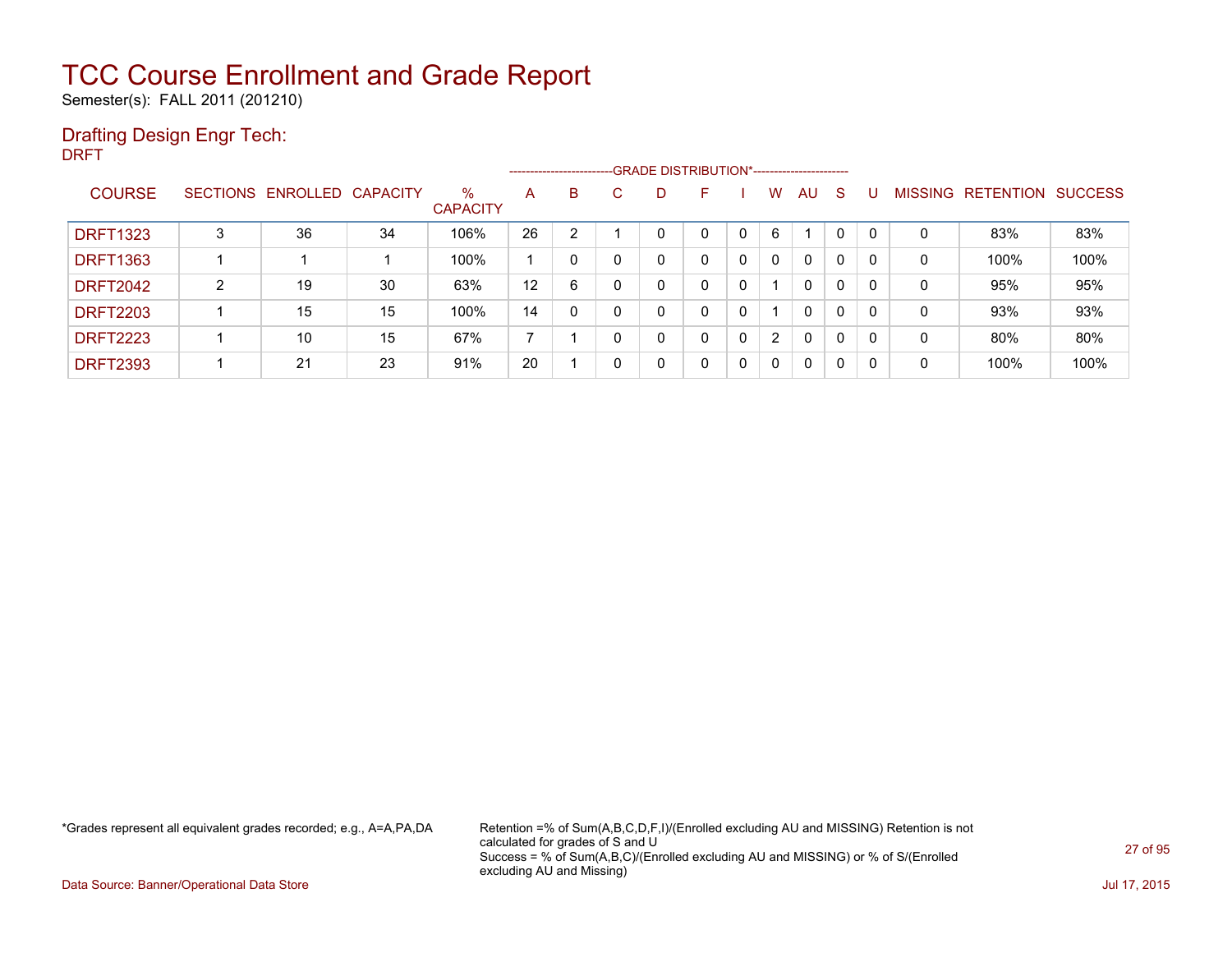Semester(s): FALL 2011 (201210)

#### Economics: ECON

| ∟∪∪™            |                 |                   |     |                      | --------------------- |     |                  | -GRADE DISTRIBUTION*----------------------- |    |    |                      |           |   |   |   |                   |                |
|-----------------|-----------------|-------------------|-----|----------------------|-----------------------|-----|------------------|---------------------------------------------|----|----|----------------------|-----------|---|---|---|-------------------|----------------|
| <b>COURSE</b>   | <b>SECTIONS</b> | ENROLLED CAPACITY |     | %<br><b>CAPACITY</b> | A                     | в   |                  | D                                           |    |    | W                    | <b>AU</b> | S |   |   | MISSING RETENTION | <b>SUCCESS</b> |
| <b>ECON1353</b> |                 | 116               | 175 | 66%                  | 40                    | 22  | 12 <sup>12</sup> | 4                                           | 6  | 5  | 27                   | 0         | 0 |   | 0 | 77%               | 64%            |
| <b>ECON2013</b> | 30              | 671               | 935 | 72%                  | 219                   | 204 | 118              | 19                                          | 28 | 17 | 66                   | 0         | 0 |   | 0 | 90%               | 81%            |
| <b>ECON2023</b> | 21              | 353               | 611 | 58%                  | 125                   | 87  | 54               | 21                                          | 14 | 9  | 43                   | 0         | 0 | 0 | 0 | 88%               | 75%            |
| <b>ECON2123</b> |                 | 16                | 20  | 80%                  | 10                    |     |                  | 0                                           |    |    | $\mathbf{2}^{\circ}$ | 0         | 0 |   | 0 | 88%               | 75%            |

\*Grades represent all equivalent grades recorded; e.g., A=A,PA,DA Retention =% of Sum(A,B,C,D,F,I)/(Enrolled excluding AU and MISSING) Retention is not calculated for grades of S and U Success = % of Sum(A,B,C)/(Enrolled excluding AU and MISSING) or % of S/(Enrolled excluding AU and Missing)

Data Source: Banner/Operational Data Store Jul 17, 2015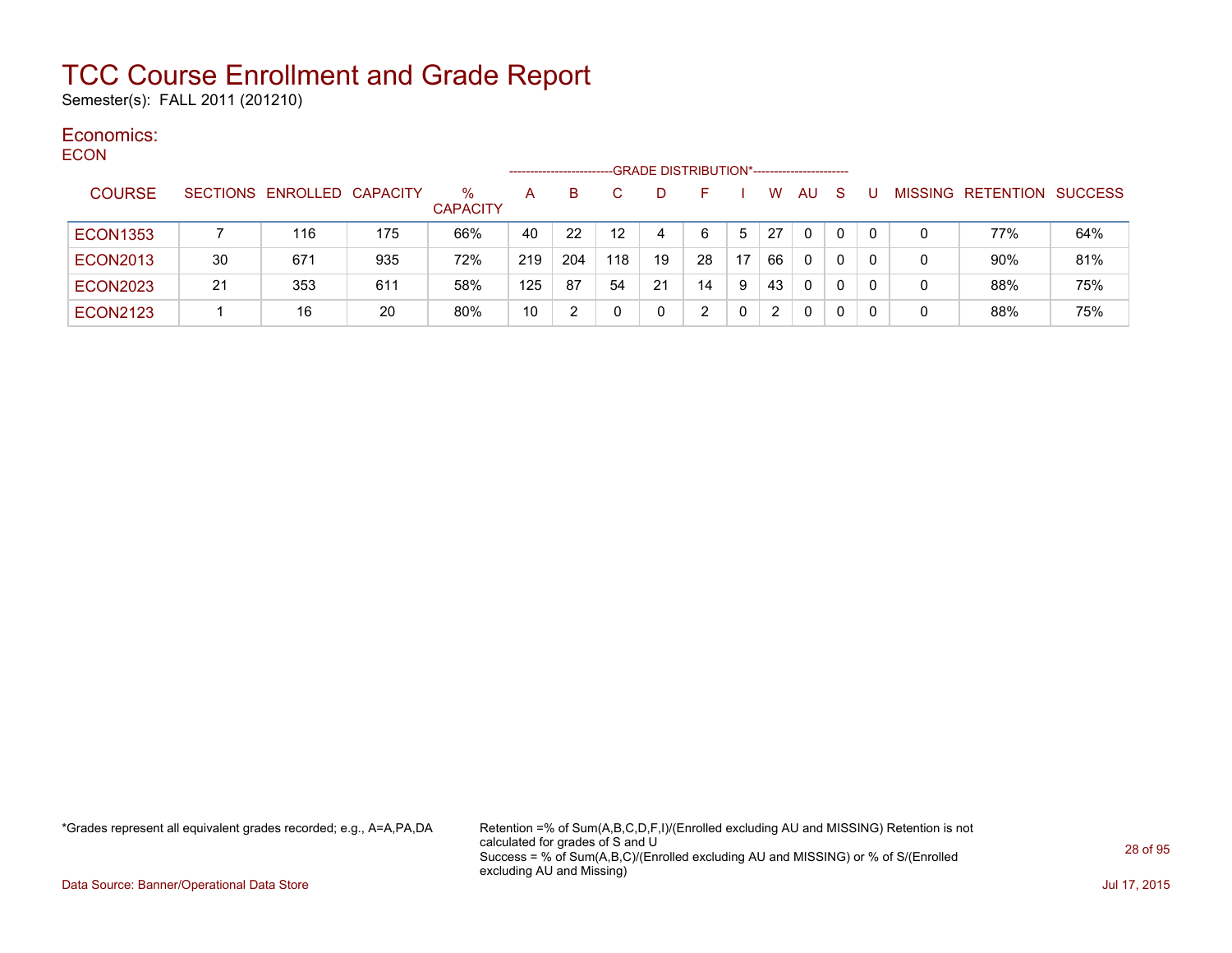Semester(s): FALL 2011 (201210)

### Electronics Technology:

ELET

|                 |   |                            |    |                         |    | -------------------------- |   |   | -- GRADE DISTRIBUTION*------------------------ |              |   |              |              |   |   |                          |                |
|-----------------|---|----------------------------|----|-------------------------|----|----------------------------|---|---|------------------------------------------------|--------------|---|--------------|--------------|---|---|--------------------------|----------------|
| <b>COURSE</b>   |   | SECTIONS ENROLLED CAPACITY |    | $\%$<br><b>CAPACITY</b> | A  | B                          |   | D |                                                |              | W | AU.          | -S           | U |   | <b>MISSING RETENTION</b> | <b>SUCCESS</b> |
| <b>ELET1212</b> | 2 | 36                         | 37 | 97%                     | 15 | 11                         | າ |   | $\Omega$                                       | $\Omega$     | 6 | $\Omega$     |              |   | 0 | 83%                      | 81%            |
| <b>ELET1223</b> |   | 5                          | 15 | 33%                     | 3  |                            |   | 0 | $\mathbf{0}$                                   | $\mathbf{0}$ |   | $\mathbf{0}$ | $\mathbf{0}$ |   | 0 | 80%                      | 80%            |
| <b>ELET1303</b> |   |                            | 18 | 44%                     | 6  |                            |   | 0 |                                                | 0            | 0 | $\Omega$     | 0            |   | 0 | 100%                     | 100%           |
| <b>ELET2215</b> |   | 15                         | 15 | 100%                    | 5  | 6                          |   | 2 |                                                | 0            |   | $\mathbf{0}$ | 0            |   | 0 | 93%                      | 80%            |
| ELET2244        |   | 12                         | 16 | 75%                     | 3  | 4                          |   |   |                                                | 0            | 4 | 0            | 0            |   | 0 | 67%                      | 58%            |

\*Grades represent all equivalent grades recorded; e.g., A=A,PA,DA Retention =% of Sum(A,B,C,D,F,I)/(Enrolled excluding AU and MISSING) Retention is not calculated for grades of S and U Success = % of Sum(A,B,C)/(Enrolled excluding AU and MISSING) or % of S/(Enrolled excluding AU and Missing)

Data Source: Banner/Operational Data Store Jul 17, 2015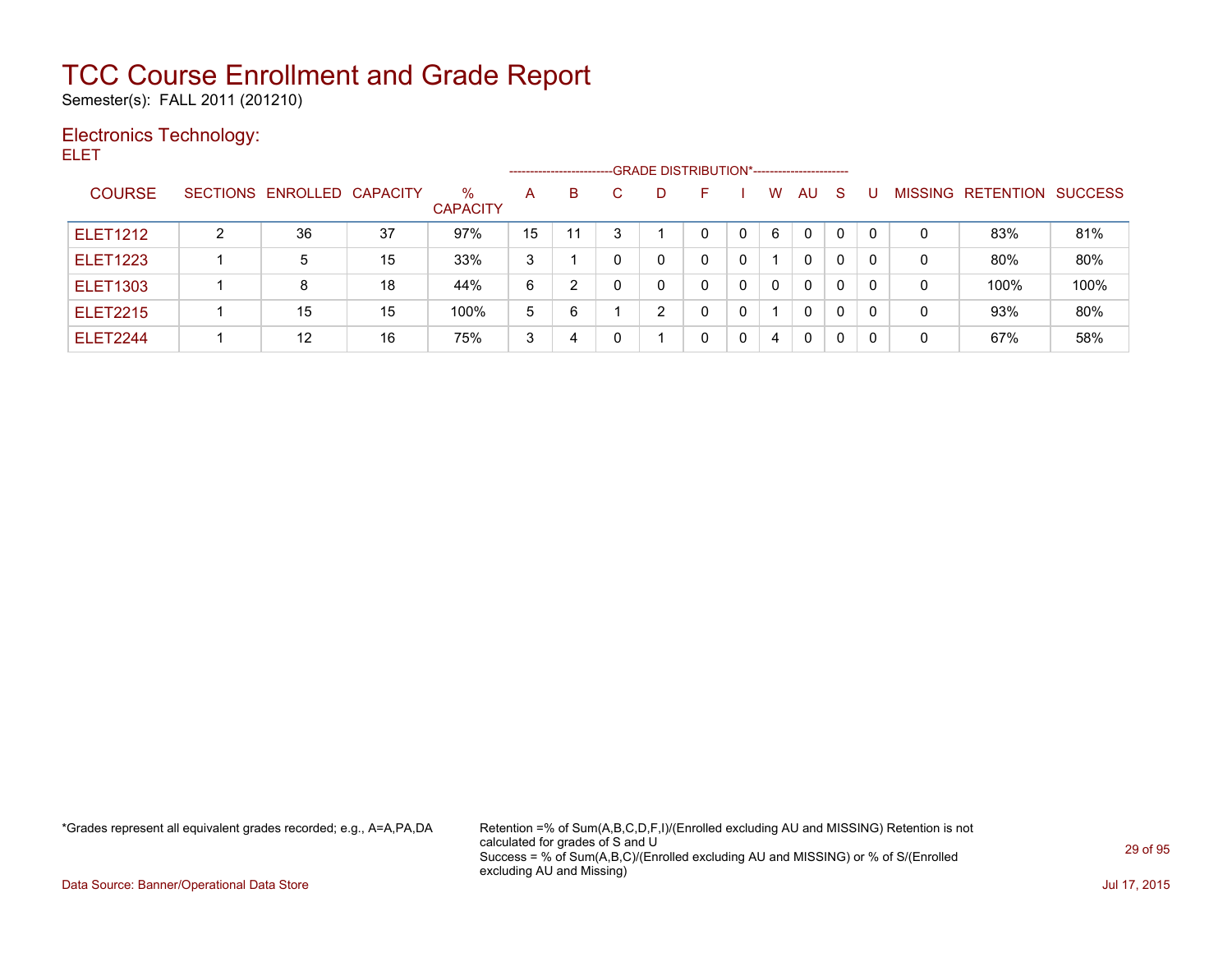Semester(s): FALL 2011 (201210)

#### Emergency Medical Technology: EMDT

|                 |                            |    |                         |   |   |              |    | --------------------------GRADE DISTRIBUTION*----------------------- |              |                |              |              |          |                |           |                |
|-----------------|----------------------------|----|-------------------------|---|---|--------------|----|----------------------------------------------------------------------|--------------|----------------|--------------|--------------|----------|----------------|-----------|----------------|
| <b>COURSE</b>   | SECTIONS ENROLLED CAPACITY |    | $\%$<br><b>CAPACITY</b> | A | B | C.           | D. | F.                                                                   |              | W              | AU           | <sub>S</sub> |          | <b>MISSING</b> | RETENTION | <b>SUCCESS</b> |
| <b>EMDT1013</b> | 10                         | 15 | 67%                     | 5 | 5 |              |    | 0                                                                    | 0            | 0              | $\mathbf{0}$ | $\mathbf 0$  |          | 0              | 100%      | 100%           |
| <b>EMDT1024</b> | 10                         | 15 | 67%                     |   |   |              |    | 0                                                                    | $\mathbf{0}$ | $\overline{2}$ | $\mathbf{0}$ | $\mathbf 0$  | - 0      | 0              | 80%       | 80%            |
| <b>EMDT1041</b> | 10                         | 15 | 67%                     | 6 | 2 |              |    | 0                                                                    | 0            | $\overline{2}$ | $\mathbf{0}$ | $\mathbf{0}$ |          | 0              | 80%       | 80%            |
| <b>EMDT1213</b> | 7                          | 15 | 47%                     | 3 | 4 | $\mathsf{C}$ |    | 0                                                                    | 0            | $\mathbf{0}$   | $\mathbf{0}$ | $\mathbf{0}$ | 0        | 0              | 100%      | 100%           |
| <b>EMDT1231</b> |                            | 15 | 47%                     | 3 | 4 |              |    | 0                                                                    | 0            | $\mathbf{0}$   | $\mathbf{0}$ | 0            | $\Omega$ | 0              | 100%      | 100%           |
| <b>EMDT1342</b> |                            | 15 | 47%                     | 6 |   |              |    | 0                                                                    | 0            | $\mathbf{0}$   | $\mathbf{0}$ | 0            | 0        | 0              | 100%      | 100%           |
| <b>EMDT1351</b> | 8                          | 15 | 53%                     | 8 | 0 |              | 0  | 0                                                                    | $\mathbf{0}$ | $\mathbf 0$    | $\mathbf{0}$ | 0            | -0       | 0              | 100%      | 100%           |

\*Grades represent all equivalent grades recorded; e.g., A=A,PA,DA Retention =% of Sum(A,B,C,D,F,I)/(Enrolled excluding AU and MISSING) Retention is not calculated for grades of S and U Success = % of Sum(A,B,C)/(Enrolled excluding AU and MISSING) or % of S/(Enrolled excluding AU and Missing)

Data Source: Banner/Operational Data Store Jul 17, 2015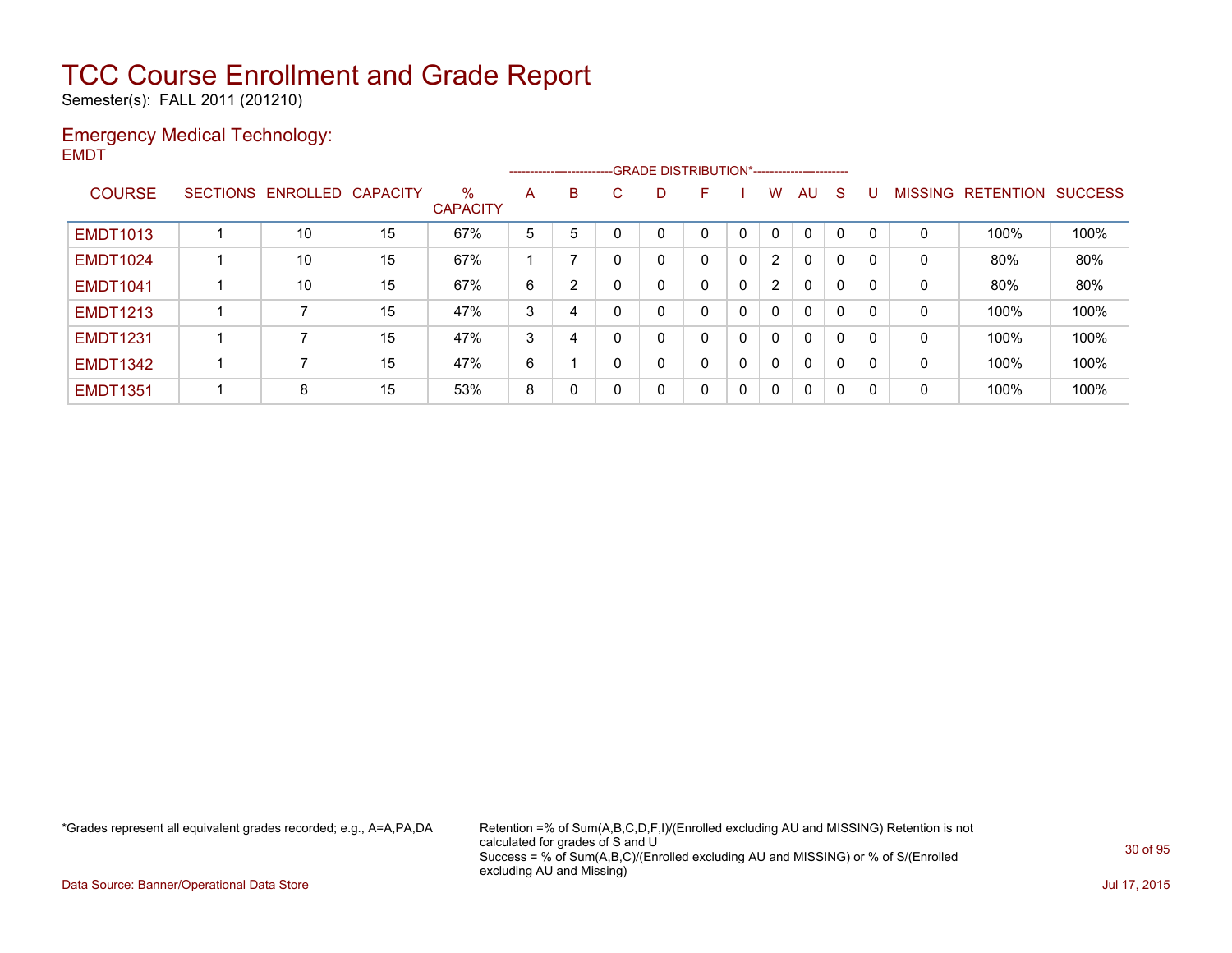Semester(s): FALL 2011 (201210)

#### English: **ENGL**

|                 |                |                            |       |                      |                |              |              |                | -------------------GRADE                       DISTRIBUTION*--------------------- |                |                |              |              |              |              |                                  |      |
|-----------------|----------------|----------------------------|-------|----------------------|----------------|--------------|--------------|----------------|-----------------------------------------------------------------------------------|----------------|----------------|--------------|--------------|--------------|--------------|----------------------------------|------|
| <b>COURSE</b>   |                | SECTIONS ENROLLED CAPACITY |       | %<br><b>CAPACITY</b> | A              | B            | $\mathsf{C}$ | D              | F                                                                                 |                | W              | <b>AU</b>    | S            | U            |              | <b>MISSING RETENTION SUCCESS</b> |      |
| <b>ENGL0601</b> | $\overline{2}$ | 8                          | 40    | 20%                  | 3              | 2            | $\mathbf 0$  | $\mathbf{0}$   | $\mathbf 1$                                                                       | $\mathbf 0$    | $\overline{2}$ | 0            | $\mathbf 0$  | $\mathbf{0}$ | $\mathbf 0$  | 75%                              | 62%  |
| <b>ENGL0611</b> | $\overline{2}$ | 3                          | 20    | 15%                  | 0              | 1            | $\mathbf{1}$ | 0              | 0                                                                                 | 0              | 1              | $\mathbf{0}$ | 0            | 0            | 0            | 67%                              | 67%  |
| <b>ENGL0621</b> | $\overline{2}$ | 2                          | 20    | 10%                  | 0              | 1            | 1            | $\Omega$       | $\mathbf{0}$                                                                      | 0              | 0              | 0            | $\mathbf{0}$ | 0            | 0            | 100%                             | 100% |
| <b>ENGL0641</b> | 2              | 4                          | 20    | 20%                  | $\mathbf{1}$   | 2            | $\mathbf{0}$ | 0              | $\mathbf{0}$                                                                      | $\mathbf{0}$   |                | 0            | $\Omega$     | 0            | 0            | 75%                              | 75%  |
| <b>ENGL0823</b> | -1             | $\mathbf 1$                | 10    | 10%                  | $\mathbf{0}$   | 1            | $\Omega$     | 0              | 0                                                                                 | $\mathbf{0}$   | 0              | $\mathbf{0}$ | 0            | 0            | $\mathbf{0}$ | 100%                             | 100% |
| <b>ENGL0903</b> | 20             | 282                        | 400   | 70%                  | 77             | 47           | 48           | 15             | 48                                                                                | 0              | 47             | $\mathbf{0}$ | 0            | 0            | 0            | 83%                              | 61%  |
| <b>ENGL0913</b> | 40             | 737                        | 800   | 92%                  | 194            | 156          | 126          | 36             | 82                                                                                | 0              | 143            | 0            | $\mathbf{0}$ | 0            | $\mathbf 0$  | 81%                              | 65%  |
| <b>ENGL0923</b> | 28             | 508                        | 560   | 91%                  | 69             | 91           | 73           | 40             | 118                                                                               | 0              | 117            | $\Omega$     | $\mathbf{0}$ | 0            | 0            | 77%                              | 46%  |
| <b>ENGL0933</b> | 41             | 810                        | 820   | 99%                  | 127            | 183          | 164          | 63             | 122                                                                               | $\mathbf{1}$   | 150            | $\Omega$     | $\Omega$     | 0            | $\mathbf{0}$ | 81%                              | 59%  |
| <b>ENGL0963</b> | 4              | 51                         | 78    | 65%                  | 16             | 8            | 3            | 3              | 4                                                                                 | $\mathbf{0}$   | 17             | $\Omega$     | $\Omega$     | 0            | 0            | 67%                              | 53%  |
| <b>ENGL1003</b> | 71             | 1,318                      | 1,480 | 89%                  | 449            | 283          | 188          | 83             | 139                                                                               | $\overline{2}$ | 174            | 0            | $\Omega$     | 0            | 0            | 87%                              | 70%  |
| <b>ENGL1083</b> | $\overline{2}$ | 28                         | 40    | 70%                  | 9              | 8            | 3            | $\overline{2}$ | 1                                                                                 | 0              | 5              | 0            | $\mathbf{0}$ | 0            | 0            | 82%                              | 71%  |
| <b>ENGL1113</b> | 148            | 3,198                      | 3,556 | 90%                  | 681            | 821          | 551          | 200            | 438                                                                               | 9              | 495            | 3            | 0            | 0            | 0            | 85%                              | 64%  |
| <b>ENGL1121</b> | $\overline{2}$ | 6                          | 40    | 15%                  | $\overline{2}$ | $\mathbf 1$  | $\mathbf 1$  | 1              | -1                                                                                | 0              | 0              | 0            | $\mathbf{0}$ | 0            | 0            | 100%                             | 67%  |
| <b>ENGL1131</b> | $\mathbf{1}$   | $\mathbf 1$                | 20    | 5%                   | $\mathbf{1}$   | $\Omega$     | $\Omega$     | $\Omega$       | $\mathbf{0}$                                                                      | $\mathbf{0}$   | $\mathbf{0}$   | $\Omega$     | $\Omega$     | $\Omega$     | 0            | 100%                             | 100% |
| <b>ENGL1213</b> | 81             | 1,522                      | 1,925 | 79%                  | 425            | 355          | 237          | 60             | 155                                                                               | 4              | 284            | $\mathbf 1$  | $\mathbf{0}$ | 0            | $\mathbf{1}$ | 81%                              | 67%  |
| <b>ENGL2333</b> | 3              | 57                         | 70    | 81%                  | 20             | 11           | 7            | 2              | 4                                                                                 | $\mathbf{0}$   | 13             | $\mathbf{0}$ | $\mathbf{0}$ | 0            | 0            | 77%                              | 67%  |
| <b>ENGL2343</b> | $\overline{2}$ | 25                         | 40    | 62%                  | 4              | 7            | 2            | 0              | 2                                                                                 | 0              | 10             | $\mathbf{0}$ | $\mathbf{0}$ | 0            | 0            | 60%                              | 52%  |
| <b>ENGL2373</b> | $\mathbf{1}$   | 2                          | 10    | 20%                  | $\mathbf{1}$   | $\mathbf{0}$ | $\Omega$     | $\Omega$       | $\mathbf{0}$                                                                      | $\mathbf{0}$   | 1              | $\Omega$     | $\Omega$     | 0            | $\mathbf{0}$ | 50%                              | 50%  |
| <b>ENGL2383</b> | $\overline{2}$ | 27                         | 35    | 77%                  | 6              | 8            | 4            | 1              | 2                                                                                 | $\mathbf{1}$   | 5              | 0            | $\Omega$     | 0            | 0            | 81%                              | 67%  |
| <b>ENGL2393</b> | -1             | 5                          | 20    | 25%                  | 3              | 1            | $\Omega$     | 0              | 0                                                                                 | 0              |                | 0            | 0            | 0            | 0            | 80%                              | 80%  |
| <b>ENGL2413</b> | 10             | 124                        | 235   | 53%                  | 33             | 35           | 19           | $\overline{7}$ | 14                                                                                | 1              | 15             | 0            | 0            | 0            | 0            | 88%                              | 70%  |

\*Grades represent all equivalent grades recorded; e.g., A=A,PA,DA Retention =% of Sum(A,B,C,D,F,I)/(Enrolled excluding AU and MISSING) Retention is not calculated for grades of S and U Success = % of Sum(A,B,C)/(Enrolled excluding AU and MISSING) or % of S/(Enrolled excluding AU and Missing)

Data Source: Banner/Operational Data Store Jul 17, 2015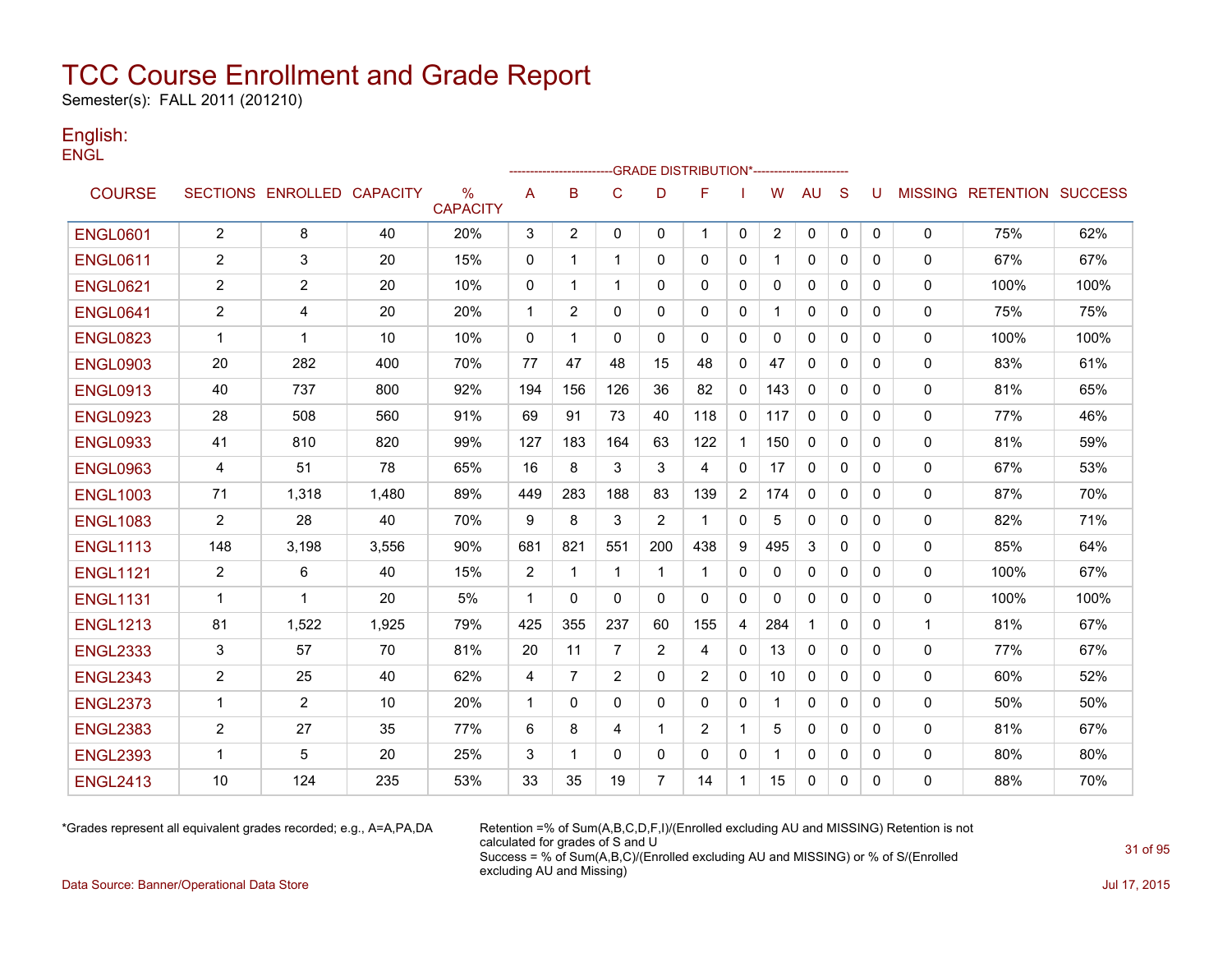Semester(s): FALL 2011 (201210)

#### English: **ENGL**

|                 |                |                            |    |                      |    |                |          | ------------------------GRADE                DISTRIBUTION*---------------------- |              |              |   |              |              |          |                |                  |                |
|-----------------|----------------|----------------------------|----|----------------------|----|----------------|----------|----------------------------------------------------------------------------------|--------------|--------------|---|--------------|--------------|----------|----------------|------------------|----------------|
| <b>COURSE</b>   |                | SECTIONS ENROLLED CAPACITY |    | ℅<br><b>CAPACITY</b> | A  | в              | C        | D                                                                                | F            |              | w | AU           | S            |          | <b>MISSING</b> | <b>RETENTION</b> | <b>SUCCESS</b> |
| <b>ENGL2433</b> | 4              | 15                         | 20 | 75%                  | 4  | 3              | 5        | 0                                                                                | $\mathbf 0$  | 0            | 2 |              | 0            | 0        | $\mathbf 0$    | 86%              | 86%            |
| <b>ENGL2443</b> | $\overline{2}$ | 29                         | 32 | 91%                  | 8  | 5              | 5        |                                                                                  | 5            | 0            | 5 | 0            | 0            | 0        | 0              | 83%              | 62%            |
| <b>ENGL2453</b> | 1              | 6                          | 6  | 100%                 | 5  | 0              | $\Omega$ | $\mathbf 0$                                                                      | $\mathbf{0}$ | 0            |   | 0            | $\Omega$     | $\Omega$ | 0              | 83%              | 83%            |
| <b>ENGL2463</b> | 1              | 13                         | 20 | 65%                  | 3  | 0              | 0        | 0                                                                                | 0            | $\Omega$     | 0 | 10           | $\Omega$     | $\Omega$ | 0              | 100%             | 100%           |
| <b>ENGL2473</b> | 1              | 7                          | 20 | 35%                  |    | 2              |          | $\Omega$                                                                         | $\Omega$     | 0            | 2 |              | $\mathbf{0}$ | $\Omega$ | $\mathbf{0}$   | 67%              | 67%            |
| <b>ENGL2543</b> | 2              | 29                         | 40 | 72%                  | 13 | $\overline{ }$ | 4        |                                                                                  | 0            |              | 3 | $\Omega$     | $\mathbf{0}$ | 0        | 0              | 90%              | 83%            |
| <b>ENGL2653</b> | 1              | 5                          | 20 | 25%                  | 4  |                | $\Omega$ | $\mathbf 0$                                                                      | $\mathbf{0}$ | 0            | 0 | $\Omega$     | $\Omega$     | 0        | $\mathbf{0}$   | 100%             | 100%           |
| <b>ENGL2673</b> | 1              | 13                         | 20 | 65%                  | 4  | 4              | $\Omega$ | $\mathbf 0$                                                                      |              | 0            | 4 | $\Omega$     | $\Omega$     | 0        | $\mathbf{0}$   | 69%              | 62%            |
| <b>ENGL2773</b> | 2              | 32                         | 40 | 80%                  | 10 | 10             |          | 2                                                                                | $\mathbf 0$  | $\mathbf{0}$ | 3 | $\mathbf{0}$ | $\Omega$     | 0        | 0              | 91%              | 84%            |
| <b>ENGL2883</b> | 2              | 20                         | 40 | 50%                  | 9  | 4              |          |                                                                                  |              | 0            | 4 | 0            | 0            | 0        | 0              | 80%              | 70%            |

\*Grades represent all equivalent grades recorded; e.g., A=A,PA,DA Retention =% of Sum(A,B,C,D,F,I)/(Enrolled excluding AU and MISSING) Retention is not calculated for grades of S and U Success = % of Sum(A,B,C)/(Enrolled excluding AU and MISSING) or % of S/(Enrolled excluding AU and Missing)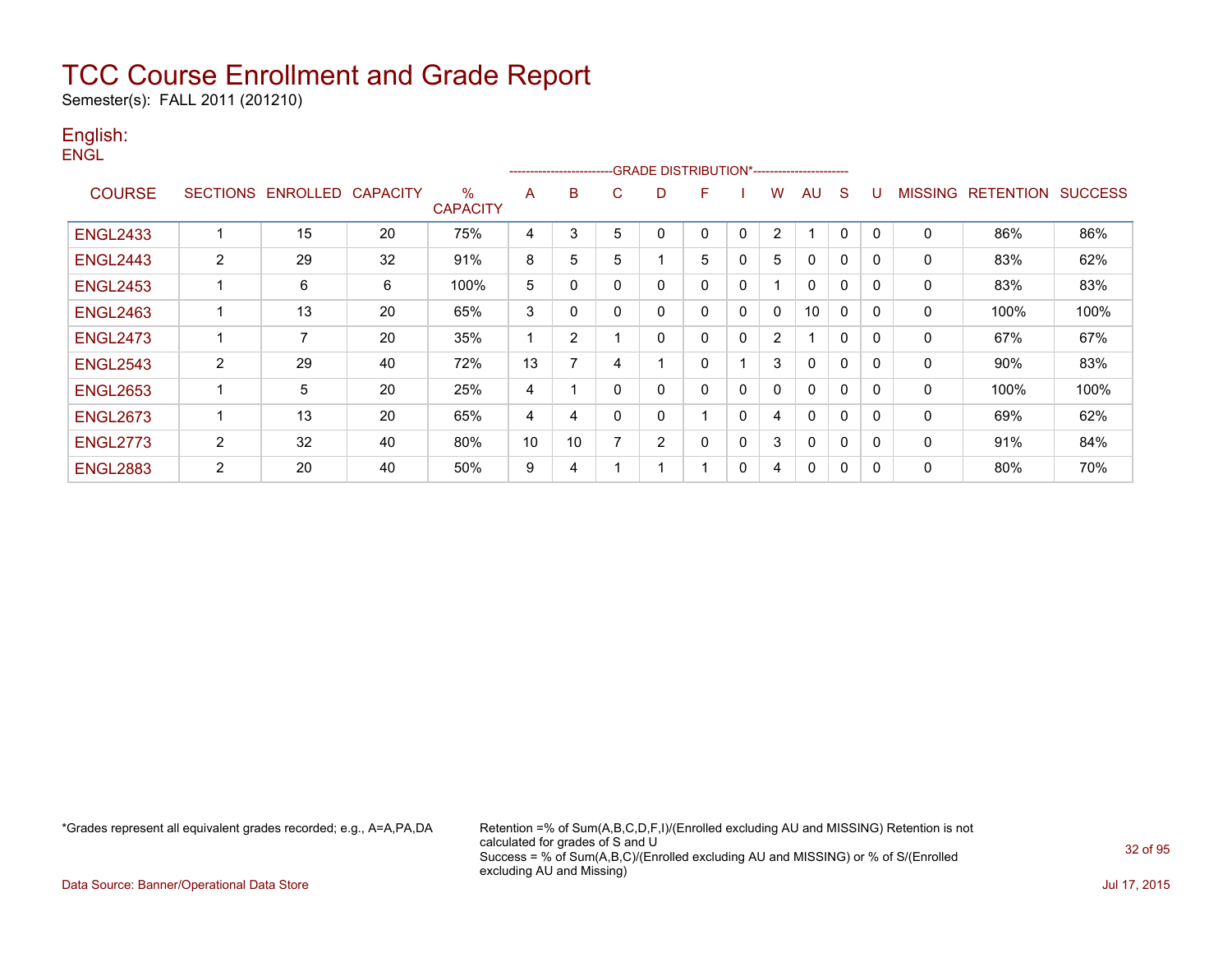Semester(s): FALL 2011 (201210)

### Engineering:

**ENGR** 

|                 |                |                   |                 |                                  |     |              | ------------------------GRADE                DISTRIBUTION*---------------------- |                |                |              |    |              |              |          |                |                  |                |
|-----------------|----------------|-------------------|-----------------|----------------------------------|-----|--------------|----------------------------------------------------------------------------------|----------------|----------------|--------------|----|--------------|--------------|----------|----------------|------------------|----------------|
| <b>COURSE</b>   |                | SECTIONS ENROLLED | <b>CAPACITY</b> | $\frac{0}{0}$<br><b>CAPACITY</b> | A   | в            | C.                                                                               | D              | F              |              | w  | AU           | S            |          | <b>MISSING</b> | <b>RETENTION</b> | <b>SUCCESS</b> |
| <b>ENGR1111</b> | 4              | 122               | 132             | 92%                              | 104 | 4            |                                                                                  | 0              | 0              | 0            | 13 | $\mathbf{0}$ | 0            | $\Omega$ | 0              | 89%              | 89%            |
| <b>ENGR1132</b> | 3              | 72                | 72              | 100%                             | 46  | 14           | 6                                                                                | 0              | 0              | 0            | 6  | $\mathbf{0}$ | 0            | $\Omega$ | 0              | 92%              | 92%            |
| <b>ENGR1242</b> | 3              | 67                | 72              | 93%                              | 20  | 29           | 13                                                                               | 0              | 0              |              | 4  | $\mathbf{0}$ | 0            | $\Omega$ | $\mathbf{0}$   | 94%              | 93%            |
| <b>ENGR1313</b> |                | 14                | 18              | 78%                              | 9   | 5            | 0                                                                                | 0              | 0              | 0            | 0  | $\mathbf{0}$ | 0            | $\Omega$ | 0              | 100%             | 100%           |
| <b>ENGR1363</b> | $\overline{c}$ | 10                | 26              | 38%                              | 3   | 6            |                                                                                  | 0              | 0              | 0            | 0  | $\mathbf{0}$ | $\mathbf{0}$ | $\Omega$ | 0              | 100%             | 100%           |
| <b>ENGR1443</b> | 2              | 8                 | 30              | 27%                              | 8   | 0            | 0                                                                                | 0              | 0              | 0            | 0  | $\mathbf{0}$ | $\mathbf{0}$ | 0        | 0              | 100%             | 100%           |
| <b>ENGR1463</b> |                | 11                | 15              | 73%                              | 6   | 5            | 0                                                                                | 0              | 0              | 0            | 0  | $\mathbf{0}$ | $\mathbf{0}$ | $\Omega$ | 0              | 100%             | 100%           |
| <b>ENGR2103</b> | 3              | 73                | 82              | 89%                              | 20  | 31           | 4                                                                                | 5              | $\overline{2}$ | $\mathbf{0}$ | 11 | $\mathbf{0}$ | $\mathbf{0}$ | $\Omega$ | 0              | 85%              | 75%            |
| <b>ENGR2143</b> | $\overline{2}$ | 26                | 60              | 43%                              | 7   | 6            | 6                                                                                | $\overline{2}$ | 0              | 0            | 5  | $\mathbf{0}$ | $\mathbf{0}$ | $\Omega$ | 0              | 81%              | 73%            |
| <b>ENGR2213</b> | 2              | 44                | 60              | 73%                              | 11  | 15           | 9                                                                                | $\overline{2}$ | 0              | $\mathbf{0}$ | 7  | $\mathbf{0}$ | $\mathbf{0}$ | $\Omega$ | 0              | 84%              | 80%            |
| <b>ENGR2523</b> | 3              | 38                | 80              | 48%                              | 6   | 10           | 9                                                                                | 3              | $\overline{2}$ | $\Omega$     | 8  | $\mathbf{0}$ | $\mathbf{0}$ | $\Omega$ | 0              | 79%              | 66%            |
| <b>ENGR2543</b> |                | 8                 | 18              | 44%                              | 8   | $\mathbf{0}$ | $\Omega$                                                                         | 0              | 0              | 0            | 0  | $\mathbf{0}$ | $\mathbf{0}$ | $\Omega$ | 0              | 100%             | 100%           |
| <b>ENGR2613</b> | 3              | 42                | 47              | 89%                              | 7   | 14           | 12                                                                               | 2              | 0              | 0            | 7  | $\mathbf{0}$ | 0            | $\Omega$ | 0              | 83%              | 79%            |

\*Grades represent all equivalent grades recorded; e.g., A=A,PA,DA Retention =% of Sum(A,B,C,D,F,I)/(Enrolled excluding AU and MISSING) Retention is not calculated for grades of S and U Success = % of Sum(A,B,C)/(Enrolled excluding AU and MISSING) or % of S/(Enrolled excluding AU and Missing)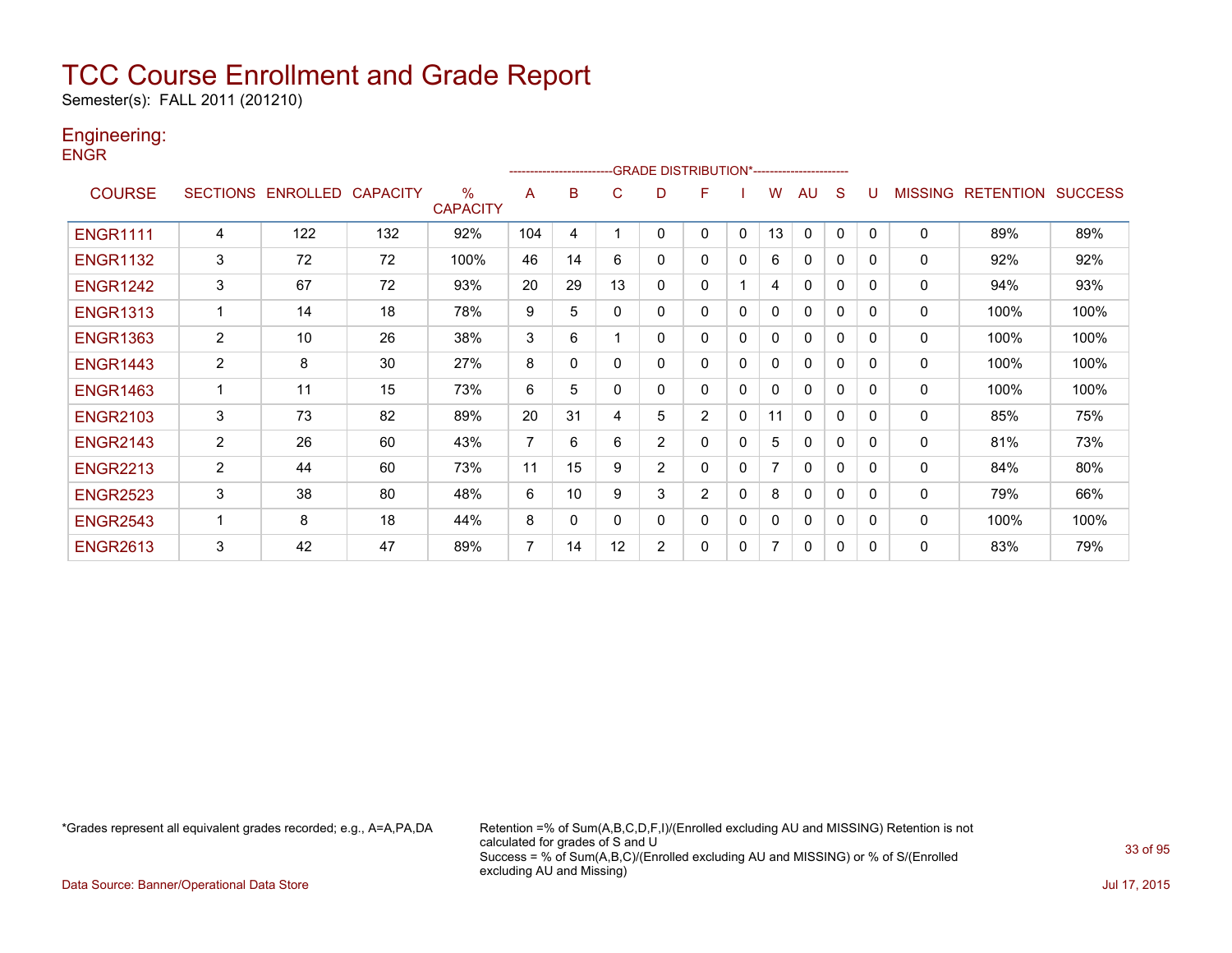Semester(s): FALL 2011 (201210)

#### English as a Second Language: **ESLG**

|                 |                |                   |                 |                      |                |                |                | -GRADE DISTRIBUTION*---------------------- |   |              |                |              |              |              |                |                          |      |
|-----------------|----------------|-------------------|-----------------|----------------------|----------------|----------------|----------------|--------------------------------------------|---|--------------|----------------|--------------|--------------|--------------|----------------|--------------------------|------|
| <b>COURSE</b>   |                | SECTIONS ENROLLED | <b>CAPACITY</b> | %<br><b>CAPACITY</b> | A              | B              | C              | D                                          | F |              | W              | AU           | S            | U            | <b>MISSING</b> | <b>RETENTION SUCCESS</b> |      |
| <b>ESLG0513</b> | 1              | 8                 | 15              | 53%                  | 7              | $\Omega$       | 0              | 0                                          | 0 | $\mathbf{0}$ | -1             | $\mathbf{0}$ | $\mathbf{0}$ | $\mathbf{0}$ | $\mathbf{0}$   | 88%                      | 88%  |
| <b>ESLG0523</b> | $\mathbf{1}$   | 10                | 15              | 67%                  | 9              | 0              | 0              | 0                                          | 0 | $\mathbf{0}$ | 1              | $\mathbf{0}$ | $\Omega$     | $\Omega$     | 0              | 90%                      | 90%  |
| <b>ESLG0533</b> | 1              | 14                | 15              | 93%                  | 8              | $\overline{2}$ | $\overline{2}$ | 0                                          | 0 |              |                | $\mathbf{0}$ | $\Omega$     | 0            | 0              | 93%                      | 86%  |
| <b>ESLG0543</b> | $\mathbf 1$    | 9                 | 15              | 60%                  | 5              | 3              | 0              | 0                                          | 0 | $\mathbf{0}$ |                | 0            | $\Omega$     | 0            | 0              | 89%                      | 89%  |
| <b>ESLG0623</b> | $\mathbf 1$    | 9                 | 15              | 60%                  | $\overline{7}$ | 1              |                | 0                                          | 0 | $\Omega$     | $\mathbf{0}$   | $\mathbf{0}$ | $\Omega$     | 0            | 0              | 100%                     | 100% |
| <b>ESLG0633</b> | $\mathbf{1}$   | $\overline{7}$    | 15              | 47%                  | 5              | $\overline{2}$ | 0              | 0                                          | 0 | $\mathbf{0}$ | 0              | $\mathbf{0}$ | $\mathbf{0}$ | 0            | 0              | 100%                     | 100% |
| <b>ESLG0643</b> | $\overline{2}$ | 17                | 25              | 68%                  | 12             | 3              | 0              | 0                                          | 0 | $\Omega$     | $\overline{2}$ | 0            | $\Omega$     | 0            | $\mathbf{0}$   | 88%                      | 88%  |
| <b>ESLG0713</b> | $\mathbf{1}$   | 15                | 15              | 100%                 | 12             | $\mathbf{0}$   | 0              | 0                                          | 0 |              | $\overline{2}$ | $\mathbf{0}$ | $\Omega$     | $\Omega$     | $\mathbf{0}$   | 87%                      | 80%  |
| <b>ESLG0723</b> | $\mathbf{1}$   | 10                | 15              | 67%                  | $\overline{7}$ | $\Omega$       |                | 0                                          | 0 | $\mathbf{0}$ | $\overline{2}$ | $\mathbf{0}$ | $\Omega$     | $\Omega$     | 0              | 80%                      | 80%  |
| <b>ESLG0733</b> | $\mathbf{1}$   | 12                | 15              | 80%                  | 4              | 7              | $\Omega$       | 0                                          | 0 | $\mathbf{0}$ | -1             | $\mathbf{0}$ | $\Omega$     | <sup>0</sup> | $\mathbf{0}$   | 92%                      | 92%  |
| <b>ESLG0743</b> | $\mathbf 1$    | 8                 | 12              | 67%                  | 6              | 1              |                | 0                                          | 0 | $\mathbf{0}$ | 0              | $\mathbf{0}$ | $\Omega$     | $\Omega$     | 0              | 100%                     | 100% |
| <b>ESLG0753</b> | 1              | 15                | 15              | 100%                 | 9              | 3              | 0              | 0                                          | 0 | $\mathbf{0}$ | 3              | $\Omega$     | $\Omega$     | 0            | $\mathbf{0}$   | 80%                      | 80%  |
| <b>ESLG0823</b> | $\mathbf 1$    | $\overline{7}$    | 15              | 47%                  | 5              | 1              |                | 0                                          | 0 | $\Omega$     | $\Omega$       | $\mathbf{0}$ | $\Omega$     | 0            | 0              | 100%                     | 100% |
| <b>ESLG0833</b> | $\mathbf 1$    | 7                 | 15              | 47%                  | 6              | $\Omega$       |                | 0                                          | 0 | $\Omega$     | $\mathbf{0}$   | $\mathbf{0}$ | $\Omega$     | 0            | $\mathbf{0}$   | 100%                     | 100% |
| <b>ESLG0843</b> | $\mathbf{1}$   | 1                 | 15              | 7%                   | $\overline{1}$ | 0              | $\Omega$       | 0                                          | 0 | $\Omega$     | $\Omega$       | $\mathbf{0}$ | $\Omega$     | 0            | 0              | 100%                     | 100% |
| <b>ESLG0853</b> | $\mathbf{1}$   | 8                 | 15              | 53%                  | $\overline{7}$ | 1              | 0              | 0                                          | 0 | $\mathbf{0}$ | 0              | 0            | $\mathbf{0}$ | 0            | 0              | 100%                     | 100% |
| <b>ESLG0991</b> | 2              | 11                | 30              | 37%                  | 9              | $\overline{2}$ | 0              | 0                                          | 0 | $\mathbf{0}$ | 0              | 0            | $\Omega$     | $\Omega$     | 0              | 100%                     | 100% |
| <b>ESLG0992</b> | $\overline{7}$ | 49                | 105             | 47%                  | 28             | 9              | 5              | 1                                          | 3 | $\mathbf{0}$ | 3              | 0            | 0            | 0            | $\mathbf{0}$   | 94%                      | 86%  |
| <b>ESLG0993</b> | 4              | 31                | 60              | 52%                  | 20             | 9              |                |                                            | 0 | $\Omega$     | 0              | $\Omega$     | 0            | $\Omega$     | $\mathbf{0}$   | 100%                     | 97%  |

\*Grades represent all equivalent grades recorded; e.g., A=A,PA,DA Retention =% of Sum(A,B,C,D,F,I)/(Enrolled excluding AU and MISSING) Retention is not calculated for grades of S and U Success = % of Sum(A,B,C)/(Enrolled excluding AU and MISSING) or % of S/(Enrolled excluding AU and Missing)

Data Source: Banner/Operational Data Store Jul 17, 2015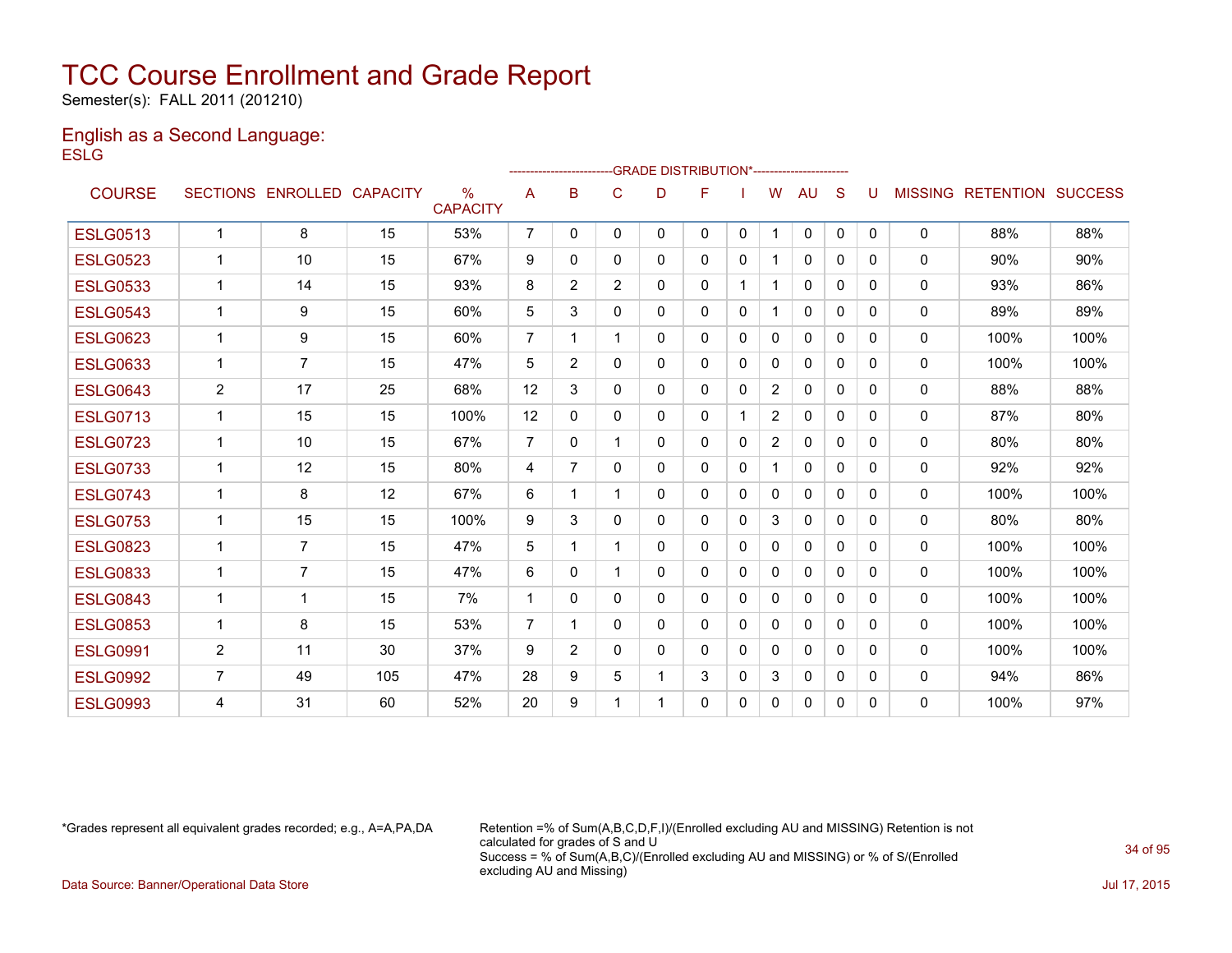Semester(s): FALL 2011 (201210)

### Event Management:

EVNT

|                 |   |                            |    | ---GRADE DISTRIBUTION*----------------------- |    |    |  |  |  |  |  |        |  |  |  |                           |     |
|-----------------|---|----------------------------|----|-----------------------------------------------|----|----|--|--|--|--|--|--------|--|--|--|---------------------------|-----|
| <b>COURSE</b>   |   | SECTIONS ENROLLED CAPACITY |    | ℅<br><b>CAPACITY</b>                          | A  | B. |  |  |  |  |  | W AU S |  |  |  | MISSING RETENTION SUCCESS |     |
| <b>EVNT1113</b> | _ | 23                         | 38 | 61%                                           | 13 |    |  |  |  |  |  |        |  |  |  | 96%                       | 91% |
| <b>EVNT2113</b> |   | 16                         | 38 | 42%                                           | 12 |    |  |  |  |  |  |        |  |  |  | 88%                       | 88% |

\*Grades represent all equivalent grades recorded; e.g., A=A,PA,DA Retention =% of Sum(A,B,C,D,F,I)/(Enrolled excluding AU and MISSING) Retention is not calculated for grades of S and U Success = % of Sum(A,B,C)/(Enrolled excluding AU and MISSING) or % of S/(Enrolled excluding AU and Missing)

Data Source: Banner/Operational Data Store Jul 17, 2015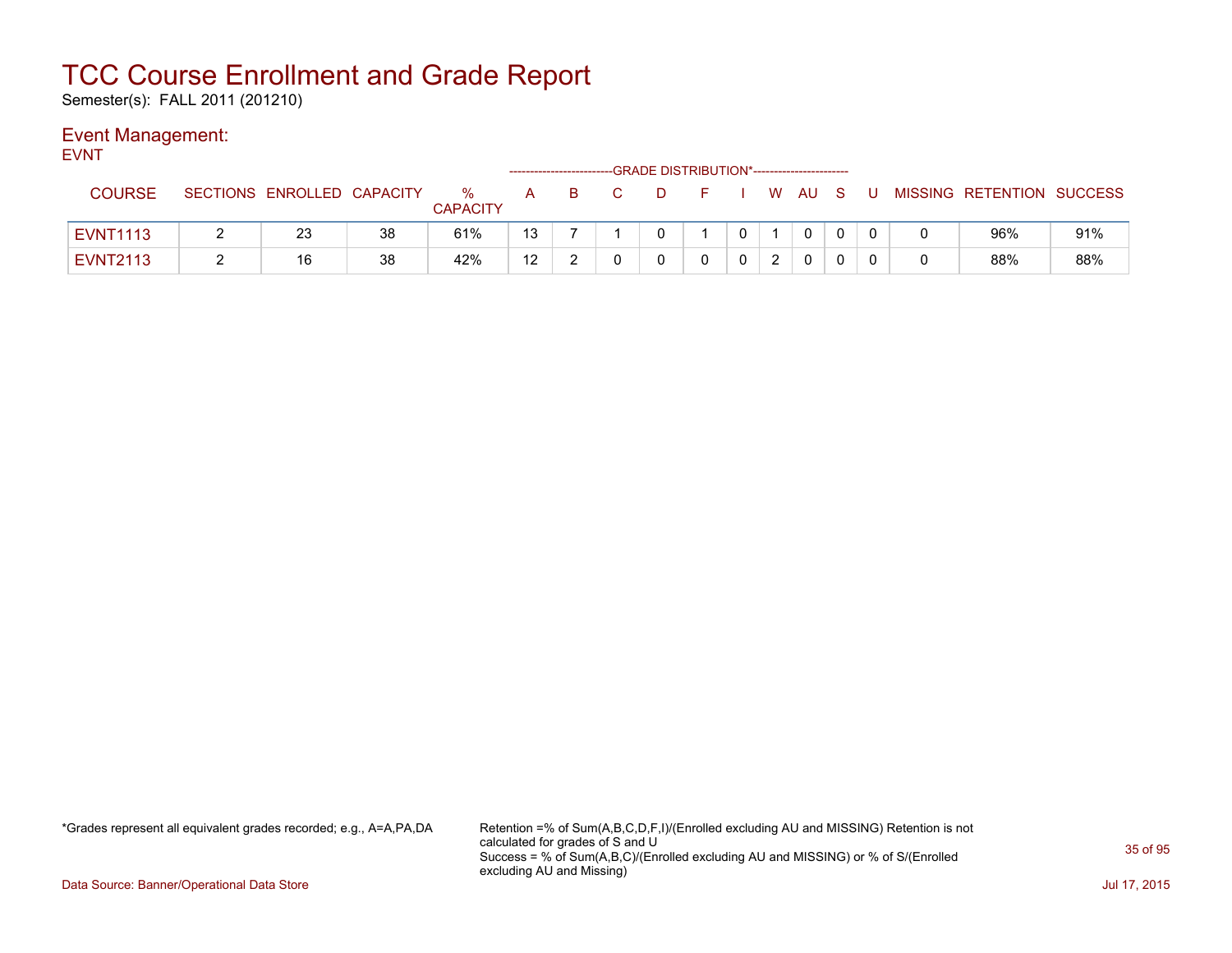Semester(s): FALL 2011 (201210)

#### Fire and Emergency Services: FESR

|                 |                 |                   |    |                         | -GRADE DISTRIBUTION*-----------------------<br>------------------------- |    |                |   |                |   |   |              |              |          |                |                  |                |
|-----------------|-----------------|-------------------|----|-------------------------|--------------------------------------------------------------------------|----|----------------|---|----------------|---|---|--------------|--------------|----------|----------------|------------------|----------------|
| <b>COURSE</b>   | <b>SECTIONS</b> | ENROLLED CAPACITY |    | $\%$<br><b>CAPACITY</b> | A                                                                        | B  | C.             | D | F              |   | w | AU           | <sub>S</sub> |          | <b>MISSING</b> | <b>RETENTION</b> | <b>SUCCESS</b> |
| <b>FESR1313</b> |                 | 39                | 40 | 98%                     | 3                                                                        | 11 | 14             | 6 | 2              | 0 | 3 | $\mathbf{0}$ | 0            |          | 0              | 92%              | 72%            |
| <b>FESR1333</b> |                 | 17                | 40 | 42%                     | 12                                                                       | 2  |                | Ω | 0              | 0 | 2 | $\mathbf{0}$ | 0            | $\Omega$ | 0              | 88%              | 88%            |
| <b>FESR1343</b> |                 | 11                | 40 | 28%                     | 5                                                                        |    | 2              |   | 2              | 0 |   | 0            | 0            | $\Omega$ | 0              | 91%              | 73%            |
| <b>FESR1353</b> |                 | 11                | 40 | 28%                     | 4                                                                        | 2  |                |   | 4              | 0 | 0 | $\mathbf{0}$ | 0            |          | 0              | 100%             | 64%            |
| <b>FESR1363</b> |                 | 9                 | 40 | 22%                     | 5                                                                        | 2  | $\overline{2}$ |   | 0              | 0 | 0 | $\mathbf{0}$ | 0            | $\Omega$ | 0              | 100%             | 100%           |
| <b>FESR2213</b> |                 |                   | 40 | 18%                     | 4                                                                        |    |                |   |                | 0 | 0 | $\mathbf{0}$ | 0            | $\Omega$ | 0              | 100%             | 86%            |
| <b>FESR2313</b> |                 | 11                | 40 | 28%                     | 6                                                                        |    | $\Omega$       |   | $\overline{2}$ | 0 |   | $\mathbf{0}$ | $\mathbf{0}$ | $\Omega$ | 0              | 91%              | 64%            |
| <b>FESR2463</b> |                 | 5                 | 20 | 25%                     | 3                                                                        |    | 0              |   | 0              | 0 |   | 0            | 0            | 0        | 0              | 80%              | 80%            |

\*Grades represent all equivalent grades recorded; e.g., A=A,PA,DA Retention =% of Sum(A,B,C,D,F,I)/(Enrolled excluding AU and MISSING) Retention is not calculated for grades of S and U Success = % of Sum(A,B,C)/(Enrolled excluding AU and MISSING) or % of S/(Enrolled excluding AU and Missing)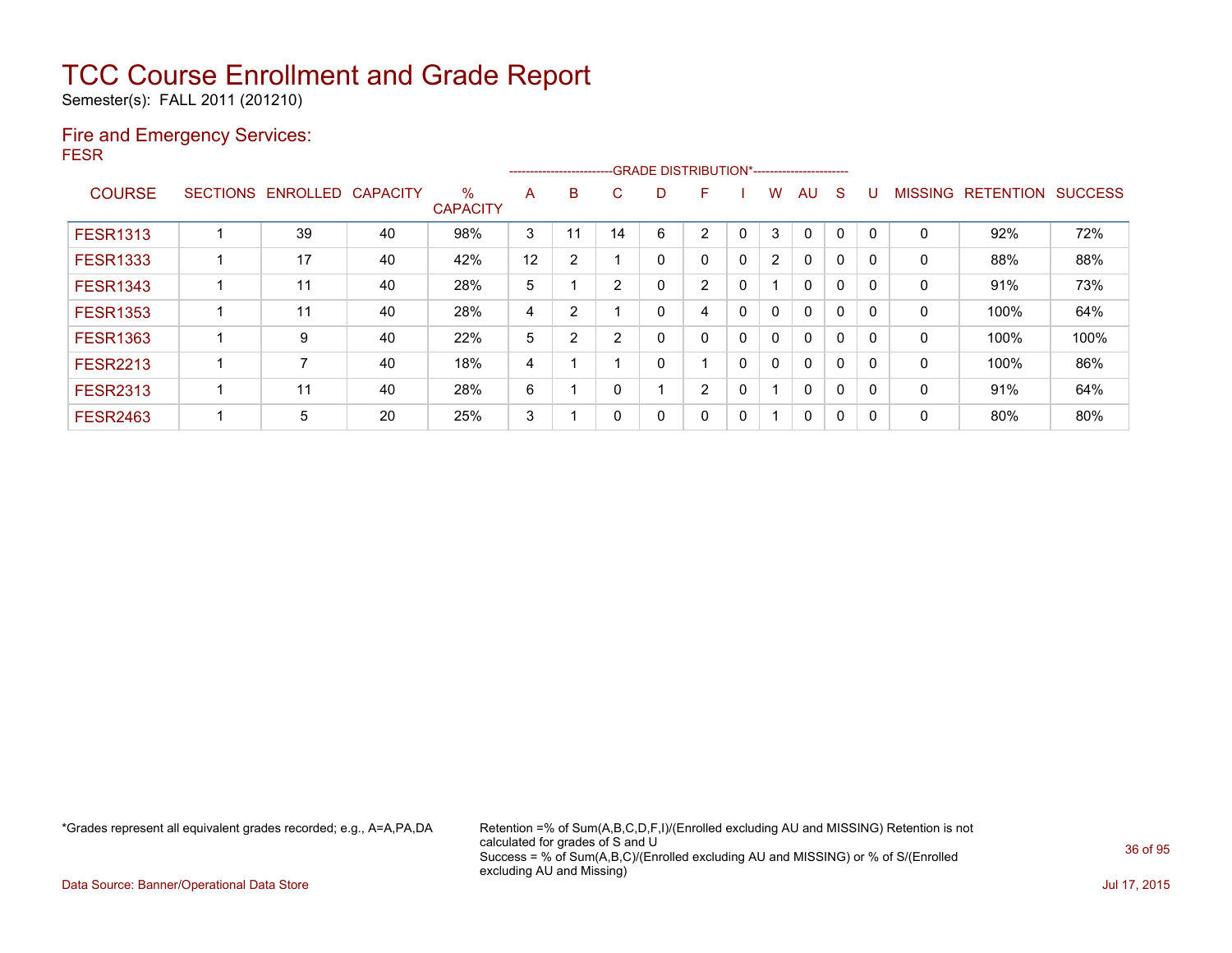Semester(s): FALL 2011 (201210)

### French: FREN

|                 |   |                   |                 |                      |                | --------------------- |    |   | -GRADE DISTRIBUTION*----------------------- |              |    |    |              |              |             |                  |                |
|-----------------|---|-------------------|-----------------|----------------------|----------------|-----------------------|----|---|---------------------------------------------|--------------|----|----|--------------|--------------|-------------|------------------|----------------|
| <b>COURSE</b>   |   | SECTIONS ENROLLED | <b>CAPACITY</b> | %<br><b>CAPACITY</b> | A              | B                     | C. |   | F                                           |              | w  | AU | S            | IJ           | MISSING     | <b>RETENTION</b> | <b>SUCCESS</b> |
| <b>FREN1103</b> | 4 | 82                | 110             | 75%                  | 21             | 17                    | 13 | 4 | 11                                          | $\Omega$     | 16 | 0  | $\mathbf{0}$ | $\mathbf{0}$ | 0           | 80%              | 62%            |
| <b>FREN1213</b> | 2 | 29                | 40              | 72%                  | 6              |                       | 4  |   | ົ                                           | $\mathbf{0}$ | 8  |    | 0            | 0            | 0           | 71%              | 61%            |
| <b>FREN1313</b> |   | 10                | 20              | 50%                  | $\overline{2}$ | 6                     |    |   |                                             | 0            |    |    | $\mathbf{0}$ | 0            | 0           | 89%              | 89%            |
| <b>FREN1413</b> |   | 6                 | 20              | 30%                  | $\overline{2}$ | 2                     | 0  |   |                                             | 0            |    |    | 0            | 0            | 0           | 80%              | 80%            |
| <b>FREN2113</b> |   | 9                 | 20              | 45%                  | 4              | 2                     | 0  |   |                                             | 0            |    | 2  | $\mathbf{0}$ | 0            | $\mathbf 0$ | 86%              | 86%            |
| <b>FREN2413</b> |   | 6                 | 20              | 30%                  | 3              | 0                     |    |   |                                             | 0            | 0  | 3  | 0            | 0            | 0           | 100%             | 100%           |

\*Grades represent all equivalent grades recorded; e.g., A=A,PA,DA Retention =% of Sum(A,B,C,D,F,I)/(Enrolled excluding AU and MISSING) Retention is not calculated for grades of S and U Success = % of Sum(A,B,C)/(Enrolled excluding AU and MISSING) or % of S/(Enrolled excluding AU and Missing)

Data Source: Banner/Operational Data Store Jul 17, 2015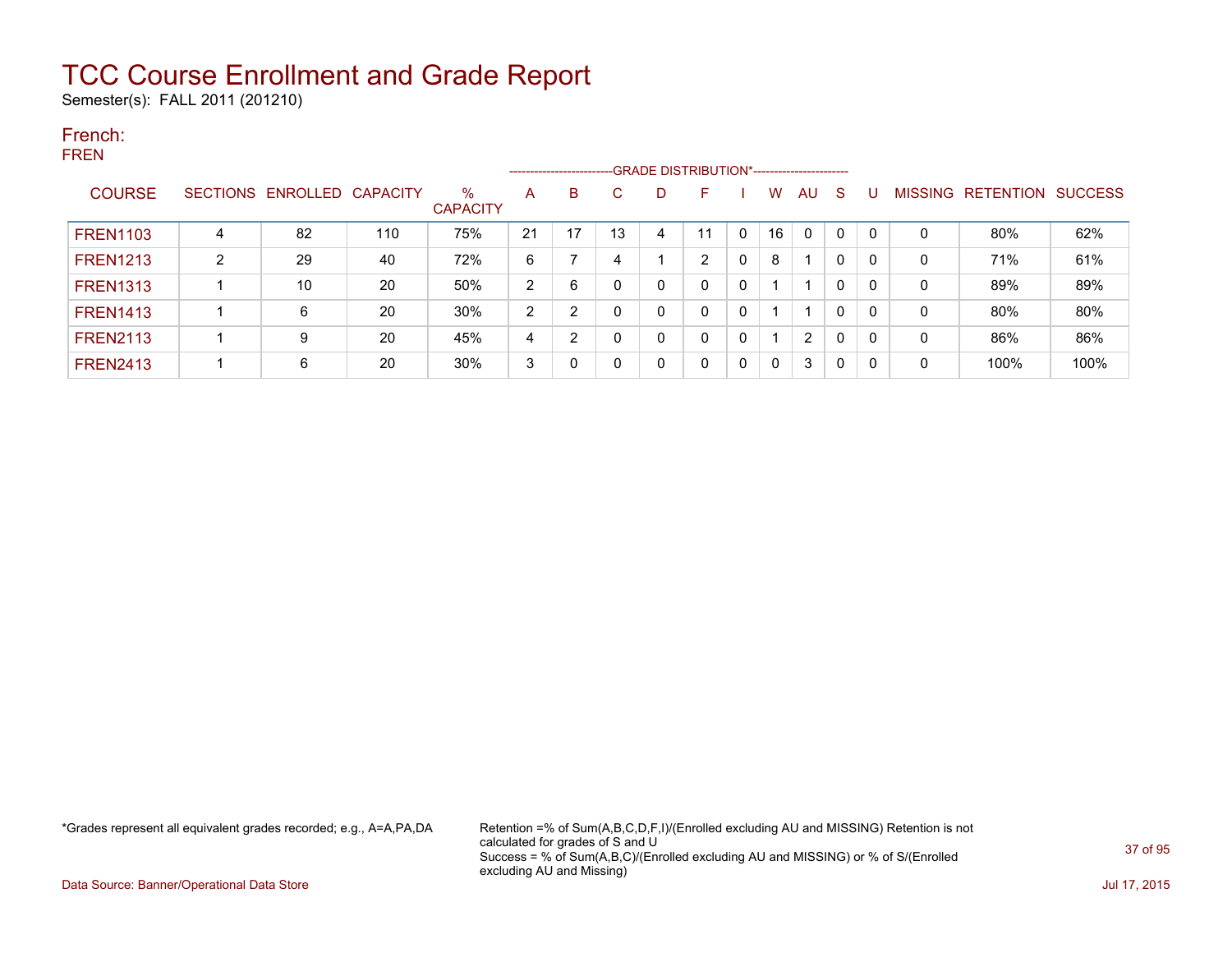Semester(s): FALL 2011 (201210)

### Geography:

GEOG

|                 |                 |                   |     |                      |                | ---------------------- |                | -GRADE DISTRIBUTION*----------------------- |                |              |    |              |              |             |                |                  |                |
|-----------------|-----------------|-------------------|-----|----------------------|----------------|------------------------|----------------|---------------------------------------------|----------------|--------------|----|--------------|--------------|-------------|----------------|------------------|----------------|
| <b>COURSE</b>   | <b>SECTIONS</b> | ENROLLED CAPACITY |     | %<br><b>CAPACITY</b> | A              | B                      | C              | D                                           | F              |              | w  | AU           | S            | U           | <b>MISSING</b> | <b>RETENTION</b> | <b>SUCCESS</b> |
| GEOG1014        | 3               | 50                | 88  | 57%                  | $\overline{ }$ | 11                     | 10             |                                             | 3              | 0            | 12 |              | 0            | 0           | 0              | 76%              | 56%            |
| GEOG1023        | 2               | 24                | 50  | 48%                  | 6              | 5                      | 10             |                                             |                | 0            |    | $\mathbf{0}$ | $\mathbf{0}$ | 0           | 0              | 96%              | 88%            |
| GEOG1043        | 21              | 379               | 549 | 69%                  | 128            | 106                    | 74             | 16                                          | 25             |              | 29 | $\mathbf{0}$ | $\mathbf{0}$ | $\mathbf 0$ | 0              | 92%              | 81%            |
| GEOG2013        | 3               | 35                | 66  | 53%                  | 26             | 3                      |                | 0                                           | $\overline{2}$ | 0            | 3  | $\mathbf{0}$ | $\mathbf{0}$ | 0           | 0              | 91%              | 86%            |
| GEOG2033        | 3               | 55                | 75  | 73%                  | 18             | 18                     | 10             | $\overline{2}$                              | 4              | $\mathbf{0}$ | 3  | $\mathbf{0}$ | $\mathbf{0}$ | 0           | 0              | 95%              | 84%            |
| GEOG2153        | 4               | 15                | 36  | 42%                  | 4              | 2                      | $\overline{2}$ | 3                                           |                | $\mathbf{0}$ | 3  | $\mathbf{0}$ | $\mathbf{0}$ | $\mathbf 0$ | $\mathbf{0}$   | 80%              | 53%            |
| <b>GEOG2344</b> | $\overline{2}$  | $\overline{2}$    | 16  | 12%                  | 4              | 0                      |                | 0                                           |                | 0            |    | $\mathbf{0}$ | $\mathbf{0}$ | 0           | 0              | 100%             | 100%           |
| <b>GEOG2354</b> |                 | 12                | 10  | 120%                 | 9              | 2                      | 0              | 0                                           | $\Omega$       | 0            |    | $\mathbf{0}$ | $\mathbf{0}$ | 0           | 0              | 92%              | 92%            |
| GEOG2991        |                 |                   | 0   |                      |                | 0                      | 0              | 0                                           | $\Omega$       | $\mathbf{0}$ | 0  | $\mathbf{0}$ | $\mathbf{0}$ | 0           | 0              | 100%             | 100%           |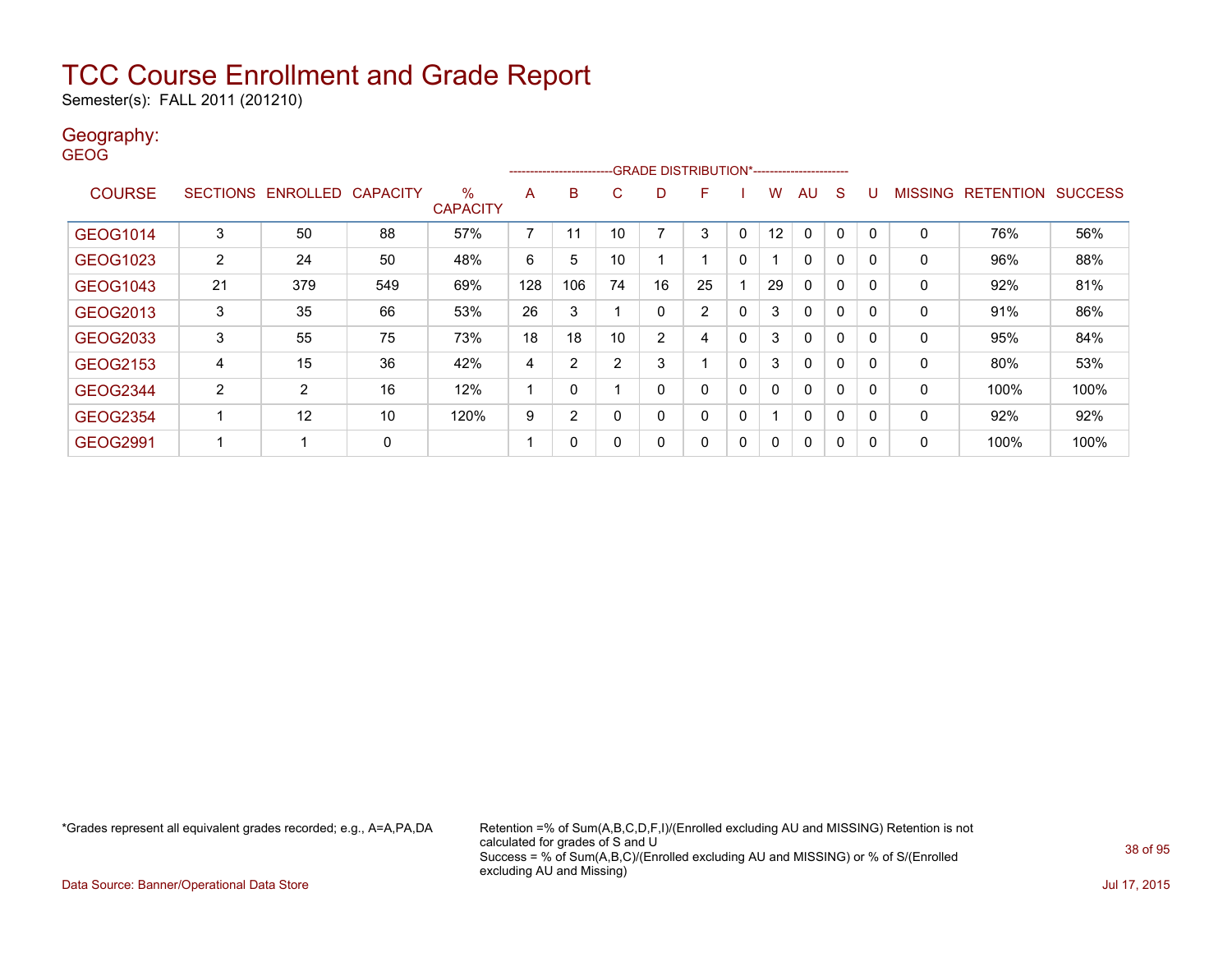Semester(s): FALL 2011 (201210)

### Geology:

| <b>GEOL</b>     |                            |    |                      |    |     |                                                                                                                                                                                                                                                                                                                                    | -GRADE DISTRIBUTION*-----------------------        |              |        |     |                           |     |
|-----------------|----------------------------|----|----------------------|----|-----|------------------------------------------------------------------------------------------------------------------------------------------------------------------------------------------------------------------------------------------------------------------------------------------------------------------------------------|----------------------------------------------------|--------------|--------|-----|---------------------------|-----|
| <b>COURSE</b>   | SECTIONS ENROLLED CAPACITY |    | %<br><b>CAPACITY</b> |    | A B | $\overline{C}$ and $\overline{C}$ and $\overline{C}$ and $\overline{C}$ and $\overline{C}$ and $\overline{C}$ and $\overline{C}$ and $\overline{C}$ and $\overline{C}$ and $\overline{C}$ and $\overline{C}$ and $\overline{C}$ and $\overline{C}$ and $\overline{C}$ and $\overline{C}$ and $\overline{C}$ and $\overline{C}$ and | $\mathcal{L} = \mathbf{F} \mathbf{F} + \mathbf{F}$ |              | . WAUS | - U | MISSING RETENTION SUCCESS |     |
| <b>GEOL1014</b> | 63                         | 64 | 98%                  | 33 | 17  |                                                                                                                                                                                                                                                                                                                                    |                                                    | $\mathbf{0}$ |        |     | 89%                       | 86% |
| <b>GEOL1113</b> | 32                         | 44 | 73%                  |    |     |                                                                                                                                                                                                                                                                                                                                    |                                                    |              |        |     | 84%                       | 53% |

\*Grades represent all equivalent grades recorded; e.g., A=A,PA,DA Retention =% of Sum(A,B,C,D,F,I)/(Enrolled excluding AU and MISSING) Retention is not calculated for grades of S and U Success = % of Sum(A,B,C)/(Enrolled excluding AU and MISSING) or % of S/(Enrolled excluding AU and Missing)

Data Source: Banner/Operational Data Store Jul 17, 2015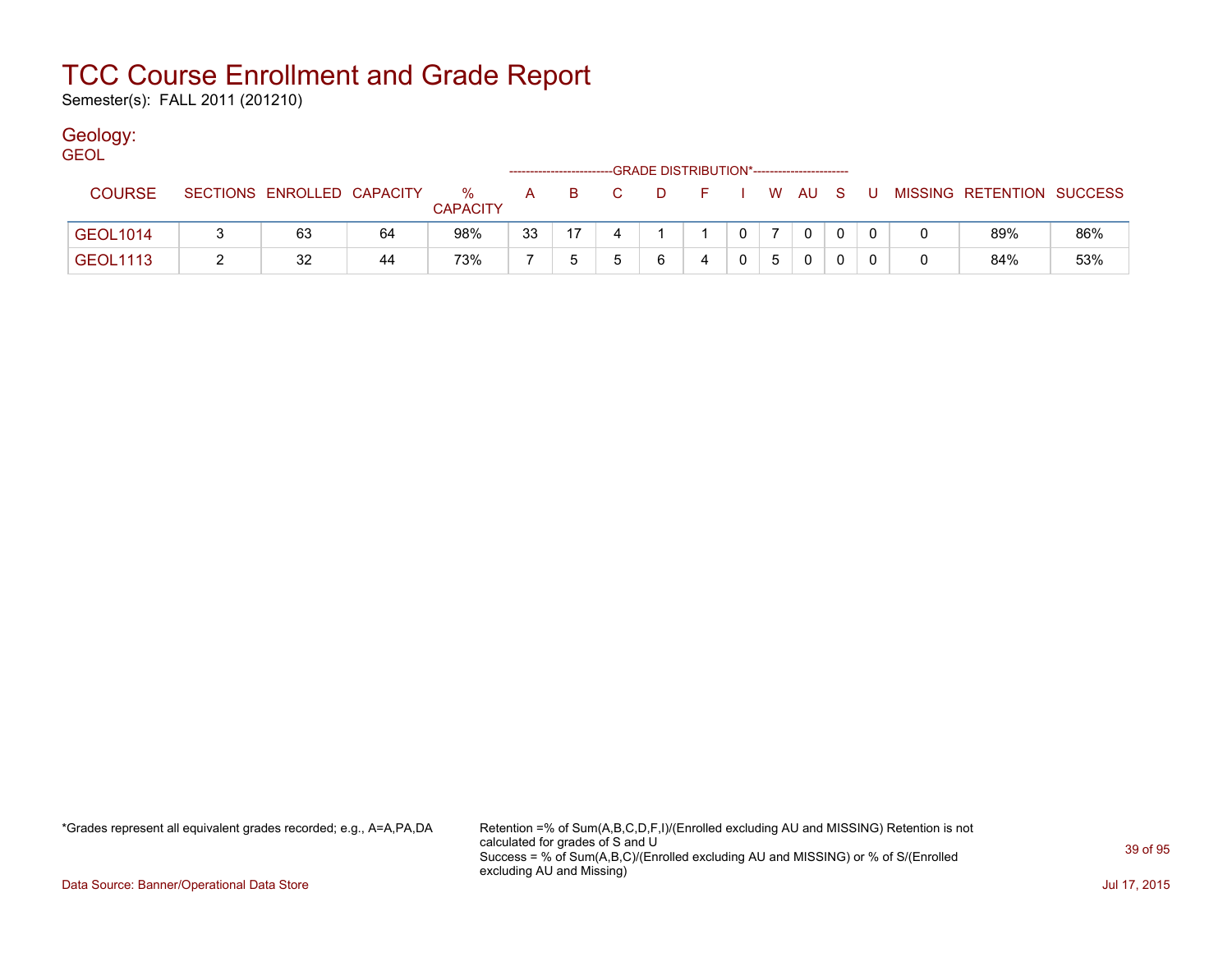Semester(s): FALL 2011 (201210)

### Geographical Information Sys:

**GIS** 

|                |                            |    |                      |        |  | -GRADE DISTRIBUTION*----------------------- |  |      |  |                           |     |
|----------------|----------------------------|----|----------------------|--------|--|---------------------------------------------|--|------|--|---------------------------|-----|
| <b>COURSE</b>  | SECTIONS ENROLLED CAPACITY |    | %<br><b>CAPACITY</b> | A      |  |                                             |  | W AU |  | MISSING RETENTION SUCCESS |     |
| <b>GIS2344</b> |                            | 20 | 85%                  |        |  |                                             |  | 0    |  | 82%                       | 71% |
| GIS2373        |                            | 10 | 40%                  | $\sim$ |  |                                             |  | 0    |  | 100%                      | 75% |

\*Grades represent all equivalent grades recorded; e.g., A=A,PA,DA Retention =% of Sum(A,B,C,D,F,I)/(Enrolled excluding AU and MISSING) Retention is not calculated for grades of S and U Success = % of Sum(A,B,C)/(Enrolled excluding AU and MISSING) or % of S/(Enrolled excluding AU and Missing)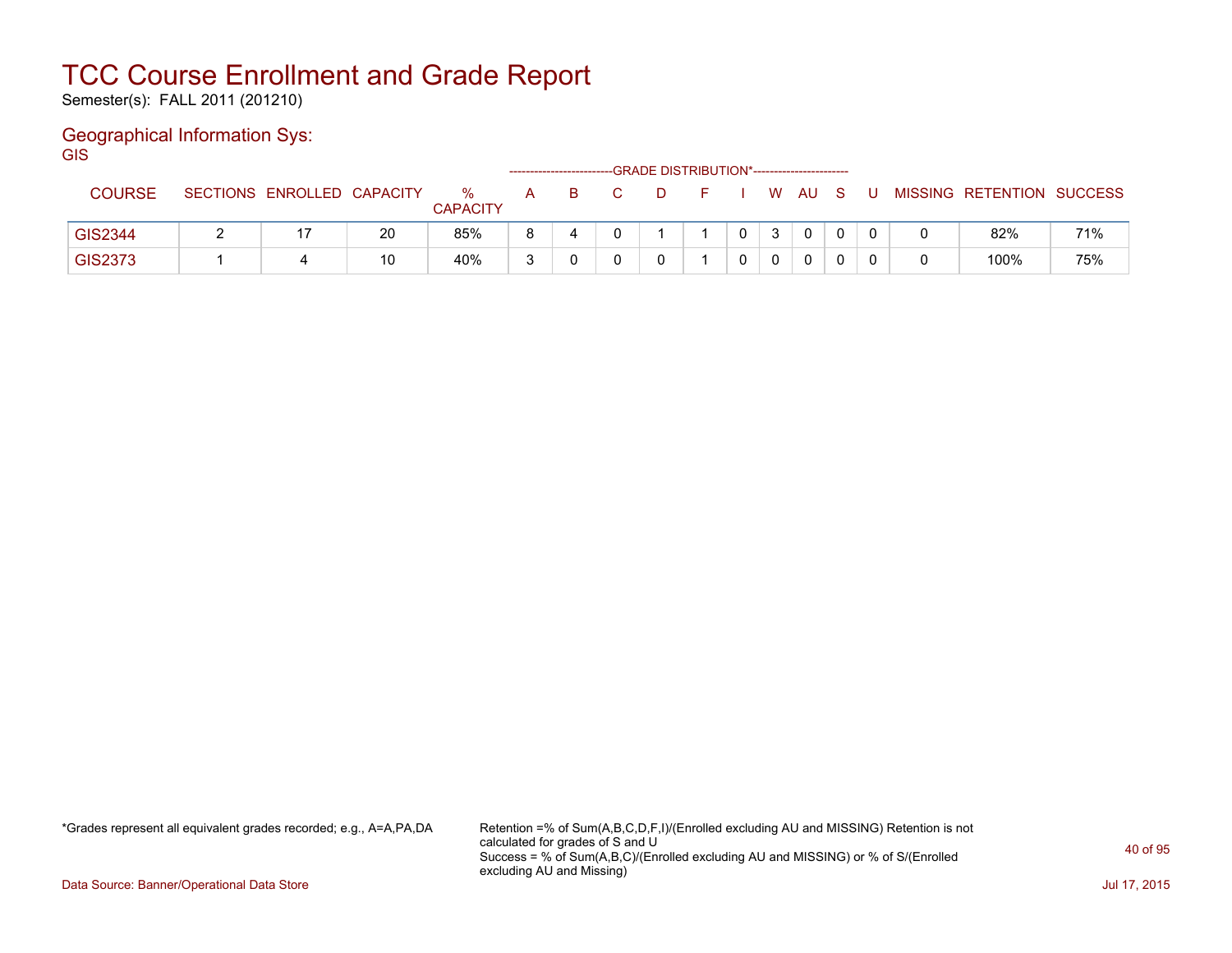Semester(s): FALL 2011 (201210)

### Gaming Operations:

| GMOP            |  |    |                 |  | ------------------------GRADE DISTRIBUTION*----------------------- |          |  |                        |          |                                                                             |     |
|-----------------|--|----|-----------------|--|--------------------------------------------------------------------|----------|--|------------------------|----------|-----------------------------------------------------------------------------|-----|
| <b>COURSE</b>   |  |    | <b>CAPACITY</b> |  |                                                                    |          |  |                        |          | SECTIONS ENROLLED CAPACITY % A B C D F I W AU S U MISSING RETENTION SUCCESS |     |
| <b>GMOP1113</b> |  | 20 | 55%             |  |                                                                    | $\Omega$ |  | $0 \mid 5 \mid 0 \mid$ | $\Omega$ | 55%                                                                         | 45% |

\*Grades represent all equivalent grades recorded; e.g., A=A,PA,DA Retention =% of Sum(A,B,C,D,F,I)/(Enrolled excluding AU and MISSING) Retention is not calculated for grades of S and U Success = % of Sum(A,B,C)/(Enrolled excluding AU and MISSING) or % of S/(Enrolled excluding AU and Missing)

Data Source: Banner/Operational Data Store Jul 17, 2015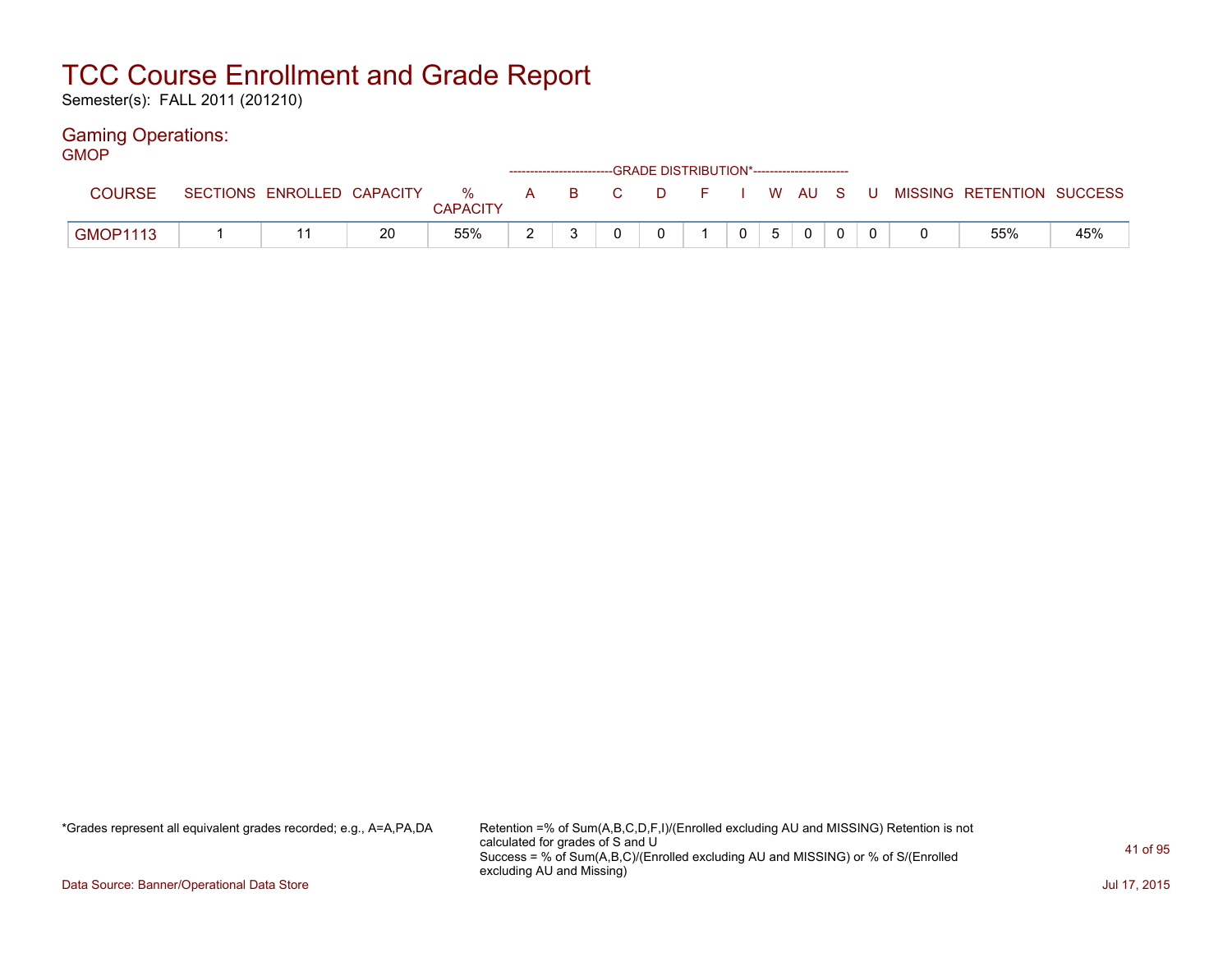Semester(s): FALL 2011 (201210)

### German: GRMN

| ------          |   |                            |    |                      |                    |   |   |   | ------------------------GRADE DISTRIBUTION*----------------------- |   |          |              |              |    |         |                          |      |
|-----------------|---|----------------------------|----|----------------------|--------------------|---|---|---|--------------------------------------------------------------------|---|----------|--------------|--------------|----|---------|--------------------------|------|
| <b>COURSE</b>   |   | SECTIONS ENROLLED CAPACITY |    | %<br><b>CAPACITY</b> | A                  | В |   | D |                                                                    |   | w        | AU           | <sub>S</sub> |    | MISSING | <b>RETENTION SUCCESS</b> |      |
| <b>GRMN1103</b> | ົ | 39                         | 50 | 78%                  | 14                 | 6 |   |   |                                                                    | 0 | 6        | $\mathbf{0}$ | 0            | റ  | 0       | 85%                      | 64%  |
| <b>GRMN1201</b> |   |                            | 25 | 32%                  | 6                  |   |   | C |                                                                    | 0 |          | $\mathbf{0}$ | 0            | -0 | 0       | 88%                      | 75%  |
| <b>GRMN1213</b> | ົ | 14                         | 50 | 28%                  | 6                  | ີ | ົ | ົ | 0                                                                  | 0 |          | $\mathbf{0}$ | 0            |    | 0       | 93%                      | 79%  |
| <b>GRMN1313</b> |   | 9                          | 25 | 36%                  | $\mathcal{D}$<br>▵ | ົ |   | 0 |                                                                    | 0 | $\Omega$ | $\mathbf{0}$ | 0            | -0 | 0       | 100%                     | 100% |
| <b>GRMN2143</b> |   | 4                          | 25 | 16%                  | 3                  |   |   | 0 |                                                                    | 0 | 0        | $\mathbf{0}$ | 0            | -0 | 0       | 100%                     | 100% |

\*Grades represent all equivalent grades recorded; e.g., A=A,PA,DA Retention =% of Sum(A,B,C,D,F,I)/(Enrolled excluding AU and MISSING) Retention is not calculated for grades of S and U Success = % of Sum(A,B,C)/(Enrolled excluding AU and MISSING) or % of S/(Enrolled excluding AU and Missing)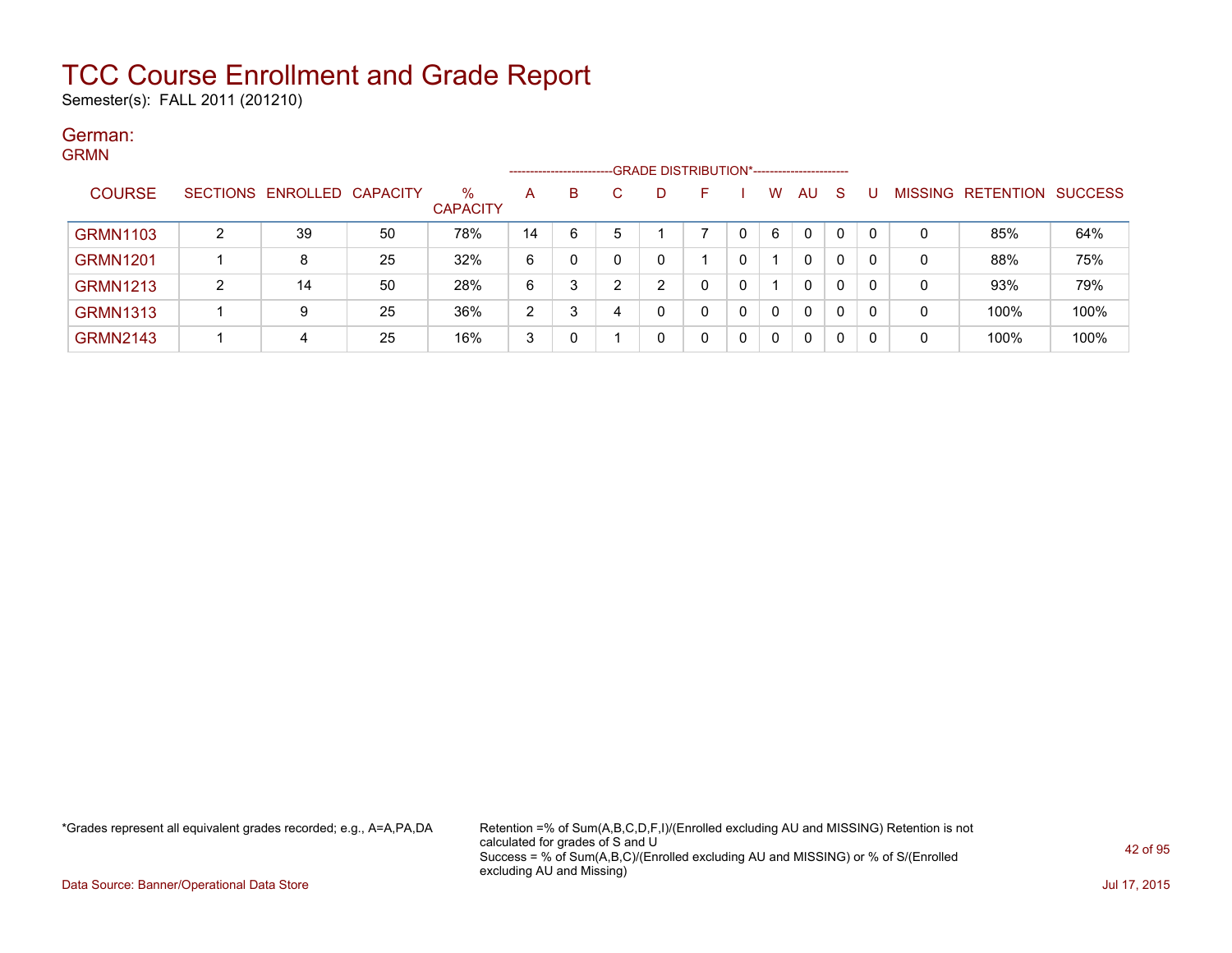Semester(s): FALL 2011 (201210)

### Graphics and Imaging Tech: GRPH

|                 |                            |   |                         |   | --------------------- | -GRADE DISTRIBUTION*----------------------- |              |   |          |              |    |    |   |                          |                |
|-----------------|----------------------------|---|-------------------------|---|-----------------------|---------------------------------------------|--------------|---|----------|--------------|----|----|---|--------------------------|----------------|
| <b>COURSE</b>   | SECTIONS ENROLLED CAPACITY |   | $\%$<br><b>CAPACITY</b> | A | B                     | D                                           | F            |   | W        | AU           | -S |    |   | <b>MISSING RETENTION</b> | <b>SUCCESS</b> |
| <b>GRPH1014</b> | 5                          | 0 |                         | 5 |                       |                                             | $\mathbf{0}$ | 0 | $\Omega$ | $\mathbf{0}$ | 0  | 0  | 0 | 100%                     | 100%           |
| <b>GRPH1223</b> |                            | 0 |                         |   |                       |                                             | 0            | 0 | 0        | 0            | 0  | 0  | 0 | 100%                     | 100%           |
| <b>GRPH1333</b> | 5                          | 0 |                         | 5 |                       |                                             | 0            | 0 | 0        | $\mathbf{0}$ | 0  | 0  | 0 | 100%                     | 100%           |
| <b>GRPH1443</b> | 2                          | 0 |                         |   |                       |                                             | 0            | 0 | 0        | $\mathbf{0}$ | 0  | 0  | 0 | 100%                     | 100%           |
| <b>GRPH2132</b> | 5                          | 0 |                         | 5 |                       |                                             | 0            | 0 | 0        | 0            | 0  | -0 | 0 | 100%                     | 100%           |

\*Grades represent all equivalent grades recorded; e.g., A=A,PA,DA Retention =% of Sum(A,B,C,D,F,I)/(Enrolled excluding AU and MISSING) Retention is not calculated for grades of S and U Success = % of Sum(A,B,C)/(Enrolled excluding AU and MISSING) or % of S/(Enrolled excluding AU and Missing)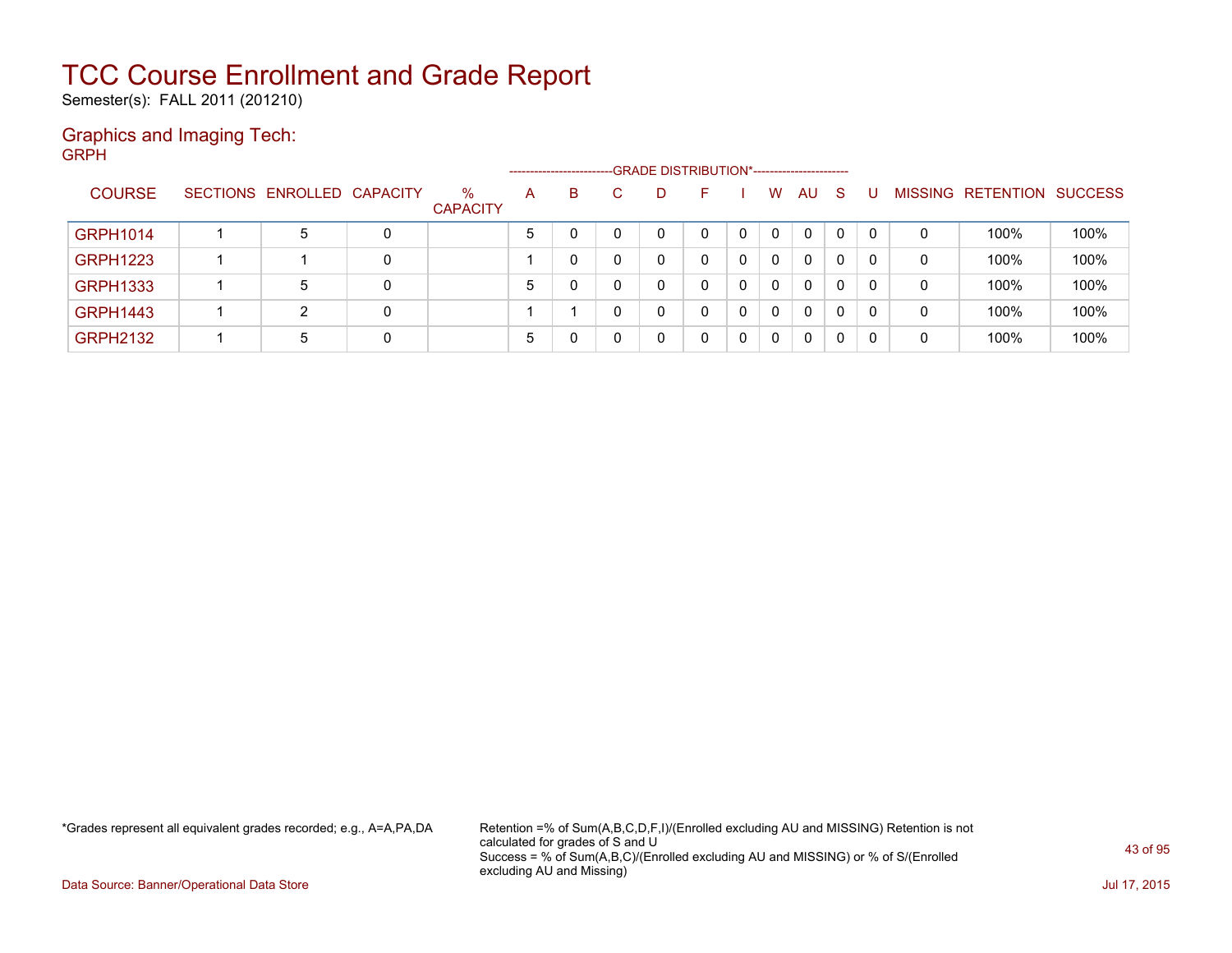Semester(s): FALL 2011 (201210)

### Hospitality and Food Services: **HFSV**

| .               |                            |    |                 |  | ------------------------GRADE DISTRIBUTION*----------------------- |               |                |              |  |                                                  |     |
|-----------------|----------------------------|----|-----------------|--|--------------------------------------------------------------------|---------------|----------------|--------------|--|--------------------------------------------------|-----|
| <b>COURSE</b>   | SECTIONS ENROLLED CAPACITY |    | <b>CAPACITY</b> |  |                                                                    |               |                |              |  | % A B C D F I W AU S U MISSING RETENTION SUCCESS |     |
| <b>HFSV1413</b> |                            | つに | 46%             |  |                                                                    | $\mathcal{D}$ | 0 <sup>1</sup> | $\mathbf{0}$ |  | 94%                                              | 75% |

\*Grades represent all equivalent grades recorded; e.g., A=A,PA,DA Retention =% of Sum(A,B,C,D,F,I)/(Enrolled excluding AU and MISSING) Retention is not calculated for grades of S and U Success = % of Sum(A,B,C)/(Enrolled excluding AU and MISSING) or % of S/(Enrolled excluding AU and Missing)

Data Source: Banner/Operational Data Store Jul 17, 2015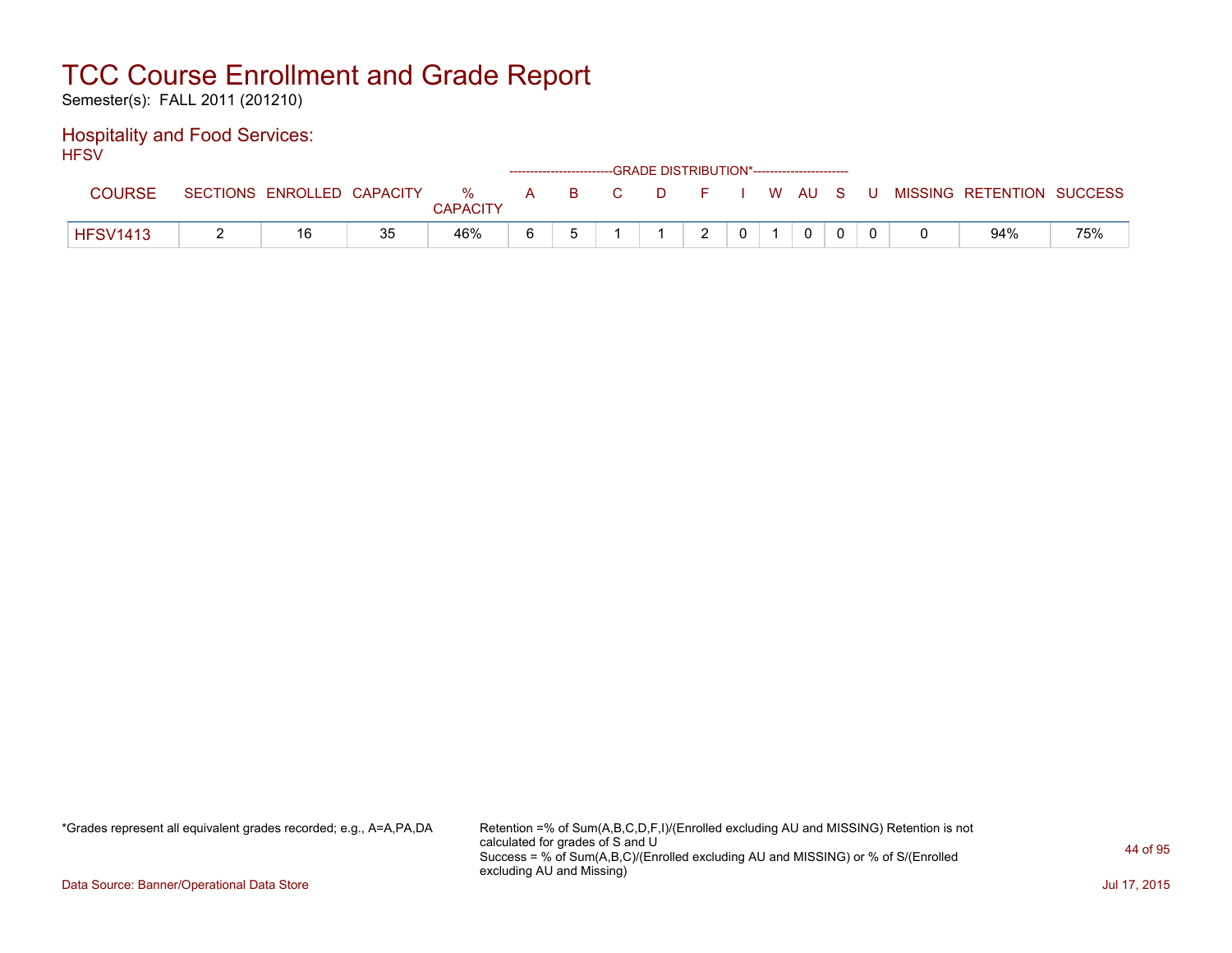Semester(s): FALL 2011 (201210)

### History:

| v.<br>۰. |  |
|----------|--|

|                 |                 |          |                 |                      |     |     |                |     | -----------------------GRADE DISTRIBUTION*----------------------- |              |     |              |              |          |                |                  |                |
|-----------------|-----------------|----------|-----------------|----------------------|-----|-----|----------------|-----|-------------------------------------------------------------------|--------------|-----|--------------|--------------|----------|----------------|------------------|----------------|
| <b>COURSE</b>   | <b>SECTIONS</b> | ENROLLED | <b>CAPACITY</b> | %<br><b>CAPACITY</b> | A   | в   | C              | D   | F                                                                 |              | w   | AU           | S            |          | <b>MISSING</b> | <b>RETENTION</b> | <b>SUCCESS</b> |
|                 |                 |          |                 |                      |     |     |                |     |                                                                   |              |     |              |              |          |                |                  |                |
| <b>HIST1033</b> | 5               | 74       | 150             | 49%                  | 10  | 8   | 12             | 4   | 23                                                                | $\mathbf 0$  | 17  | $\mathbf{0}$ | 0            | $\Omega$ | 0              | 77%              | 41%            |
| <b>HIST1053</b> | 6               | 147      | 170             | 86%                  | 40  | 34  | 18             | 9   | 20                                                                |              | 25  | 0            | 0            | $\Omega$ | 0              | 83%              | 63%            |
| <b>HIST1063</b> |                 | 89       | 183             | 49%                  | 23  | 15  | 13             | 6   | 11                                                                | $\mathbf 0$  | 21  | $\mathbf 0$  | 0            |          | 0              | 76%              | 57%            |
| <b>HIST1483</b> | 38              | 976      | 1,268           | 77%                  | 218 | 189 | 154            | 61  | 170                                                               | 3            | 179 | 2            | $\mathbf{0}$ | $\Omega$ | $\mathbf{0}$   | 82%              | 58%            |
| <b>HIST1493</b> | 76              | 1.989    | 2,492           | 80%                  | 508 | 462 | 321            | 151 | 221                                                               | 4            | 318 | 4            | $\mathbf{0}$ | $\Omega$ | 0              | 84%              | 65%            |
| <b>HIST2023</b> |                 | 18       | 35              | 51%                  | 10  | 5   |                | 0   |                                                                   | 0            |     | 0            | 0            |          | 0              | 94%              | 89%            |
| <b>HIST2043</b> | 2               | 41       | 60              | 68%                  | 20  | 6   | $\overline{2}$ |     | 9                                                                 | $\mathbf{0}$ | 2   |              | $\mathbf{0}$ | 0        | 0              | 95%              | 70%            |
| <b>HIST2333</b> |                 | 12       | 20              | 60%                  | 5   | 3   |                | 0   |                                                                   |              |     | $\mathbf{0}$ | $\mathbf{0}$ | 0        | 0              | 92%              | 75%            |
| <b>HIST2993</b> |                 | 4        | 10              | 40%                  | -1  | 0   | 0              | 0   | 3                                                                 | 0            |     | 0            | 0            | 0        | 0              | 100%             | 25%            |

\*Grades represent all equivalent grades recorded; e.g., A=A,PA,DA Retention =% of Sum(A,B,C,D,F,I)/(Enrolled excluding AU and MISSING) Retention is not calculated for grades of S and U Success = % of Sum(A,B,C)/(Enrolled excluding AU and MISSING) or % of S/(Enrolled excluding AU and Missing)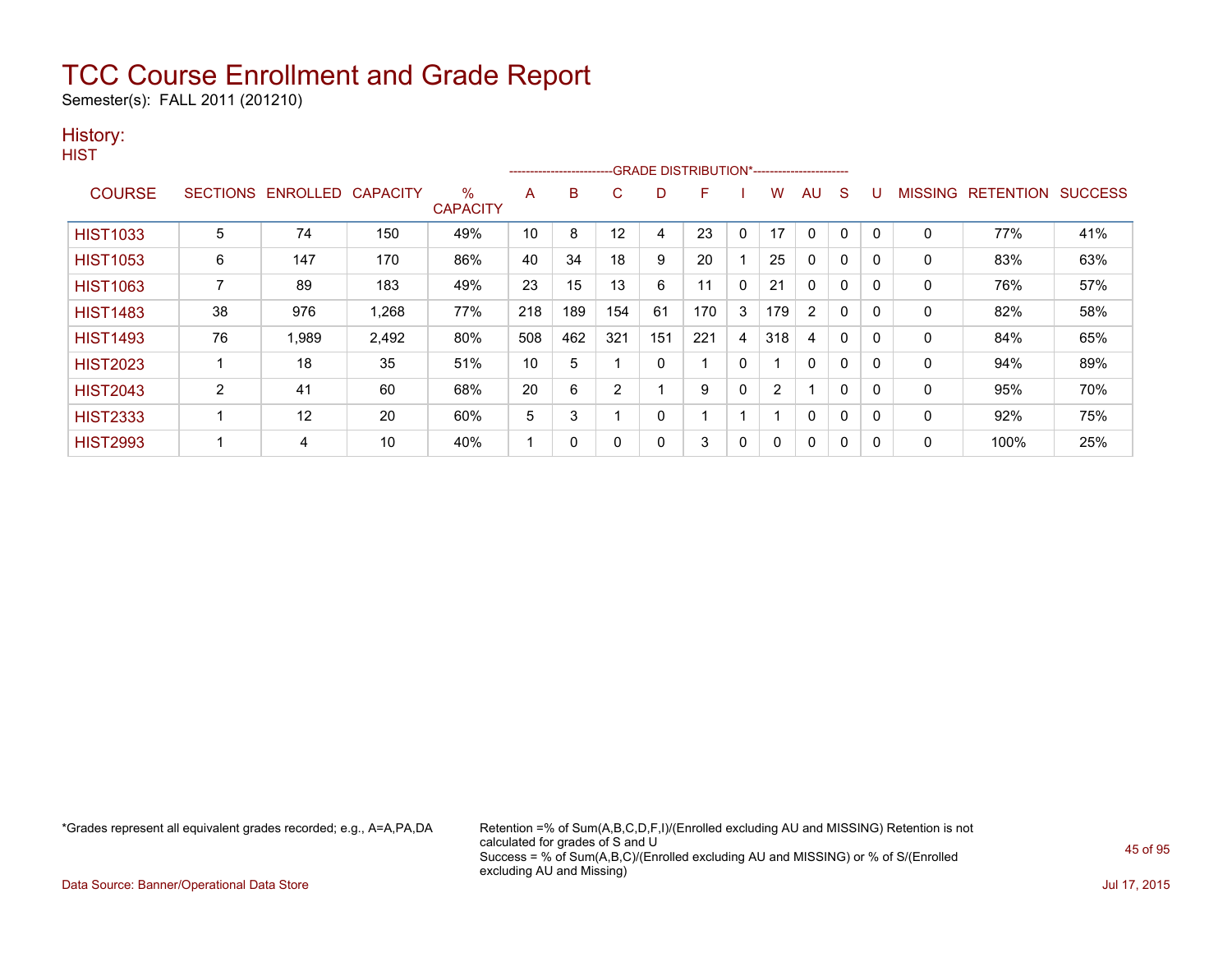Semester(s): FALL 2011 (201210)

### Health Information Technology: **HITC**

|                 |                 |          |                 |                         |    |    |   | --------------------------GRADE DISTRIBUTION*----------------------- |   |              |                |              |              |          |                |                  |                |
|-----------------|-----------------|----------|-----------------|-------------------------|----|----|---|----------------------------------------------------------------------|---|--------------|----------------|--------------|--------------|----------|----------------|------------------|----------------|
| <b>COURSE</b>   | <b>SECTIONS</b> | ENROLLED | <b>CAPACITY</b> | $\%$<br><b>CAPACITY</b> | A  | B  | C | D                                                                    | F |              | W              | AU           | <sub>S</sub> |          | <b>MISSING</b> | <b>RETENTION</b> | <b>SUCCESS</b> |
| <b>HITC1113</b> | ົ               | 30       | 36              | 83%                     | 11 | 14 |   |                                                                      | 0 |              | 4              |              | 0            |          | 0              | 87%              | 87%            |
| <b>HITC1131</b> | 2               | 30       | 36              | 83%                     | 23 | 3  | 0 | 0                                                                    | 0 | $\mathbf{0}$ | 4              | $\mathbf{0}$ | 0            | $\Omega$ | 0              | 87%              | 87%            |
| <b>HITC1223</b> |                 | 6        | 18              | 33%                     | 2  | 3  |   | 0                                                                    | 0 | 0            | $\mathbf{0}$   | $\mathbf{0}$ | $\mathbf 0$  |          | 0              | 100%             | 100%           |
| <b>HITC1242</b> | 2               | 28       | 36              | 78%                     | 22 | 3  |   | 0                                                                    | 0 | 0            | $\overline{2}$ | $\mathbf{0}$ | 0            |          | 0              | 93%              | 93%            |
| <b>HITC1333</b> | 2               | 20       | 36              | 56%                     | 11 | 8  |   | 0                                                                    | 0 | $\mathbf{0}$ | 0              | $\mathbf{0}$ | 0            |          | 0              | 100%             | 100%           |
| <b>HITC1363</b> | 2               | 19       | 36              | 53%                     | 5  | 6  | 8 | 0                                                                    | 0 | $\mathbf{0}$ | 0              | $\mathbf{0}$ | 0            |          | 0              | 100%             | 100%           |
| <b>HITC2053</b> | 2               | 22       | 36              | 61%                     | 9  | 5  | 2 | 4                                                                    |   | 0            |                | 0            | 0            |          | 0              | 95%              | 73%            |
| <b>HITC2213</b> | 2               | 20       | 33              | 61%                     | 7  | 9  |   | 0                                                                    | 0 | 0            | $\mathbf{0}$   | $\mathbf 0$  | 0            |          | 0              | 100%             | 100%           |

\*Grades represent all equivalent grades recorded; e.g., A=A,PA,DA Retention =% of Sum(A,B,C,D,F,I)/(Enrolled excluding AU and MISSING) Retention is not calculated for grades of S and U Success = % of Sum(A,B,C)/(Enrolled excluding AU and MISSING) or % of S/(Enrolled excluding AU and Missing)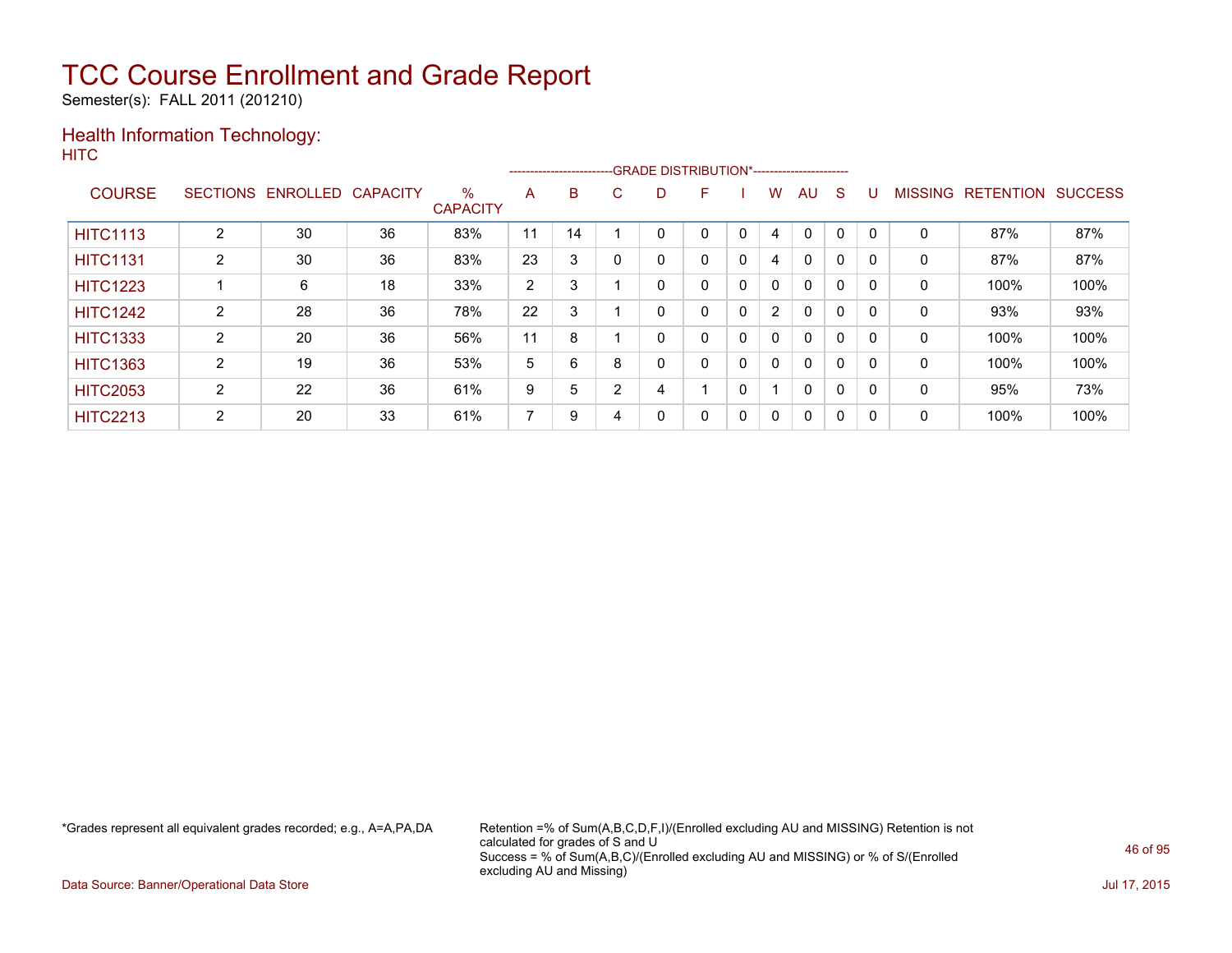Semester(s): FALL 2011 (201210)

### Horticulture Technology:

**HORT** 

|                 |                 |          |                 |                                  |                |          | ------------------------GRADE                DISTRIBUTION*---------------------- |   |   |              |                       |              |   |          |                |                  |                |
|-----------------|-----------------|----------|-----------------|----------------------------------|----------------|----------|----------------------------------------------------------------------------------|---|---|--------------|-----------------------|--------------|---|----------|----------------|------------------|----------------|
| <b>COURSE</b>   | <b>SECTIONS</b> | ENROLLED | <b>CAPACITY</b> | $\frac{0}{0}$<br><b>CAPACITY</b> | A              | B        | C                                                                                | D | F |              | W                     | AU           | S |          | <b>MISSING</b> | <b>RETENTION</b> | <b>SUCCESS</b> |
| <b>HORT1303</b> | $\overline{2}$  | 28       | 45              | 62%                              | 11             | 11       | 4                                                                                |   | 0 | 0            | 2                     | $\mathbf{0}$ | 0 | $\Omega$ | 0              | 93%              | 93%            |
| <b>HORT1313</b> |                 | 13       | 20              | 65%                              | $\overline{ }$ | 3        | $\Omega$                                                                         | 0 | 0 | $\mathbf 0$  | 3                     | $\mathbf{0}$ | 0 | $\Omega$ | 0              | 77%              | 77%            |
| <b>HORT1343</b> |                 | 9        | 20              | 45%                              | 4              |          | $\overline{2}$                                                                   |   | 0 | 0            | $\mathbf{2}^{\circ}$  | $\mathbf{0}$ | 0 | $\Omega$ | 0              | 78%              | 78%            |
| <b>HORT1363</b> |                 | 5        | 20              | 25%                              | 2              |          | $\Omega$                                                                         | 0 | 0 |              |                       | $\Omega$     | 0 | $\Omega$ | 0              | 80%              | 60%            |
| <b>HORT1413</b> |                 | 7        | 20              | 35%                              | 5              |          | $\Omega$                                                                         | 0 | 0 | 0            |                       | $\Omega$     | 0 | $\Omega$ | 0              | 86%              | 86%            |
| <b>HORT2251</b> |                 |          | 10              | 10%                              |                | $\Omega$ | $\Omega$                                                                         | 0 | 0 | 0            | 0                     | $\mathbf{0}$ | 0 | $\Omega$ | $\mathbf 0$    | 100%             | 100%           |
| <b>HORT2353</b> |                 | 9        | 20              | 45%                              | 5              | 2        | $\Omega$                                                                         | 0 | 0 | $\mathbf{0}$ | $\mathbf{2}^{\prime}$ | $\mathbf{0}$ | 0 | $\Omega$ | 0              | 78%              | 78%            |
| <b>HORT2413</b> |                 | 11       | 20              | 55%                              | 4              | 4        | $\Omega$                                                                         | 0 | 0 |              | $\overline{2}$        | $\mathbf{0}$ | 0 | $\Omega$ | $\Omega$       | 82%              | 73%            |
| <b>HORT2493</b> |                 | ٠        | 12              | 8%                               | 0              | 0        | $\Omega$                                                                         | 0 | 0 | $\mathbf{0}$ | $\mathbf{0}$          | $\mathbf{0}$ | 0 | 0        |                |                  |                |
| <b>HORT2991</b> |                 | 9        | 10              | 90%                              | 7              | 2        | -0                                                                               |   | 0 | 0            | 0                     | $\mathbf{0}$ | 0 | 0        | 0              | 100%             | 100%           |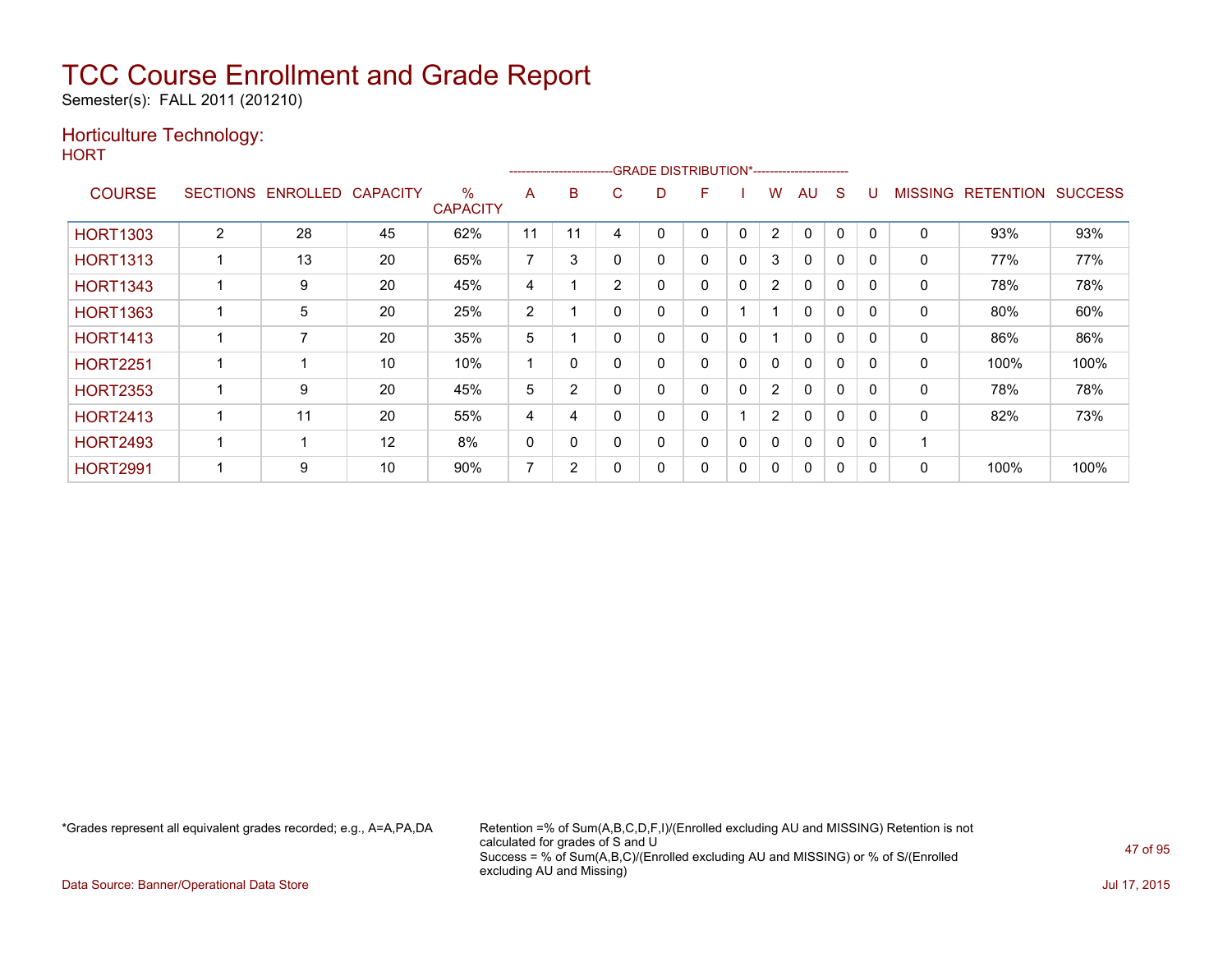Semester(s): FALL 2011 (201210)

#### Human Resources: HRES

| .               |                            |    |                         | ------------------ |   | -GRADE DISTRIBUTION*----------------------- |   |   |                      |           |              |    |                |           |                |
|-----------------|----------------------------|----|-------------------------|--------------------|---|---------------------------------------------|---|---|----------------------|-----------|--------------|----|----------------|-----------|----------------|
| <b>COURSE</b>   | SECTIONS ENROLLED CAPACITY |    | $\%$<br><b>CAPACITY</b> | A                  | B |                                             |   |   | W                    | <b>AU</b> | <sub>S</sub> |    | <b>MISSING</b> | RETENTION | <b>SUCCESS</b> |
| <b>HRES1313</b> | 26                         | 27 | 96%                     | 16                 | 5 |                                             | ⌒ |   |                      | 0         |              |    | 0              | 96%       | 81%            |
| <b>HRES1333</b> | 19                         | 40 | 48%                     | 17                 |   |                                             | 0 |   |                      | 0         | 0            |    | 0              | 95%       | 95%            |
| <b>HRES2313</b> | 15                         | 25 | 60%                     | 4                  | 4 |                                             |   | 0 | $\mathbf{2}^{\circ}$ | 0         | 0            | -0 | 0              | 87%       | 80%            |
| <b>HRES2343</b> | 15                         | 40 | 38%                     | 14                 |   |                                             |   |   | 0                    | 0         |              |    | 0              | 100%      | 93%            |

\*Grades represent all equivalent grades recorded; e.g., A=A,PA,DA Retention =% of Sum(A,B,C,D,F,I)/(Enrolled excluding AU and MISSING) Retention is not calculated for grades of S and U Success = % of Sum(A,B,C)/(Enrolled excluding AU and MISSING) or % of S/(Enrolled excluding AU and Missing)

Data Source: Banner/Operational Data Store Jul 17, 2015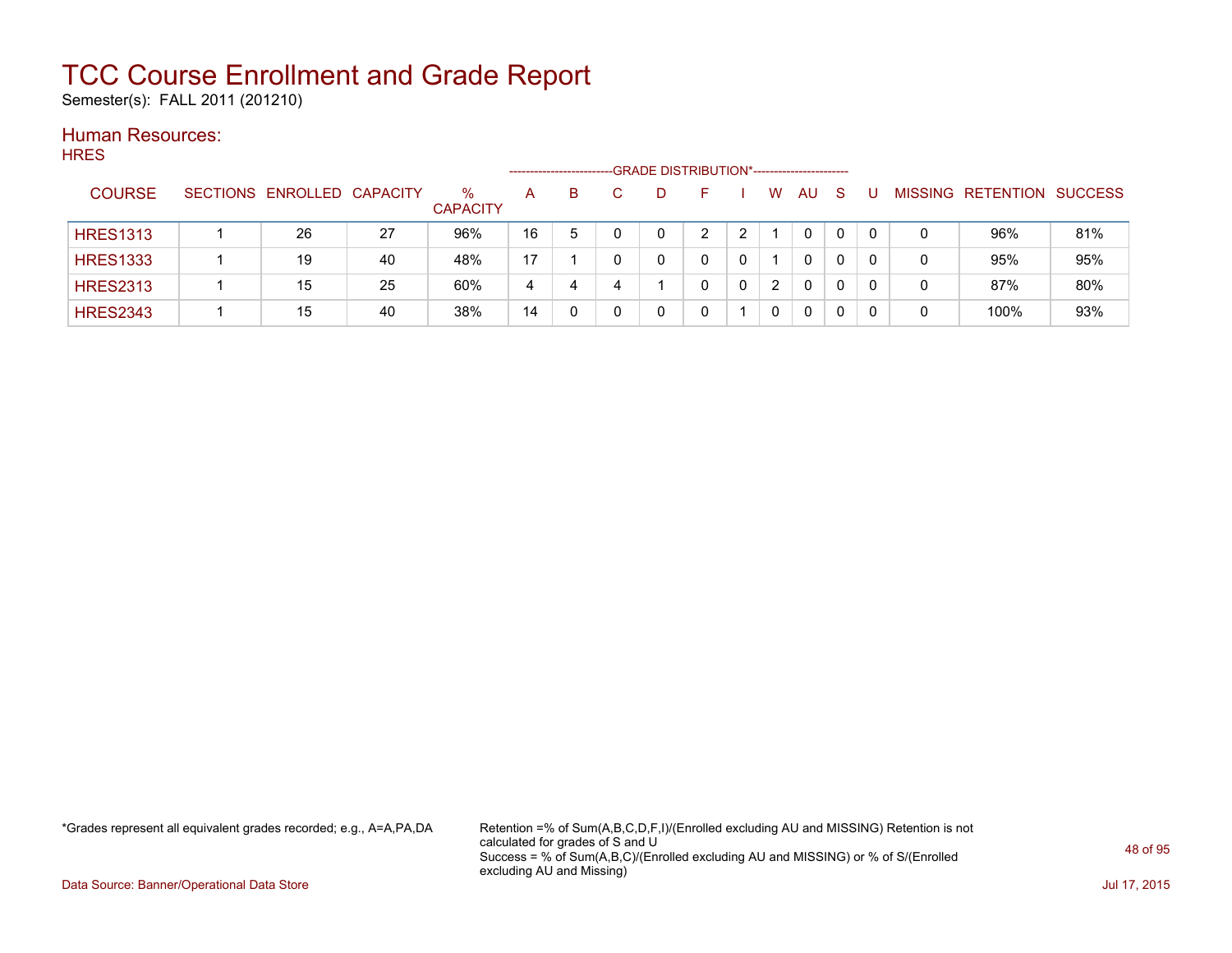Semester(s): FALL 2011 (201210)

### Human Services:

**HSVC** 

| .               |                 |                          |              |                         |    |                |                |   | -GRADE DISTRIBUTION*----------------------- |   |                |              |              |              |                |                  |                |
|-----------------|-----------------|--------------------------|--------------|-------------------------|----|----------------|----------------|---|---------------------------------------------|---|----------------|--------------|--------------|--------------|----------------|------------------|----------------|
| <b>COURSE</b>   | <b>SECTIONS</b> | <b>ENROLLED CAPACITY</b> |              | $\%$<br><b>CAPACITY</b> | A  | B              | C              | D | F                                           |   | W              | <b>AU</b>    | S            |              | <b>MISSING</b> | <b>RETENTION</b> | <b>SUCCESS</b> |
| <b>HSVC1012</b> | 1               | 11                       | $\mathbf{0}$ |                         | 11 | 0              | 0              | 0 | $\mathbf{0}$                                | 0 | $\mathbf{0}$   | $\mathbf{0}$ | $\mathbf{0}$ | $\mathbf{0}$ | $\mathbf{0}$   | 100%             | 100%           |
| <b>HSVC1042</b> | 2               | 18                       | $\mathbf{0}$ |                         | 18 | 0              | 0              | 0 | 0                                           | 0 | 0              | $\mathbf{0}$ | 0            | 0            | $\mathbf{0}$   | 100%             | 100%           |
| <b>HSVC1113</b> | 5               | 87                       | 140          | 62%                     | 40 | 10             | 11             | 3 | 6                                           | 0 | 16             |              | 0            | 0            | $\mathbf{0}$   | 81%              | 71%            |
| <b>HSVC1213</b> | $\overline{2}$  | 44                       | 65           | 68%                     | 28 | $\overline{7}$ | 3              | 0 | $\overline{2}$                              | 0 | 4              | $\mathbf{0}$ | 0            | $\Omega$     | $\mathbf{0}$   | 91%              | 86%            |
| <b>HSVC1313</b> | 3               | 33                       | 90           | 37%                     | 19 | $\overline{2}$ | 4              | 0 | $\overline{2}$                              | 0 | 6              | $\mathbf{0}$ | 0            | 0            | 0              | 82%              | 76%            |
| <b>HSVC1403</b> |                 | 1                        | 1            | 100%                    | 1  | 0              | 0              | 0 | $\mathbf{0}$                                | 0 | 0              | $\mathbf{0}$ | $\mathbf{0}$ | $\mathbf{0}$ | $\mathbf{0}$   | 100%             | 100%           |
| <b>HSVC1413</b> | 1               | 12                       | 20           | 60%                     | 5  | $\overline{2}$ |                | 0 | $\mathbf{0}$                                | 0 | 4              | $\mathbf{0}$ | $\mathbf{0}$ | $\Omega$     | $\mathbf{0}$   | 67%              | 67%            |
| <b>HSVC1423</b> |                 | 10                       | 20           | 50%                     | 3  | 3              | $\overline{2}$ | 1 | $\mathbf{0}$                                | 0 |                | $\mathbf{0}$ | 0            | 0            | $\mathbf{0}$   | 90%              | 80%            |
| <b>HSVC2003</b> | 1               | 8                        | 30           | 27%                     | 6  | 0              |                | 0 |                                             | 0 | 0              | 0            | 0            | 0            | $\mathbf{0}$   | 100%             | 88%            |
| <b>HSVC2023</b> | $\overline{2}$  | 40                       | 60           | 67%                     | 21 | 12             | $\overline{2}$ | 1 | 1                                           | 0 | 3              | $\Omega$     | 0            | $\Omega$     | $\mathbf{0}$   | 92%              | 88%            |
| <b>HSVC2053</b> |                 | 16                       | 30           | 53%                     | 15 |                | 0              | 0 | $\mathbf{0}$                                | 0 | 0              | $\mathbf{0}$ | 0            | 0            | 0              | 100%             | 100%           |
| <b>HSVC2113</b> | 1               | 4                        | 20           | 20%                     | 1  | $\overline{2}$ | 0              | 0 | $\mathbf{0}$                                |   | 0              | 0            | $\mathbf{0}$ | $\mathbf{0}$ | 0              | 100%             | 75%            |
| <b>HSVC2153</b> |                 | 3                        | 3            | 100%                    | 3  | 0              | 0              | 0 | 0                                           | 0 | 0              | $\mathbf{0}$ | 0            | 0            | $\mathbf{0}$   | 100%             | 100%           |
| <b>HSVC2701</b> |                 | 10                       | 30           | 33%                     | 8  | 0              | 0              | 0 | 0                                           | 0 | $\overline{2}$ | $\mathbf{0}$ | 0            | 0            | $\mathbf{0}$   | 80%              | 80%            |
| <b>HSVC2991</b> |                 | 11                       | 20           | 55%                     | 9  | 0              | 0              | 0 | 0                                           | 0 | $\overline{2}$ | 0            | 0            | 0            | 0              | 82%              | 82%            |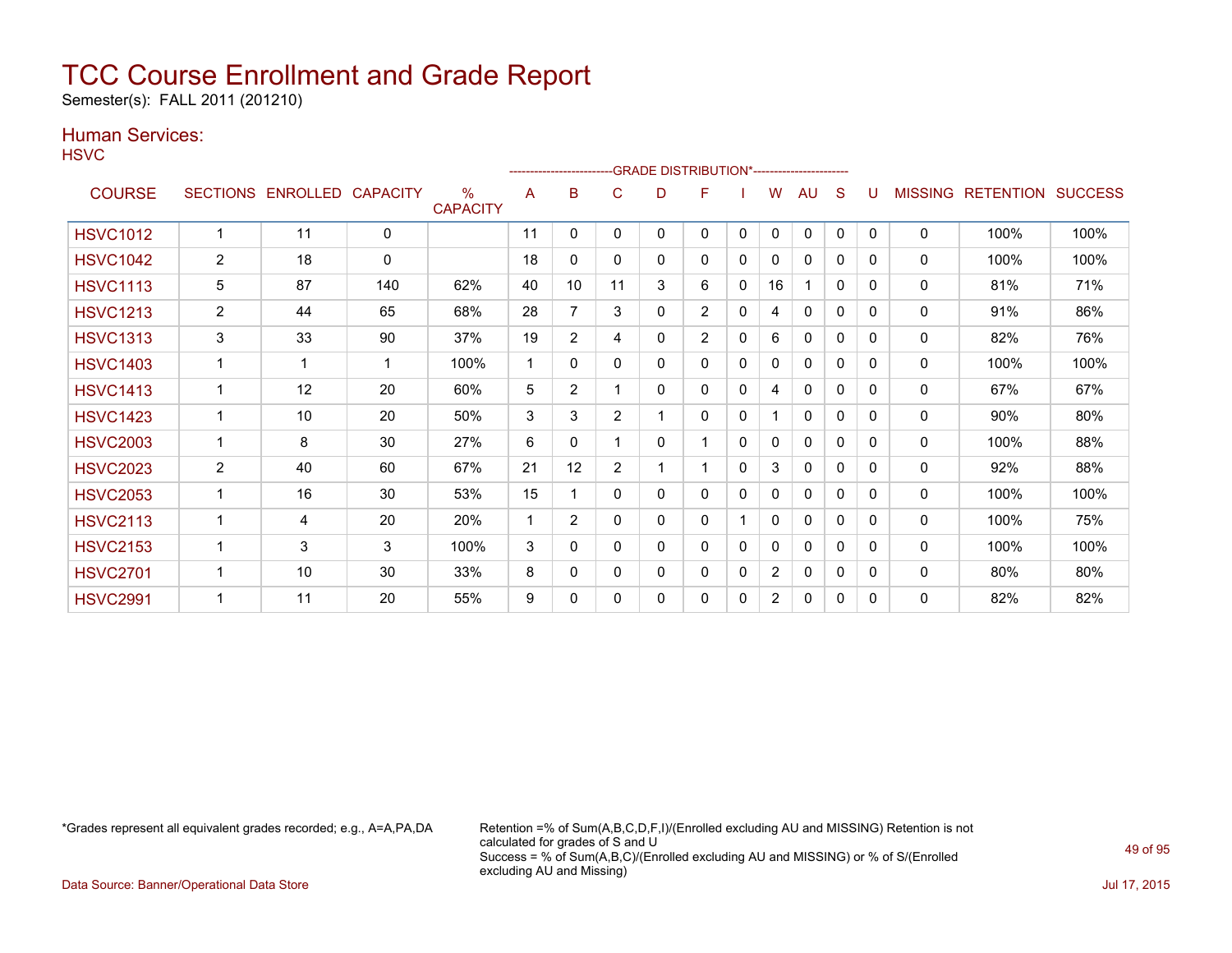Semester(s): FALL 2011 (201210)

### Humanities:

|                 |                       |                            |       |                      |     | ---------------------- |          |    | -GRADE DISTRIBUTION*----------------------- |              |          |              |              |          |                |                  |                |
|-----------------|-----------------------|----------------------------|-------|----------------------|-----|------------------------|----------|----|---------------------------------------------|--------------|----------|--------------|--------------|----------|----------------|------------------|----------------|
| <b>COURSE</b>   |                       | SECTIONS ENROLLED CAPACITY |       | %<br><b>CAPACITY</b> | A   | B                      | C        | D  | F                                           |              | w        | AU           | S            |          | <b>MISSING</b> | <b>RETENTION</b> | <b>SUCCESS</b> |
| <b>HUMN2113</b> | 47                    | 1,180                      | 1,345 | 88%                  | 370 | 298                    | 175      | 67 | 124                                         | 2            | 143      |              | $\mathbf{0}$ | 0        | $\mathbf 0$    | 88%              | 72%            |
| <b>HUMN2223</b> | 25                    | 473                        | 679   | 70%                  | 242 | 91                     | 60       | 13 | 17                                          |              | 49       | 0            | 0            | 0        | 0              | 90%              | 83%            |
| <b>HUMN2323</b> | $\overline{2}$        | 62                         | 60    | 103%                 | 39  | 7                      | 10       |    | $\Omega$                                    | $\mathbf{0}$ | 4        |              | $\mathbf{0}$ | $\Omega$ | 0              | 93%              | 92%            |
| <b>HUMN2333</b> |                       | 37                         | 40    | 92%                  | 7   | 8                      | 4        | 3  |                                             | $\mathbf{0}$ | 8        | $\mathbf{0}$ | 0            | 0        | 0              | 78%              | 51%            |
| <b>HUMN2443</b> | 4                     | 141                        | 150   | 94%                  | 45  | 44                     | 17       | ⇁  | 15                                          | 0            | 13       | 0            | 0            | 0        | 0              | 91%              | 75%            |
| <b>HUMN2553</b> | $\mathbf{2}^{\prime}$ | 26                         | 40    | 65%                  | 12  |                        | 4        |    | 5                                           | 0            | 3        | 0            | $\mathbf{0}$ |          | 0              | 88%              | 65%            |
| <b>HUMN2613</b> | 1                     | 18                         | 20    | 90%                  | 8   | 3                      |          | 2  |                                             | $\mathbf{0}$ | 3        | $\mathbf{0}$ | $\Omega$     | 0        | $\mathbf{0}$   | 83%              | 67%            |
| <b>HUMN2663</b> | 3                     | 108                        | 110   | 98%                  | 46  | 19                     | 10       | 2  | 17                                          | $\Omega$     | 14       | $\mathbf{0}$ | 0            | 0        | 0              | 87%              | 69%            |
| <b>HUMN2773</b> | 1                     | 30                         | 30    | 100%                 | 20  | 6                      | 2        |    | $\Omega$                                    | 0            |          | 0            | 0            | 0        | 0              | 97%              | 93%            |
| <b>HUMN2883</b> | 1                     | 7                          | 20    | 35%                  | 4   | $\overline{2}$         | $\Omega$ | 0  | $\Omega$                                    | $\mathbf{0}$ |          | $\Omega$     | $\mathbf{0}$ | $\Omega$ | $\mathbf{0}$   | 86%              | 86%            |
| <b>HUMN2993</b> | ٠                     | 3                          | 5     | 60%                  | 3   | 0                      | 0        | 0  | $\Omega$                                    | $\mathbf{0}$ | $\Omega$ | $\mathbf{0}$ | 0            |          | $\Omega$       | 100%             | 100%           |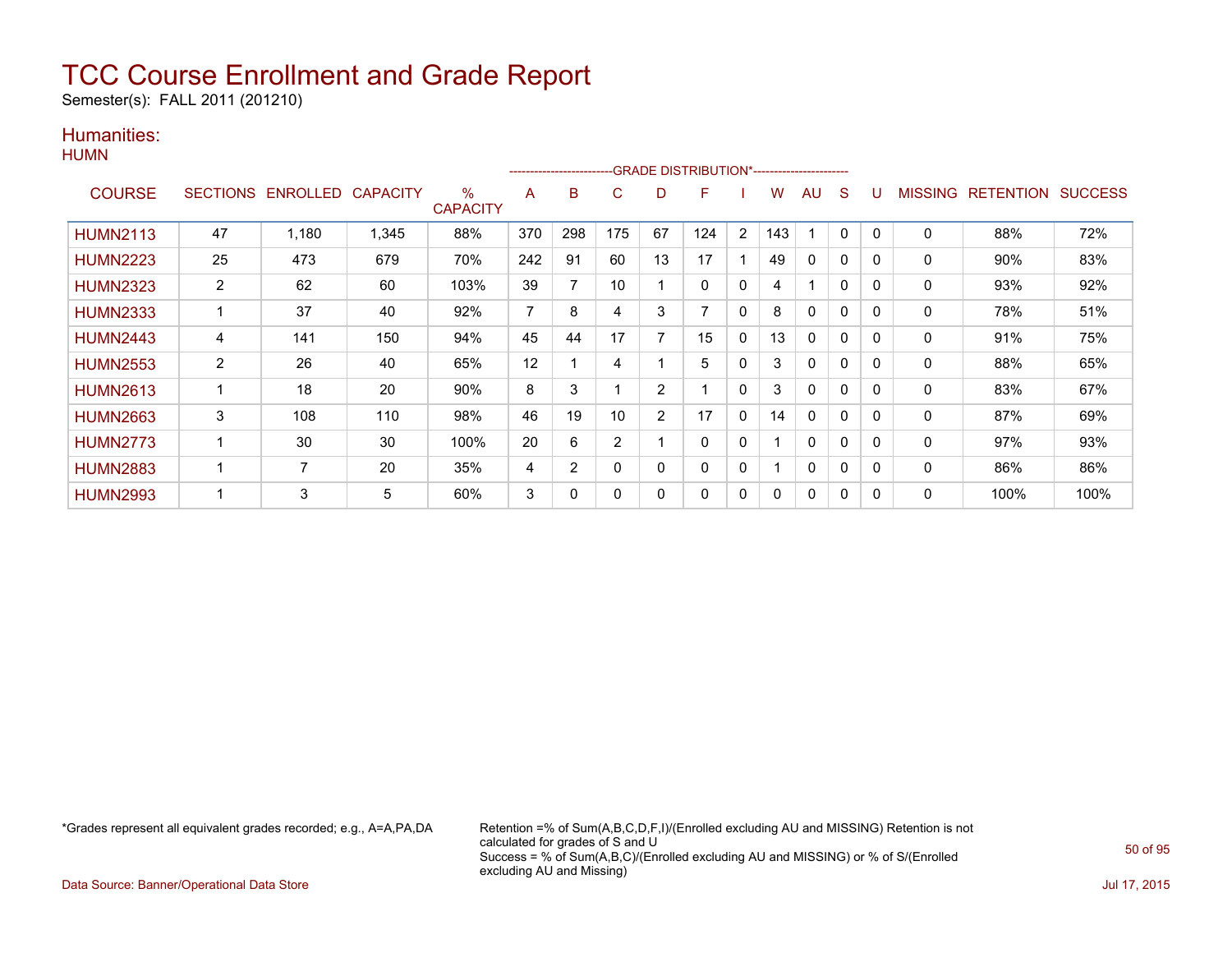Semester(s): FALL 2011 (201210)

### Interpreter Education:

INED

|                 |                 |                 |                 |                         |    | ------------------------ |                |   | -GRADE DISTRIBUTION*----------------------- |          |                |              |          |              |                |                  |                |
|-----------------|-----------------|-----------------|-----------------|-------------------------|----|--------------------------|----------------|---|---------------------------------------------|----------|----------------|--------------|----------|--------------|----------------|------------------|----------------|
| <b>COURSE</b>   | <b>SECTIONS</b> | <b>ENROLLED</b> | <b>CAPACITY</b> | $\%$<br><b>CAPACITY</b> | A  | B                        | С              | D | F                                           |          | w              | AU           | S        | U            | <b>MISSING</b> | <b>RETENTION</b> | <b>SUCCESS</b> |
| <b>INED1363</b> |                 | 89              | 105             | 85%                     | 33 | 21                       | 13             | 5 | 10                                          | 0        | $\overline{ }$ | 0            | 0        | $\mathbf{0}$ | 0              | 92%              | 75%            |
| <b>INED1373</b> | $\overline{2}$  | 27              | 30              | 90%                     | 5  | 8                        | 6              | 3 | $\overline{2}$                              | 0        | 3              | $\mathbf{0}$ | 0        | 0            | 0              | 89%              | 70%            |
| <b>INED1413</b> | $\overline{2}$  | 29              | 30              | 97%                     | 9  | 8                        | $\overline{2}$ | 4 | 4                                           | $\Omega$ | $\overline{2}$ | $\Omega$     | 0        | 0            | 0              | 93%              | 66%            |
| <b>INED1423</b> | $\overline{2}$  | 28              | 31              | 90%                     | 8  | 6                        | 3              | 2 | 4                                           | 0        | 5              | $\Omega$     | $\Omega$ | $\mathbf{0}$ | 0              | 82%              | 61%            |
| <b>INED2213</b> | $\overline{2}$  | 15              | 30              | 50%                     | 5  | 4                        | 3              |   | $\overline{ }$                              | 0        |                | $\mathbf{0}$ | $\Omega$ | $\mathbf{0}$ | 0              | 93%              | 80%            |
| <b>INED2393</b> |                 | 14              | 15              | 93%                     | 6  | $\overline{2}$           | 3              | 2 | 0                                           | 0        |                | $\mathbf{0}$ | $\Omega$ | $\Omega$     | 0              | 93%              | 79%            |
| <b>INED2414</b> | 2               | 23              | 30              | 77%                     | 5  | 5                        | 8              | 2 | $\overline{2}$                              | 0        |                | $\mathbf{0}$ | $\Omega$ | 0            | $\mathbf{0}$   | 96%              | 78%            |
| <b>INED2613</b> |                 | 5               | 15              | 33%                     | 3  |                          |                | 0 | 0                                           | 0        | 0              | $\mathbf{0}$ | 0        | 0            | $\mathbf{0}$   | 100%             | 100%           |
| <b>INED2643</b> |                 | 5               | 15              | 33%                     | 3  |                          |                | 0 | 0                                           | 0        | 0              | $\Omega$     | 0        | 0            | 0              | 100%             | 100%           |
| <b>INED2992</b> | 2               | 8               | 20              | 40%                     | 8  | 0                        |                | 0 | 0                                           | 0        | 0              | 0            | 0        |              | 0              | 100%             | 100%           |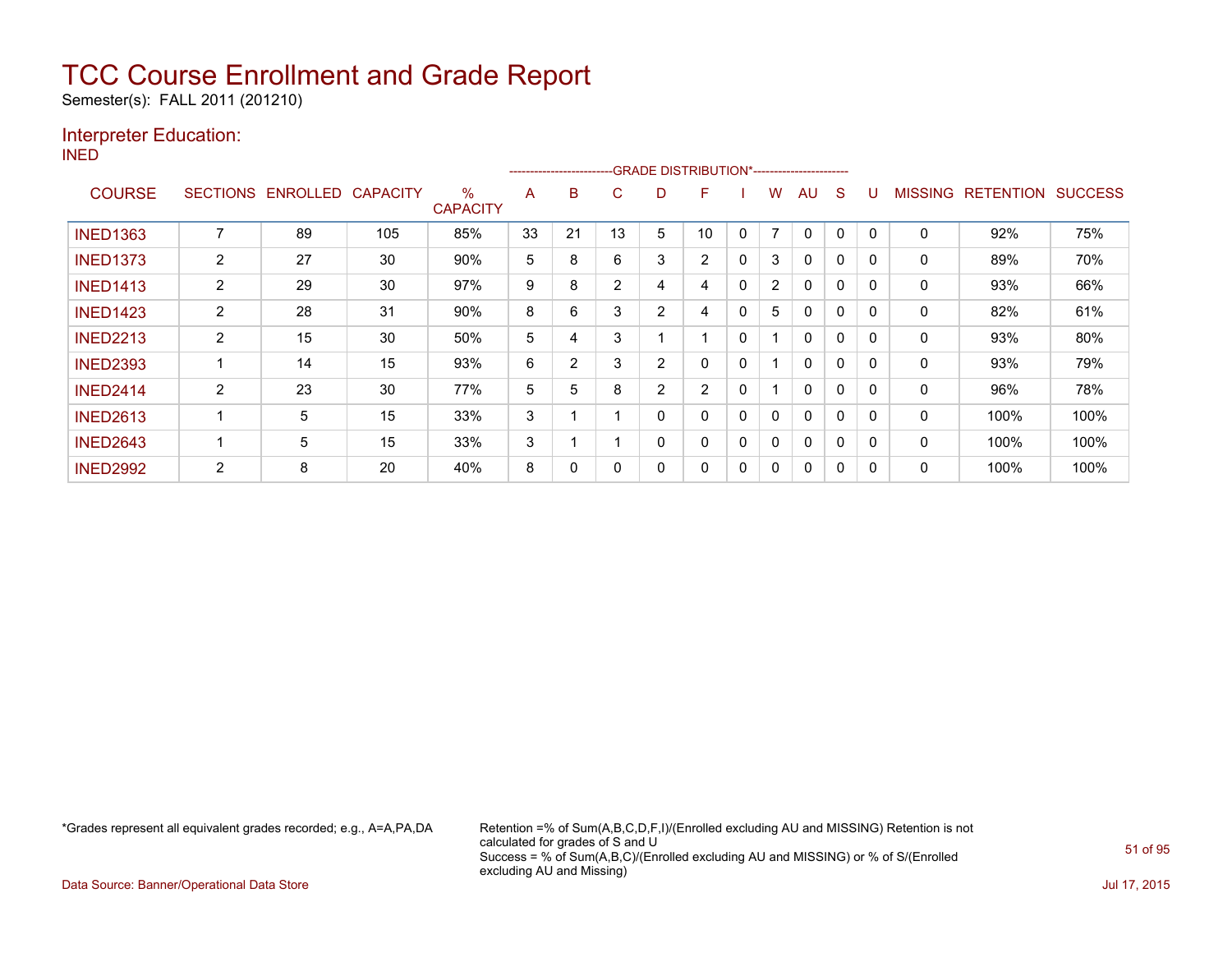Semester(s): FALL 2011 (201210)

### Interior Design:

INTD

| .               |                 |          |                 |                                  |    |                |                |   | ------------------------GRADE                DISTRIBUTION*---------------------- |   |                |              |              |          |                |                  |                |
|-----------------|-----------------|----------|-----------------|----------------------------------|----|----------------|----------------|---|----------------------------------------------------------------------------------|---|----------------|--------------|--------------|----------|----------------|------------------|----------------|
| <b>COURSE</b>   | <b>SECTIONS</b> | ENROLLED | <b>CAPACITY</b> | $\frac{0}{0}$<br><b>CAPACITY</b> | A  | B              | C.             | D | F                                                                                |   | w              | AU           | <sub>S</sub> |          | <b>MISSING</b> | <b>RETENTION</b> | <b>SUCCESS</b> |
| <b>INTD1313</b> | $\overline{2}$  | 29       | 30              | 97%                              | 20 |                |                |   | 0                                                                                | 0 | 2              | 0            | 0            |          | 0              | 93%              | 93%            |
| <b>INTD1353</b> |                 | 16       | 16              | 100%                             | 15 | 0              |                | 0 | 0                                                                                | 0 | $\mathbf{0}$   | $\Omega$     | 0            | $\Omega$ | $\mathbf{0}$   | 100%             | 100%           |
| <b>INTD1413</b> |                 | 20       | 20              | 100%                             | 10 | 8              | 2              | ი | 0                                                                                | 0 | $\mathbf{0}$   | $\mathbf{0}$ | 0            | 0        | 0              | 100%             | 100%           |
| <b>INTD1453</b> | 2               | 19       | 30              | 63%                              | 13 | $\overline{2}$ |                |   |                                                                                  | 0 |                | $\mathbf{0}$ | 0            | 0        | 0              | 95%              | 84%            |
| <b>INTD1463</b> |                 | 11       | 15              | 73%                              | 4  |                |                |   |                                                                                  |   | 3              | $\mathbf{0}$ | 0            | 0        | 0              | 73%              | 55%            |
| <b>INTD2313</b> |                 | 13       | 20              | 65%                              | 2  |                | $\overline{2}$ |   | 0                                                                                | 0 |                | $\mathbf{0}$ | 0            | 0        | 0              | 92%              | 85%            |
| <b>INTD2323</b> |                 | 16       | 15              | 107%                             | 7  | 6              | $\overline{2}$ |   | 0                                                                                | 0 | 0              | $\mathbf{0}$ | 0            | O        | 0              | 100%             | 94%            |
| <b>INTD2383</b> |                 | 9        | 15              | 60%                              | 7  |                | $\Omega$       |   |                                                                                  | 0 | 0              | $\mathbf{0}$ | 0            | $\Omega$ | 0              | 100%             | 89%            |
| <b>INTD2403</b> |                 | 9        | 20              | 45%                              | 9  | 0              | $\Omega$       |   | 0                                                                                | 0 | 0              | $\mathbf{0}$ | 0            | 0        | 0              | 100%             | 100%           |
| <b>INTD2993</b> |                 | 12       | 15              | 80%                              | 8  |                |                |   |                                                                                  | 0 | $\overline{2}$ | $\mathbf{0}$ | 0            | $\Omega$ | 0              | 83%              | 75%            |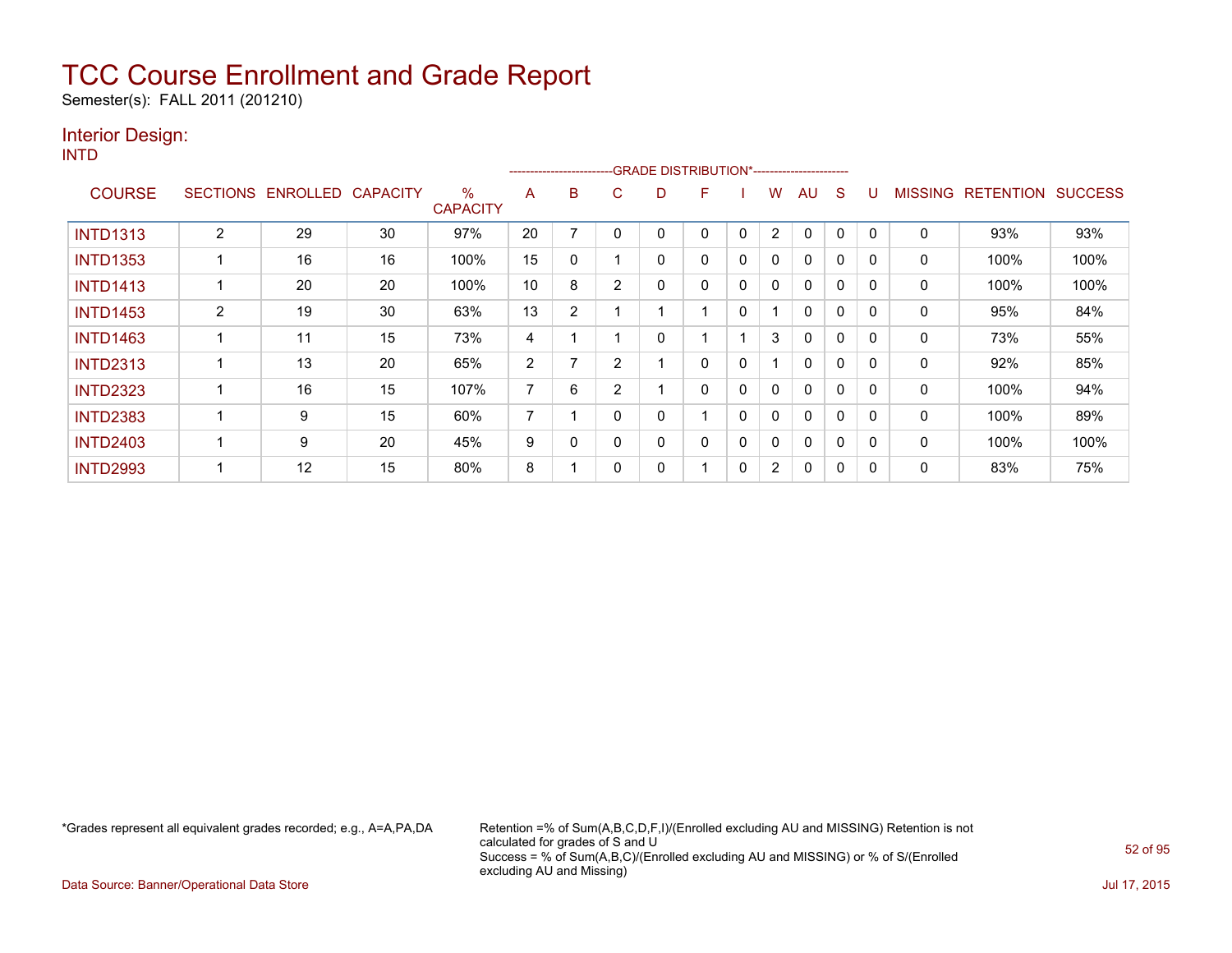Semester(s): FALL 2011 (201210)

#### Italian: ITAL

| TAL.            |   |                            |    |                         | -------------------- |   | -GRADE DISTRIBUTION*----------------------- |  |   |     |              |   |   |                   |                |
|-----------------|---|----------------------------|----|-------------------------|----------------------|---|---------------------------------------------|--|---|-----|--------------|---|---|-------------------|----------------|
| <b>COURSE</b>   |   | SECTIONS ENROLLED CAPACITY |    | $\%$<br><b>CAPACITY</b> | A                    | B | D                                           |  | W | AU. | S            |   |   | MISSING RETENTION | <b>SUCCESS</b> |
| <b>ITAL1001</b> |   | 8                          | 20 | 40%                     | 3                    | 3 |                                             |  |   |     | $\mathbf{0}$ | 0 | 0 | 100%              | 100%           |
| <b>ITAL1103</b> |   | 23                         | 25 | 92%                     | 10                   | 2 |                                             |  | 5 | 3   | 0            | 0 | 0 | 75%               | 65%            |
| <b>ITAL2113</b> | າ | 8                          | 20 | 40%                     | 4                    | 0 |                                             |  | 0 | 4   | 0            | 0 | 0 | 100%              | 100%           |
| <b>ITAL2143</b> |   | 10                         | 20 | 50%                     | 6                    |   |                                             |  |   | 4   | 0            |   | 0 | 100%              | 100%           |

\*Grades represent all equivalent grades recorded; e.g., A=A,PA,DA Retention =% of Sum(A,B,C,D,F,I)/(Enrolled excluding AU and MISSING) Retention is not calculated for grades of S and U Success = % of Sum(A,B,C)/(Enrolled excluding AU and MISSING) or % of S/(Enrolled excluding AU and Missing)

Data Source: Banner/Operational Data Store Jul 17, 2015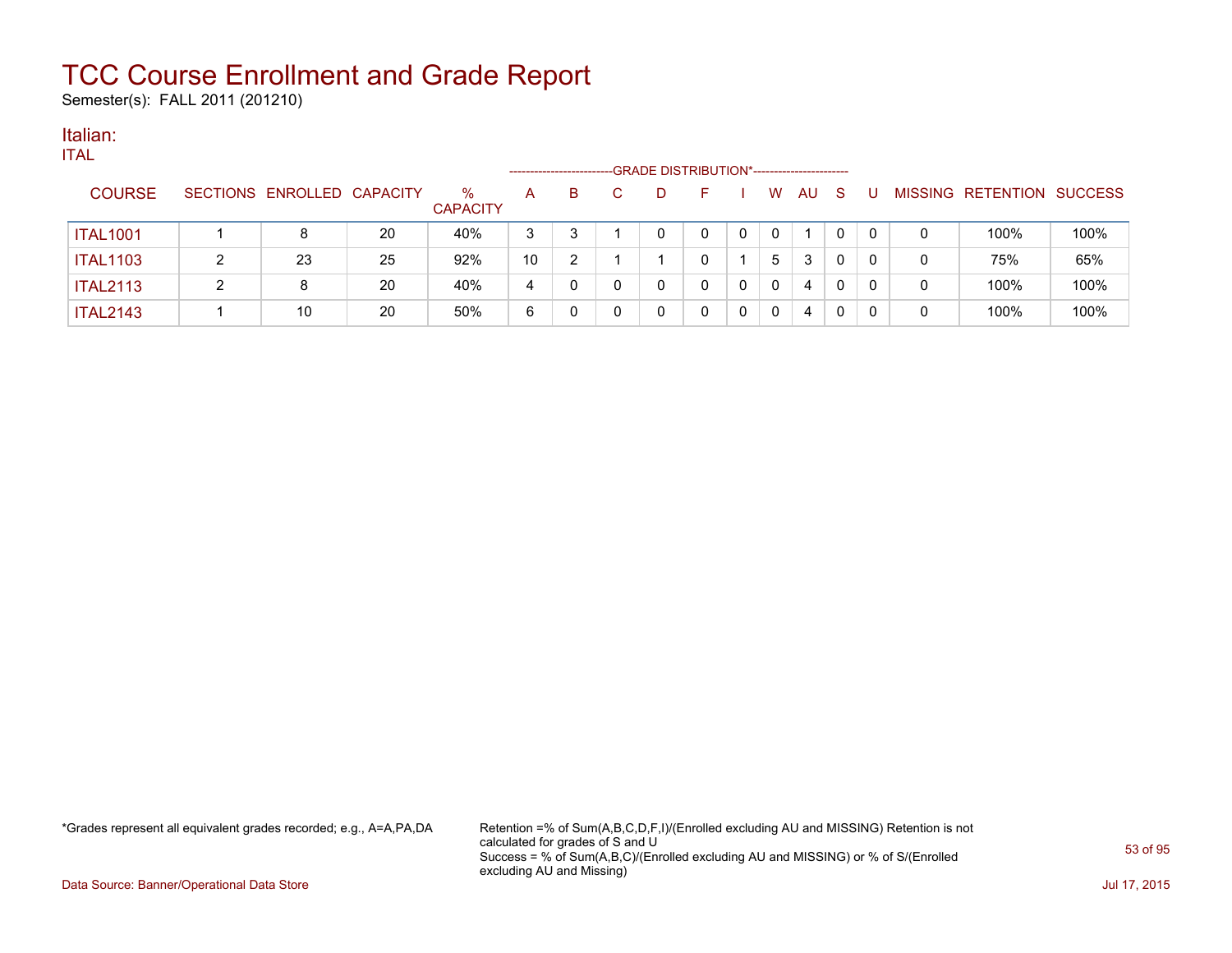Semester(s): FALL 2011 (201210)

### Information Tech Convergence: **ITCV**

|                 |                            |    |                      |        | ---------------------- |    | -GRADE DISTRIBUTION*----------------------- |  |          |              |              |          |   |                   |                |
|-----------------|----------------------------|----|----------------------|--------|------------------------|----|---------------------------------------------|--|----------|--------------|--------------|----------|---|-------------------|----------------|
| <b>COURSE</b>   | SECTIONS ENROLLED CAPACITY |    | %<br><b>CAPACITY</b> | A      | B                      | C. | D                                           |  | W        | AU           | <sub>S</sub> |          |   | MISSING RETENTION | <b>SUCCESS</b> |
| <b>ITCV2023</b> | 10                         | 16 | 62%                  | 2      |                        |    |                                             |  | $\Omega$ | $\mathbf{0}$ | $\mathbf 0$  | $\Omega$ | 0 | 100%              | 70%            |
| <b>ITCV2033</b> | 28                         | 16 | 175%                 | 18     | 4                      |    | າ                                           |  |          | 0            | 0            | $\Omega$ | 0 | 96%               | 89%            |
| <b>ITCV2203</b> | 15                         | 0  |                      | 8      | ີ                      |    |                                             |  | 0        | 0            | 0            | $\Omega$ | 0 | 100%              | 87%            |
| <b>ITCV2293</b> | 5                          | 16 | 31%                  | っ<br>∼ |                        |    |                                             |  | 0        | 0            | 0            |          | 0 | 100%              | 100%           |

\*Grades represent all equivalent grades recorded; e.g., A=A,PA,DA Retention =% of Sum(A,B,C,D,F,I)/(Enrolled excluding AU and MISSING) Retention is not calculated for grades of S and U Success = % of Sum(A,B,C)/(Enrolled excluding AU and MISSING) or % of S/(Enrolled excluding AU and Missing)

Data Source: Banner/Operational Data Store Jul 17, 2015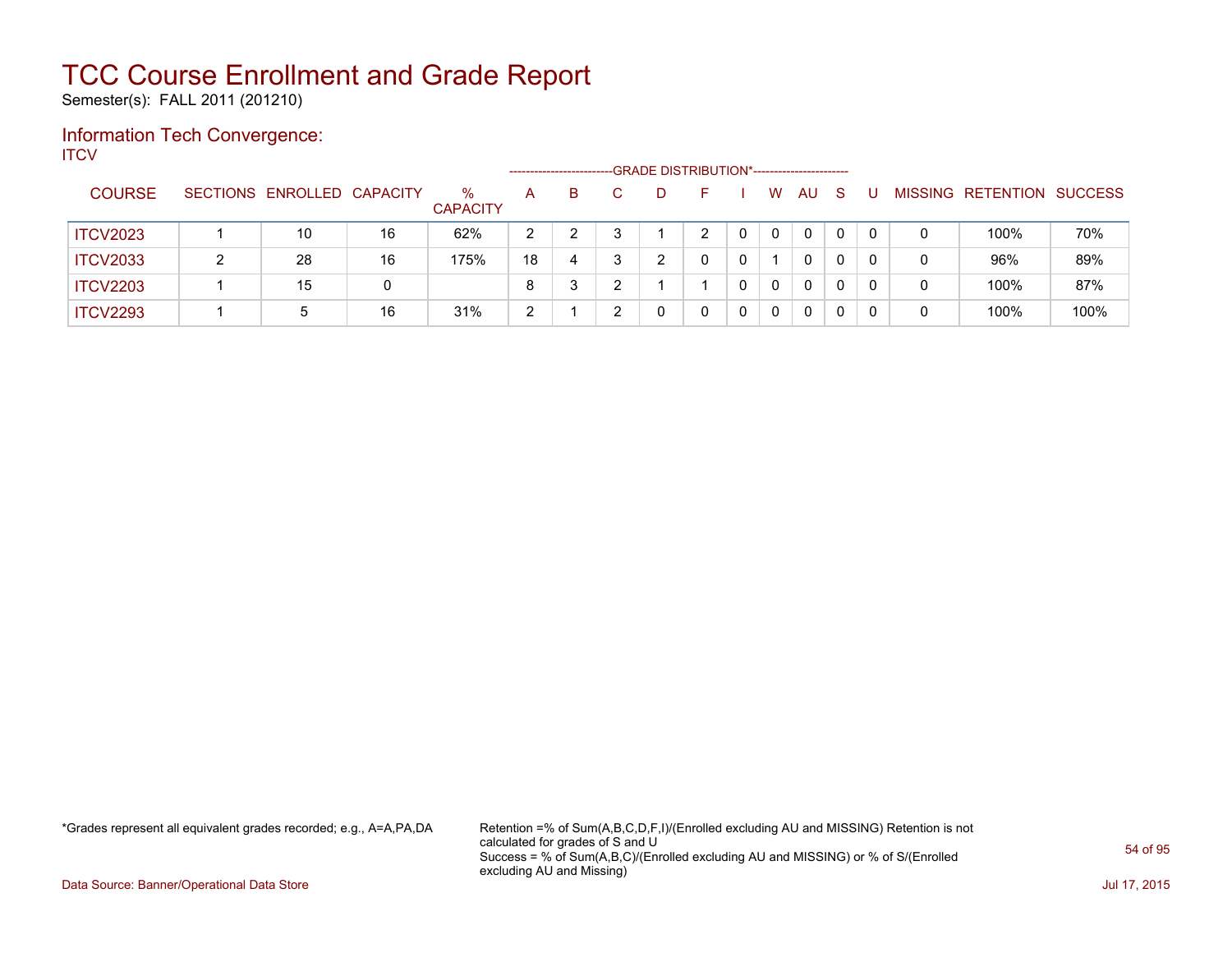Semester(s): FALL 2011 (201210)

#### Japanese: JAPN

| .               |   |                            |    |                         | ------------------- |   |    |   | -GRADE DISTRIBUTION*----------------------- |   |   |              |              |   |                   |                |
|-----------------|---|----------------------------|----|-------------------------|---------------------|---|----|---|---------------------------------------------|---|---|--------------|--------------|---|-------------------|----------------|
| <b>COURSE</b>   |   | SECTIONS ENROLLED CAPACITY |    | $\%$<br><b>CAPACITY</b> | A                   | B | C. | D | F                                           |   | W | AU.          | S            |   | MISSING RETENTION | <b>SUCCESS</b> |
| <b>JAPN1103</b> | 3 | 43                         | 45 | 96%                     | 21                  |   |    | ົ | 3                                           |   |   | 0            | $\mathbf{0}$ | 0 | 84%               | 72%            |
| <b>JAPN1213</b> |   |                            | 0  |                         |                     |   |    |   | 0                                           | 0 | 0 | $\Omega$     | 0            | 0 | 100%              | 100%           |
| <b>JAPN1313</b> | 2 | 17                         | 25 | 68%                     | 5                   | 3 | 5  |   |                                             |   |   |              | $\mathbf{0}$ | 0 | 94%               | 81%            |
| <b>JAPN1413</b> |   | 14                         | 20 | 70%                     | 4                   | 3 |    |   | 0                                           |   |   | $\mathbf{0}$ | 0            | 0 | 93%               | 86%            |
| <b>JAPN2993</b> |   |                            | 20 | 35%                     | 2                   |   |    |   |                                             | 4 |   | 0            | 0            | 0 | 86%               | 29%            |

\*Grades represent all equivalent grades recorded; e.g., A=A,PA,DA Retention =% of Sum(A,B,C,D,F,I)/(Enrolled excluding AU and MISSING) Retention is not calculated for grades of S and U Success = % of Sum(A,B,C)/(Enrolled excluding AU and MISSING) or % of S/(Enrolled excluding AU and Missing)

Data Source: Banner/Operational Data Store Jul 17, 2015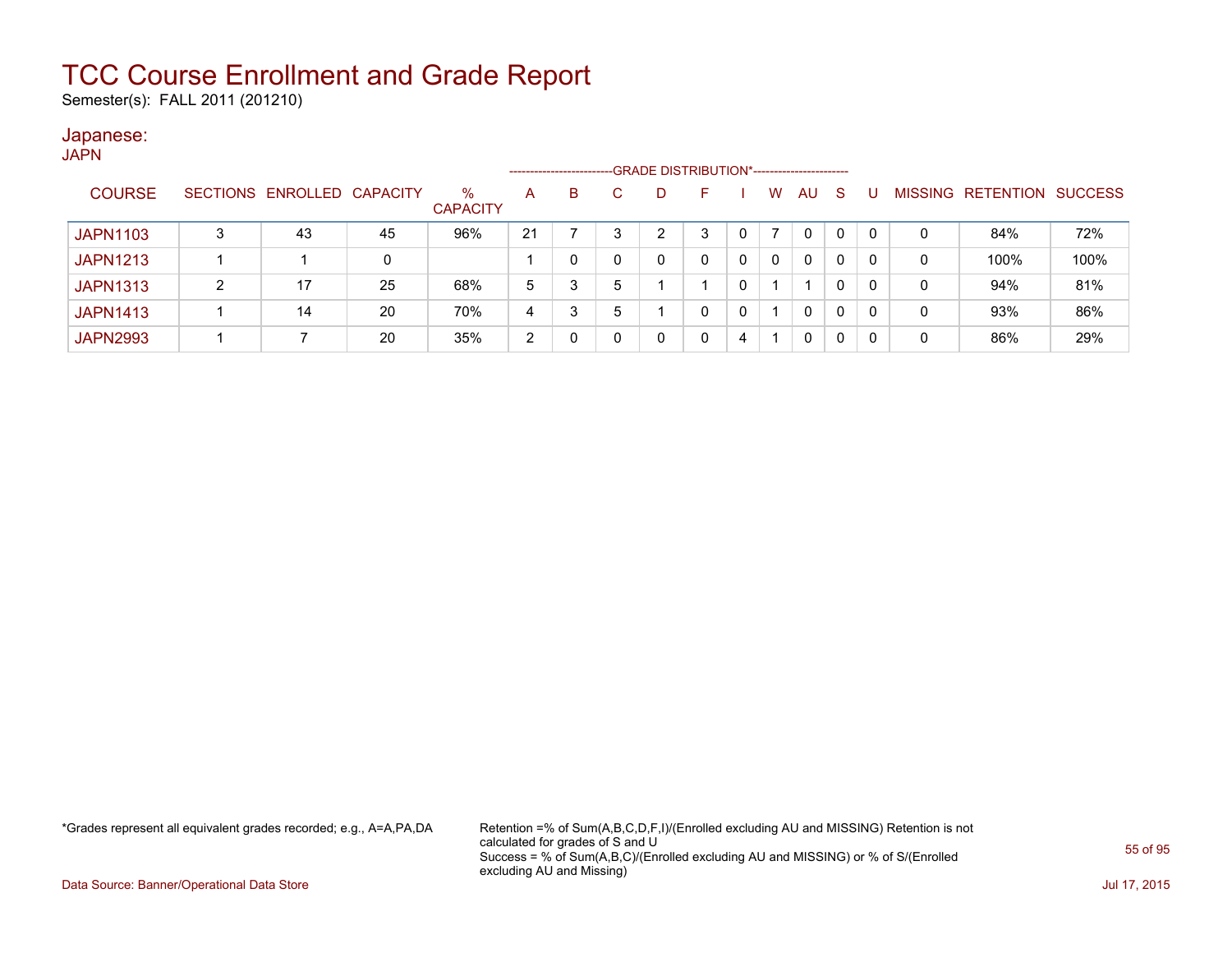Semester(s): FALL 2011 (201210)

### Journalism Mass Communications: JRMC

|                 |                 |                   |    |                                  |    |                |                |   | <b>GRADE DISTRIBUTION*-----------------------</b> |   |                |              |   |              |                |                  |                |
|-----------------|-----------------|-------------------|----|----------------------------------|----|----------------|----------------|---|---------------------------------------------------|---|----------------|--------------|---|--------------|----------------|------------------|----------------|
| <b>COURSE</b>   | <b>SECTIONS</b> | ENROLLED CAPACITY |    | $\frac{0}{0}$<br><b>CAPACITY</b> | A  | в              | C              | D | F                                                 |   | W              | <b>AU</b>    | S |              | <b>MISSING</b> | <b>RETENTION</b> | <b>SUCCESS</b> |
| <b>JRMC1013</b> | 4               | 60                | 75 | 80%                              | 23 | 20             | 5              |   | 6                                                 |   | 4              | 0            | 0 | $\mathbf{0}$ | 0              | 93%              | 80%            |
| <b>JRMC1103</b> | $\overline{2}$  | 28                | 30 | 93%                              | 16 | 4              | 3              |   | 0                                                 | 0 | 4              | 0            | 0 | 0            | 0              | 86%              | 82%            |
| <b>JRMC1113</b> | 2               | 28                | 30 | 93%                              | 17 | 5              | 2              |   | 0                                                 | 0 | 3              | $\mathbf{0}$ | 0 | 0            | 0              | 89%              | 86%            |
| <b>JRMC1123</b> |                 | 7                 | 15 | 47%                              | 3  | $\overline{2}$ | 0              | 0 |                                                   | 0 |                | $\mathbf{0}$ | 0 | 0            | 0              | 86%              | 71%            |
| <b>JRMC1613</b> | 1               | 5                 | 8  | 62%                              | 0  | 3              |                | 0 | 0                                                 | 0 |                | 0            | 0 | 0            | 0              | 80%              | 80%            |
| <b>JRMC2013</b> | 2               | 22                | 35 | 63%                              | 11 | $\overline{2}$ | $\overline{2}$ | 0 | 0                                                 | 0 | 7              | $\mathbf{0}$ | 0 | 0            | 0              | 68%              | 68%            |
| <b>JRMC2183</b> | $\overline{2}$  | 19                | 35 | 54%                              | 7  | $\overline{2}$ | $\overline{2}$ |   | $\overline{2}$                                    | 0 | 5              | $\mathbf{0}$ | 0 | 0            | 0              | 74%              | 58%            |
| <b>JRMC2263</b> | 1               | 4                 | 5  | 80%                              | 4  | 0              | 0              | 0 | 0                                                 | 0 | 0              | 0            | 0 | 0            | 0              | 100%             | 100%           |
| <b>JRMC2273</b> |                 | 5                 | 5  | 100%                             | 4  | 1              | 0              | 0 | 0                                                 | 0 | 0              | $\mathbf{0}$ | 0 | 0            | 0              | 100%             | 100%           |
| <b>JRMC2433</b> |                 | 6                 | 15 | 40%                              | 5  | 1              | $\mathbf{0}$   | 0 | 0                                                 | 0 | 0              | 0            | 0 | 0            | 0              | 100%             | 100%           |
| <b>JRMC2513</b> |                 | 6                 | 20 | 30%                              | 6  | 0              | 0              | 0 | 0                                                 | 0 | 0              | 0            | 0 | 0            | 0              | 100%             | 100%           |
| <b>JRMC2523</b> |                 | 6                 | 20 | 30%                              | 6  | 0              | 0              | 0 | 0                                                 | 0 | 0              | 0            | 0 | 0            | 0              | 100%             | 100%           |
| <b>JRMC2573</b> | 2               | 7                 | 10 | 70%                              | 2  | 3              | $\overline{2}$ | 0 | 0                                                 | 0 | 0              | $\mathbf{0}$ | 0 | $\Omega$     | 0              | 100%             | 100%           |
| <b>JRMC2853</b> | 3               | 6                 | 12 | 50%                              | 0  | 1              | $\overline{2}$ | 0 |                                                   | 0 | $\overline{2}$ | 0            | 0 | 0            | 0              | 67%              | 50%            |
| <b>JRMC2973</b> |                 | 8                 | 20 | 40%                              | 5  | 1              |                | 0 | 0                                                 | 0 |                | $\mathbf{0}$ | 0 | 0            | 0              | 88%              | 88%            |

\*Grades represent all equivalent grades recorded; e.g., A=A,PA,DA Retention =% of Sum(A,B,C,D,F,I)/(Enrolled excluding AU and MISSING) Retention is not calculated for grades of S and U Success = % of Sum(A,B,C)/(Enrolled excluding AU and MISSING) or % of S/(Enrolled excluding AU and Missing)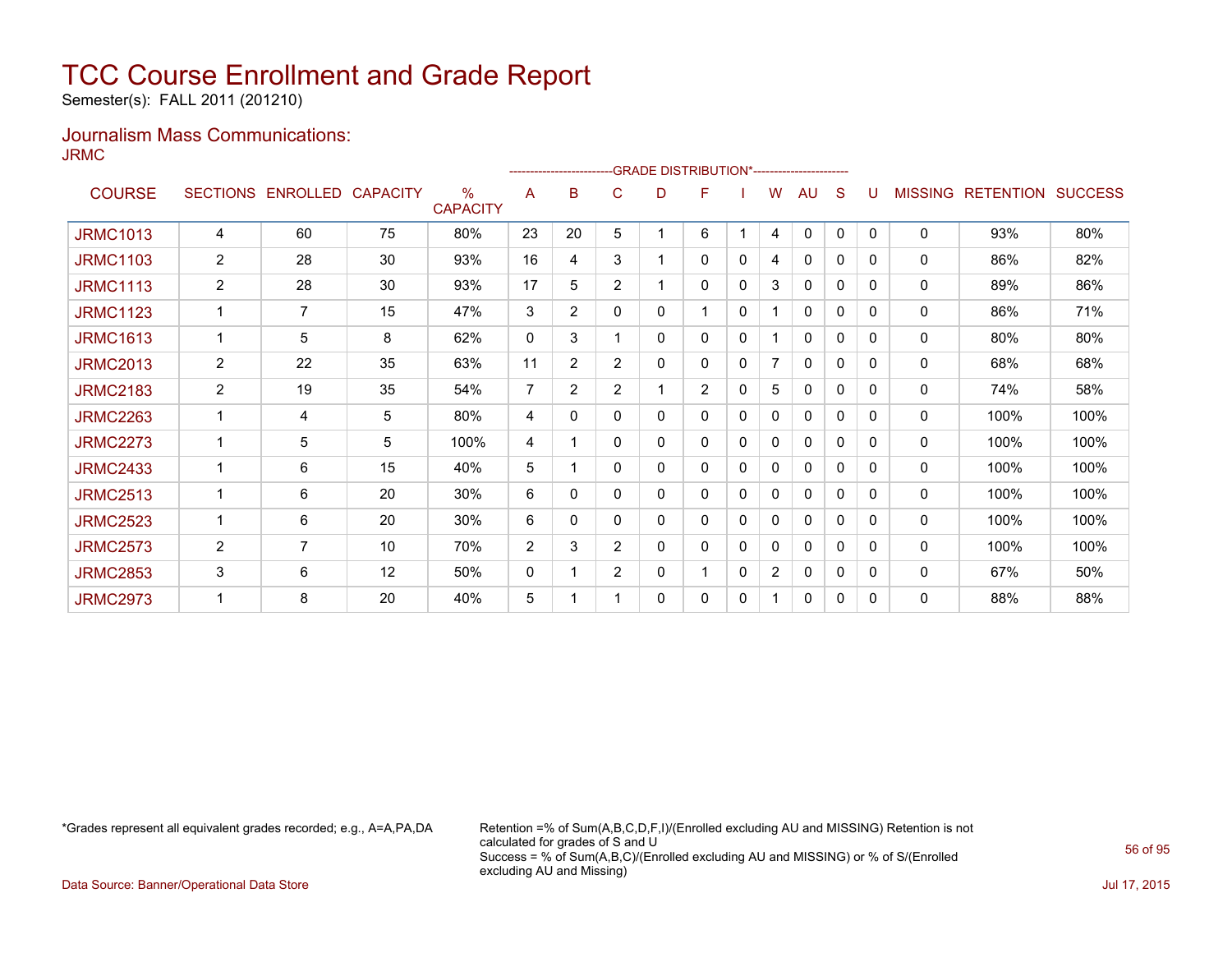Semester(s): FALL 2011 (201210)

### Latin:

| LATN            |                            |    |                         |              |    |                |                                             |         |   |                |          |    |                           |     |
|-----------------|----------------------------|----|-------------------------|--------------|----|----------------|---------------------------------------------|---------|---|----------------|----------|----|---------------------------|-----|
|                 |                            |    |                         |              |    |                | -GRADE DISTRIBUTION*----------------------- |         |   |                |          |    |                           |     |
| <b>COURSE</b>   | SECTIONS ENROLLED CAPACITY |    | $\%$<br><b>CAPACITY</b> | $\mathsf{A}$ | B. | $\overline{C}$ | $\Box$ D                                    | $F = 1$ |   | I W AU S       |          | -U | MISSING RETENTION SUCCESS |     |
| <b>LATN1103</b> | 30                         | 30 | 100%                    | 16           |    |                |                                             |         | 8 | $\overline{2}$ | $\Omega$ |    | 71%                       | 71% |
| <b>LATN1213</b> | 15                         | 25 | 60%                     | 9            |    |                |                                             |         |   |                |          |    | 64%                       | 64% |

\*Grades represent all equivalent grades recorded; e.g., A=A,PA,DA Retention =% of Sum(A,B,C,D,F,I)/(Enrolled excluding AU and MISSING) Retention is not calculated for grades of S and U Success = % of Sum(A,B,C)/(Enrolled excluding AU and MISSING) or % of S/(Enrolled excluding AU and Missing)

Data Source: Banner/Operational Data Store Jul 17, 2015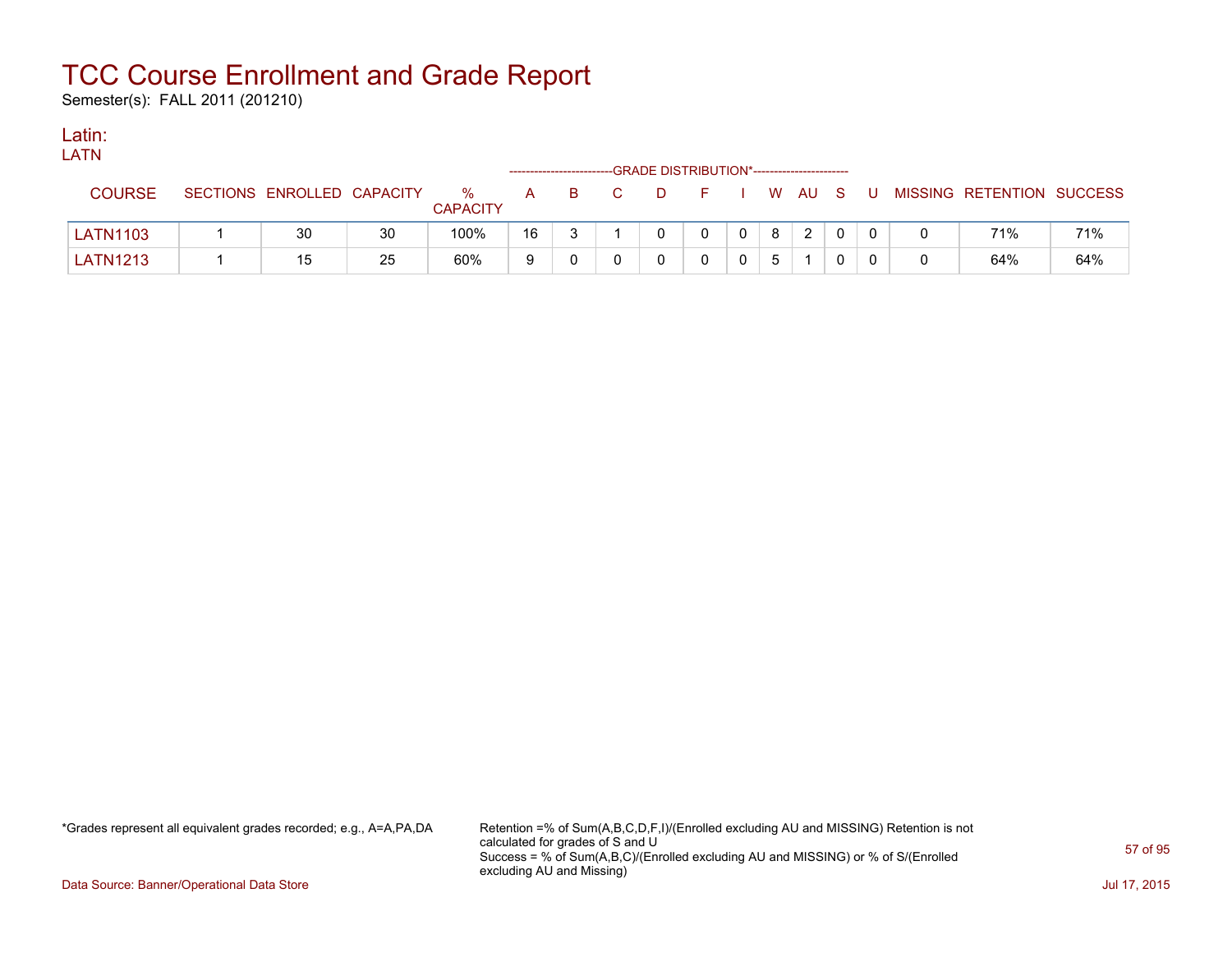Semester(s): FALL 2011 (201210)

### Mathematics:

MATH

|                 |                |                            |       |                                  |             |          |          |          | -GRADE DISTRIBUTION*---------------------- |              |     |                |              |              |              |                           |     |
|-----------------|----------------|----------------------------|-------|----------------------------------|-------------|----------|----------|----------|--------------------------------------------|--------------|-----|----------------|--------------|--------------|--------------|---------------------------|-----|
| <b>COURSE</b>   |                | SECTIONS ENROLLED CAPACITY |       | $\frac{0}{0}$<br><b>CAPACITY</b> | A           | в        | C        | D        | F                                          |              | W   | <b>AU</b>      | S            | U            |              | MISSING RETENTION SUCCESS |     |
| <b>MATH0003</b> | 63             | 1.201                      | 1,341 | 90%                              | 186         | 206      | 195      | 86       | 320                                        | $\mathbf{1}$ | 207 | 0              | 0            | $\mathbf{0}$ | 0            | 83%                       | 49% |
| <b>MATH0013</b> | 53             | 1,039                      | 1,126 | 92%                              | 184         | 215      | 179      | 78       | 209                                        | $\mathbf{1}$ | 173 | $\mathbf{0}$   | $\Omega$     | $\Omega$     | 0            | 83%                       | 56% |
| <b>MATH0055</b> | 21             | 421                        | 460   | 92%                              | 95          | 68       | 64       | 36       | 88                                         | 3            | 67  | $\mathbf{0}$   | $\Omega$     | 0            | 0            | 84%                       | 54% |
| <b>MATH0105</b> | 33             | 659                        | 702   | 94%                              | 107         | 123      | 113      | 61       | 130                                        | 3            | 122 | $\mathbf{0}$   | $\Omega$     | $\Omega$     | 0            | 81%                       | 52% |
| <b>MATH0123</b> | 55             | 1,021                      | 1,160 | 88%                              | 172         | 205      | 177      | 94       | 177                                        | $\mathbf{0}$ | 195 | $\mathbf 1$    | $\Omega$     | $\Omega$     | 0            | 81%                       | 54% |
| <b>MATH1454</b> | 3              | 28                         | 60    | 47%                              | 9           | 5        | 5        |          | 4                                          | $\mathbf{0}$ | 4   | $\mathbf{0}$   | $\Omega$     | 0            | 0            | 86%                       | 68% |
| <b>MATH1473</b> | 11             | 160                        | 273   | 59%                              | 28          | 34       | 27       | 17       | 32                                         | $\mathbf{0}$ | 22  | $\mathbf{0}$   | $\Omega$     | 0            | 0            | 86%                       | 56% |
| <b>MATH1483</b> | $\mathbf 1$    | 14                         | 20    | 70%                              | $\Omega$    | 4        | 2        | 4        | $\Omega$                                   | $\mathbf{0}$ | 4   | 0              | $\Omega$     | 0            | 0            | 71%                       | 43% |
| <b>MATH1513</b> | 75             | 1,883                      | 2,172 | 87%                              | 466         | 413      | 346      | 141      | 190                                        | $\mathbf{1}$ | 319 | $\overline{7}$ | $\Omega$     | 0            | $\Omega$     | 83%                       | 65% |
| <b>MATH1613</b> | 14             | 219                        | 414   | 53%                              | 67          | 56       | 18       | 13       | 17                                         | $\mathbf{0}$ | 46  | $\overline{2}$ | $\Omega$     | 0            | 0            | 79%                       | 65% |
| <b>MATH1715</b> | 5              | 85                         | 140   | 61%                              | 16          | 22       | 8        | 7        | 16                                         | $\mathbf{0}$ | 16  | $\mathbf{0}$   | $\Omega$     | $\Omega$     | $\mathbf{0}$ | 81%                       | 54% |
| <b>MATH2114</b> | 13             | 236                        | 284   | 83%                              | 73          | 51       | 26       | 11       | 20                                         | $\mathbf{0}$ | 51  | 4              | $\mathbf{0}$ | 0            | 0            | 78%                       | 65% |
| <b>MATH2124</b> | 8              | 121                        | 182   | 66%                              | 33          | 33       | 21       | 8        | 4                                          | $\mathbf{0}$ | 20  | $\overline{2}$ | $\Omega$     | $\Omega$     | 0            | 83%                       | 73% |
| <b>MATH2134</b> | 6              | 103                        | 138   | 75%                              | 38          | 23       | 18       | 8        | 6                                          | $\mathbf{1}$ | 9   | $\Omega$       | $\Omega$     | $\Omega$     | 0            | 91%                       | 77% |
| <b>MATH2193</b> | 25             | 589                        | 775   | 76%                              | 198         | 120      | 90       | 19       | 53                                         | 5            | 104 | 0              | $\Omega$     | $\Omega$     | 0            | 82%                       | 69% |
| <b>MATH2423</b> | 3              | 22                         | 42    | 52%                              | 9           | 4        | 4        | $\Omega$ |                                            | 0            | 4   | 0              | $\Omega$     | $\Omega$     | 0            | 82%                       | 77% |
| <b>MATH2513</b> | $\mathbf 1$    | 12                         | 20    | 60%                              | 2           | 2        | 3        | $\Omega$ | 2                                          | $\mathbf{0}$ | 3   | 0              | 0            | 0            | 0            | 75%                       | 58% |
| <b>MATH2523</b> | 9              | 185                        | 317   | 58%                              | 33          | 44       | 44       | 10       | 17                                         | $\mathbf{0}$ | 37  | $\mathbf{0}$   | $\Omega$     | $\Omega$     | 0            | 80%                       | 65% |
| <b>MATH2553</b> | $\overline{2}$ | 17                         | 21    | 81%                              | 9           | 5        | 0        | 0        | $\overline{2}$                             | 0            | 1   | 0              | $\Omega$     | 0            | 0            | 94%                       | 82% |
| <b>MATH2593</b> | 1              | 2                          | 20    | 10%                              | $\mathbf 1$ | $\Omega$ | $\Omega$ | $\Omega$ | $\Omega$                                   | $\mathbf{0}$ |     | 0              | $\Omega$     | 0            | 0            | 50%                       | 50% |
| <b>MATH2613</b> | 5              | 47                         | 128   | 37%                              | 17          | 11       | 11       | $\Omega$ | $\overline{2}$                             | 0            | 6   | $\mathbf{0}$   | $\mathbf{0}$ | 0            | 0            | 87%                       | 83% |

\*Grades represent all equivalent grades recorded; e.g., A=A,PA,DA Retention =% of Sum(A,B,C,D,F,I)/(Enrolled excluding AU and MISSING) Retention is not calculated for grades of S and U Success = % of Sum(A,B,C)/(Enrolled excluding AU and MISSING) or % of S/(Enrolled excluding AU and Missing) Data Source: Banner/Operational Data Store Jul 17, 2015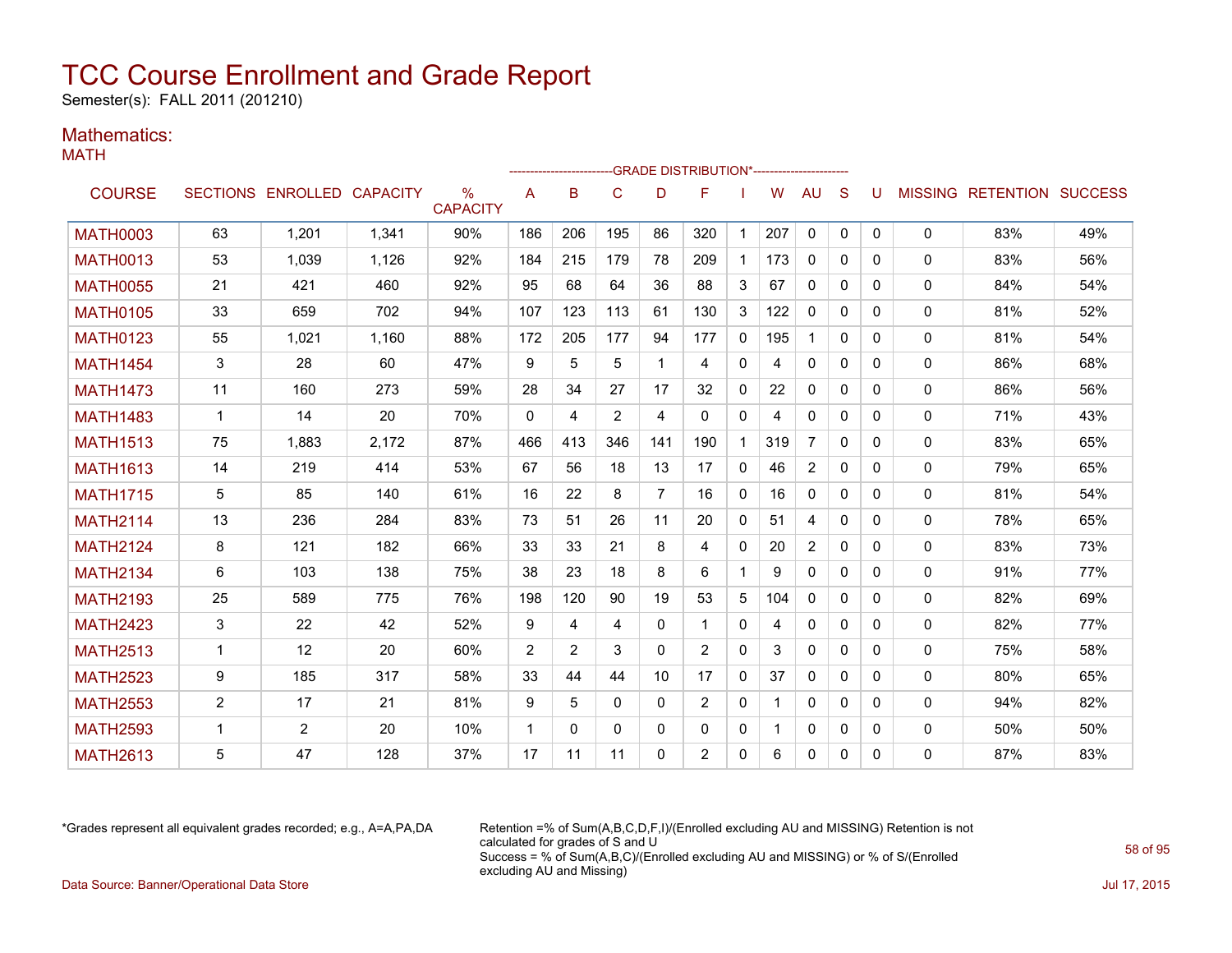Semester(s): FALL 2011 (201210)

### Medical Assistant:

MDAS

|                 |                            |    |                      | ------------------- |   | -GRADE DISTRIBUTION*---------------------- |  |    |              |   |  |                           |      |
|-----------------|----------------------------|----|----------------------|---------------------|---|--------------------------------------------|--|----|--------------|---|--|---------------------------|------|
| <b>COURSE</b>   | SECTIONS ENROLLED CAPACITY |    | %<br><b>CAPACITY</b> | A                   | в |                                            |  | W. | AU           |   |  | MISSING RETENTION SUCCESS |      |
| <b>MDAS1315</b> | 8                          | 10 | 80%                  | 6                   |   |                                            |  |    | $\mathbf{0}$ |   |  | 100%                      | 100% |
| <b>MDAS1343</b> |                            | 10 | 170%                 | 13                  |   |                                            |  |    | 0            |   |  | 100%                      | 100% |
| <b>MDAS2234</b> | 14                         | 20 | 70%                  | 5                   | 6 |                                            |  |    | 0            | 0 |  | 100%                      | 86%  |

\*Grades represent all equivalent grades recorded; e.g., A=A,PA,DA Retention =% of Sum(A,B,C,D,F,I)/(Enrolled excluding AU and MISSING) Retention is not calculated for grades of S and U Success = % of Sum(A,B,C)/(Enrolled excluding AU and MISSING) or % of S/(Enrolled excluding AU and Missing)

Data Source: Banner/Operational Data Store Jul 17, 2015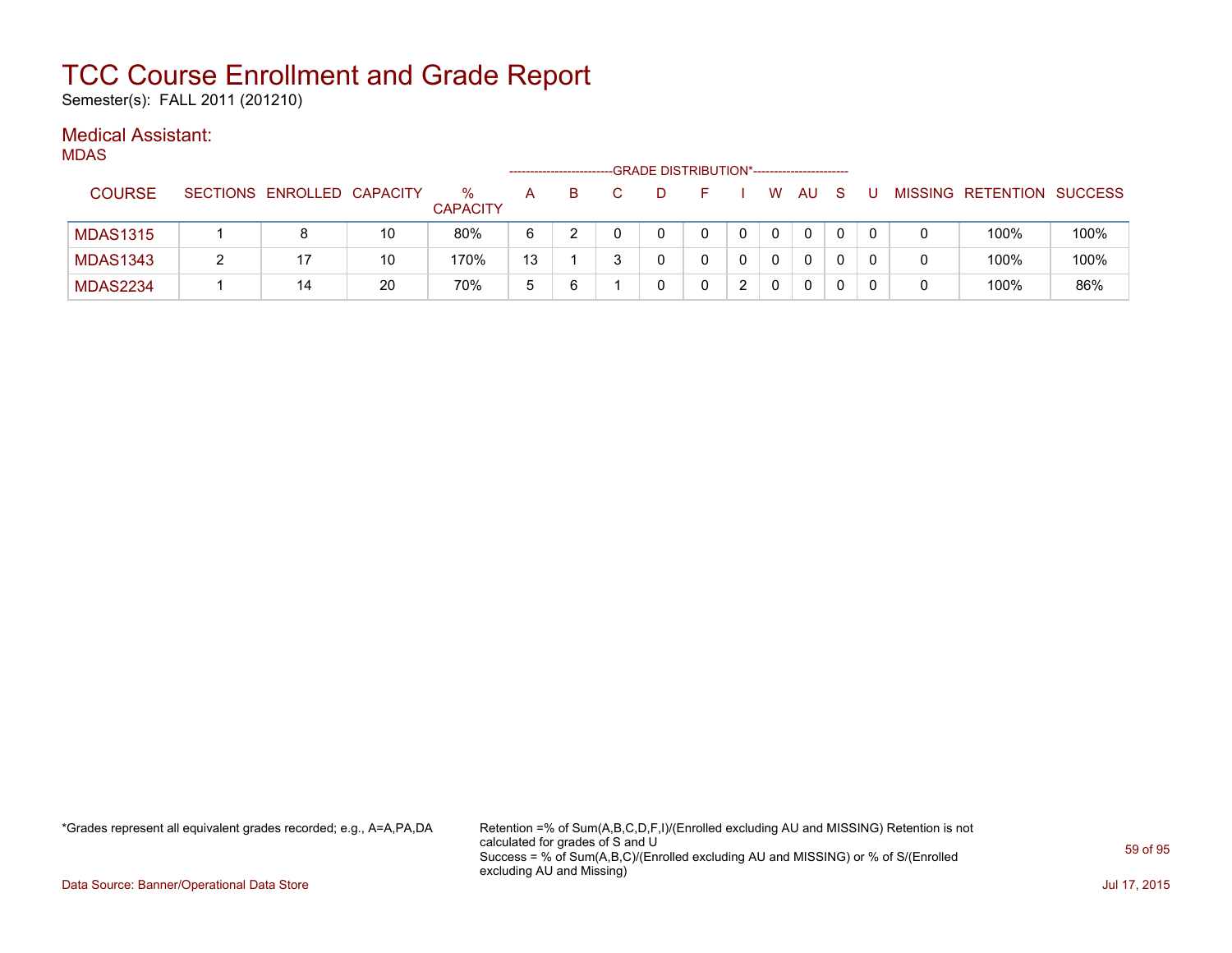Semester(s): FALL 2011 (201210)

### Medical Laboratory Technology: MDLT

|                 |   |                   |          |                         |    |   |    | --------------------------GRADE DISTRIBUTION*----------------------- |                |              |          |              |   |          |                |                  |                |
|-----------------|---|-------------------|----------|-------------------------|----|---|----|----------------------------------------------------------------------|----------------|--------------|----------|--------------|---|----------|----------------|------------------|----------------|
| <b>COURSE</b>   |   | SECTIONS ENROLLED | CAPACITY | $\%$<br><b>CAPACITY</b> | A  | B | C. | D                                                                    | F              |              | W        | AU           | S | U        | <b>MISSING</b> | <b>RETENTION</b> | <b>SUCCESS</b> |
| <b>MDLT1203</b> | 2 | 20                | 20       | 100%                    | 9  | 8 |    |                                                                      | 0              |              |          | $\mathbf{0}$ | 0 | റ        | 0              | 95%              | 95%            |
| <b>MDLT1212</b> |   | 19                | 20       | 95%                     | 3  | 9 | 5  | 0                                                                    | $\overline{2}$ | $\mathbf{0}$ | $\Omega$ | $\mathbf{0}$ | 0 | $\Omega$ | 0              | 100%             | 89%            |
| <b>MDLT1222</b> | 2 | 20                | 20       | 100%                    | 16 | 2 |    |                                                                      |                |              |          | $\mathbf{0}$ | 0 |          | 0              | 95%              | 90%            |
| <b>MDLT2305</b> |   | 16                | 16       | 100%                    | 5  | 5 |    | 0                                                                    | 0              | $\mathbf{0}$ | 3        | $\mathbf{0}$ | 0 | $\Omega$ | 0              | 81%              | 81%            |
| MDLT2344        |   | 16                | 16       | 100%                    | 3  | 4 | 5  |                                                                      | 0              | $\mathbf{0}$ | 3        | $\mathbf{0}$ | 0 | $\Omega$ | 0              | 81%              | 75%            |
| MDLT2426        |   | 16                | 16       | 100%                    | 6  | 3 |    | 0                                                                    | 0              | $\mathbf{0}$ | 3        | $\mathbf{0}$ | 0 | റ        | 0              | 81%              | 81%            |
| <b>MDLT2991</b> |   | 16                | 16       | 100%                    | 13 | 0 |    | 0                                                                    | 0              | $\mathbf{0}$ | 3        | 0            | 0 | $\Omega$ | 0              | 81%              | 81%            |

\*Grades represent all equivalent grades recorded; e.g., A=A,PA,DA Retention =% of Sum(A,B,C,D,F,I)/(Enrolled excluding AU and MISSING) Retention is not calculated for grades of S and U Success = % of Sum(A,B,C)/(Enrolled excluding AU and MISSING) or % of S/(Enrolled excluding AU and Missing)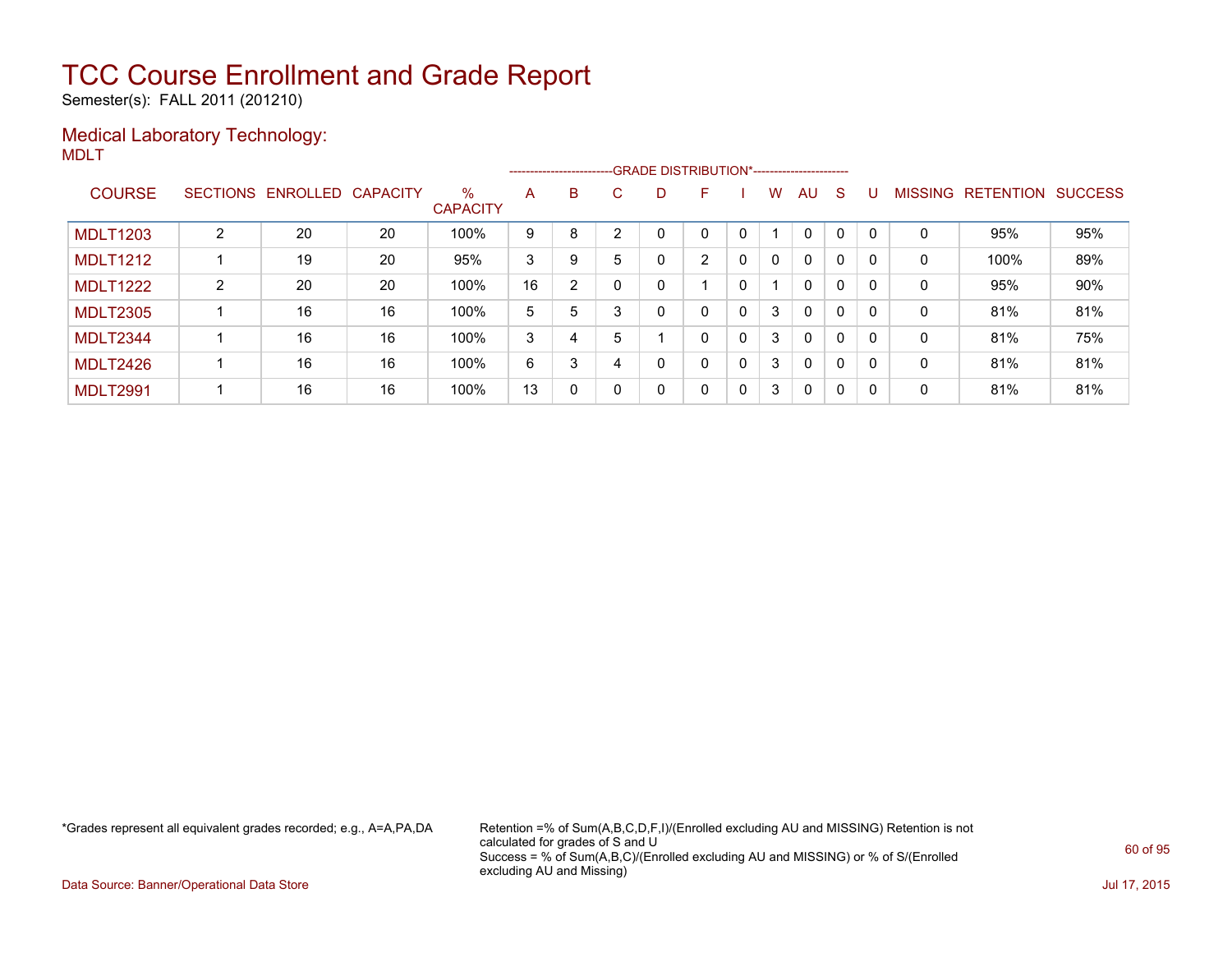Semester(s): FALL 2011 (201210)

### Medical Transcription:

MDTR

| .               |                            |    |                      |   |     | ------------------------GRADE DISTRIBUTION*----------------------- |       |   |      |   |                           |     |
|-----------------|----------------------------|----|----------------------|---|-----|--------------------------------------------------------------------|-------|---|------|---|---------------------------|-----|
| <b>COURSE</b>   | SECTIONS ENROLLED CAPACITY |    | %<br><b>CAPACITY</b> | A | BC. |                                                                    | D F I |   | WAUS | U | MISSING RETENTION SUCCESS |     |
| <b>MDTR2305</b> |                            | 10 | 40%                  |   |     |                                                                    |       | ົ |      |   | 100%                      | 50% |

\*Grades represent all equivalent grades recorded; e.g., A=A,PA,DA Retention =% of Sum(A,B,C,D,F,I)/(Enrolled excluding AU and MISSING) Retention is not calculated for grades of S and U Success = % of Sum(A,B,C)/(Enrolled excluding AU and MISSING) or % of S/(Enrolled excluding AU and Missing)

Data Source: Banner/Operational Data Store Jul 17, 2015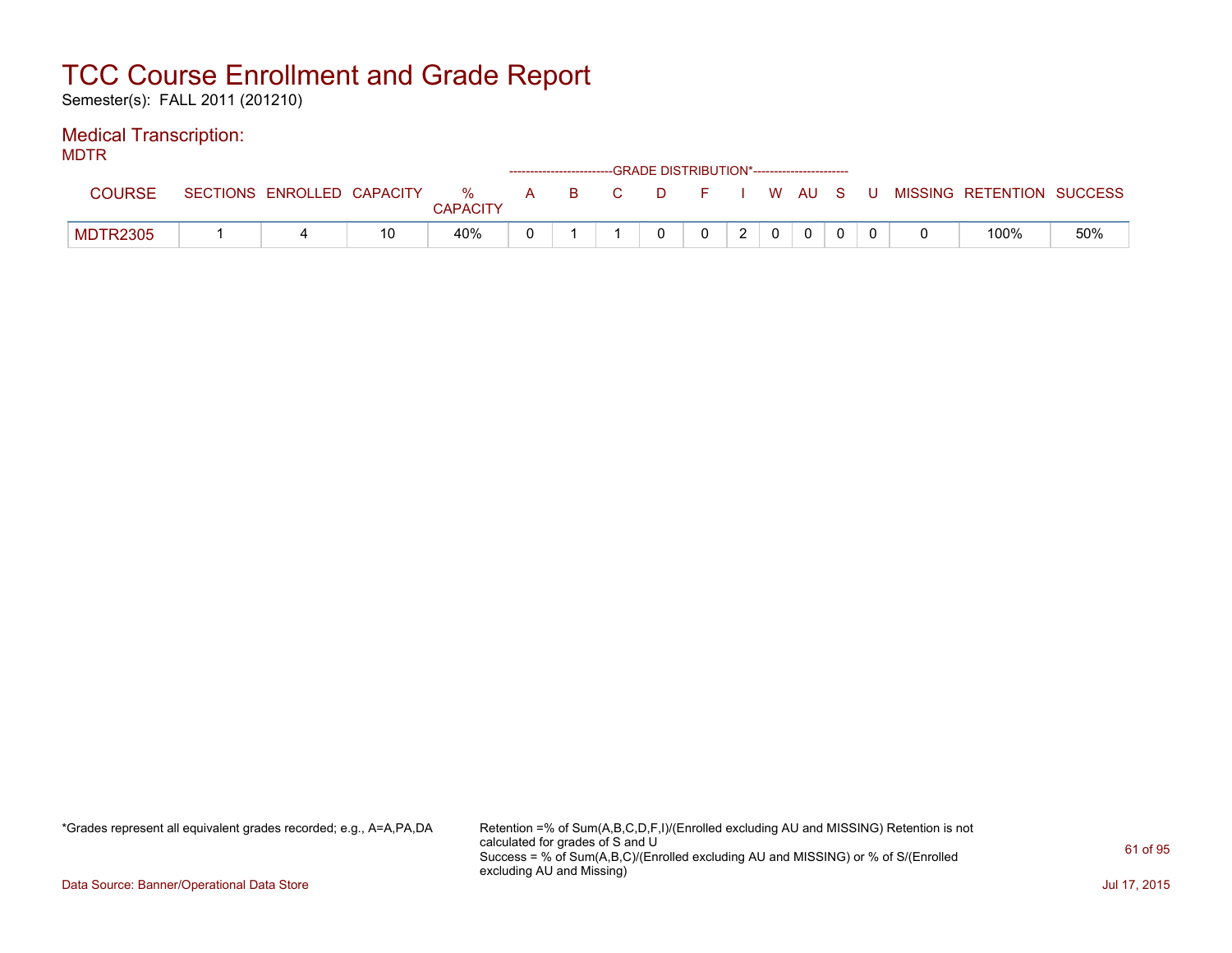Semester(s): FALL 2011 (201210)

### Management: MGMT

|                 |    |                            |     |                         | --------------------- |                |          |    |                |             |                |              |   |          |                |                  |                |
|-----------------|----|----------------------------|-----|-------------------------|-----------------------|----------------|----------|----|----------------|-------------|----------------|--------------|---|----------|----------------|------------------|----------------|
| <b>COURSE</b>   |    | SECTIONS ENROLLED CAPACITY |     | $\%$<br><b>CAPACITY</b> | A                     | B              | C.       | D. | F              |             | w              | AU           | S |          | <b>MISSING</b> | <b>RETENTION</b> | <b>SUCCESS</b> |
| <b>MGMT1343</b> |    | $\overline{2}$             | 10  | 20%                     |                       |                | 0        |    | 0              | 0           | $\mathbf{0}$   | $\Omega$     | 0 | 0        | 0              | 100%             | 100%           |
| <b>MGMT1353</b> | 3  | 41                         | 52  | 79%                     | 19                    |                | 4        |    | 3              | 0           | 7              | 0            | 0 | $\Omega$ | 0              | 83%              | 73%            |
| <b>MGMT1363</b> |    |                            | 10  | 10%                     |                       | 0              |          | 0  | 0              | $\mathbf 0$ | 0              | 0            | 0 | 0        | 0              | 100%             | 100%           |
| <b>MGMT1373</b> |    | 8                          | 20  | 40%                     | 2                     | 2              |          |    |                | $\mathbf 0$ | $\overline{2}$ | $\mathbf{0}$ | 0 | $\Omega$ | 0              | 75%              | 62%            |
| <b>MGMT2123</b> |    | 16                         | 40  | 40%                     | 4                     | 3              | 4        |    | $\overline{2}$ | 0           | $\overline{2}$ | $\Omega$     | 0 | $\Omega$ | $\mathbf 0$    | 88%              | 69%            |
| <b>MGMT2303</b> |    |                            | 10  | 10%                     | 0                     | 0              |          | 0  | 0              | $\mathbf 0$ |                | $\mathbf{0}$ | 0 |          | 0              | 0%               | 0%             |
| <b>MGMT2323</b> |    | 14                         | 20  | 70%                     | 3                     | $\overline{2}$ | 5        |    |                | $\mathbf 0$ | 3              | $\mathbf{0}$ | 0 | $\Omega$ | 0              | 79%              | 71%            |
| <b>MGMT2343</b> |    |                            | 10  | 10%                     |                       | 0              | $\Omega$ |    | 0              | 0           | 0              | 0            | 0 | $\Omega$ | 0              | 100%             | 100%           |
| <b>MGMT2363</b> | 10 | 231                        | 280 | 82%                     | 122                   | 49             | 14       | 6  | 14             | 0           | 26             | 0            | 0 |          | 0              | 89%              | 80%            |

\*Grades represent all equivalent grades recorded; e.g., A=A,PA,DA Retention =% of Sum(A,B,C,D,F,I)/(Enrolled excluding AU and MISSING) Retention is not calculated for grades of S and U Success = % of Sum(A,B,C)/(Enrolled excluding AU and MISSING) or % of S/(Enrolled excluding AU and Missing)

Data Source: Banner/Operational Data Store Jul 17, 2015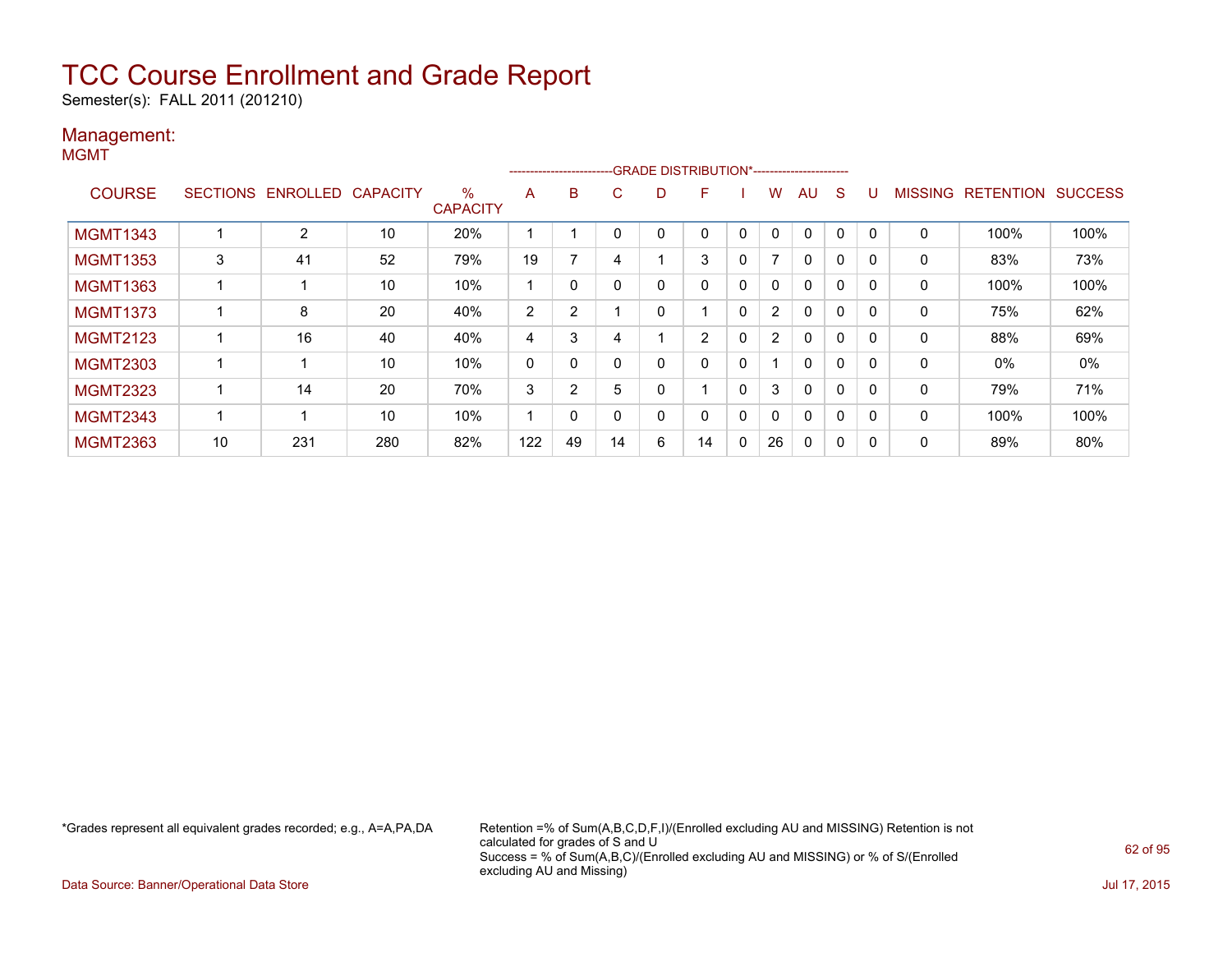Semester(s): FALL 2011 (201210)

### **Military Sciences:** MILS

|                  |   |                   |                 |                         |   | ---------------------- |   | -GRADE DISTRIBUTION*----------------------- |    |          |   |    |              |          |   |                   |                |
|------------------|---|-------------------|-----------------|-------------------------|---|------------------------|---|---------------------------------------------|----|----------|---|----|--------------|----------|---|-------------------|----------------|
| <b>COURSE</b>    |   | SECTIONS ENROLLED | <b>CAPACITY</b> | $\%$<br><b>CAPACITY</b> | A | B                      |   |                                             | н. |          | W | AU | <sub>S</sub> |          |   | MISSING RETENTION | <b>SUCCESS</b> |
| <b>MILS1011</b>  |   | 4                 | 40              | 10%                     | 2 |                        |   |                                             |    |          | 2 | 0  | 0            | $\Omega$ | 0 | 50%               | 50%            |
| <b>MILS1011L</b> | 2 | 4                 | 40              | 10%                     |   |                        |   |                                             |    |          | 2 | 0  | 2            | 0        | 0 |                   | 50%            |
| <b>MILS1081</b>  |   |                   | 20              | 5%                      |   |                        |   |                                             |    |          | 0 | 0  | 0            | 0        | 0 | 100%              | 100%           |
| <b>MILS2012</b>  | 2 | 2                 | 40              | 5%                      | 2 |                        | 0 |                                             |    | $\Omega$ |   | 0  | 0            | 0        | 0 | 100%              | 100%           |
| <b>MILS2012L</b> |   | 2                 | 20              | 10%                     |   |                        |   |                                             |    |          |   | 0  | 2            | 0        | 0 |                   | 100%           |

\*Grades represent all equivalent grades recorded; e.g., A=A,PA,DA Retention =% of Sum(A,B,C,D,F,I)/(Enrolled excluding AU and MISSING) Retention is not calculated for grades of S and U Success = % of Sum(A,B,C)/(Enrolled excluding AU and MISSING) or % of S/(Enrolled excluding AU and Missing)

Data Source: Banner/Operational Data Store Jul 17, 2015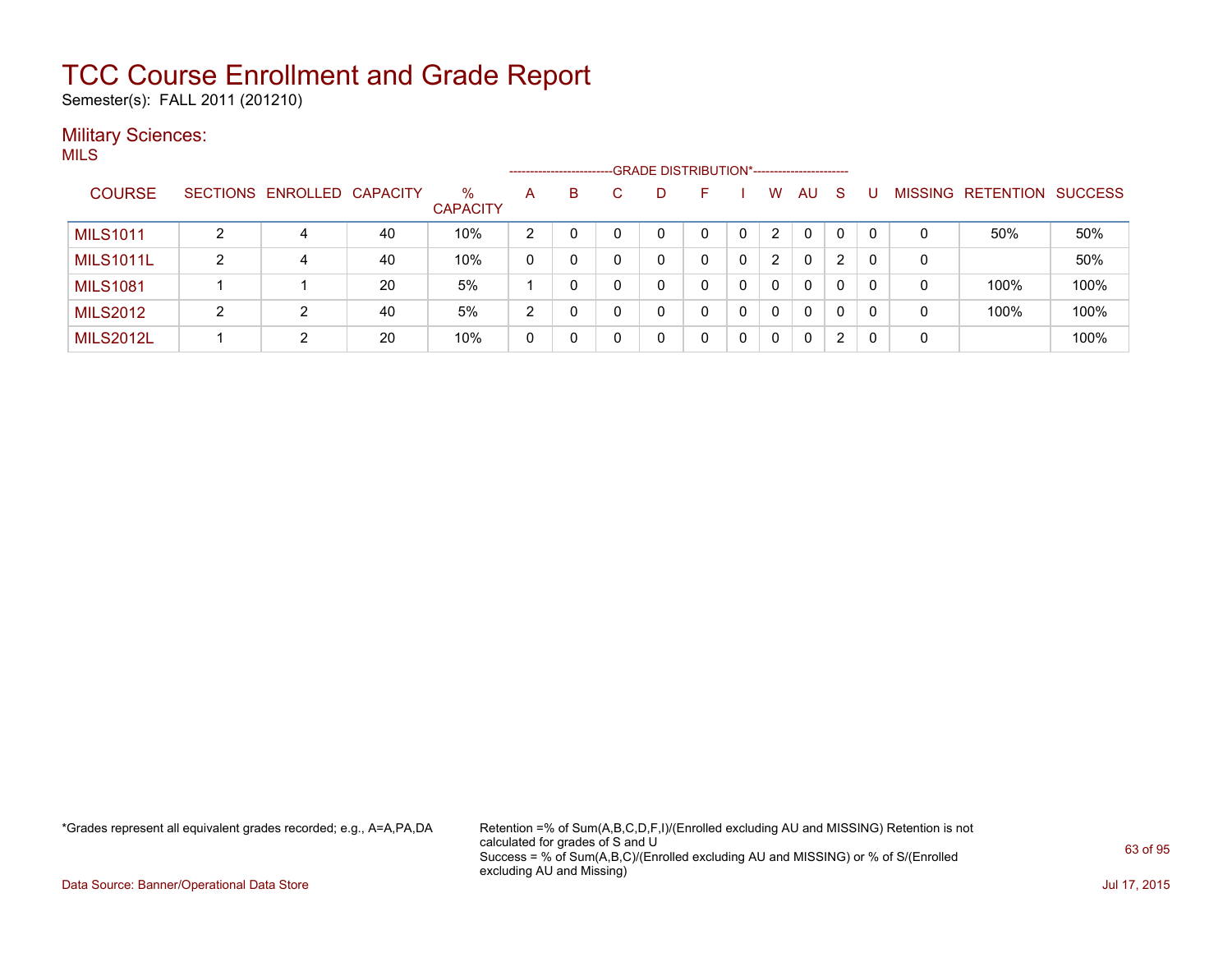Semester(s): FALL 2011 (201210)

### Marketing:

**MKTG** 

|                 |   |                   |                 |                         |                |                |    |   | -------------------------GRADE                DISTRIBUTION*---------------------- |              |                |                         |              |          |                |                  |                |
|-----------------|---|-------------------|-----------------|-------------------------|----------------|----------------|----|---|-----------------------------------------------------------------------------------|--------------|----------------|-------------------------|--------------|----------|----------------|------------------|----------------|
| <b>COURSE</b>   |   | SECTIONS ENROLLED | <b>CAPACITY</b> | $\%$<br><b>CAPACITY</b> | A              | B              | C  | D | F                                                                                 |              | w              | AU                      | S            |          | <b>MISSING</b> | <b>RETENTION</b> | <b>SUCCESS</b> |
| <b>MKTG1313</b> | 3 | 43                | 61              | 70%                     | 23             | 10             | 5  | 0 | 2                                                                                 | 0            | 2              | $\Omega$                | 0            |          | 0              | 93%              | 88%            |
| <b>MKTG1393</b> | 2 | 14                | 17              | 82%                     | $\overline{2}$ | 2              |    |   | 3                                                                                 | 0            | 4              | $\overline{\mathbf{A}}$ | $\mathbf{0}$ | $\Omega$ | 0              | 69%              | 38%            |
| <b>MKTG1403</b> |   | 5                 | 10              | 50%                     | 5              | 0              | O  | 0 | 0                                                                                 | 0            | $\mathbf{0}$   | $\mathbf{0}$            | $\mathbf{0}$ | $\Omega$ | 0              | 100%             | 100%           |
| <b>MKTG1423</b> |   | $\overline{2}$    | 10              | 20%                     | 2              | 0              |    | 0 | 0                                                                                 | $\mathbf{0}$ | $\mathbf{0}$   | $\mathbf{0}$            | $\mathbf{0}$ | $\Omega$ | 0              | 100%             | 100%           |
| <b>MKTG1433</b> |   |                   | 10              | 10%                     |                | 0              |    | 0 | 0                                                                                 | 0            | 0              | $\mathbf{0}$            | $\mathbf{0}$ | 0        | 0              | 100%             | 100%           |
| <b>MKTG1443</b> |   | 7                 | 10              | 70%                     | 4              | $\overline{2}$ |    | 0 | 0                                                                                 | 0            |                | $\mathbf{0}$            | 0            |          | 0              | 86%              | 86%            |
| <b>MKTG2343</b> | 2 | 30                | 40              | 75%                     | 19             | 5              | 3  | 0 |                                                                                   | 0            | $\overline{2}$ | $\mathbf{0}$            | 0            | $\Omega$ | 0              | 93%              | 90%            |
| <b>MKTG2363</b> |   | 19                | 20              | 95%                     | 11             | $\overline{2}$ |    |   | $\overline{2}$                                                                    | 0            | 3              | $\mathbf{0}$            | $\Omega$     |          | $\Omega$       | 84%              | 68%            |
| <b>MKTG2393</b> |   | 14                | 20              | 70%                     | 7              | $\overline{2}$ | 4  |   | 0                                                                                 | 0            | 0              | $\mathbf{0}$            | $\mathbf{0}$ | $\Omega$ | 0              | 100%             | 93%            |
| <b>MKTG2423</b> | 5 | 114               | 120             | 95%                     | 42             | 32             | 14 | 7 | 7                                                                                 | $\mathbf{0}$ | 11             | $\Omega$                | $\mathbf{0}$ | $\Omega$ | $\Omega$       | 89%              | 77%            |
| <b>MKTG2993</b> |   |                   | 10              | 10%                     |                | 0              |    | 0 | 0                                                                                 | 0            | 0              | $\mathbf{0}$            | 0            |          | 0              | 100%             | 100%           |

\*Grades represent all equivalent grades recorded; e.g., A=A,PA,DA Retention =% of Sum(A,B,C,D,F,I)/(Enrolled excluding AU and MISSING) Retention is not calculated for grades of S and U Success = % of Sum(A,B,C)/(Enrolled excluding AU and MISSING) or % of S/(Enrolled excluding AU and Missing)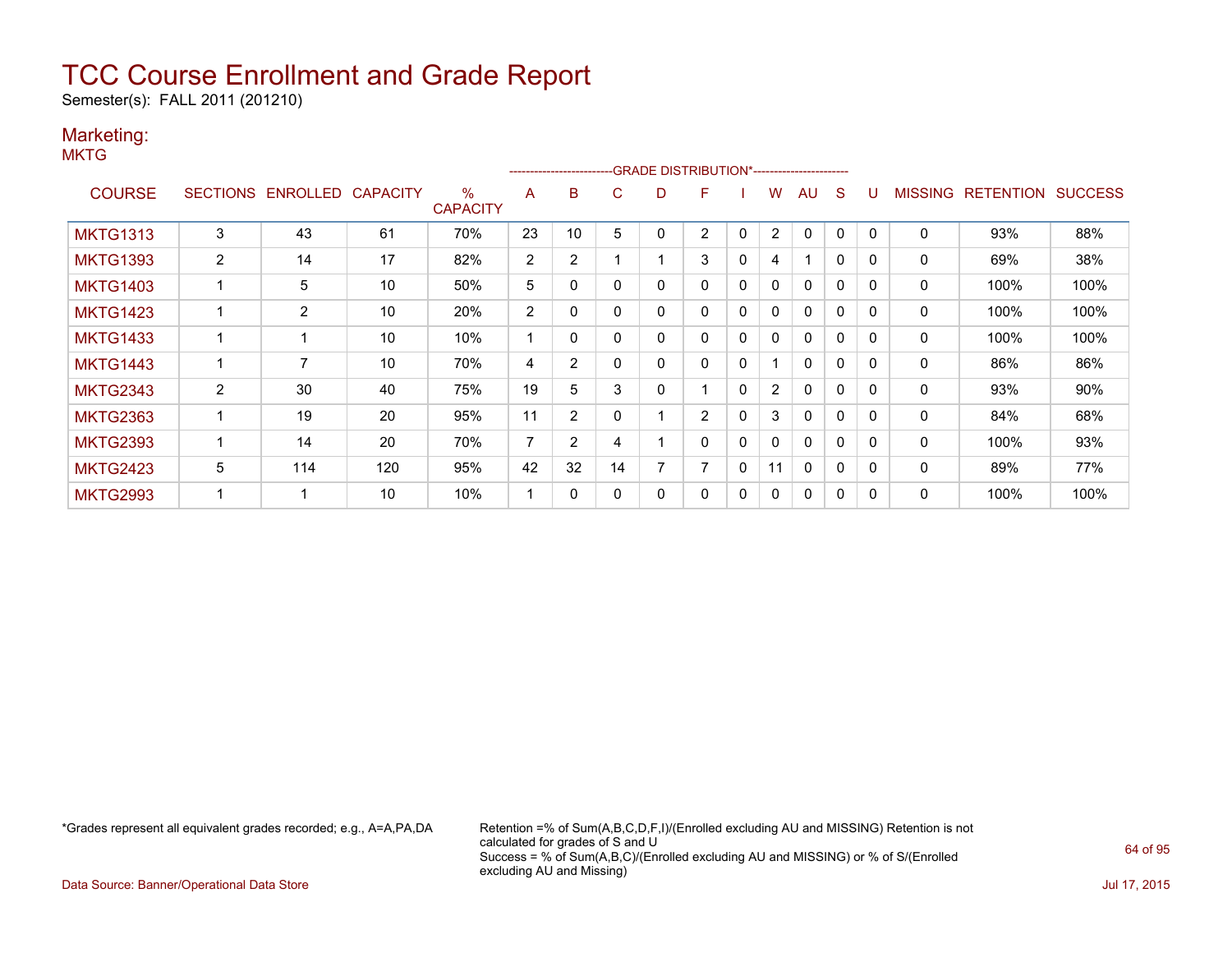Semester(s): FALL 2011 (201210)

### Music: **MUSC**

|                 |                |                            |     |                      |                |                |                | -GRADE DISTRIBUTION*---------------------- |              |   |                |              |              |          |              |                   |                |
|-----------------|----------------|----------------------------|-----|----------------------|----------------|----------------|----------------|--------------------------------------------|--------------|---|----------------|--------------|--------------|----------|--------------|-------------------|----------------|
| <b>COURSE</b>   |                | SECTIONS ENROLLED CAPACITY |     | %<br><b>CAPACITY</b> | A              | B              | $\mathsf{C}$   | D                                          | F            |   | W              | <b>AU</b>    | S            | U        |              | MISSING RETENTION | <b>SUCCESS</b> |
| <b>MUSC1002</b> | $\overline{c}$ | 36                         | 60  | 60%                  | 14             | 6              | 3              | 0                                          | 6            | 0 | 6              | $\mathbf 1$  | $\mathbf 0$  | 0        | 0            | 83%               | 66%            |
| <b>MUSC1013</b> | 2              | 27                         | 48  | 56%                  | 11             | 8              | 4              | $\mathbf{0}$                               | 3            | 0 | 1              | $\mathbf{0}$ | $\mathbf{0}$ | $\Omega$ | $\mathbf{0}$ | 96%               | 85%            |
| <b>MUSC1030</b> | 1              | 65                         | 150 | 43%                  | 0              | 0              | $\Omega$       | $\mathbf{0}$                               | 0            | 0 | 4              | 0            | 43           | 18       | 0            |                   | 66%            |
| <b>MUSC1053</b> | 3              | 47                         | 48  | 98%                  | 24             | 5              | 6              | -1                                         | 9            | 0 | 2              | 0            | 0            | 0        | 0            | 96%               | 74%            |
| <b>MUSC1062</b> | $\overline{2}$ | 22                         | 29  | 76%                  | 8              | 5              | 4              | 1                                          | 3            | 0 | 1              | 0            | 0            | 0        | 0            | 95%               | 77%            |
| <b>MUSC1113</b> | $\overline{7}$ | 118                        | 189 | 62%                  | 54             | 28             | 14             | $\overline{2}$                             | 6            | 0 | 14             | $\Omega$     | $\mathbf{0}$ | $\Omega$ | $\Omega$     | 88%               | 81%            |
| <b>MUSC1142</b> | 1              | 9                          | 10  | 90%                  | 6              | 1              | $\overline{c}$ | $\mathbf{0}$                               | 0            | 0 | 0              | 0            | 0            | 0        | 0            | 100%              | 100%           |
| <b>MUSC1153</b> | 1              | 18                         | 20  | 90%                  | 3              | 4              | $\overline{2}$ | 3                                          | 3            | 0 | 3              | 0            | $\mathbf{0}$ | 0        | 0            | 83%               | 50%            |
| <b>MUSC1171</b> | $\overline{c}$ | 15                         | 32  | 47%                  | $\overline{7}$ | $\mathbf 1$    | $\mathbf 1$    | $\mathbf{0}$                               | 4            | 0 | $\overline{2}$ | $\Omega$     | $\mathbf{0}$ | $\Omega$ | 0            | 87%               | 60%            |
| <b>MUSC1191</b> | 18             | 50                         | 180 | 28%                  | 38             | 5              | 1              | $\mathbf{0}$                               | 1            | 0 | 2              | 3            | $\mathbf{0}$ | $\Omega$ | 0            | 96%               | 94%            |
| <b>MUSC1192</b> | 18             | 57                         | 182 | 31%                  | 46             | 4              | 1              | $\mathbf{0}$                               | 0            | 0 |                | 5            | 0            | $\Omega$ | 0            | 98%               | 98%            |
| <b>MUSC1201</b> | $\overline{2}$ | $\overline{2}$             | 20  | 10%                  | 0              | 2              | $\mathbf{0}$   | $\mathbf{0}$                               | 0            | 0 | 0              | $\mathbf{0}$ | $\mathbf{0}$ | 0        | $\mathbf{0}$ | 100%              | 100%           |
| <b>MUSC1202</b> | 4              | 15                         | 40  | 38%                  | 11             | 3              | $\Omega$       | $\mathbf{0}$                               | $\mathbf{0}$ | 0 | 1              | 0            | $\mathbf{0}$ | $\Omega$ | 0            | 93%               | 93%            |
| <b>MUSC1241</b> | 2              | $\overline{c}$             | 20  | 10%                  | $\overline{c}$ | $\mathbf{0}$   | 0              | 0                                          | 0            | 0 | 0              | 0            | $\mathbf{0}$ | 0        | 0            | 100%              | 100%           |
| <b>MUSC1242</b> | 3              | 20                         | 35  | 57%                  | 17             | $\mathbf{0}$   | 1              | $\mathbf{0}$                               | 0            | 0 | $\overline{2}$ | 0            | $\mathbf{0}$ | $\Omega$ | 0            | 90%               | 90%            |
| <b>MUSC1251</b> | 1              | $\overline{2}$             | 10  | 20%                  | $\overline{2}$ | $\mathbf{0}$   | $\mathbf{0}$   | $\mathbf{0}$                               | $\mathbf{0}$ | 0 | $\mathbf{0}$   | $\mathbf{0}$ | $\mathbf{0}$ | 0        | 0            | 100%              | 100%           |
| <b>MUSC1252</b> | $\overline{c}$ | 12                         | 20  | 60%                  | 8              | $\overline{2}$ | $\Omega$       | $\mathbf{0}$                               | $\mathbf{0}$ | 0 | $\overline{2}$ | $\Omega$     | $\mathbf{0}$ | $\Omega$ | 0            | 83%               | 83%            |
| <b>MUSC1312</b> | 1              | 5                          | 10  | 50%                  | 5              | 0              | 0              | 0                                          | 0            | 0 | 0              | $\mathbf{0}$ | $\mathbf{0}$ | 0        | 0            | 100%              | 100%           |
| <b>MUSC1322</b> | 1              | 1                          | 10  | 10%                  | $\mathbf 1$    | $\mathbf{0}$   | $\mathbf{0}$   | $\mathbf{0}$                               | $\mathbf{0}$ | 0 | 0              | $\mathbf{0}$ | $\mathbf{0}$ | 0        | 0            | 100%              | 100%           |
| <b>MUSC1332</b> | 1              | 3                          | 10  | 30%                  | 3              | $\mathbf{0}$   | $\mathbf{0}$   | 0                                          | 0            | 0 | 0              | 0            | $\mathbf{0}$ | 0        | 0            | 100%              | 100%           |
| <b>MUSC1352</b> | 1              | 1                          | 10  | 10%                  | $\mathbf 1$    | 0              | 0              | 0                                          | 0            | 0 | 0              | 0            | 0            | 0        | 0            | 100%              | 100%           |
| <b>MUSC1371</b> | 1              | 1                          | 10  | 10%                  | 1              | 0              | $\mathbf 0$    | 0                                          | 0            | 0 | 0              | 0            | 0            | 0        | 0            | 100%              | 100%           |

\*Grades represent all equivalent grades recorded; e.g., A=A,PA,DA Retention =% of Sum(A,B,C,D,F,I)/(Enrolled excluding AU and MISSING) Retention is not calculated for grades of S and U Success = % of Sum(A,B,C)/(Enrolled excluding AU and MISSING) or % of S/(Enrolled excluding AU and Missing)

Data Source: Banner/Operational Data Store Jul 17, 2015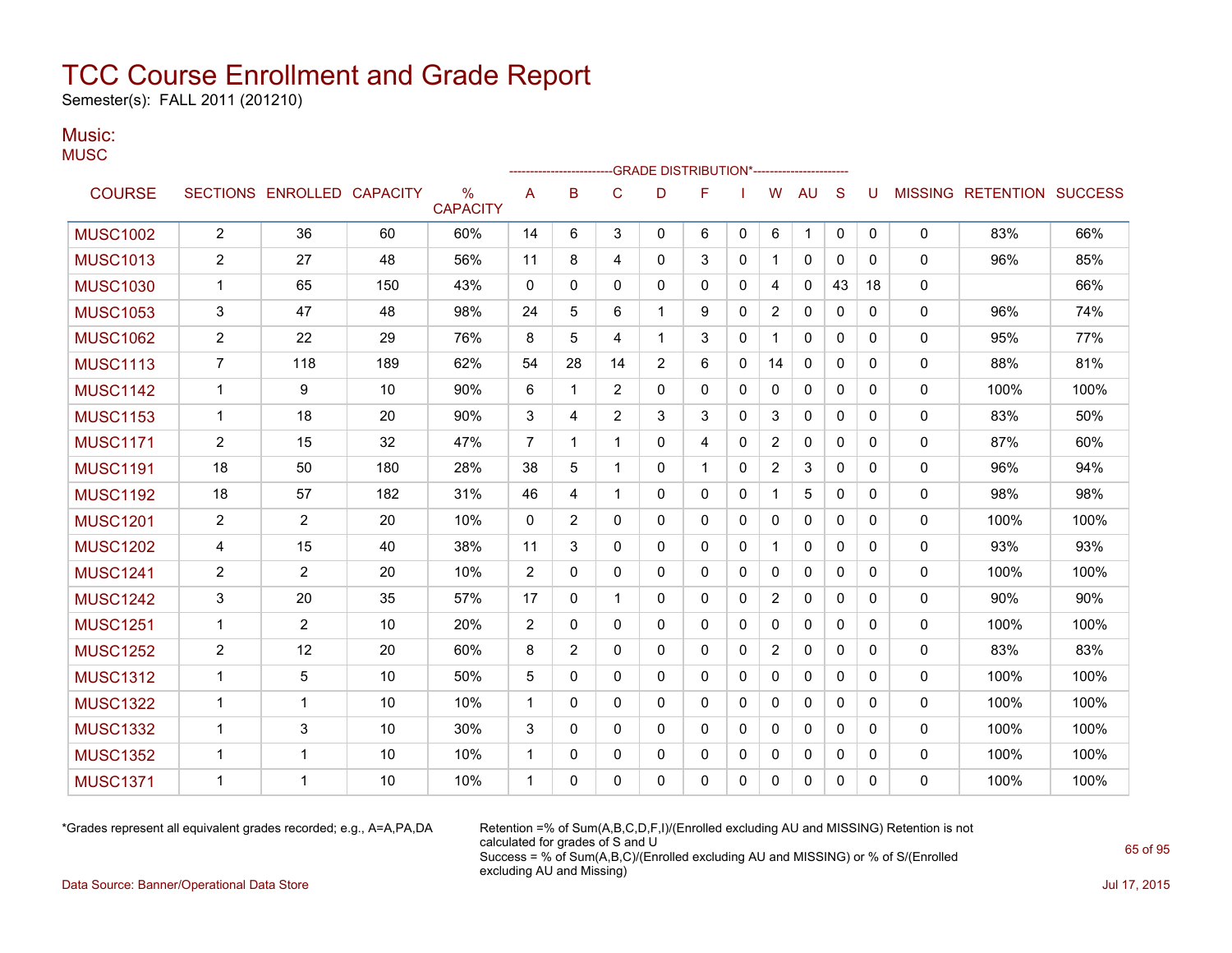Semester(s): FALL 2011 (201210)

### Music: **MUSC**

|                 |                |                            |    |                                  |                |          |                | -GRADE DISTRIBUTION*---------------------- |                |              |              |              |              |          |              |                   |                |
|-----------------|----------------|----------------------------|----|----------------------------------|----------------|----------|----------------|--------------------------------------------|----------------|--------------|--------------|--------------|--------------|----------|--------------|-------------------|----------------|
| <b>COURSE</b>   |                | SECTIONS ENROLLED CAPACITY |    | $\frac{0}{0}$<br><b>CAPACITY</b> | A              | B        | $\mathsf{C}$   | D                                          | F              |              | W            | <b>AU</b>    | S            |          |              | MISSING RETENTION | <b>SUCCESS</b> |
| <b>MUSC1372</b> | $\mathbf{1}$   | 3                          | 10 | 30%                              | $\overline{2}$ | 0        | $\mathbf 0$    | 0                                          | 0              | 0            | $\mathbf{1}$ | 0            | $\mathbf{0}$ | 0        | 0            | 67%               | 67%            |
| <b>MUSC1382</b> | 1              | 1                          | 10 | 10%                              | 1              | 0        | 0              | 0                                          | 0              | 0            | 0            | 0            | $\Omega$     | 0        | 0            | 100%              | 100%           |
| <b>MUSC1392</b> | $\overline{2}$ | 4                          | 20 | 20%                              | 3              | 1        | 0              | 0                                          | 0              | 0            | 0            | 0            | $\Omega$     | 0        | 0            | 100%              | 100%           |
| <b>MUSC1412</b> | 1              | 1                          | 10 | 10%                              | $\mathbf{1}$   | 0        | $\Omega$       | 0                                          | 0              | $\mathbf{0}$ | 0            | 0            | $\Omega$     | 0        | $\mathbf{0}$ | 100%              | 100%           |
| <b>MUSC1432</b> | 1              | $\overline{c}$             | 10 | 20%                              | 2              | 0        | $\Omega$       | 0                                          | $\mathbf{0}$   | 0            | 0            | 0            | $\Omega$     | 0        | $\Omega$     | 100%              | 100%           |
| <b>MUSC1452</b> | 1              | $\mathbf 1$                | 10 | 10%                              | $\mathbf{1}$   | 0        | 0              | 0                                          | 0              | 0            | 0            | 0            | $\Omega$     | 0        | 0            | 100%              | 100%           |
| <b>MUSC1491</b> | 1              | $\mathbf 1$                | 10 | 10%                              | $\mathbf{1}$   | 0        | 0              | 0                                          | 0              | 0            | 0            | 0            | $\Omega$     | 0        | $\mathbf{0}$ | 100%              | 100%           |
| <b>MUSC1492</b> | 1              | 4                          | 10 | 40%                              | 2              | 2        | $\mathbf 0$    | 0                                          | 0              | 0            | 0            | 0            | $\Omega$     | 0        | 0            | 100%              | 100%           |
| <b>MUSC1512</b> | 1              | 6                          | 12 | 50%                              | 5              | 0        | $\Omega$       | 0                                          | 1              | 0            | 0            | $\mathbf{0}$ | $\Omega$     | 0        | $\Omega$     | 100%              | 83%            |
| <b>MUSC1541</b> | $\mathbf 1$    | 12                         | 30 | 40%                              | 11             | 1        | $\Omega$       | 0                                          | $\mathbf{0}$   | 0            | 0            | $\mathbf{0}$ | $\Omega$     | 0        | 0            | 100%              | 100%           |
| <b>MUSC1551</b> | 1              | 48                         | 50 | 96%                              | 41             | $\Omega$ | $\mathbf{0}$   | 1                                          | 2              | 0            | 3            | 1            | $\Omega$     | 0        | $\mathbf{0}$ | 94%               | 87%            |
| <b>MUSC1612</b> | 8              | 42                         | 53 | 79%                              | 21             | 11       | 1              | 0                                          | 5              | 0            | 4            | 0            | 0            | 0        | 0            | 90%               | 79%            |
| <b>MUSC1622</b> | 7              | 17                         | 20 | 85%                              | 9              | 4        | 0              | 0                                          | 4              | 0            | 0            | 0            | 0            | 0        | 0            | 100%              | 76%            |
| <b>MUSC1632</b> | 5              | 6                          | 9  | 67%                              | 6              | 0        | $\Omega$       | 0                                          | $\mathbf{0}$   | $\mathbf{0}$ | 0            | 0            | $\Omega$     | 0        | $\mathbf{0}$ | 100%              | 100%           |
| <b>MUSC1642</b> | 5              | 6                          | 6  | 100%                             | 5              | 1        | $\Omega$       | 0                                          | $\mathbf{0}$   | $\mathbf{0}$ | 0            | $\mathbf{0}$ | $\Omega$     | 0        | $\mathbf{0}$ | 100%              | 100%           |
| <b>MUSC1651</b> | 1              | 59                         | 70 | 84%                              | 56             | 0        | $\mathbf 0$    | 0                                          | $\overline{c}$ | 0            | $\mathbf 1$  | 0            | $\Omega$     | 0        | 0            | 98%               | 95%            |
| <b>MUSC1661</b> | 1              | 21                         | 22 | 95%                              | 21             | 0        | $\Omega$       | 0                                          | $\Omega$       | 0            | 0            | $\mathbf{0}$ | $\Omega$     | 0        | 0            | 100%              | 100%           |
| <b>MUSC1781</b> | 1              | $\overline{2}$             | 5  | 40%                              | 2              | 0        | 0              | $\mathbf{0}$                               | 0              | 0            | 0            | 0            | $\Omega$     | 0        | 0            | 100%              | 100%           |
| <b>MUSC1791</b> | 1              | 5                          | 10 | 50%                              | 5              | 0        | $\Omega$       | 0                                          | $\mathbf{0}$   | $\Omega$     | 0            | $\mathbf{0}$ | $\Omega$     | $\Omega$ | $\mathbf{0}$ | 100%              | 100%           |
| <b>MUSC1801</b> | 1              | 5                          | 20 | 25%                              | $\mathbf{1}$   | 0        | $\Omega$       | 0                                          | $\Omega$       | $\mathbf{0}$ | 4            | $\mathbf{0}$ | $\Omega$     | $\Omega$ | $\mathbf{0}$ | 20%               | 20%            |
| <b>MUSC2013</b> | 1              | 31                         | 35 | 89%                              | 17             | 5        | 5              | 1                                          | 2              | 0            |              | 0            | 0            | 0        | 0            | 97%               | 87%            |
| <b>MUSC2062</b> | 1              | 26                         | 30 | 87%                              | 15             | 6        | $\overline{2}$ |                                            |                | 0            | $\mathbf 1$  | 0            | $\mathbf{0}$ | 0        | $\Omega$     | 96%               | 88%            |
|                 |                |                            |    |                                  |                |          |                |                                            |                |              |              |              |              |          |              |                   |                |

\*Grades represent all equivalent grades recorded; e.g., A=A,PA,DA Retention =% of Sum(A,B,C,D,F,I)/(Enrolled excluding AU and MISSING) Retention is not calculated for grades of S and U Success = % of Sum(A,B,C)/(Enrolled excluding AU and MISSING) or % of S/(Enrolled excluding AU and Missing)

Data Source: Banner/Operational Data Store Jul 17, 2015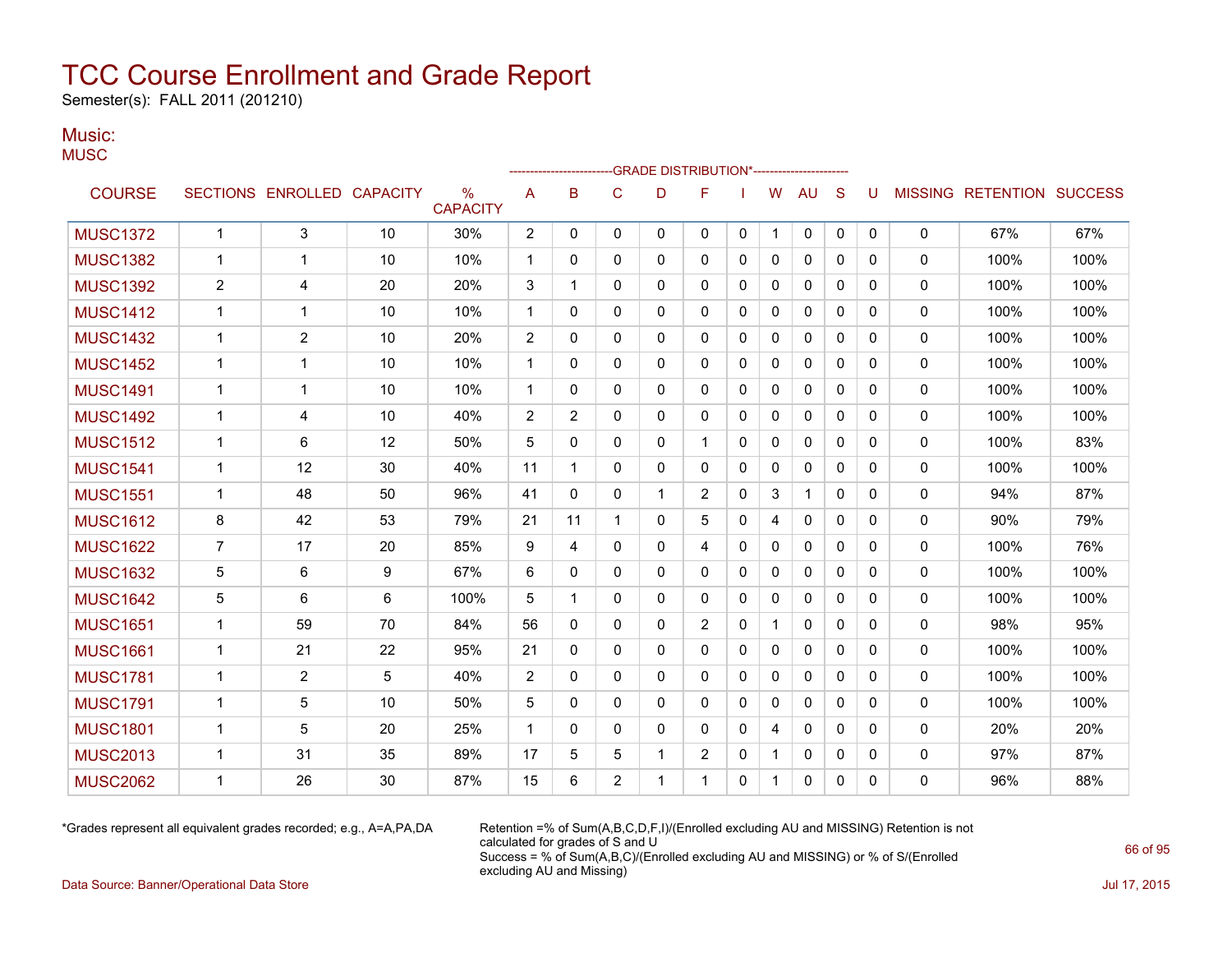Semester(s): FALL 2011 (201210)

### Music: **MUSC**

|                 |                   |                 |                      |              |   | ------------------------GRADE DISTRIBUTION*----------------------- |   |   |          |              |              |             |          |                |           |                |
|-----------------|-------------------|-----------------|----------------------|--------------|---|--------------------------------------------------------------------|---|---|----------|--------------|--------------|-------------|----------|----------------|-----------|----------------|
| <b>COURSE</b>   | SECTIONS ENROLLED | <b>CAPACITY</b> | %<br><b>CAPACITY</b> | A            | B | С                                                                  | D | ⊢ |          | W            | AU           | S           |          | <b>MISSING</b> | RETENTION | <b>SUCCESS</b> |
| <b>MUSC2161</b> | 8                 | 30              | 27%                  |              |   |                                                                    | 0 | 0 | $\Omega$ | 0            |              | $\Omega$    | $\Omega$ | 0              | 100%      | 100%           |
| <b>MUSC2181</b> | 6                 | 20              | 30%                  | 6            |   |                                                                    | 0 | 0 | 0        | 0            | 0            | 0           | $\Omega$ | 0              | 100%      | 100%           |
| <b>MUSC2201</b> |                   | 10              | 10%                  | $\mathbf{0}$ |   |                                                                    | 0 | 0 | 0        | 0            | 0            | 0           | $\Omega$ | 0              | 100%      | 100%           |
| <b>MUSC2202</b> | ົ                 | 10              | 20%                  | 0            | 2 |                                                                    | 0 | 0 | 0        | 0            | $\mathbf{0}$ | 0           | $\Omega$ | 0              | 100%      | 100%           |
| <b>MUSC2223</b> | 5                 | 8               | 62%                  |              | 2 |                                                                    |   | 0 | 0        |              | $\mathbf{0}$ | $\mathbf 0$ | $\Omega$ | 0              | 80%       | 60%            |
| <b>MUSC2242</b> | C                 | 10              | 20%                  | 2            |   |                                                                    | 0 | 0 | 0        | $\mathbf{0}$ | $\Omega$     | 0           | $\Omega$ | 0              | 100%      | 100%           |

\*Grades represent all equivalent grades recorded; e.g., A=A,PA,DA Retention =% of Sum(A,B,C,D,F,I)/(Enrolled excluding AU and MISSING) Retention is not calculated for grades of S and U Success = % of Sum(A,B,C)/(Enrolled excluding AU and MISSING) or % of S/(Enrolled excluding AU and Missing)

Data Source: Banner/Operational Data Store Jul 17, 2015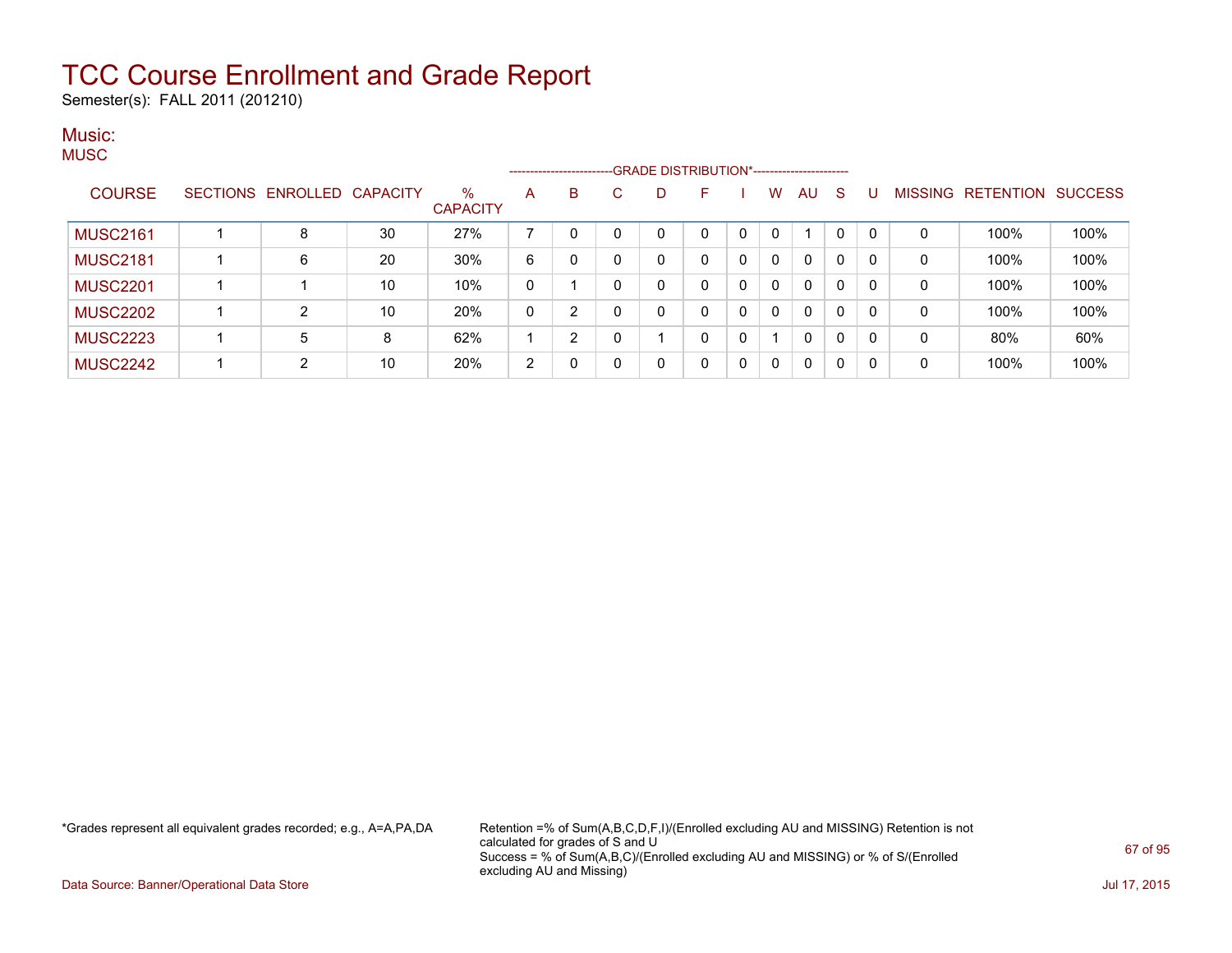Semester(s): FALL 2011 (201210)

### Native American Studies:

NAMS

|                 |                            |    |                      |    | ----------------------- | -GRADE DISTRIBUTION*----------------------- |  |   |    |  |                           |      |
|-----------------|----------------------------|----|----------------------|----|-------------------------|---------------------------------------------|--|---|----|--|---------------------------|------|
| <b>COURSE</b>   | SECTIONS ENROLLED CAPACITY |    | %<br><b>CAPACITY</b> | A  |                         |                                             |  | W | AU |  | MISSING RETENTION SUCCESS |      |
| <b>NAMS1013</b> | 6                          | 25 | 24%                  | 4  |                         |                                             |  |   | 0  |  | 100%                      | 100% |
| <b>NAMS1023</b> | 3                          | 25 | 12%                  | ာ  |                         |                                             |  |   | 0  |  | 100%                      | 100% |
| <b>NAMS2113</b> | 13                         | 30 | 43%                  | 12 |                         |                                             |  |   | 0  |  | 92%                       | 92%  |

\*Grades represent all equivalent grades recorded; e.g., A=A,PA,DA Retention =% of Sum(A,B,C,D,F,I)/(Enrolled excluding AU and MISSING) Retention is not calculated for grades of S and U Success = % of Sum(A,B,C)/(Enrolled excluding AU and MISSING) or % of S/(Enrolled excluding AU and Missing)

Data Source: Banner/Operational Data Store Jul 17, 2015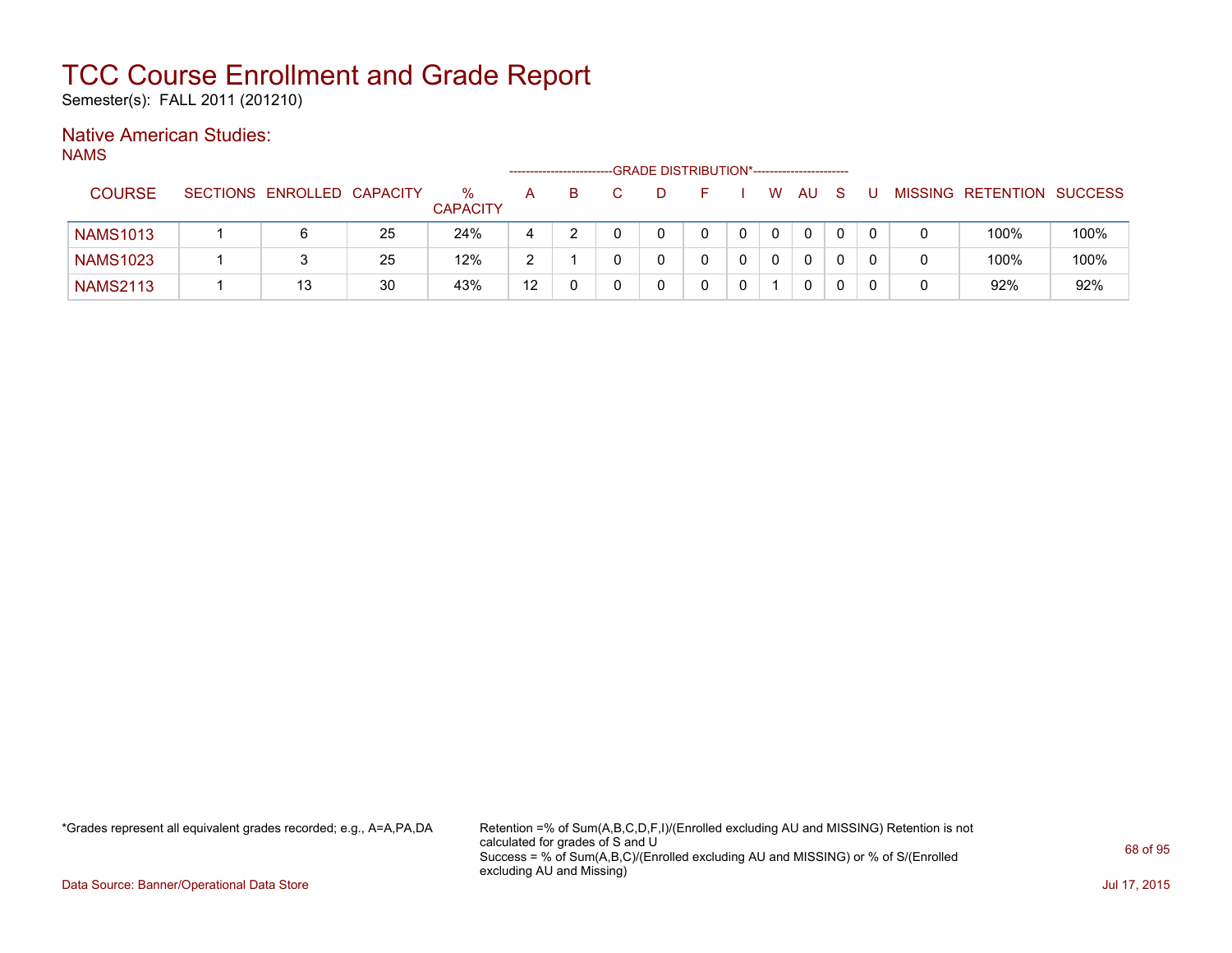Semester(s): FALL 2011 (201210)

#### Numerical Control Mach Tech: NCMT

| .               |                            |    |                      |  |       | ------------------------GRADE DISTRIBUTION*----------------------- |              |                |  |                                          |     |
|-----------------|----------------------------|----|----------------------|--|-------|--------------------------------------------------------------------|--------------|----------------|--|------------------------------------------|-----|
| COURSE          | SECTIONS ENROLLED CAPACITY |    | %<br><b>CAPACITY</b> |  | A B C |                                                                    |              |                |  | D F I W AU S U MISSING RETENTION SUCCESS |     |
| <b>NCMT1212</b> |                            | 20 | $30\%$               |  |       | $\Omega$                                                           | $\mathbf{0}$ | $\overline{0}$ |  | 83%                                      | 83% |

\*Grades represent all equivalent grades recorded; e.g., A=A,PA,DA Retention =% of Sum(A,B,C,D,F,I)/(Enrolled excluding AU and MISSING) Retention is not calculated for grades of S and U Success = % of Sum(A,B,C)/(Enrolled excluding AU and MISSING) or % of S/(Enrolled excluding AU and Missing)

Data Source: Banner/Operational Data Store Jul 17, 2015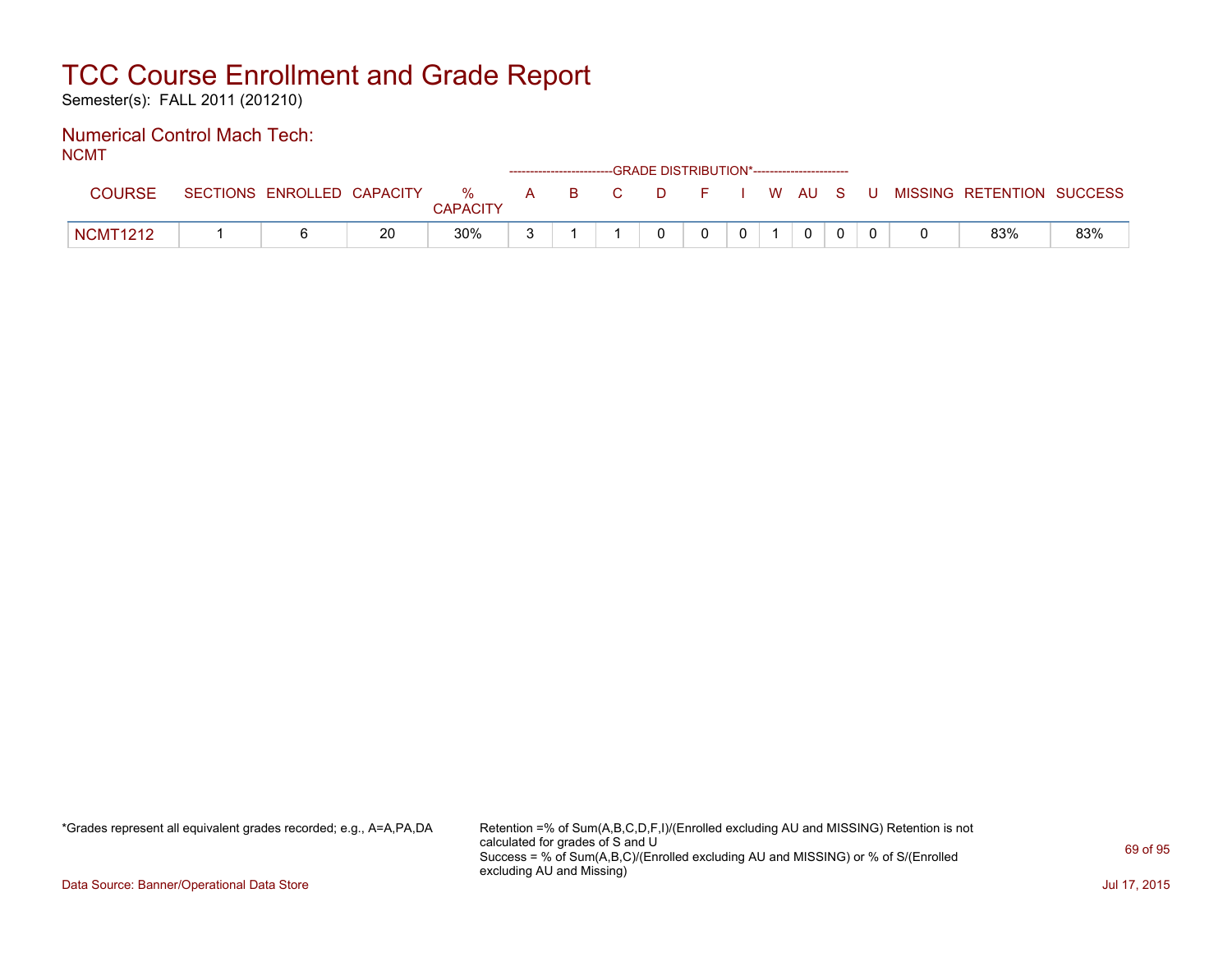Semester(s): FALL 2011 (201210)

### Nursing:

**NURS** 

|                 |                |                            |    |                                  |              |                |                | <b>GRADE DISTRIBUTION*-----------------------</b> |                |              |                |              |              |          |              |                           |      |
|-----------------|----------------|----------------------------|----|----------------------------------|--------------|----------------|----------------|---------------------------------------------------|----------------|--------------|----------------|--------------|--------------|----------|--------------|---------------------------|------|
| <b>COURSE</b>   |                | SECTIONS ENROLLED CAPACITY |    | $\frac{0}{0}$<br><b>CAPACITY</b> | A            | B              | C              | D                                                 | F              |              | W              | <b>AU</b>    | S            | U        |              | MISSING RETENTION SUCCESS |      |
| <b>NURS1013</b> | $\mathbf{1}$   | 20                         | 30 | 67%                              | 12           | 5              | 1              | 0                                                 | $\mathbf{0}$   | 0            | $\overline{2}$ | 0            | 0            | 0        | 0            | 90%                       | 90%  |
| <b>NURS1023</b> | $\mathbf{1}$   | 20                         | 20 | 100%                             | 13           | 4              | $\mathbf{0}$   | 1                                                 | $\mathbf{0}$   | 0            | $\overline{2}$ | 0            | $\mathbf{0}$ | 0        | $\mathbf{0}$ | 90%                       | 85%  |
| <b>NURS1033</b> | $\mathbf{1}$   | 6                          | 20 | 30%                              | 6            | $\mathbf{0}$   | $\mathbf{0}$   | 0                                                 | $\mathbf{0}$   | 0            | 0              | $\mathbf{0}$ | $\mathbf{0}$ | 0        | 0            | 100%                      | 100% |
| <b>NURS1043</b> | $\mathbf{1}$   | 20                         | 20 | 100%                             | 11           | 4              | $\overline{2}$ | $\Omega$                                          | $\Omega$       | $\Omega$     | 3              | $\mathbf{0}$ | $\Omega$     | $\Omega$ | $\mathbf{0}$ | 85%                       | 85%  |
| <b>NURS1133</b> | 5              | 67                         | 81 | 83%                              | 48           | 15             | $\Omega$       | 0                                                 | $\mathbf{1}$   | $\Omega$     | 3              | $\mathbf{0}$ | $\Omega$     | 0        | 0            | 96%                       | 94%  |
| <b>NURS1142</b> | $\mathbf{1}$   | 13                         | 16 | 81%                              | 12           | 1              | $\mathbf{0}$   | $\Omega$                                          | $\mathbf{0}$   | $\mathbf{0}$ | $\Omega$       | $\mathbf{0}$ | $\mathbf{0}$ | 0        | $\mathbf{0}$ | 100%                      | 100% |
| <b>NURS1154</b> | $\mathbf{1}$   | 8                          | 16 | 50%                              | 5            | $\overline{2}$ | $\mathbf{0}$   | 0                                                 | $\mathbf{0}$   | 0            |                | 0            | $\mathbf{0}$ | 0        | 0            | 88%                       | 88%  |
| <b>NURS1207</b> | $\mathbf{1}$   | 30                         | 34 | 88%                              | 3            | 9              | 11             | 1                                                 | $\mathbf{0}$   | 0            | 2              | 4            | $\mathbf{0}$ | 0        | 0            | 92%                       | 88%  |
| <b>NURS1363</b> | $\mathbf 1$    | 6                          | 20 | 30%                              | $\mathbf 1$  | 3              | 1              | 1                                                 | $\mathbf{0}$   | 0            | 0              | 0            | $\mathbf{0}$ | 0        | 0            | 100%                      | 83%  |
| <b>NURS1393</b> | $\mathbf{1}$   | 18                         | 30 | 60%                              | 4            | 12             | $\mathbf{0}$   | $\overline{2}$                                    | 0              | 0            | 0              | 0            | $\mathbf{0}$ | 0        | 0            | 100%                      | 89%  |
| <b>NURS1401</b> | 3              | 82                         | 90 | 91%                              | 26           | 34             | $\overline{7}$ | 4                                                 | $\mathbf{0}$   | $\mathbf{0}$ | 11             | $\mathbf{0}$ | $\Omega$     | 0        | 0            | 87%                       | 82%  |
| <b>NURS1421</b> | 3              | 47                         | 51 | 92%                              | 37           | 5              | $\mathbf{0}$   | 0                                                 | $\mathbf{0}$   | 0            | 5              | $\mathbf{0}$ | $\mathbf{0}$ | 0        | $\mathbf{0}$ | 89%                       | 89%  |
| <b>NURS1431</b> | $\mathbf{1}$   | 59                         | 90 | 66%                              | 22           | 29             | $\overline{2}$ | 1                                                 | $\overline{2}$ | $\Omega$     | 3              | $\mathbf{0}$ | $\Omega$     | $\Omega$ | $\mathbf{0}$ | 95%                       | 90%  |
| <b>NURS1446</b> | $\mathbf{1}$   | 89                         | 95 | 94%                              | 4            | 44             | 9              | 14                                                | $\mathbf{0}$   | 0            | 18             | $\mathbf{0}$ | $\mathbf{0}$ | 0        | 0            | 80%                       | 64%  |
| NURS1446L       | 4              | 89                         | 96 | 93%                              | $\Omega$     | $\Omega$       | $\Omega$       | 0                                                 | $\mathbf{0}$   | $\mathbf{0}$ | 18             | $\mathbf{0}$ | 57           | 14       | 0            |                           | 64%  |
| <b>NURS1453</b> | $\mathbf 1$    | 5                          | 15 | 33%                              | 0            | 5              | 0              | 0                                                 | $\mathbf{0}$   | $\mathbf{0}$ | 0              | $\mathbf{0}$ | $\mathbf{0}$ | 0        | 0            | 100%                      | 100% |
| <b>NURS1457</b> | $\mathbf 1$    | 77                         | 78 | 99%                              | $\mathbf{0}$ | 38             | 5              | 20                                                | $\mathbf{0}$   | $\Omega$     | 14             | $\mathbf{0}$ | $\Omega$     | 0        | 0            | 82%                       | 56%  |
| <b>NURS2303</b> | $\mathbf{1}$   | 29                         | 40 | 72%                              | 12           | 11             | $\overline{2}$ | 1                                                 | 3              | $\mathbf{0}$ | $\mathbf{0}$   | $\mathbf{0}$ | $\Omega$     | 0        | 0            | 100%                      | 86%  |
| <b>NURS2403</b> | $\mathbf 1$    | 35                         | 35 | 100%                             | 17           | 10             | 3              | 1                                                 | 1              | $\mathbf 1$  | $\overline{2}$ | $\mathbf{0}$ | $\mathbf{0}$ | 0        | 0            | 94%                       | 86%  |
| <b>NURS2423</b> | 3              | 64                         | 95 | 67%                              | 20           | 35             | 3              | 3                                                 | $\Omega$       | $\Omega$     | 3              | $\mathbf{0}$ | $\Omega$     | 0        | $\mathbf{0}$ | 95%                       | 91%  |
| <b>NURS2433</b> | $\overline{2}$ | 59                         | 90 | 66%                              | 30           | 25             | 1              | $\overline{2}$                                    | $\mathbf{0}$   | 0            |                | $\mathbf{0}$ | $\mathbf{0}$ | 0        | 0            | 98%                       | 95%  |
| <b>NURS2453</b> | $\overline{2}$ | 40                         | 60 | 67%                              | 9            | 30             | $\Omega$       | 1                                                 | $\Omega$       | 0            | $\Omega$       | $\mathbf{0}$ | 0            | 0        | $\Omega$     | 100%                      | 98%  |

\*Grades represent all equivalent grades recorded; e.g., A=A,PA,DA Retention =% of Sum(A,B,C,D,F,I)/(Enrolled excluding AU and MISSING) Retention is not calculated for grades of S and U Success = % of Sum(A,B,C)/(Enrolled excluding AU and MISSING) or % of S/(Enrolled excluding AU and Missing)

Data Source: Banner/Operational Data Store Jul 17, 2015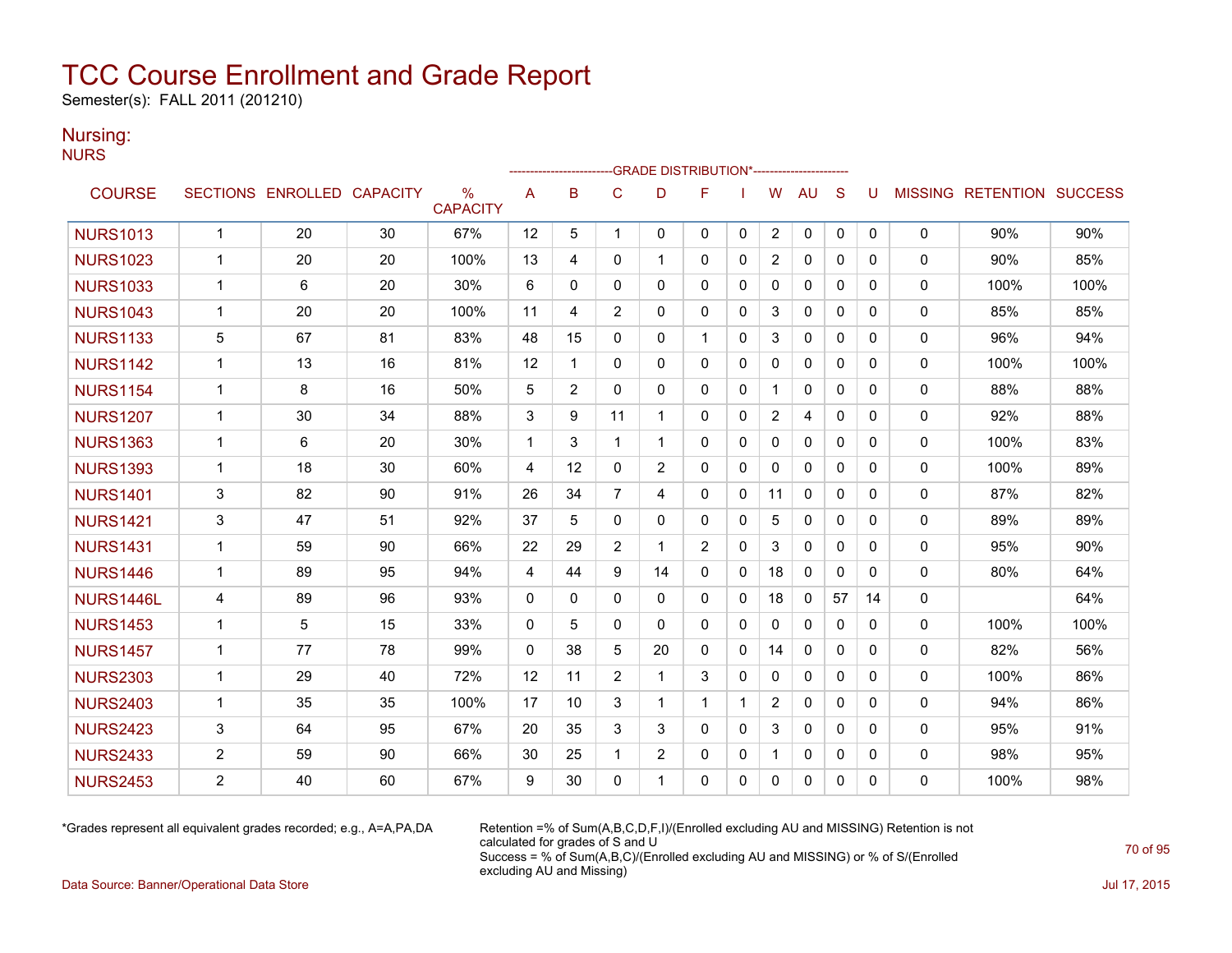Semester(s): FALL 2011 (201210)

#### Nursing: **NURS**

| .               |                 | -GRADE DISTRIBUTION*-----------------------<br>--------------------- |     |                         |    |    |    |   |   |  |          |              |              |  |                |                  |                |
|-----------------|-----------------|----------------------------------------------------------------------|-----|-------------------------|----|----|----|---|---|--|----------|--------------|--------------|--|----------------|------------------|----------------|
| <b>COURSE</b>   | <b>SECTIONS</b> | ENROLLED CAPACITY                                                    |     | $\%$<br><b>CAPACITY</b> | A  | B. | C. | D |   |  | w        | <b>AU</b>    | <sub>S</sub> |  | <b>MISSING</b> | <b>RETENTION</b> | <b>SUCCESS</b> |
| <b>NURS2512</b> | C               | 75                                                                   | 80  | 94%                     | 16 | 58 |    |   |   |  | $\Omega$ | $\mathbf{0}$ | 0            |  | 0              | 100%             | 99%            |
| <b>NURS2543</b> | າ               | 80                                                                   | 105 | 76%                     | 12 | 57 | 10 |   | 0 |  | 0        | 0            | 0            |  | 0              | 100%             | 99%            |
| <b>NURS2564</b> | ົ               | 87                                                                   | 105 | 83%                     | 32 | 48 |    | 3 | 0 |  | 3        | $\mathbf{0}$ | 0            |  | 0              | 97%              | 93%            |
| <b>NURS2991</b> |                 | 12                                                                   | 13  | 92%                     | 0  |    |    | 0 |   |  | $\Omega$ | 0            | 12           |  | 0              |                  | 100%           |
| <b>NURS2992</b> |                 | 16                                                                   | 15  | 107%                    | 12 |    |    | 0 |   |  | 3        | 0            | 0            |  | 0              | 81%              | 81%            |

\*Grades represent all equivalent grades recorded; e.g., A=A,PA,DA Retention =% of Sum(A,B,C,D,F,I)/(Enrolled excluding AU and MISSING) Retention is not calculated for grades of S and U Success = % of Sum(A,B,C)/(Enrolled excluding AU and MISSING) or % of S/(Enrolled excluding AU and Missing)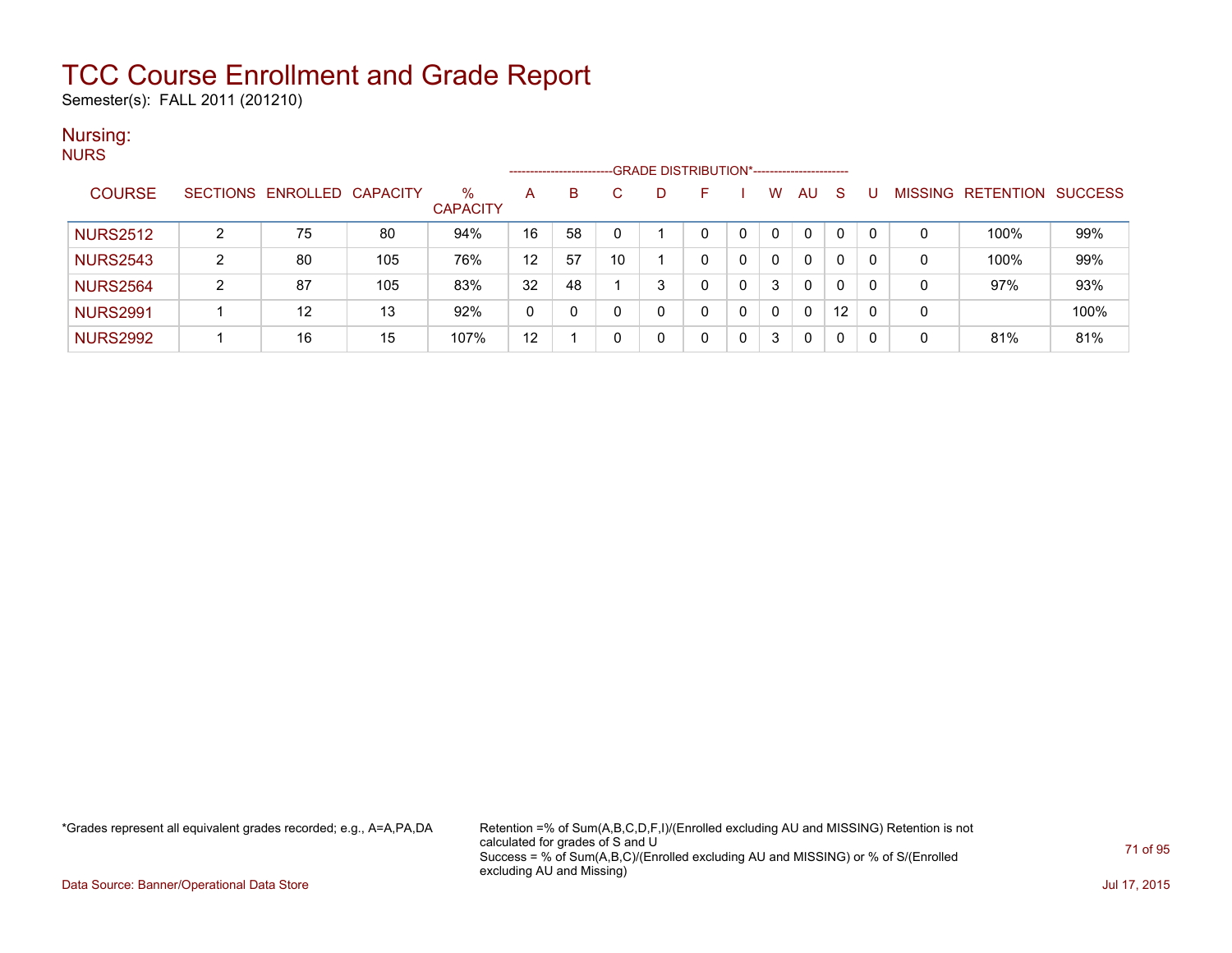Semester(s): FALL 2011 (201210)

### Occupational Therapy Assistant: OCTA<sup>'</sup>

|                 |                   |                 |                         | --------------------------GRADE DISTRIBUTION*----------------------- |   |   |   |   |   |              |              |              |              |                |                  |                |
|-----------------|-------------------|-----------------|-------------------------|----------------------------------------------------------------------|---|---|---|---|---|--------------|--------------|--------------|--------------|----------------|------------------|----------------|
| <b>COURSE</b>   | SECTIONS ENROLLED | <b>CAPACITY</b> | $\%$<br><b>CAPACITY</b> | A                                                                    | B | C | D | F |   | W            | AU           | <sub>S</sub> |              | <b>MISSING</b> | <b>RETENTION</b> | <b>SUCCESS</b> |
| <b>OCTA1203</b> | 27                | 25              | 108%                    | 14                                                                   | 8 | ົ | 2 | 0 | 0 |              | 0            | $\Omega$     | $\Omega$     | 0              | 96%              | 89%            |
| <b>OCTA1303</b> | 19                | 20              | 95%                     | 10                                                                   | 8 |   | 0 | 0 | 0 | $\mathbf{0}$ | $\mathbf{0}$ | 0            | <sup>0</sup> | 0              | 100%             | 100%           |
| OCTA1352        | 20                | 20              | 100%                    | 11                                                                   | 9 |   | 0 | 0 | 0 | $\Omega$     | 0            | $\mathbf{0}$ | O            | 0              | 100%             | 100%           |
| OCTA1363        | 19                | 20              | 95%                     | 5                                                                    | 5 | 5 | 3 | 0 | 0 |              | 0            | 0            | 0            | 0              | 95%              | 79%            |
| <b>OCTA2203</b> | 18                | 20              | 90%                     | 15                                                                   | 3 | 0 | 0 | 0 | 0 | $\mathbf{0}$ | $\mathbf{0}$ | 0            | <sup>0</sup> | 0              | 100%             | 100%           |
| <b>OCTA2233</b> | 17                | 20              | 85%                     | 15                                                                   | 2 |   | 0 | 0 | 0 | $\Omega$     | $\mathbf{0}$ | 0            | $\Omega$     | 0              | 100%             | 100%           |
| OCTA2263        | 17                | 20              | 85%                     | 13                                                                   | 4 |   | 0 | 0 | 0 | $\mathbf{0}$ | $\mathbf{0}$ | 0            |              | 0              | 100%             | 100%           |
| OCTA2376        | 2                 |                 | 200%                    | 2                                                                    | 0 | 0 | 0 | 0 | 0 | $\Omega$     | 0            | 0            | <sup>0</sup> | 0              | 100%             | 100%           |

\*Grades represent all equivalent grades recorded; e.g., A=A,PA,DA Retention =% of Sum(A,B,C,D,F,I)/(Enrolled excluding AU and MISSING) Retention is not calculated for grades of S and U Success = % of Sum(A,B,C)/(Enrolled excluding AU and MISSING) or % of S/(Enrolled excluding AU and Missing)

Data Source: Banner/Operational Data Store Jul 17, 2015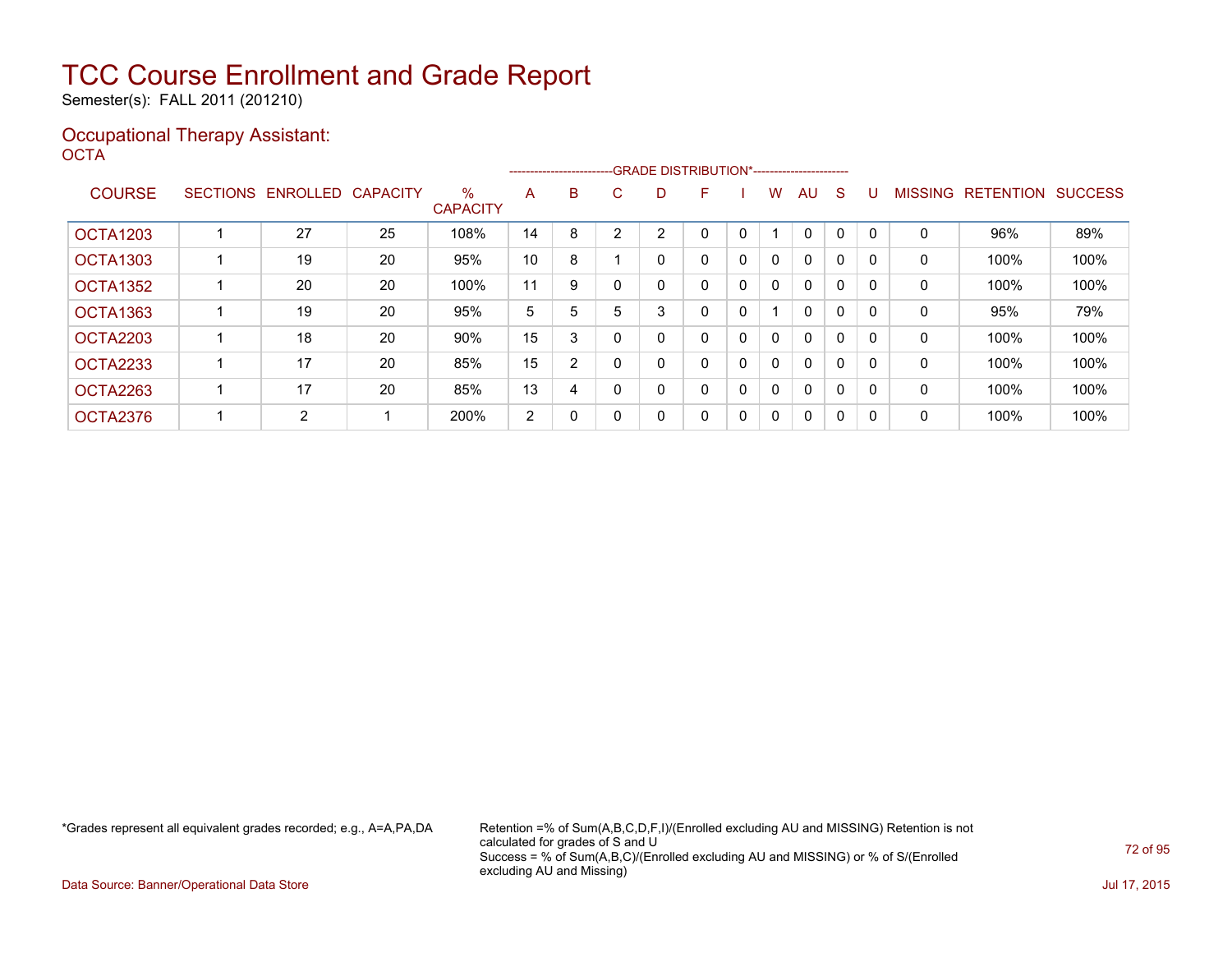Semester(s): FALL 2011 (201210)

#### Physical Education:

PHED

|                 |              |                   |                 |                         |                | ------------------------ |                |                | -GRADE DISTRIBUTION*---------------------- |              |                |              |              |          |              |                                  |      |
|-----------------|--------------|-------------------|-----------------|-------------------------|----------------|--------------------------|----------------|----------------|--------------------------------------------|--------------|----------------|--------------|--------------|----------|--------------|----------------------------------|------|
| <b>COURSE</b>   |              | SECTIONS ENROLLED | <b>CAPACITY</b> | $\%$<br><b>CAPACITY</b> | A              | B                        | C              | D              | F                                          |              | W              | AU           | S            | U        |              | <b>MISSING RETENTION SUCCESS</b> |      |
| <b>PHFD1002</b> | $\mathbf{1}$ | 6                 | 20              | 30%                     | 0              | 3                        | 0              | 0              | $\mathbf{0}$                               | $\mathbf{0}$ | 3              | 0            | $\mathbf 0$  | 0        | 0            | 50%                              | 50%  |
| <b>PHED1092</b> | $\mathbf 1$  | 6                 | 20              | 30%                     | 4              | $\overline{2}$           | $\mathbf{0}$   | $\Omega$       | $\Omega$                                   | $\Omega$     | $\mathbf{0}$   | $\Omega$     | $\Omega$     | 0        | $\mathbf{0}$ | 100%                             | 100% |
| <b>PHED1113</b> | 4            | 66                | 84              | 79%                     | 18             | 23                       | 13             |                | 8                                          | 0            | 3              | $\mathbf{0}$ | $\mathbf{0}$ | 0        | 0            | 95%                              | 82%  |
| <b>PHED1143</b> | 1            | 13                | 20              | 65%                     | 2              | 3                        | $\overline{2}$ | 1.             | 1                                          | 0            | 4              | 0            | $\Omega$     | 0        | 0            | 69%                              | 54%  |
| <b>PHED1202</b> | $\mathbf{1}$ | $\overline{7}$    | 10              | 70%                     | 7              | 0                        | 0              | 0              | 0                                          | 0            | 0              | 0            | 0            | 0        | 0            | 100%                             | 100% |
| <b>PHED1252</b> | 3            | 26                | 34              | 76%                     | 17             | 5                        | $\overline{2}$ | $\mathbf{0}$   | $\mathbf{1}$                               | $\Omega$     | $\mathbf{1}$   | $\mathbf{0}$ | $\Omega$     | 0        | $\mathbf{0}$ | 96%                              | 92%  |
| <b>PHED1282</b> | $\mathbf{1}$ | 5                 | 10              | 50%                     | 4              | 0                        | 0              | $\mathbf{0}$   | $\mathbf{0}$                               | 0            | $\mathbf{1}$   | $\mathbf{0}$ | $\mathbf{0}$ | 0        | 0            | 80%                              | 80%  |
| <b>PHED1302</b> | $\mathbf{1}$ | 4                 | 10              | 40%                     | $\mathbf{1}$   | $\Omega$                 | $\mathbf{0}$   | $\mathbf{0}$   | $\mathbf{0}$                               | 0            | 3              | $\mathbf{0}$ | $\Omega$     | 0        | 0            | 25%                              | 25%  |
| <b>PHED1341</b> | 4            | 32                | 48              | 67%                     | 24             | 3                        | $\mathbf{0}$   | 1              | $\overline{2}$                             | 0            | $\overline{2}$ | $\mathbf{0}$ | $\Omega$     | 0        | 0            | 94%                              | 84%  |
| <b>PHED1401</b> | $\mathbf{1}$ | 14                | 20              | 70%                     | $\overline{7}$ | $\mathbf 1$              | $\mathbf{0}$   | $\Omega$       | 0                                          | $\Omega$     | 6              | $\mathbf{0}$ | $\Omega$     | 0        | 0            | 57%                              | 57%  |
| <b>PHED1412</b> | 4            | 53                | 63              | 84%                     | 37             | 5                        | 3              | 1              | 3                                          | 0            | 4              | 0            | $\mathbf{0}$ | 0        | 0            | 92%                              | 85%  |
| <b>PHED1422</b> | $\mathbf{1}$ | $\overline{7}$    | 12              | 58%                     | 4              | 1                        | $\mathbf{0}$   | $\mathbf{0}$   | 0                                          | 0            | $\overline{2}$ | $\mathbf{0}$ | $\mathbf{0}$ | 0        | $\mathbf{0}$ | 71%                              | 71%  |
| <b>PHED1552</b> | $\mathbf{1}$ | 9                 | 12              | 75%                     | 6              | 1                        | $\mathbf{0}$   | $\mathbf{0}$   | $\mathbf{0}$                               | -1           | 1              | $\mathbf{0}$ | $\Omega$     | $\Omega$ | 0            | 89%                              | 78%  |
| <b>PHED1632</b> | 2            | 23                | 32              | 72%                     | 16             | 1                        | 1              | 0              | $\mathbf{0}$                               | 0            | 5              | $\mathbf{0}$ | $\mathbf{0}$ | 0        | 0            | 78%                              | 78%  |
| <b>PHED1652</b> | 5            | 33                | 59              | 56%                     | 14             | $\overline{7}$           | 1              | $\overline{2}$ | $\overline{2}$                             | 0            | $\overline{7}$ | $\mathbf{0}$ | $\Omega$     | 0        | 0            | 79%                              | 67%  |
| <b>PHED2111</b> | $\mathbf{1}$ | 29                | 40              | 72%                     | 21             | $\overline{2}$           | 2              | $\overline{2}$ | 1                                          | 0            | 1              | $\mathbf{0}$ | $\Omega$     | 0        | $\mathbf{0}$ | 97%                              | 86%  |
| <b>PHED2142</b> | $\mathbf{1}$ | 1                 | 15              | 7%                      | $\mathbf{0}$   | $\Omega$                 | $\Omega$       | $\Omega$       | $\Omega$                                   | $\Omega$     | $\mathbf{1}$   | $\mathbf{0}$ | $\Omega$     | 0        | 0            | 0%                               | 0%   |
| <b>PHED2212</b> | 8            | 150               | 168             | 89%                     | 108            | 16                       | 1              | $\mathbf{0}$   | 1                                          | 0            | 24             | $\mathbf{0}$ | $\Omega$     | 0        | 0            | 84%                              | 83%  |
| <b>PHED2263</b> | $\mathbf{1}$ | 31                | 40              | 78%                     | 9              | 10                       | 5              | $\mathbf{0}$   | 3                                          | 0            | 4              | $\mathbf{0}$ | $\mathbf{0}$ | 0        | 0            | 87%                              | 77%  |
| <b>PHED2312</b> | 2            | 16                | 22              | 73%                     | 13             | $\mathbf{0}$             | 1              | 1              | $\Omega$                                   | 0            |                | $\mathbf{0}$ | $\Omega$     | 0        | 0            | 94%                              | 88%  |
| <b>PHED2322</b> | 3            | 47                | 47              | 100%                    | 35             | 4                        | 0              | 0              | 3                                          | 0            | 5              | $\mathbf{0}$ | 0            | 0        | 0            | 89%                              | 83%  |
| <b>PHED2332</b> | 1            | 16                | 15              | 107%                    | 10             | 1                        | $\overline{2}$ | 0              | 0                                          | 0            | 3              | $\mathbf{0}$ | 0            | 0        | 0            | 81%                              | 81%  |

\*Grades represent all equivalent grades recorded; e.g., A=A,PA,DA Retention =% of Sum(A,B,C,D,F,I)/(Enrolled excluding AU and MISSING) Retention is not calculated for grades of S and U Success = % of Sum(A,B,C)/(Enrolled excluding AU and MISSING) or % of S/(Enrolled excluding AU and Missing)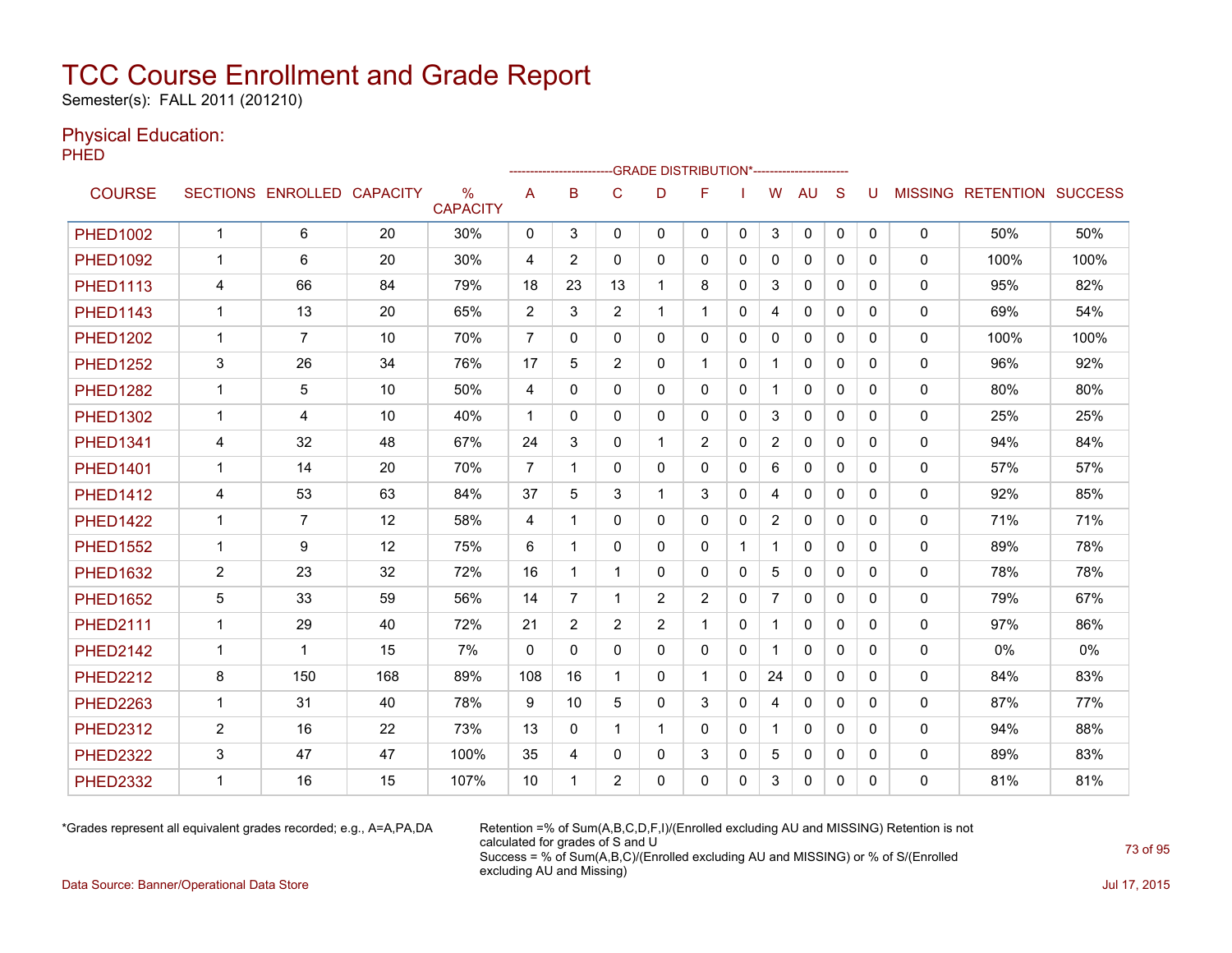Semester(s): FALL 2011 (201210)

#### Physical Education:

PHED

|                 |   |                            |     |                         | --------------------- |    |   |   | -GRADE DISTRIBUTION*----------------------- |                |                |   |                |                  |                |
|-----------------|---|----------------------------|-----|-------------------------|-----------------------|----|---|---|---------------------------------------------|----------------|----------------|---|----------------|------------------|----------------|
| <b>COURSE</b>   |   | SECTIONS ENROLLED CAPACITY |     | $\%$<br><b>CAPACITY</b> | A                     | B  |   | D |                                             | W              | AU.            | S | <b>MISSING</b> | <b>RETENTION</b> | <b>SUCCESS</b> |
| <b>PHED2422</b> |   | 6                          | 12  | 50%                     |                       |    |   |   |                                             | $\overline{2}$ | $\overline{2}$ | 0 |                | 50%              | 50%            |
| <b>PHED2603</b> |   | 22                         | 20  | 110%                    | 14                    |    |   |   |                                             | $\mathbf{0}$   | 0              | 0 | 0              | 100%             | 95%            |
| <b>PHED2653</b> |   | 20                         | 20  | 100%                    | 11                    | 4  |   | ∩ |                                             |                | 0              | 0 | 0              | 95%              | 85%            |
| <b>PHED2662</b> |   | 6                          | 20  | 30%                     | 6                     |    |   |   | 0                                           | 0              | 0              | 0 | 0              | 100%             | 100%           |
| <b>PHED2992</b> | 8 | 85                         | 120 | 71%                     | 56                    | 12 | 6 |   |                                             | 10             | 0              | 0 | 0              | 88%              | 87%            |

\*Grades represent all equivalent grades recorded; e.g., A=A,PA,DA Retention =% of Sum(A,B,C,D,F,I)/(Enrolled excluding AU and MISSING) Retention is not calculated for grades of S and U Success = % of Sum(A,B,C)/(Enrolled excluding AU and MISSING) or % of S/(Enrolled excluding AU and Missing)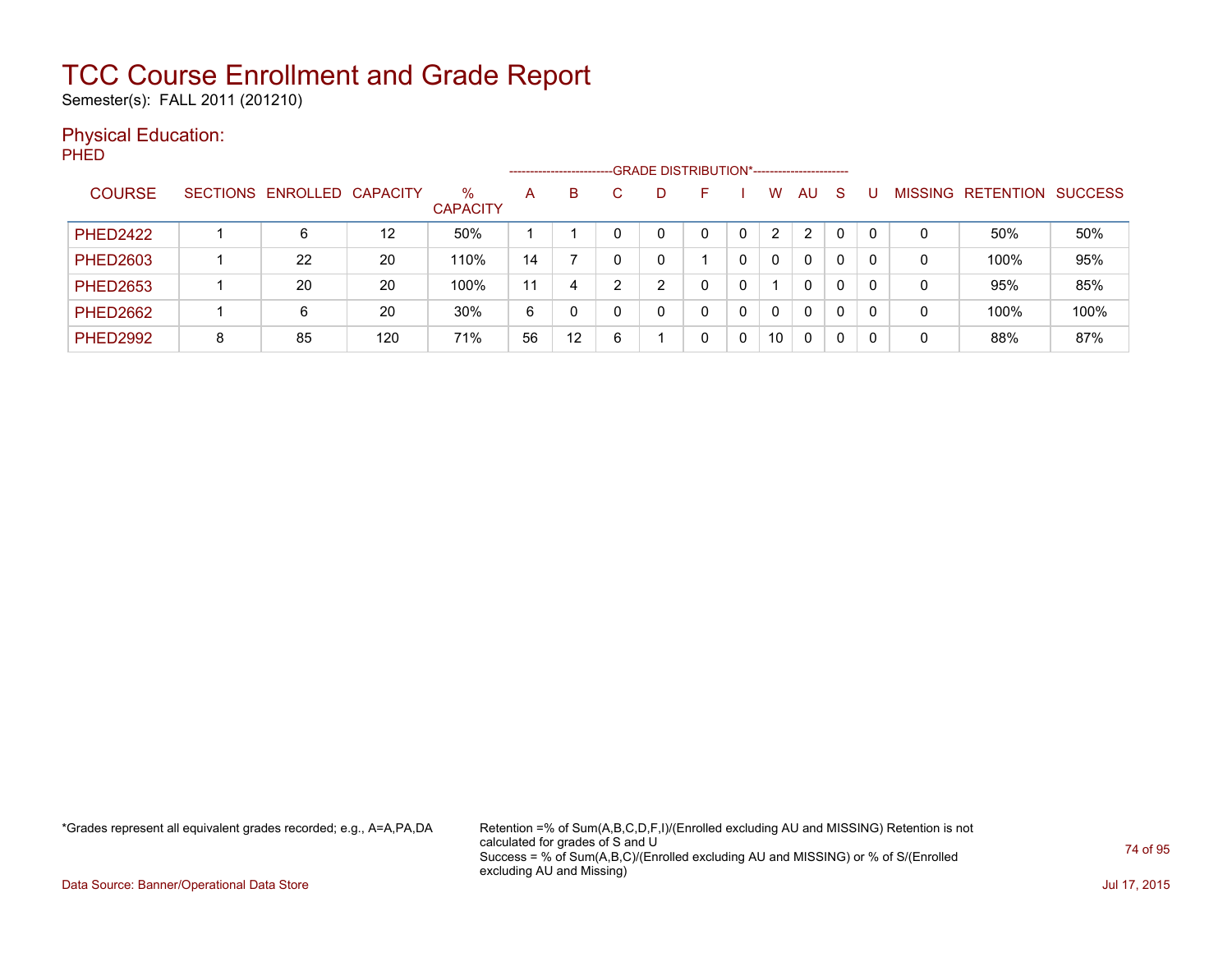Semester(s): FALL 2011 (201210)

#### Philosophy:

PHIL

|                 |                 |          |                 |                         |     |    | --------------------------GRADE DISTRIBUTION*----------------------- |    |    |              |                |              |              |          |                |                  |                |
|-----------------|-----------------|----------|-----------------|-------------------------|-----|----|----------------------------------------------------------------------|----|----|--------------|----------------|--------------|--------------|----------|----------------|------------------|----------------|
| <b>COURSE</b>   | <b>SECTIONS</b> | ENROLLED | <b>CAPACITY</b> | $\%$<br><b>CAPACITY</b> | A   | B  | С                                                                    | D  | F  |              | W.             | AU           | S            | u        | <b>MISSING</b> | <b>RETENTION</b> | <b>SUCCESS</b> |
| <b>PHIL1113</b> | 16              | 340      | 510             | 67%                     | 120 | 69 | 42                                                                   | 18 | 44 | 0            | 47             | $\Omega$     | $\Omega$     | $\Omega$ | 0              | 86%              | 68%            |
| <b>PHIL1143</b> | 5               | 45       | 180             | 25%                     | 27  | 8  | 4                                                                    |    | 3  | 0            | $\overline{2}$ | $\mathbf{0}$ | $\Omega$     |          | 0              | 96%              | 87%            |
| <b>PHIL1213</b> | 2               | 26       | 60              | 43%                     | 6   | 3  | 3                                                                    |    | 9  | 0            | 4              | $\mathbf{0}$ | $\Omega$     |          | 0              | 85%              | 46%            |
| <b>PHIL1223</b> | C               | 10       | 25              | 40%                     | 3   | 4  |                                                                      |    | 0  | $\mathbf 0$  |                | $\mathbf{0}$ | $\mathbf{0}$ | 0        | 0              | 90%              | 80%            |
| <b>PHIL2113</b> |                 | 8        | 20              | 40%                     | 2   | 2  |                                                                      | 0  | 0  | 0            | 4              | $\mathbf{0}$ | $\mathbf{0}$ | 0        | 0              | 50%              | 50%            |
| <b>PHIL2133</b> |                 | 18       | 30              | 60%                     | 9   | 5  |                                                                      | 0  | 3  | 0            |                | $\Omega$     | 0            | 0        | 0              | 94%              | 78%            |
| <b>PHIL2153</b> | 2               | 53       | 60              | 88%                     | 6   | 4  | 9                                                                    | 5  | 6  | $\mathbf{0}$ | 22             | $\Omega$     | 0            | 0        |                | 58%              | 37%            |

\*Grades represent all equivalent grades recorded; e.g., A=A,PA,DA Retention =% of Sum(A,B,C,D,F,I)/(Enrolled excluding AU and MISSING) Retention is not calculated for grades of S and U Success = % of Sum(A,B,C)/(Enrolled excluding AU and MISSING) or % of S/(Enrolled excluding AU and Missing)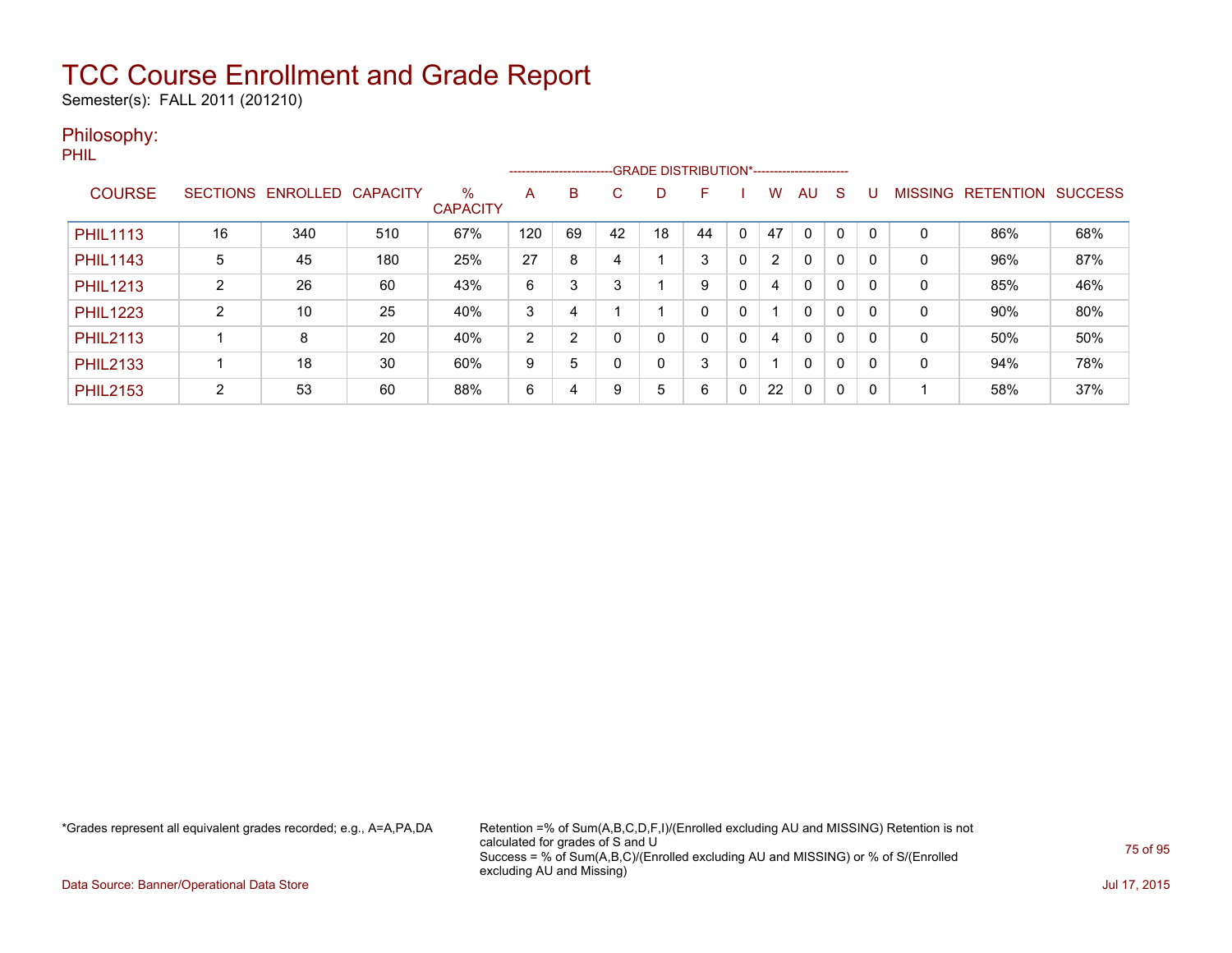Semester(s): FALL 2011 (201210)

### Pharmacy Technology:

PHMT

|                 |                            |    |                         |                |   | -GRADE DISTRIBUTION*----------------------- |              |   |   |              |   |  |                           |     |
|-----------------|----------------------------|----|-------------------------|----------------|---|---------------------------------------------|--------------|---|---|--------------|---|--|---------------------------|-----|
| <b>COURSE</b>   | SECTIONS ENROLLED CAPACITY |    | $\%$<br><b>CAPACITY</b> | A              | B |                                             |              |   | W | AU           | S |  | MISSING RETENTION SUCCESS |     |
| <b>PHMT1318</b> | 18                         | 18 | 100%                    | 14             |   |                                             | 0            |   |   | $\mathbf{0}$ |   |  | 94%                       | 94% |
| <b>PHMT1414</b> | 18                         | 30 | 60%                     | $\overline{A}$ |   |                                             | <sup>n</sup> | 0 |   | $\mathbf{0}$ |   |  | 94%                       | 94% |
| <b>PHMT1524</b> | 18                         | 30 | 60%                     | 16             |   |                                             |              |   |   | 0            |   |  | 94%                       | 94% |

\*Grades represent all equivalent grades recorded; e.g., A=A,PA,DA Retention =% of Sum(A,B,C,D,F,I)/(Enrolled excluding AU and MISSING) Retention is not calculated for grades of S and U Success = % of Sum(A,B,C)/(Enrolled excluding AU and MISSING) or % of S/(Enrolled excluding AU and Missing)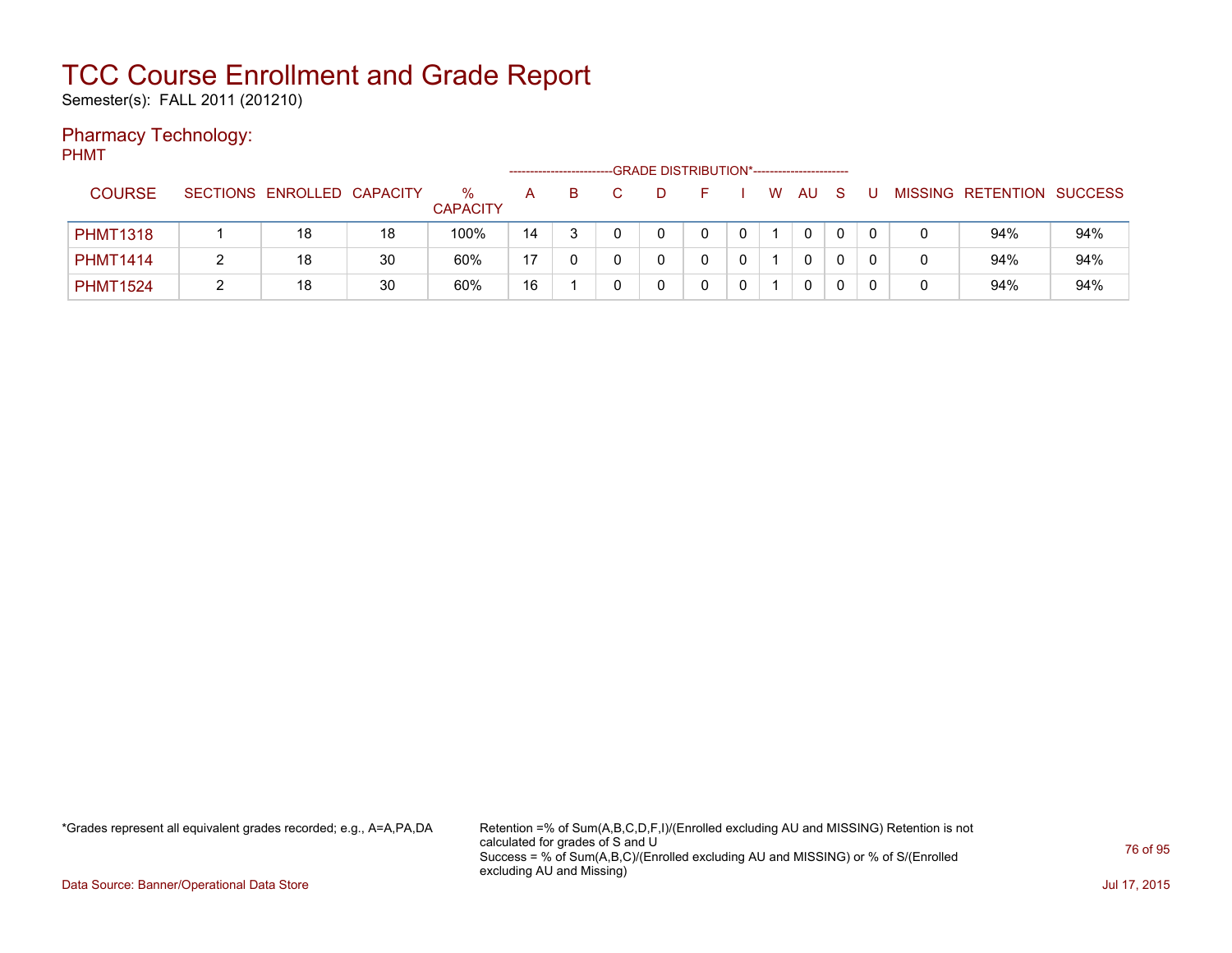Semester(s): FALL 2011 (201210)

#### Physical Science:

PH<sub>SC</sub>

|                 |    |                            |     |                         | --------------------- |    |    |    | -GRADE DISTRIBUTION*----------------------- |   |    |              |              |          |                |                  |                |
|-----------------|----|----------------------------|-----|-------------------------|-----------------------|----|----|----|---------------------------------------------|---|----|--------------|--------------|----------|----------------|------------------|----------------|
| <b>COURSE</b>   |    | SECTIONS ENROLLED CAPACITY |     | $\%$<br><b>CAPACITY</b> | A                     | B  |    | D  | F                                           |   | W. | AU           | -S           |          | <b>MISSING</b> | <b>RETENTION</b> | <b>SUCCESS</b> |
| <b>PHSC1114</b> | 18 | 269                        | 400 | 67%                     | 64                    | 76 | 52 | 20 | 23                                          | 0 | 34 | $\mathbf{0}$ | $\mathbf{0}$ |          | 0              | 87%              | 71%            |
| <b>PHSC2111</b> |    |                            | 20  | 35%                     | 6                     |    |    |    |                                             | 0 |    | 0            | 0            |          | 0              | 86%              | 86%            |
| <b>PHSC2121</b> |    | 5                          | 20  | 25%                     | 5                     |    |    |    |                                             |   | 0  | 0            | 0            | $\Omega$ | 0              | 100%             | 100%           |
| <b>PHSC2151</b> |    | 19                         | 20  | 95%                     | 4                     |    | 5  |    | 3                                           |   | 0  | 0            | 0            |          | 0              | 100%             | 84%            |
| <b>PHSC2181</b> |    | 2                          | 10  | 20%                     |                       |    |    |    |                                             |   |    | 0            | 0            |          | 0              | 50%              | 50%            |

\*Grades represent all equivalent grades recorded; e.g., A=A,PA,DA Retention =% of Sum(A,B,C,D,F,I)/(Enrolled excluding AU and MISSING) Retention is not calculated for grades of S and U Success = % of Sum(A,B,C)/(Enrolled excluding AU and MISSING) or % of S/(Enrolled excluding AU and Missing)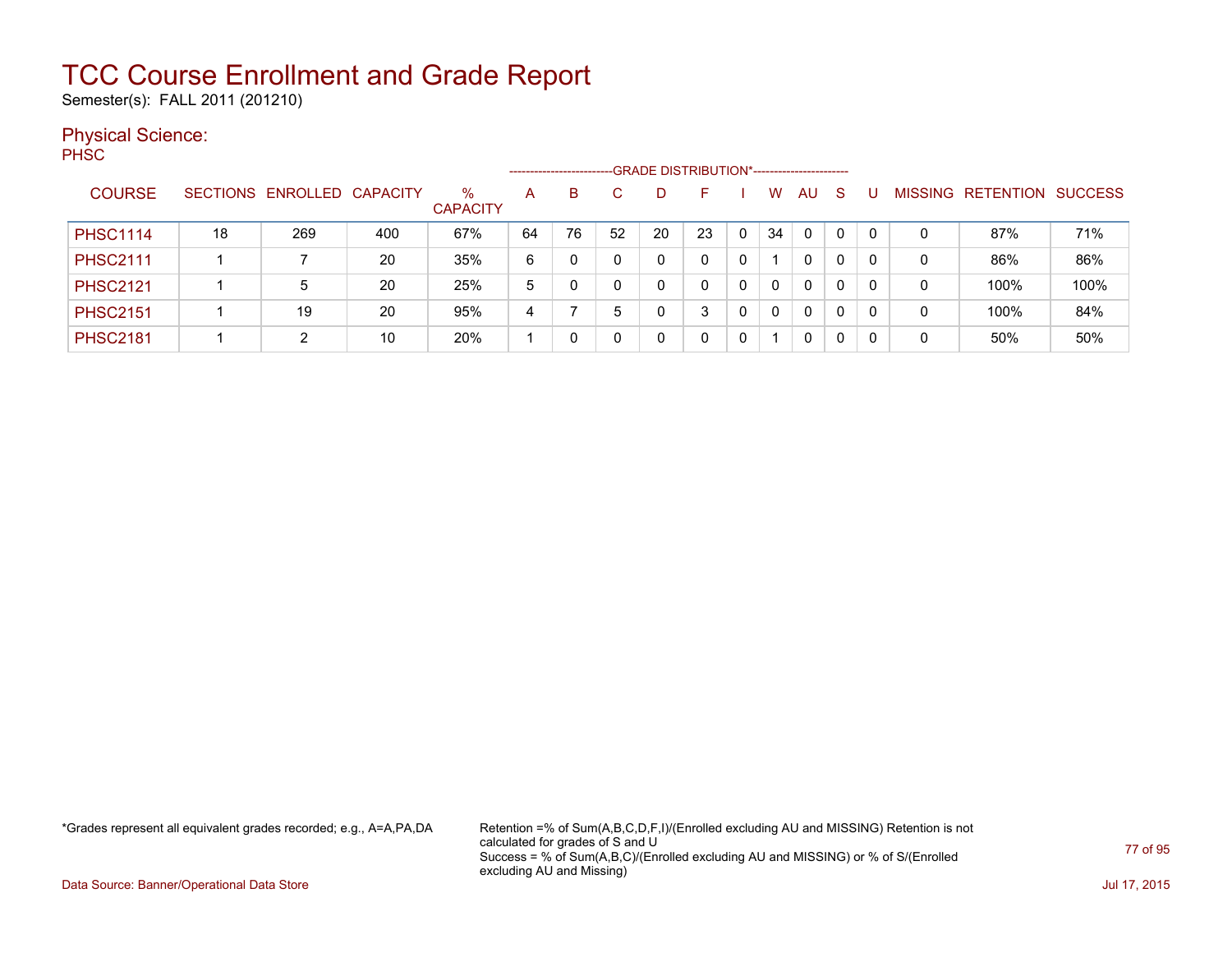Semester(s): FALL 2011 (201210)

#### Physical Therapist Assistant: PHTA

|                 |                 |                 |                 |                      |    |              |   | ------------------------GRADE DISTRIBUTION*----------------------- |              |              |                |              |          |          |                |                  |                |
|-----------------|-----------------|-----------------|-----------------|----------------------|----|--------------|---|--------------------------------------------------------------------|--------------|--------------|----------------|--------------|----------|----------|----------------|------------------|----------------|
| <b>COURSE</b>   | <b>SECTIONS</b> | <b>ENROLLED</b> | <b>CAPACITY</b> | %<br><b>CAPACITY</b> | A  | B            | C | D                                                                  | F            |              | w              | AU           | S        |          | <b>MISSING</b> | <b>RETENTION</b> | <b>SUCCESS</b> |
| <b>PHTA1203</b> | 3               | 36              | 44              | 82%                  | 11 | 16           |   |                                                                    |              | 0            |                | 0            | 0        | $\Omega$ | 0              | 97%              | 94%            |
| <b>PHTA1242</b> |                 | 34              | 36              | 94%                  | 32 |              |   | 0                                                                  | 0            | 0            |                | $\mathbf{0}$ | $\Omega$ |          | 0              | 97%              | 97%            |
| <b>PHTA1303</b> | 3               | 34              | 47              | 72%                  | 16 | 16           |   | 0                                                                  | 0            | $\mathbf{0}$ | $\overline{2}$ | $\mathbf{0}$ | $\Omega$ |          | 0              | 94%              | 94%            |
| <b>PHTA2332</b> | 3               | 25              | 39              | 64%                  | 20 | 3            |   | 0                                                                  | 0            |              | $\mathbf{0}$   | $\mathbf{0}$ | $\Omega$ | $\Omega$ | 0              | 100%             | 96%            |
| <b>PHTA2343</b> | 3               | 25              | 38              | 66%                  | 6  | 15           | 4 | 0                                                                  | 0            | 0            | $\mathbf{0}$   | $\mathbf{0}$ | $\Omega$ |          | $\Omega$       | 100%             | 100%           |
| <b>PHTA2373</b> | 3               | 25              | 39              | 64%                  | 4  | 17           | 4 | 0                                                                  | 0            | 0            | 0              | $\mathbf{0}$ | 0        |          | 0              | 100%             | 100%           |
| <b>PHTA2442</b> |                 | 25              | 35              | 71%                  | 25 | $\Omega$     |   | 0                                                                  | 0            | $\mathbf{0}$ | $\mathbf{0}$   | $\mathbf{0}$ | $\Omega$ | $\Omega$ | 0              | 100%             | 100%           |
| <b>PHTA2486</b> |                 |                 |                 | 100%                 | 0  | $\mathbf{0}$ |   | 0                                                                  | $\mathbf{0}$ | $\mathbf{0}$ | $\mathbf{0}$   | $\mathbf{0}$ | $\Omega$ |          | 0              | 100%             | 100%           |
| <b>PHTA2543</b> |                 | 25              | 35              | 71%                  | 4  | 16           |   | 2                                                                  | 0            | 0            | 0              | 0            | 0        |          | 0              | 100%             | 92%            |

\*Grades represent all equivalent grades recorded; e.g., A=A,PA,DA Retention =% of Sum(A,B,C,D,F,I)/(Enrolled excluding AU and MISSING) Retention is not calculated for grades of S and U Success = % of Sum(A,B,C)/(Enrolled excluding AU and MISSING) or % of S/(Enrolled excluding AU and Missing)

Data Source: Banner/Operational Data Store Jul 17, 2015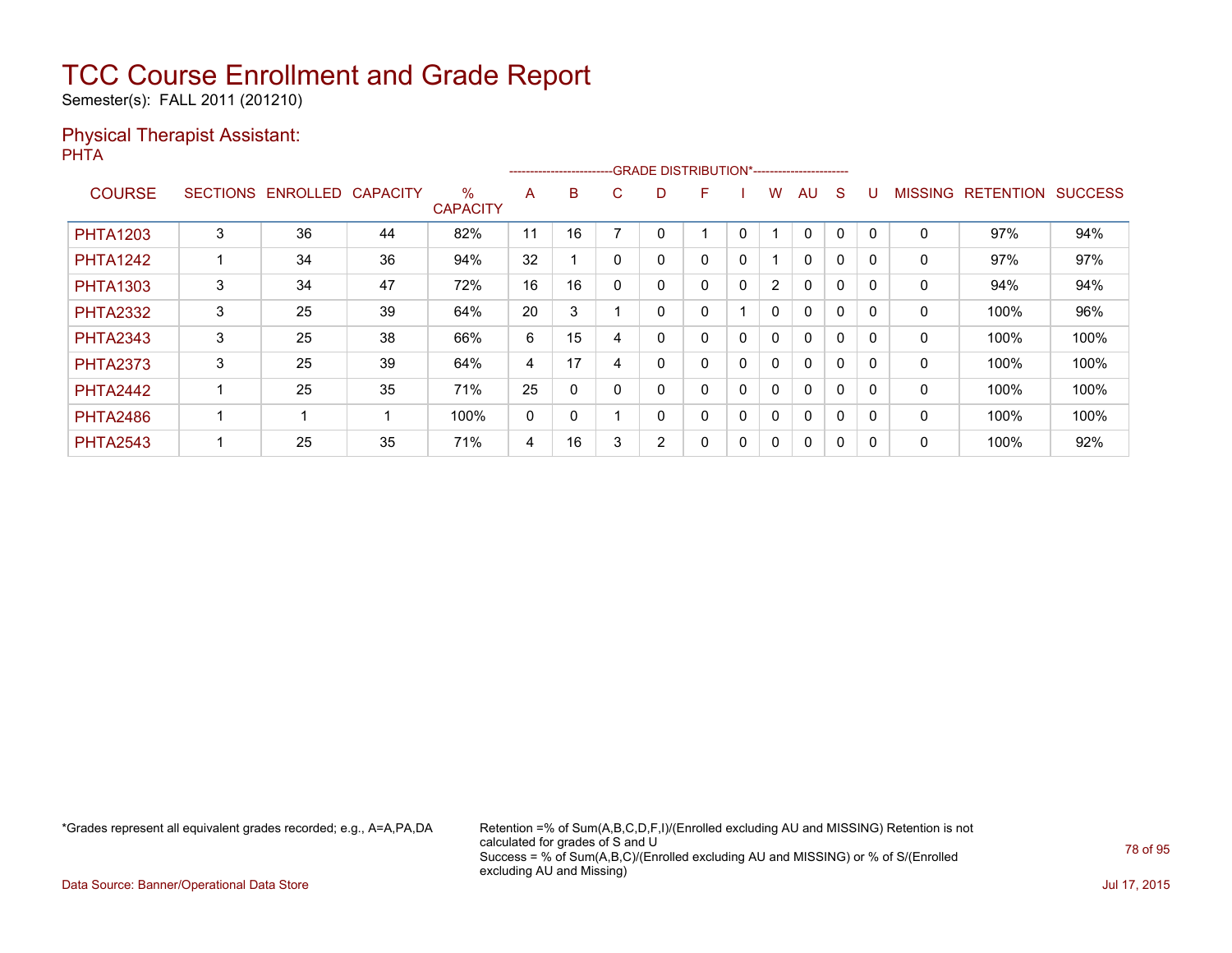Semester(s): FALL 2011 (201210)

#### Physics:

**PHYS** 

|                 |    |                            |     |                         |                |    |    |    | ------------------------GRADE DISTRIBUTION*----------------------- |   |    |              |   |   |   |                   |                |
|-----------------|----|----------------------------|-----|-------------------------|----------------|----|----|----|--------------------------------------------------------------------|---|----|--------------|---|---|---|-------------------|----------------|
| <b>COURSE</b>   |    | SECTIONS ENROLLED CAPACITY |     | $\%$<br><b>CAPACITY</b> | A              | B  |    |    | F                                                                  |   | w  | AU           | S |   |   | MISSING RETENTION | <b>SUCCESS</b> |
| <b>PHYS1003</b> |    |                            | 20  | 35%                     |                |    |    | ◠  |                                                                    |   |    |              | 0 |   | 0 | 83%               | 50%            |
| <b>PHYS1014</b> |    | 5                          | 20  | 25%                     | $\overline{2}$ |    |    |    |                                                                    | 0 |    | 0            | 0 | 0 | 0 | 100%              | 60%            |
| <b>PHYS1114</b> | 12 | 234                        | 288 | 81%                     | 97             | 51 | 38 | 14 | 14                                                                 | 0 | 19 |              | 0 | 0 | 0 | 92%               | 80%            |
| <b>PHYS1214</b> | 4  | 43                         | 78  | 55%                     | 16             | 10 | 10 |    |                                                                    | 0 | 5  | 0            | 0 | 0 | 0 | 88%               | 84%            |
| <b>PHYS2034</b> | 4  | 75                         | 75  | 100%                    | 23             | 29 | 15 |    | 0                                                                  | 0 |    | $\mathbf{0}$ | 0 | 0 | 0 | 91%               | 89%            |
| <b>PHYS2124</b> | C. | 49                         | 51  | 96%                     | 21             | 14 | 10 |    | 0                                                                  | 0 | 3  | 0            | 0 |   | 0 | 94%               | 92%            |

\*Grades represent all equivalent grades recorded; e.g., A=A,PA,DA Retention =% of Sum(A,B,C,D,F,I)/(Enrolled excluding AU and MISSING) Retention is not calculated for grades of S and U Success = % of Sum(A,B,C)/(Enrolled excluding AU and MISSING) or % of S/(Enrolled excluding AU and Missing)

Data Source: Banner/Operational Data Store Jul 17, 2015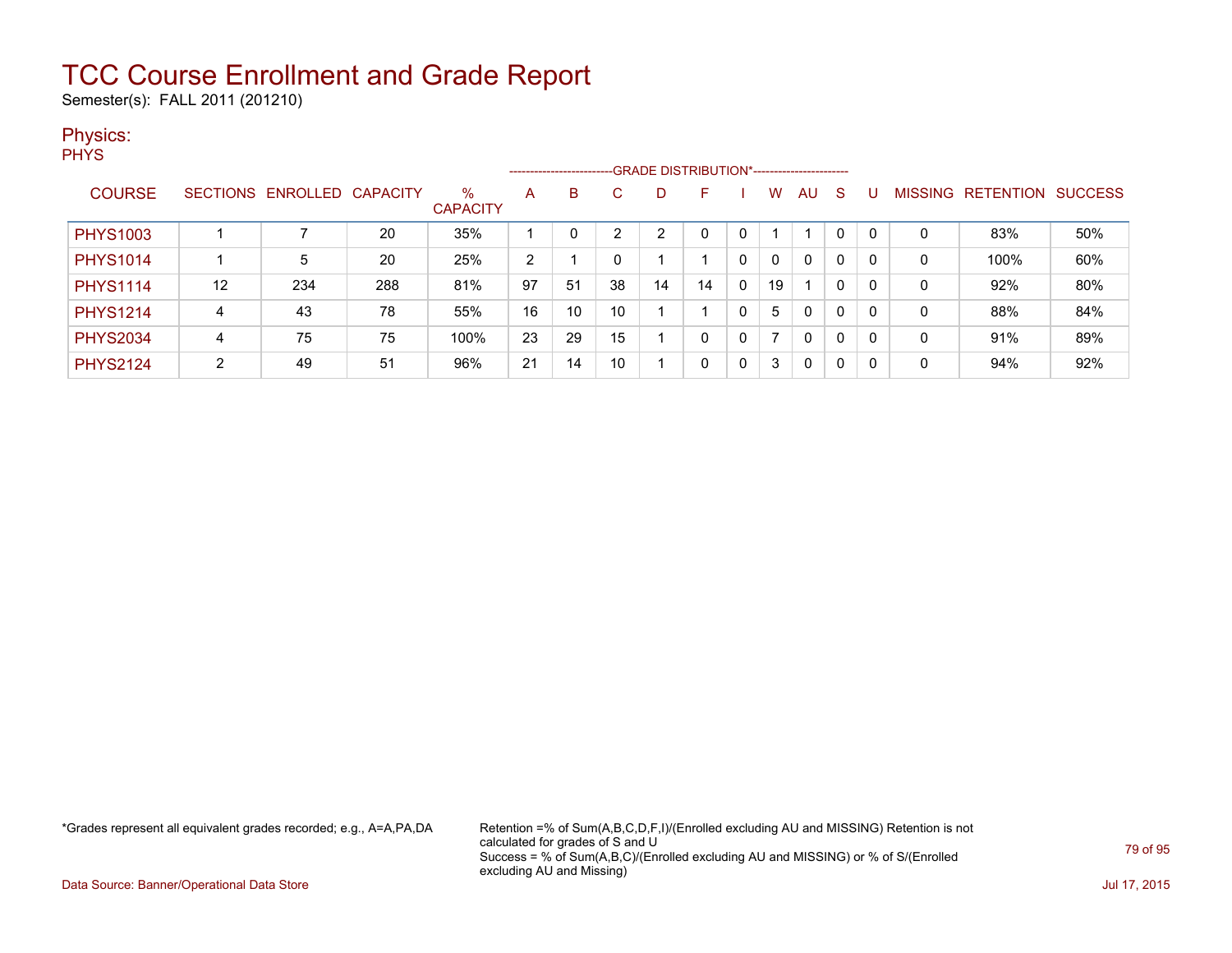Semester(s): FALL 2011 (201210)

#### Paralegal:

PLGL

|                 |                 |          |                 |                         |                |   |    | ------------------------GRADE DISTRIBUTION*----------------------- |   |          |                |              |             |          |                |                  |                |
|-----------------|-----------------|----------|-----------------|-------------------------|----------------|---|----|--------------------------------------------------------------------|---|----------|----------------|--------------|-------------|----------|----------------|------------------|----------------|
| <b>COURSE</b>   | <b>SECTIONS</b> | ENROLLED | <b>CAPACITY</b> | $\%$<br><b>CAPACITY</b> | A              | B | C. | D                                                                  | F |          | w              | AU           | S           |          | <b>MISSING</b> | <b>RETENTION</b> | <b>SUCCESS</b> |
| <b>PLGL1213</b> | າ               | 39       | 45              | 87%                     | 12             | 6 |    |                                                                    | 4 | C        | 9              | 0            | 0           |          | 0              | 77%              | 64%            |
| <b>PLGL1313</b> |                 | 24       | 30              | 80%                     | 11             | 4 | 2  | 0                                                                  |   | 0        | 6              | $\mathbf{0}$ | $\mathbf 0$ | $\Omega$ | 0              | 75%              | 71%            |
| <b>PLGL2303</b> |                 | 8        | 20              | 40%                     | 3              | 3 |    | 0                                                                  | 0 | 0        |                | 0            | $\mathbf 0$ |          | $\mathbf{0}$   | 88%              | 88%            |
| <b>PLGL2333</b> |                 | 14       | 15              | 93%                     | 6              | 3 |    | 0                                                                  | 0 |          | 4              | 0            | 0           |          | 0              | 71%              | 64%            |
| <b>PLGL2343</b> |                 | 10       | 15              | 67%                     | 3              | 5 |    | 0                                                                  | 0 |          |                | $\mathbf{0}$ | $\Omega$    | $\Omega$ | 0              | 90%              | 80%            |
| <b>PLGL2353</b> |                 | 10       | 25              | 40%                     | 8              | 2 |    | 0                                                                  | 0 | 0        | 0              | 0            | $\mathbf 0$ | $\Omega$ | 0              | 100%             | 100%           |
| <b>PLGL2363</b> |                 | 11       | 25              | 44%                     | $\overline{2}$ | 6 |    | 0                                                                  | 0 | $\Omega$ | $\overline{2}$ | $\mathbf{0}$ | 0           | -0       | 0              | 82%              | 82%            |
| <b>PLGL2493</b> |                 | 10       | 20              | 50%                     | 8              | 2 |    | 0                                                                  | 0 | 0        | 0              | $\mathbf{0}$ | 0           | റ        | 0              | 100%             | 100%           |

\*Grades represent all equivalent grades recorded; e.g., A=A,PA,DA Retention =% of Sum(A,B,C,D,F,I)/(Enrolled excluding AU and MISSING) Retention is not calculated for grades of S and U Success = % of Sum(A,B,C)/(Enrolled excluding AU and MISSING) or % of S/(Enrolled excluding AU and Missing)

Data Source: Banner/Operational Data Store Jul 17, 2015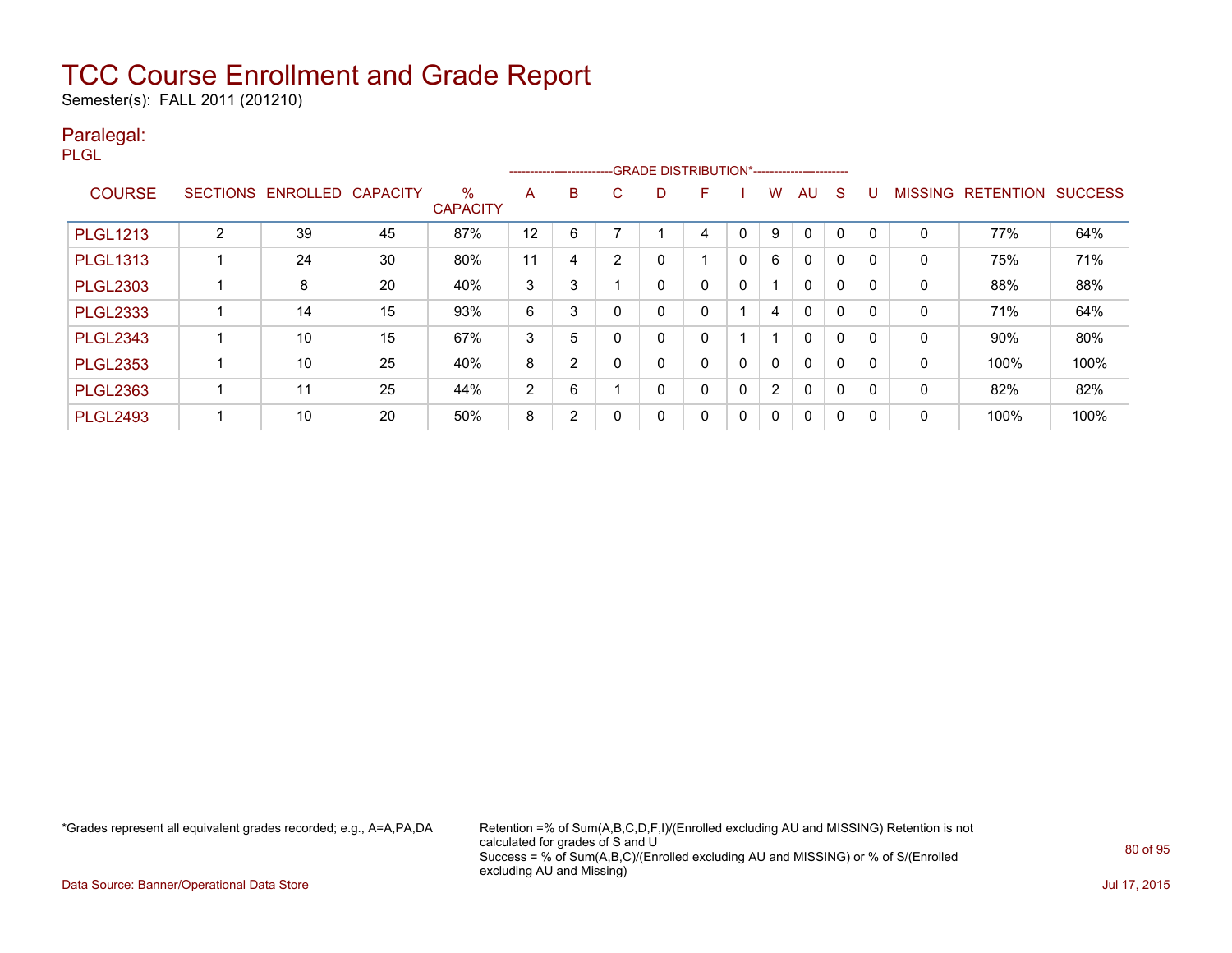Semester(s): FALL 2011 (201210)

#### Political Science: **POLS**

| $- -$           |    |                            |       |                         | --------------------- |     |               | -GRADE DISTRIBUTION*----------------------- |     |   |                      |    |          |          |                |           |                |
|-----------------|----|----------------------------|-------|-------------------------|-----------------------|-----|---------------|---------------------------------------------|-----|---|----------------------|----|----------|----------|----------------|-----------|----------------|
| <b>COURSE</b>   |    | SECTIONS ENROLLED CAPACITY |       | $\%$<br><b>CAPACITY</b> | A                     | B   | C.            |                                             |     |   | w                    | AU | <b>S</b> |          | <b>MISSING</b> | RETENTION | <b>SUCCESS</b> |
| <b>POLS1113</b> | 85 | 2,403                      | 2,957 | 81%                     | 933                   | 572 | 311           | 127                                         | 247 | 8 | 204                  | 0  | $\Omega$ | $\Omega$ |                | 92%       | 76%            |
| <b>POLS2103</b> |    |                            | 30    | 23%                     | 5                     |     | 0             | 0                                           |     | 0 |                      | 0  | $\Omega$ | $\Omega$ | 0              | 86%       | 86%            |
| <b>POLS2133</b> |    | 5                          | 30    | 17%                     | 2                     | 3   | 0             | 0                                           |     | 0 | 0                    | 0  | $\Omega$ | $\Omega$ | 0              | 100%      | 100%           |
| <b>POLS2153</b> |    | 10                         | 20    | 50%                     | 3                     |     | $\mathcal{P}$ | 0                                           |     | 0 |                      | 0  | $\Omega$ | $\Omega$ | 0              | 100%      | 90%            |
| <b>POLS2203</b> |    | 19                         | 20    | 95%                     | 3                     | 8   | 3             |                                             |     | 0 | $\mathbf{2}^{\circ}$ | 0  | $\Omega$ | $\Omega$ | 0              | 89%       | 74%            |

\*Grades represent all equivalent grades recorded; e.g., A=A,PA,DA Retention =% of Sum(A,B,C,D,F,I)/(Enrolled excluding AU and MISSING) Retention is not calculated for grades of S and U Success = % of Sum(A,B,C)/(Enrolled excluding AU and MISSING) or % of S/(Enrolled excluding AU and Missing)

Data Source: Banner/Operational Data Store Jul 17, 2015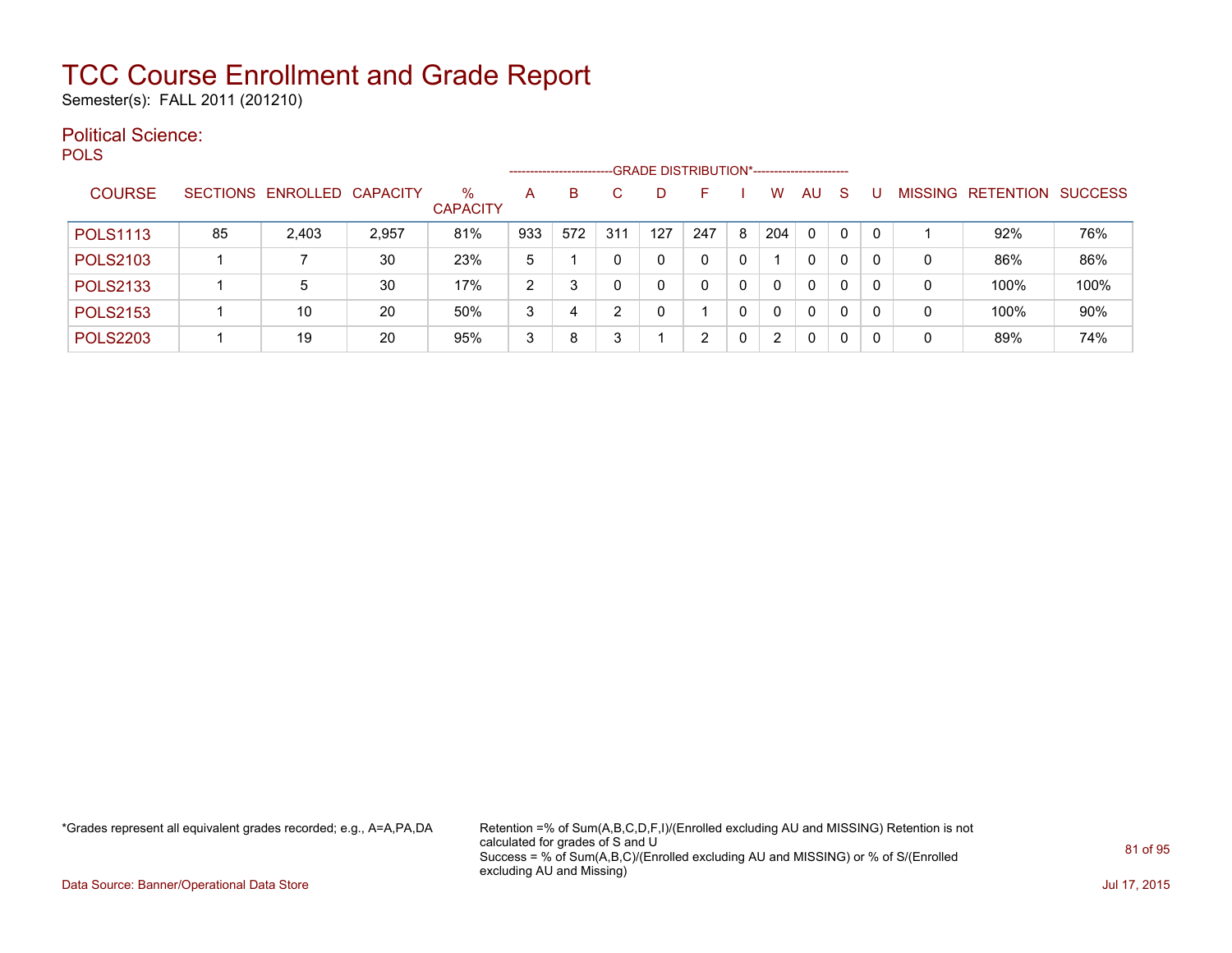Semester(s): FALL 2011 (201210)

#### Process Technology:

PRCT

|                 |                 |                   |    |                      |   | ------------------------- |   | -GRADE DISTRIBUTION*----------------------- |              |              |             |   |   |                           |      |
|-----------------|-----------------|-------------------|----|----------------------|---|---------------------------|---|---------------------------------------------|--------------|--------------|-------------|---|---|---------------------------|------|
| <b>COURSE</b>   | <b>SECTIONS</b> | ENROLLED CAPACITY |    | %<br><b>CAPACITY</b> | A | - B                       | D | and the state of the state of the           |              | W AU S       |             | U |   | MISSING RETENTION SUCCESS |      |
| <b>PRCT1123</b> |                 | 10                | 12 | 83%                  | 6 | ◠                         |   |                                             | $\mathbf{0}$ | $\mathbf{0}$ | 0           |   |   | 90%                       | 90%  |
| <b>PRCT1133</b> |                 |                   | 12 | 75%                  | 9 |                           |   |                                             | 0            |              | $\mathbf 0$ |   | 0 | 100%                      | 100% |

\*Grades represent all equivalent grades recorded; e.g., A=A,PA,DA Retention =% of Sum(A,B,C,D,F,I)/(Enrolled excluding AU and MISSING) Retention is not calculated for grades of S and U Success = % of Sum(A,B,C)/(Enrolled excluding AU and MISSING) or % of S/(Enrolled excluding AU and Missing)

Data Source: Banner/Operational Data Store Jul 17, 2015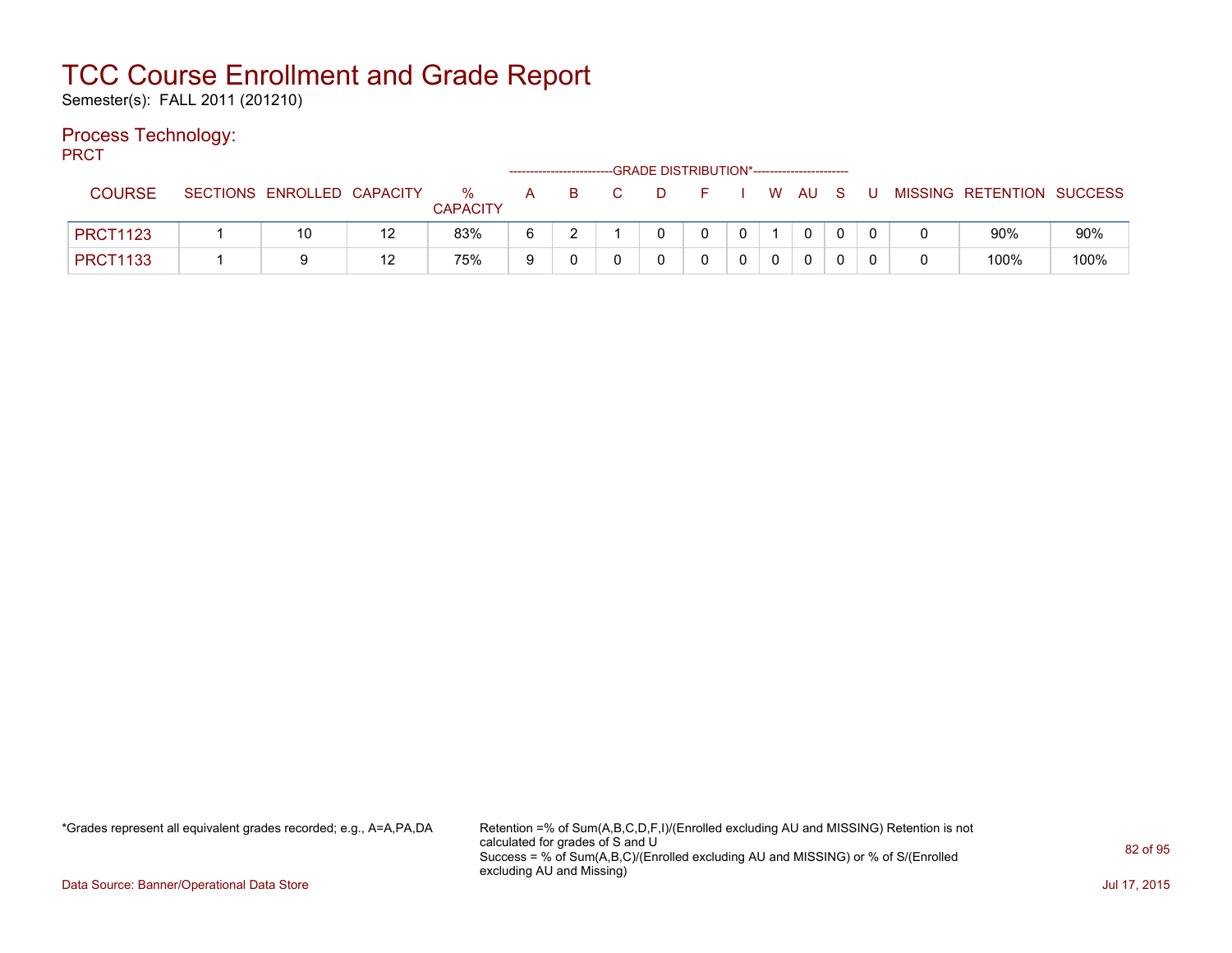Semester(s): FALL 2011 (201210)

#### Psychology:

PSYC

|                 |                |                            |       |                      |     |                |          |          | -GRADE DISTRIBUTION*----------------------- |              |                |                |          |          |                |                  |                |
|-----------------|----------------|----------------------------|-------|----------------------|-----|----------------|----------|----------|---------------------------------------------|--------------|----------------|----------------|----------|----------|----------------|------------------|----------------|
| <b>COURSE</b>   |                | SECTIONS ENROLLED CAPACITY |       | %<br><b>CAPACITY</b> | A   | B              | C        | D        | F                                           |              | w              | AU             | S        |          | <b>MISSING</b> | <b>RETENTION</b> | <b>SUCCESS</b> |
| <b>PSYC1113</b> | 78             | 2,150                      | 2,443 | 88%                  | 708 | 502            | 304      | 131      | 220                                         | 2            | 280            | $\overline{2}$ | $\Omega$ | $\Omega$ |                | 87%              | 71%            |
| <b>PSYC1313</b> | 7              | 169                        | 210   | 80%                  | 51  | 42             | 28       | 17       | 19                                          | 0            | 12             | $\mathbf{0}$   | 0        | $\Omega$ | $\mathbf{0}$   | 93%              | 72%            |
| <b>PSYC2023</b> | 24             | 648                        | 775   | 84%                  | 290 | 167            | 88       | 15       | 36                                          |              | 51             | $\mathbf{0}$   | 0        | $\Omega$ | $\mathbf 0$    | 92%              | 84%            |
| <b>PSYC2053</b> | 4              | 54                         | 63    | 86%                  | 30  | 8              | 4        |          | 4                                           | $\mathbf{0}$ |                | $\mathbf{0}$   | $\Omega$ | $\Omega$ | $\mathbf 0$    | 87%              | 78%            |
| <b>PSYC2133</b> |                | 12                         | 15    | 80%                  | 8   | 4              | $\Omega$ | 0        | 0                                           | 0            | 0              | 0              | $\Omega$ | $\Omega$ | 0              | 100%             | 100%           |
| <b>PSYC2193</b> | 3              | 75                         | 85    | 88%                  | 45  | 14             | 5        |          | 3                                           | $\mathbf{0}$ |                | $\mathbf{0}$   | $\Omega$ | $\Omega$ | 0              | 91%              | 85%            |
| <b>PSYC2213</b> | 1              | 16                         | 15    | 107%                 | 2   | 5              | 4        |          | $\Omega$                                    | $\mathbf{0}$ | 4              | $\mathbf{0}$   | $\Omega$ | $\Omega$ | 0              | 75%              | 69%            |
| <b>PSYC2223</b> | $\overline{2}$ | 21                         | 35    | 60%                  | 16  | $\overline{2}$ |          |          |                                             | 0            | 0              | $\mathbf{0}$   | 0        | $\Omega$ | 0              | 100%             | 90%            |
| <b>PSYC2423</b> | 3              | 70                         | 90    | 78%                  | 15  | 29             | 17       | 3        | 3                                           | $\mathbf{0}$ | $\overline{2}$ | 1              | $\Omega$ | $\Omega$ | 0              | 97%              | 88%            |
| <b>PSYC2523</b> | 4              | 128                        | 140   | 91%                  | 45  | 35             | 24       | 3        | 9                                           | $\mathbf{0}$ | 12             | $\mathbf{0}$   | $\Omega$ | $\Omega$ | 0              | 91%              | 81%            |
| <b>PSYC2533</b> |                | 40                         | 40    | 100%                 | 19  | 12             | 4        | $\Omega$ | 4                                           | $\mathbf{0}$ |                | $\Omega$       | 0        | $\Omega$ | 0              | 98%              | 88%            |
| <b>PSYC2613</b> |                | 37                         | 40    | 92%                  | 15  | 8              | 6        |          | 5                                           | $\mathbf{0}$ | $\overline{2}$ | $\mathbf{0}$   | 0        | $\Omega$ | 0              | 95%              | 78%            |
| <b>PSYC2713</b> | $\mathbf{1}$   | 10                         | 10    | 100%                 | 1   |                | 2        |          |                                             | $\mathbf{0}$ | 4              | $\mathbf{0}$   | 0        | $\Omega$ | $\mathbf{0}$   | 60%              | 40%            |
| <b>PSYC2813</b> | 6              | 91                         | 105   | 87%                  | 28  | 17             | 15       | 8        | 5                                           | 0            | 18             | $\Omega$       | 0        | 0        | 0              | 80%              | 66%            |

\*Grades represent all equivalent grades recorded; e.g., A=A,PA,DA Retention =% of Sum(A,B,C,D,F,I)/(Enrolled excluding AU and MISSING) Retention is not calculated for grades of S and U Success = % of Sum(A,B,C)/(Enrolled excluding AU and MISSING) or % of S/(Enrolled excluding AU and Missing)

Data Source: Banner/Operational Data Store Jul 17, 2015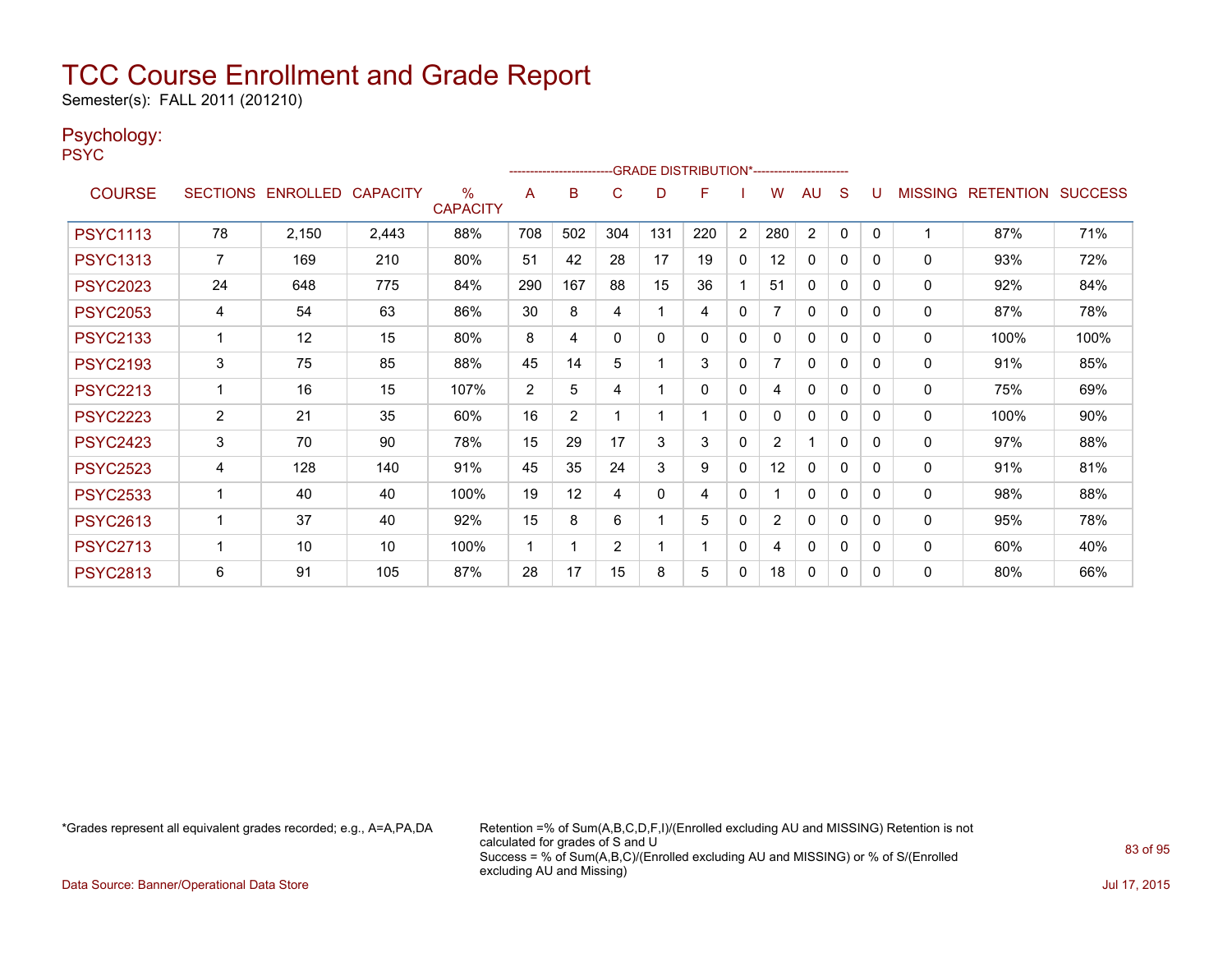Semester(s): FALL 2011 (201210)

#### Quality Control Technology: **QCTT**

|                 |   |                            |    |                         |    |   |          |   | --------------------------GRADE DISTRIBUTION*----------------------- |   |                |              |              |          |                |                  |                |
|-----------------|---|----------------------------|----|-------------------------|----|---|----------|---|----------------------------------------------------------------------|---|----------------|--------------|--------------|----------|----------------|------------------|----------------|
| <b>COURSE</b>   |   | SECTIONS ENROLLED CAPACITY |    | $\%$<br><b>CAPACITY</b> | A  | B | C.       | D | F                                                                    |   | w              | AU           | S            |          | <b>MISSING</b> | <b>RETENTION</b> | <b>SUCCESS</b> |
| <b>QCTT1223</b> | 2 | 19                         | 36 | 53%                     | 8  | 2 | 4        |   |                                                                      | 0 | 4              | $\Omega$     | 0            |          | 0              | 79%              | 74%            |
| <b>QCTT1313</b> |   | 18                         | 18 | 100%                    | 10 | 4 | 2        |   | 0                                                                    | 0 | $\overline{2}$ | $\mathbf{0}$ | $\mathbf{0}$ |          | 0              | 89%              | 89%            |
| QCTT1443        |   | 6                          | 15 | 40%                     | 5  | 0 |          | 0 | 0                                                                    | 0 |                | $\mathbf{0}$ | $\mathbf{0}$ |          | 0              | 83%              | 83%            |
| <b>QCTT2333</b> |   | 2                          | 2  | 100%                    | 2  | 0 |          | 0 | 0                                                                    | 0 | $\mathbf{0}$   | $\mathbf{0}$ | $\mathbf{0}$ |          | 0              | 100%             | 100%           |
| QCTT2363        |   |                            |    | 100%                    |    | 0 |          | 0 | 0                                                                    | 0 | $\mathbf{0}$   | $\mathbf{0}$ | $\mathbf{0}$ |          | 0              | 100%             | 100%           |
| <b>QCTT2373</b> | 2 | 10                         | 17 | 59%                     | 10 | 0 | $\Omega$ | 0 | 0                                                                    | 0 | $\mathbf{0}$   | $\mathbf{0}$ | $\mathbf{0}$ |          | $\mathbf 0$    | 100%             | 100%           |
| QCTT2413        | 2 | 11                         | 16 | 69%                     | 11 | 0 | $\Omega$ | 0 | 0                                                                    | 0 | $\mathbf{0}$   | 0            | $\mathbf{0}$ | $\Omega$ | 0              | 100%             | 100%           |

\*Grades represent all equivalent grades recorded; e.g., A=A,PA,DA Retention =% of Sum(A,B,C,D,F,I)/(Enrolled excluding AU and MISSING) Retention is not calculated for grades of S and U Success = % of Sum(A,B,C)/(Enrolled excluding AU and MISSING) or % of S/(Enrolled excluding AU and Missing)

Data Source: Banner/Operational Data Store Jul 17, 2015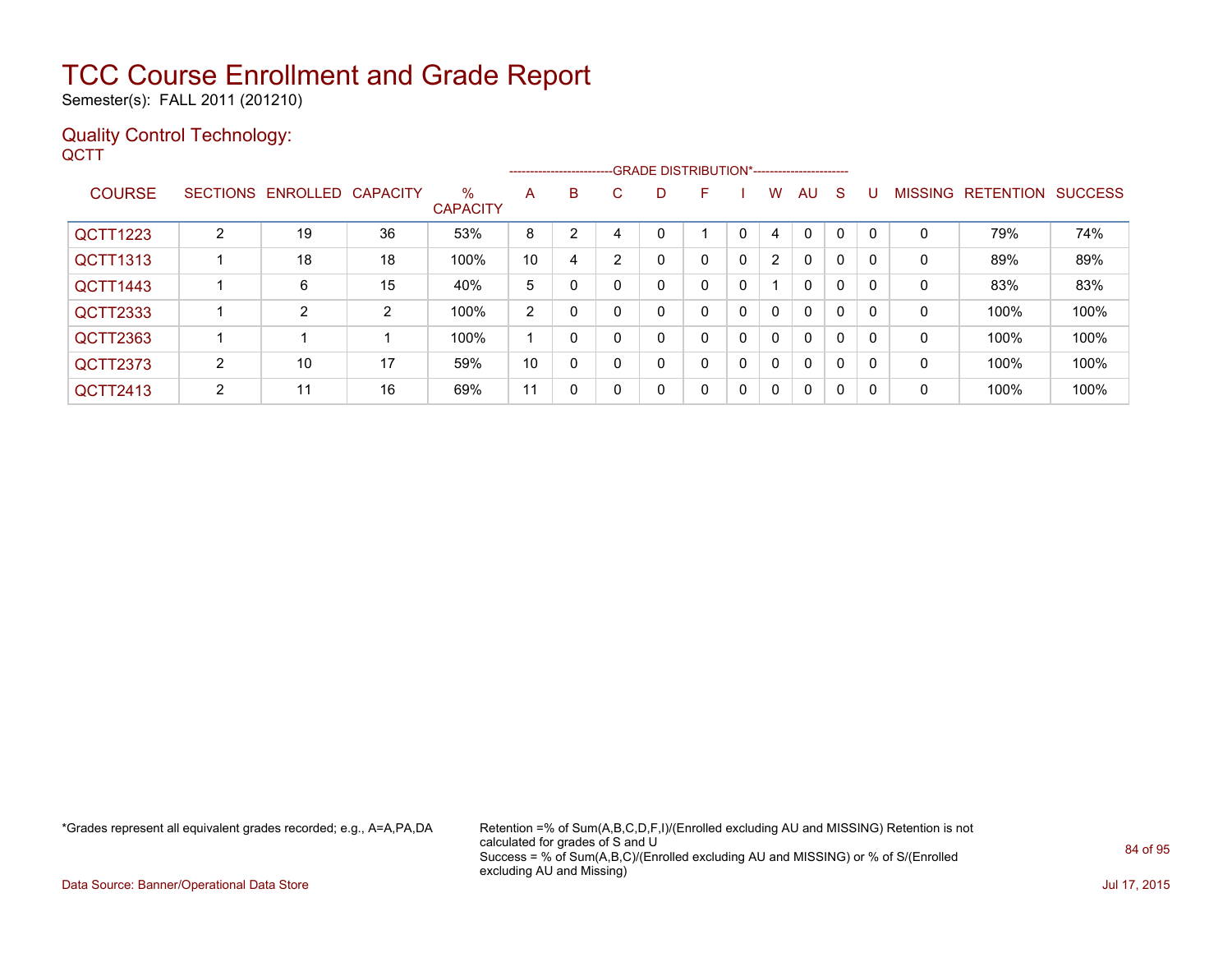Semester(s): FALL 2011 (201210)

#### Radiography:

RADT

|                 |                 |          |                 |                         |                | ------------------------- |              | -GRADE DISTRIBUTION*----------------------- |   |              |                      |              |   |              |                |                  |                |
|-----------------|-----------------|----------|-----------------|-------------------------|----------------|---------------------------|--------------|---------------------------------------------|---|--------------|----------------------|--------------|---|--------------|----------------|------------------|----------------|
| <b>COURSE</b>   | <b>SECTIONS</b> | ENROLLED | <b>CAPACITY</b> | $\%$<br><b>CAPACITY</b> | A              | B                         | C            | D                                           | F |              | w                    | AU           | S |              | <b>MISSING</b> | <b>RETENTION</b> | <b>SUCCESS</b> |
| <b>RADT1212</b> |                 | 14       | 0               |                         | 14             |                           |              |                                             | 0 |              | 0                    | 0            | 0 |              | 0              | 100%             | 100%           |
| <b>RADT1313</b> | 3               | 24       | 36              | 67%                     | 13             | 9                         |              | 0                                           | 0 | 0            |                      | $\mathbf{0}$ | 0 |              | 0              | 96%              | 96%            |
| <b>RADT1324</b> | 3               | 24       | 36              | 67%                     | 21             | 2                         |              | 0                                           | 0 | 0            |                      | $\mathbf{0}$ | 0 | $\Omega$     | 0              | 96%              | 96%            |
| <b>RADT1372</b> | 2               | 24       | 26              | 92%                     | 11             | 9                         | <sup>o</sup> | 0                                           | 0 | $\Omega$     | $\mathbf{2}^{\circ}$ | $\mathbf{0}$ | 0 |              | 0              | 92%              | 92%            |
| <b>RADT2301</b> |                 | 8        | 0               |                         | 8              | 0                         | 0            | 0                                           | 0 | 0            | $\mathbf{0}$         | $\mathbf{0}$ | 0 |              | $\mathbf{0}$   | 100%             | 100%           |
| <b>RADT2336</b> | 2               | 27       | 33              | 82%                     | 18             | 6                         | <sup>o</sup> | 0                                           | 0 | $\mathbf{0}$ |                      | $\mathbf{0}$ | 0 | $\Omega$     | 0              | 96%              | 96%            |
| <b>RADT2343</b> | $\overline{2}$  | 27       | 35              | 77%                     | $\overline{4}$ | 18                        | 3            | 0                                           |   | 0            |                      | 0            | 0 |              | 0              | 96%              | 93%            |
| <b>RADT2383</b> |                 | 27       | 35              | 77%                     | 2              | 11                        | 12           | 0                                           |   | 0            |                      | 0            | 0 | $\mathsf{C}$ | 0              | 96%              | 93%            |

\*Grades represent all equivalent grades recorded; e.g., A=A,PA,DA Retention =% of Sum(A,B,C,D,F,I)/(Enrolled excluding AU and MISSING) Retention is not calculated for grades of S and U Success = % of Sum(A,B,C)/(Enrolled excluding AU and MISSING) or % of S/(Enrolled excluding AU and Missing)

Data Source: Banner/Operational Data Store Jul 17, 2015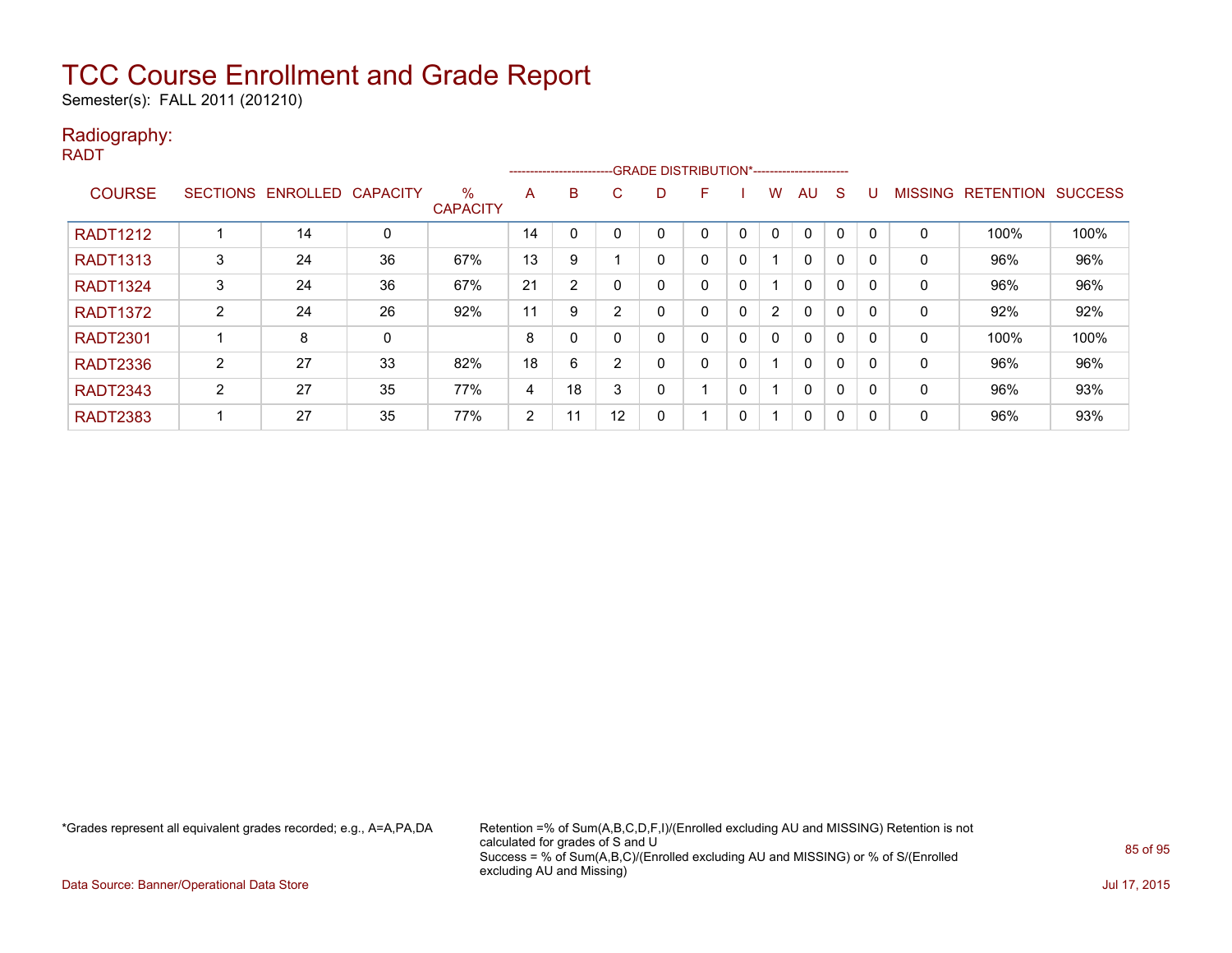Semester(s): FALL 2011 (201210)

#### Religious Studies:

RELG

|                 |                 |                   |     |                         |    | ------------------------- |    |                | -GRADE DISTRIBUTION*----------------------- |   |    |              |    |    |                |                  |                |
|-----------------|-----------------|-------------------|-----|-------------------------|----|---------------------------|----|----------------|---------------------------------------------|---|----|--------------|----|----|----------------|------------------|----------------|
| <b>COURSE</b>   | <b>SECTIONS</b> | ENROLLED CAPACITY |     | $\%$<br><b>CAPACITY</b> | A  | B                         | С  | D              | F                                           |   | W  | AU           | -S |    | <b>MISSING</b> | <b>RETENTION</b> | <b>SUCCESS</b> |
| <b>RELG1113</b> | 2               | 38                | 70  | 54%                     | 12 | 13                        | 6  |                | ົ                                           |   | 4  | $\mathbf{0}$ | 0  |    | 0              | 89%              | 82%            |
| <b>RELG1213</b> | 2               | 28                | 60  | 47%                     | 3  |                           | 4  | 0              | 8                                           | 0 | 5  |              | 0  |    | 0              | 81%              | 52%            |
| <b>RELG1223</b> | $\overline{2}$  | 17                | 25  | 68%                     | 5  | 5                         |    | 0              | 3                                           | 0 | 4  | $\mathbf{0}$ | 0  | -0 | 0              | 76%              | 59%            |
| <b>RELG2113</b> | 3               | 72                | 95  | 76%                     | 14 | 17                        | 12 | $\overline{2}$ |                                             | 0 | 26 | 0            | 0  | 0  | 0              | 64%              | 60%            |
| <b>RELG2123</b> | 3               | 52                | 105 | 50%                     | 15 | 15                        | 6  | 6              |                                             |   | 9  | 0            | 0  |    | 0              | 83%              | 69%            |
| <b>RELG2173</b> | C.              | 29                | 38  | 76%                     | 12 | 8                         | ົ  | $\mathcal{P}$  |                                             | 0 | 3  | 1            | 0  | -0 | 0              | 89%              | 79%            |

\*Grades represent all equivalent grades recorded; e.g., A=A,PA,DA Retention =% of Sum(A,B,C,D,F,I)/(Enrolled excluding AU and MISSING) Retention is not calculated for grades of S and U Success = % of Sum(A,B,C)/(Enrolled excluding AU and MISSING) or % of S/(Enrolled excluding AU and Missing)

Data Source: Banner/Operational Data Store Jul 17, 2015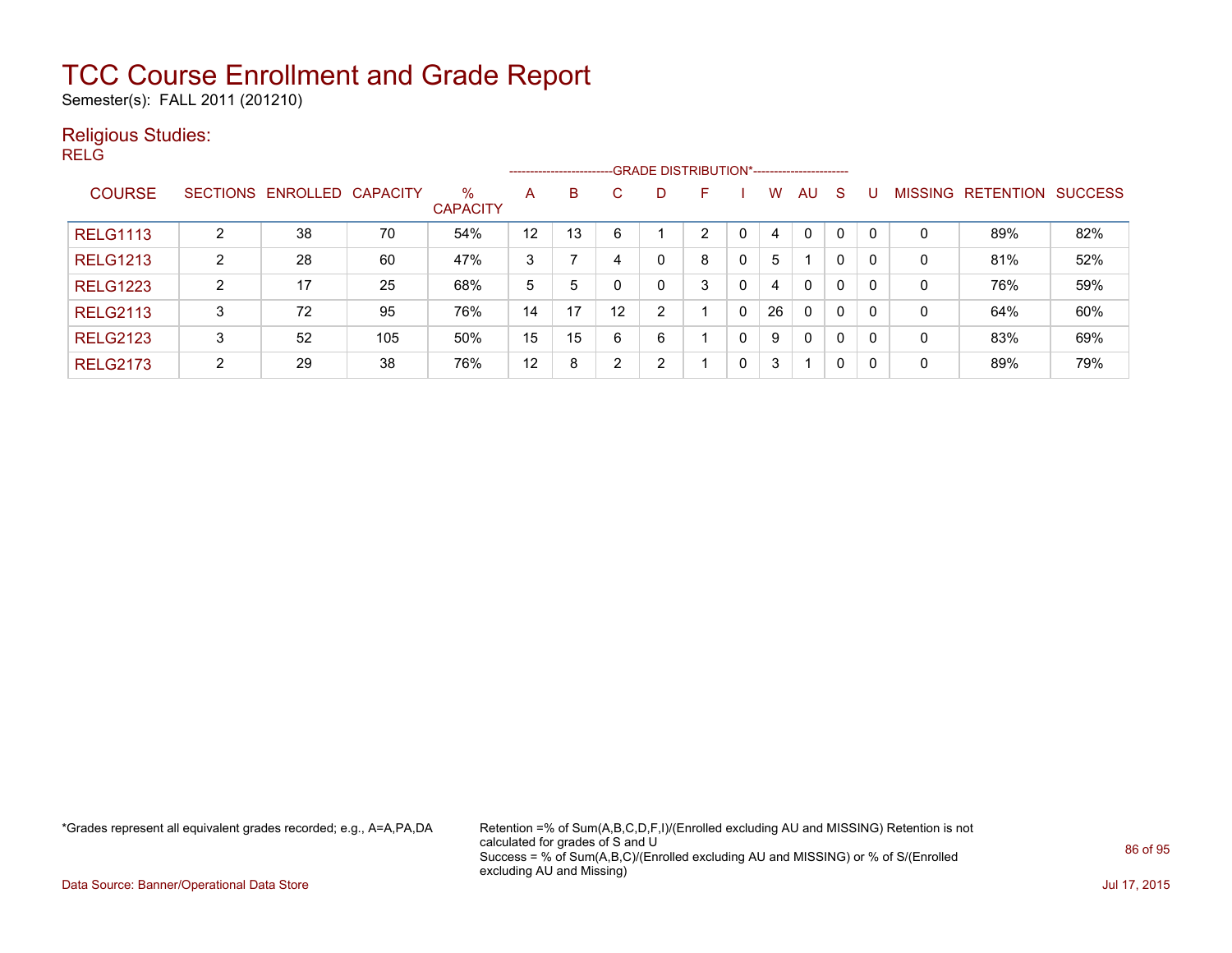Semester(s): FALL 2011 (201210)

#### Respiratory Care:

RESP

|                 |                 |                 |                 |                         |    | ------------------------- |   | -GRADE DISTRIBUTION*----------------------- |   |              |              |          |              |              |                |                  |                |
|-----------------|-----------------|-----------------|-----------------|-------------------------|----|---------------------------|---|---------------------------------------------|---|--------------|--------------|----------|--------------|--------------|----------------|------------------|----------------|
| <b>COURSE</b>   | <b>SECTIONS</b> | <b>ENROLLED</b> | <b>CAPACITY</b> | $\%$<br><b>CAPACITY</b> | A  | B                         | C | D                                           | F |              | w            | AU       | <sub>S</sub> |              | <b>MISSING</b> | <b>RETENTION</b> | <b>SUCCESS</b> |
| <b>RESP1213</b> |                 | 15              | 25              | 60%                     | 9  | 5                         |   |                                             | 0 | $\mathbf{0}$ | 0            | 0        | $\Omega$     |              | $\mathbf{0}$   | 100%             | 100%           |
| <b>RESP1233</b> |                 | 19              | 25              | 76%                     | 10 | 7                         | 2 | 0                                           | 0 | 0            | $\mathbf{0}$ | 0        | $\mathbf 0$  | $\Omega$     | 0              | 100%             | 100%           |
| <b>RESP1242</b> |                 | 21              | 25              | 84%                     | 4  | 10                        |   | 0                                           | 0 | $\mathbf{0}$ | $\mathbf{0}$ | $\Omega$ | $\Omega$     | <sup>n</sup> | 0              | 100%             | 100%           |
| <b>RESP1251</b> | 9               | 19              | 45              | 42%                     | 17 |                           |   | 0                                           | 0 | 0            | 0            | 0        | $\Omega$     | <sup>0</sup> | 0              | 100%             | 100%           |
| <b>RESP1313</b> |                 | 20              | 25              | 80%                     | 6  | 6                         | 8 | 0                                           | 0 | $\Omega$     | 0            | 0        | 0            | <sup>0</sup> | 0              | 100%             | 100%           |
| <b>RESP1354</b> |                 | 19              | 25              | 76%                     | 8  | 8                         | 3 | 0                                           | 0 | $\Omega$     | 0            | 0        | $\Omega$     | ∩            | 0              | 100%             | 100%           |
| <b>RESP1511</b> | $\overline{2}$  | 19              | 26              | 73%                     | 19 | 0                         |   | 0                                           | 0 | 0            | 0            | 0        | $\mathbf 0$  | O            | 0              | 100%             | 100%           |
| <b>RESP2203</b> | 9               | 15              | 45              | 33%                     | 12 |                           |   | 0                                           | 0 | 0            |              | 0        | $\Omega$     | O            | 0              | 93%              | 93%            |
| <b>RESP2324</b> |                 | 15              | 25              | 60%                     | 7  |                           |   | 0                                           | 0 | 0            | 0            | 0        | 0            | $\mathsf{C}$ | 0              | 100%             | 100%           |
| <b>RESP2391</b> | 9               | 15              | 45              | 33%                     | 12 | 3                         |   | 0                                           | 0 | 0            | 0            | 0        | 0            |              | 0              | 100%             | 100%           |

\*Grades represent all equivalent grades recorded; e.g., A=A,PA,DA Retention =% of Sum(A,B,C,D,F,I)/(Enrolled excluding AU and MISSING) Retention is not calculated for grades of S and U Success = % of Sum(A,B,C)/(Enrolled excluding AU and MISSING) or % of S/(Enrolled excluding AU and Missing)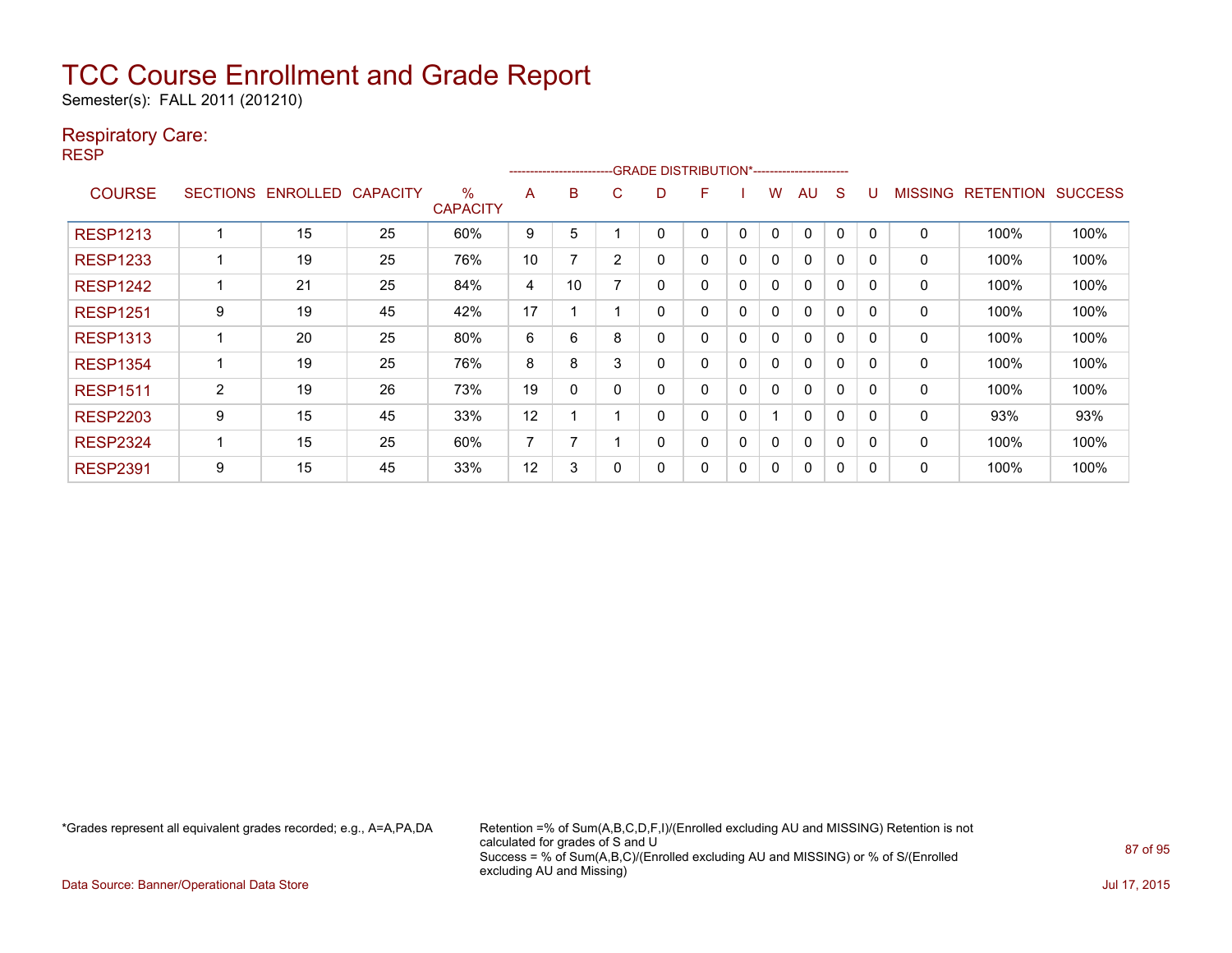Semester(s): FALL 2011 (201210)

#### Russian:

| <b>RUSS</b>     |  |    |                 |    |  | ------------------------GRADE DISTRIBUTION*----------------------- |                |                 |          |  |                                                                             |     |
|-----------------|--|----|-----------------|----|--|--------------------------------------------------------------------|----------------|-----------------|----------|--|-----------------------------------------------------------------------------|-----|
| <b>COURSE</b>   |  |    | <b>CAPACITY</b> |    |  |                                                                    |                |                 |          |  | SECTIONS ENROLLED CAPACITY % A B C D F I W AU S U MISSING RETENTION SUCCESS |     |
| <b>RUSS1103</b> |  | 20 | 85%             | 6. |  | $\Omega$                                                           | $\overline{0}$ | $0 \mid 1 \mid$ | $\Omega$ |  | 94%                                                                         | 94% |

\*Grades represent all equivalent grades recorded; e.g., A=A,PA,DA Retention =% of Sum(A,B,C,D,F,I)/(Enrolled excluding AU and MISSING) Retention is not calculated for grades of S and U Success = % of Sum(A,B,C)/(Enrolled excluding AU and MISSING) or % of S/(Enrolled excluding AU and Missing)

Data Source: Banner/Operational Data Store Jul 17, 2015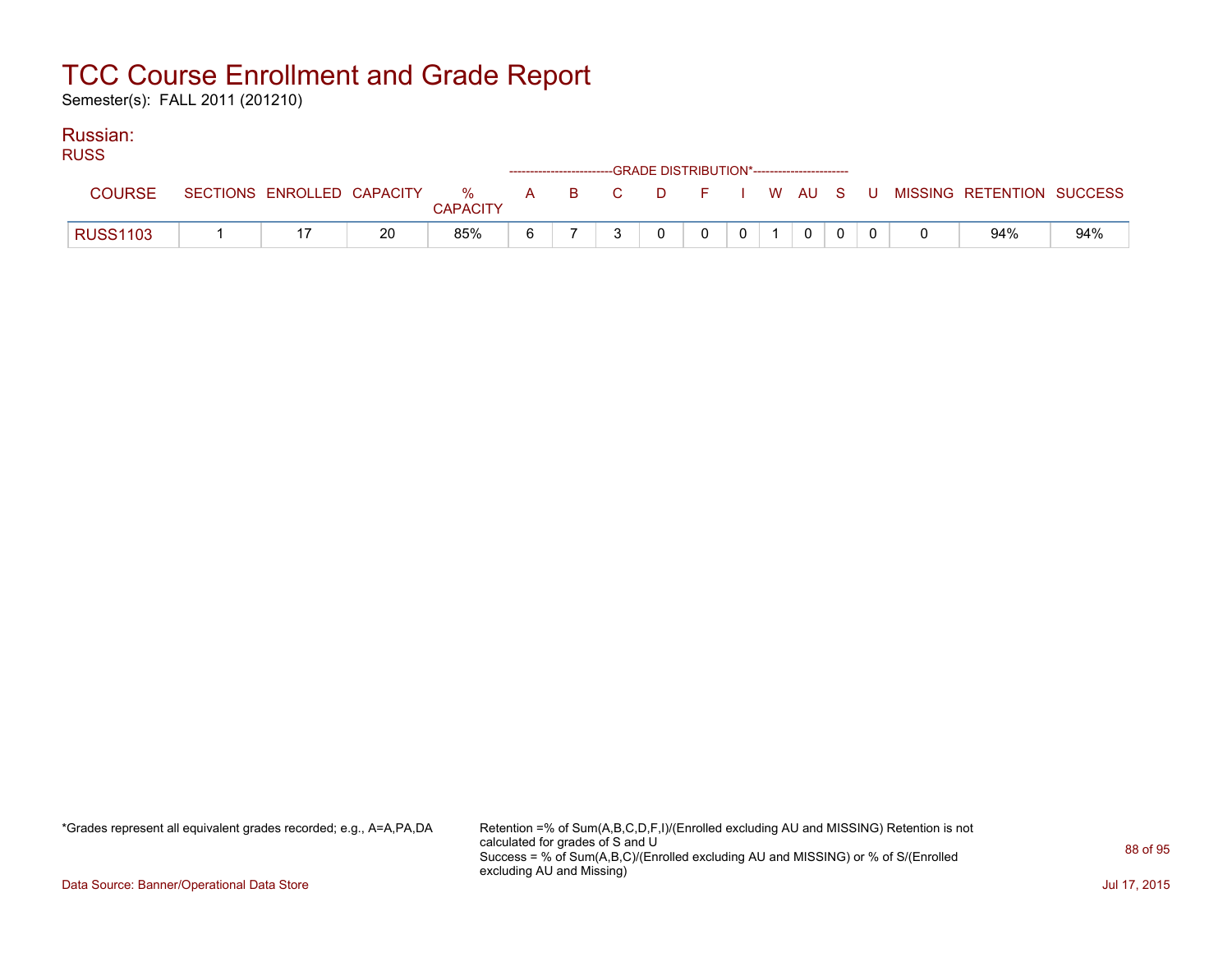Semester(s): FALL 2011 (201210)

### Sociology:

**SOCI** 

|                 |                |                   |                 |                         |     | ------------------------ |                | -GRADE DISTRIBUTION*----------------------- |                |                |                |              |              |          |                |                  |                |
|-----------------|----------------|-------------------|-----------------|-------------------------|-----|--------------------------|----------------|---------------------------------------------|----------------|----------------|----------------|--------------|--------------|----------|----------------|------------------|----------------|
| <b>COURSE</b>   |                | SECTIONS ENROLLED | <b>CAPACITY</b> | $\%$<br><b>CAPACITY</b> | A   | B                        | C              | D                                           | F              |                | W              | AU           | S            |          | <b>MISSING</b> | <b>RETENTION</b> | <b>SUCCESS</b> |
| <b>SOCI1113</b> | 34             | 662               | 1,066           | 62%                     | 289 | 160                      | 81             | 23                                          | 30             | $\overline{2}$ | 77             | 0            | 0            | $\Omega$ | $\mathbf 0$    | 88%              | 80%            |
| SOCI1133        |                | 10                | 15              | 67%                     | 7   | 0                        | 0              | 0                                           | 0              | 0              | 3              | $\mathbf{0}$ | 0            | 0        | 0              | 70%              | 70%            |
| <b>SOCI2013</b> |                | 15                | 40              | 38%                     | 0   | 3                        | $\overline{2}$ | 7                                           |                | 0              | $\overline{2}$ | 0            | 0            | $\Omega$ | 0              | 87%              | 33%            |
| <b>SOCI2043</b> | 2              | 39                | 40              | 98%                     | 13  | 10                       |                |                                             | $\overline{2}$ | 0              | 6              | $\mathbf{0}$ | 0            | $\Omega$ | 0              | 85%              | 77%            |
| <b>SOCI2053</b> | 4              | 18                | 32              | 56%                     | 12  | 2                        | 2              | 0                                           |                | 0              |                | 0            | 0            | 0        | 0              | 94%              | 89%            |
| <b>SOCI2113</b> | $\overline{2}$ | 23                | 40              | 58%                     | 4   |                          | 3              | 0                                           | 6              | 0              | 9              | 0            | 0            | $\Omega$ | 0              | 61%              | 35%            |
| <b>SOCI2123</b> | $\overline{2}$ | 38                | 65              | 58%                     | 16  | 6                        | $\overline{2}$ | 3                                           | 6              | $\Omega$       | 5              | $\mathbf{0}$ | $\mathbf{0}$ | $\Omega$ | $\mathbf 0$    | 87%              | 63%            |
| <b>SOCI2173</b> | $\overline{2}$ | 12                | 22              | 55%                     | 5   | $\overline{2}$           | $\overline{2}$ | 0                                           | 0              |                | 2              | 0            | 0            | $\Omega$ | 0              | 83%              | 75%            |
| <b>SOCI2223</b> | 2              | 5                 | 25              | 20%                     | 2   |                          |                | 2                                           | 0              | 0              | 0              | $\mathbf{0}$ | 0            | $\Omega$ | 0              | 100%             | 60%            |
| <b>SOCI2713</b> |                | 8                 | 10              | 80%                     |     | $\Omega$                 | 0              | 0                                           | $\overline{2}$ | $\Omega$       | 5              | $\mathbf{0}$ | $\mathbf{0}$ | $\Omega$ | $\mathbf 0$    | 38%              | 12%            |
| <b>SOCI2813</b> | 6              | 39                | 75              | 52%                     | 6   | 12                       |                | 3                                           | 3              | 0              | 8              | 0            | 0            | $\Omega$ | 0              | 79%              | 64%            |
| <b>SOCI2993</b> |                | 12                | 20              | 60%                     | 5   | $\overline{2}$           | $\overline{2}$ | 0                                           |                | 0              | $\overline{2}$ | 0            | 0            | 0        | 0              | 83%              | 75%            |

\*Grades represent all equivalent grades recorded; e.g., A=A,PA,DA Retention =% of Sum(A,B,C,D,F,I)/(Enrolled excluding AU and MISSING) Retention is not calculated for grades of S and U Success = % of Sum(A,B,C)/(Enrolled excluding AU and MISSING) or % of S/(Enrolled excluding AU and Missing)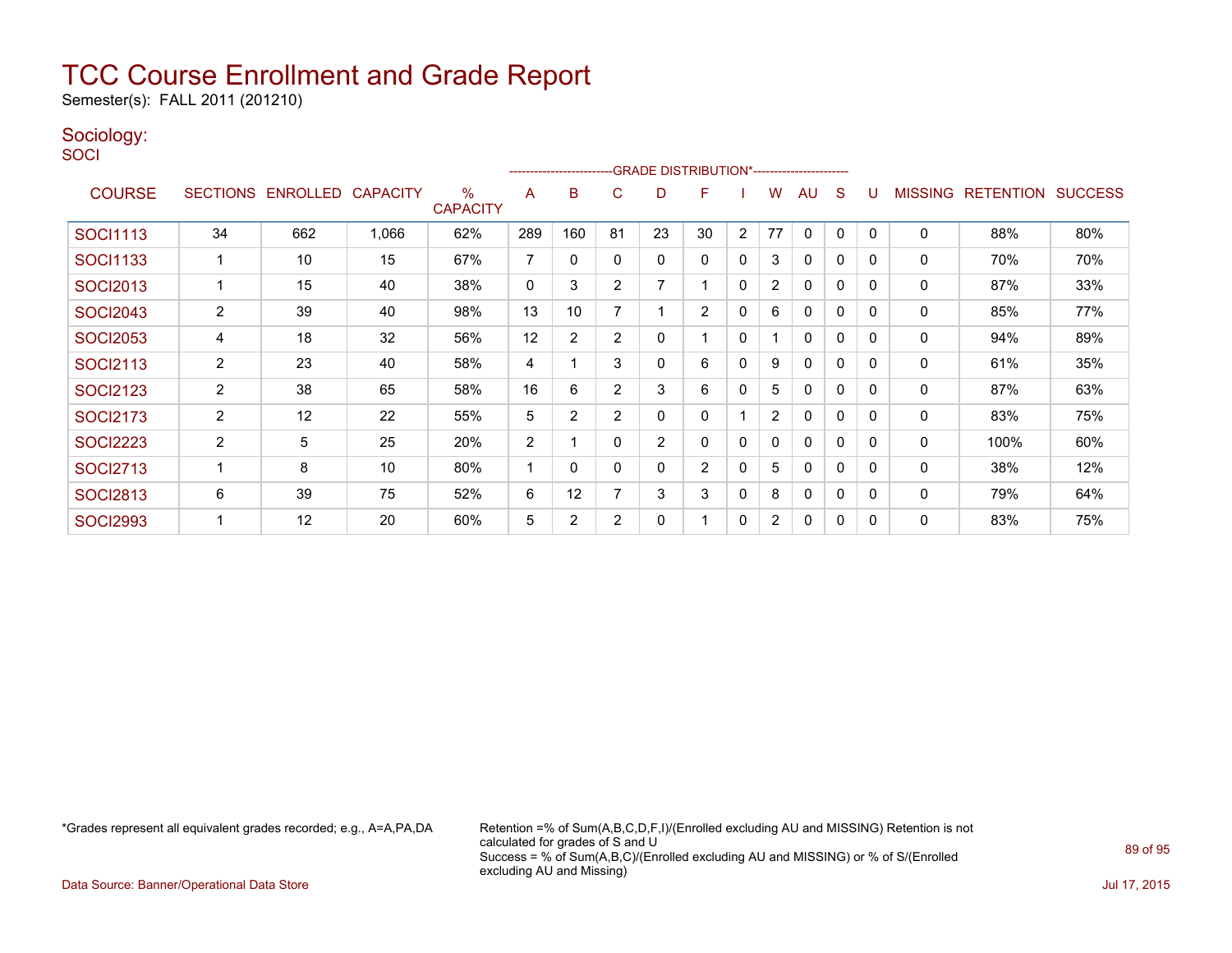Semester(s): FALL 2011 (201210)

#### Spanish:

SPAN

|                 |                 |                   |     |                                  |     | ---------------------- |                | -GRADE DISTRIBUTION*---------------------- |    |              |                |                |              |              |                |                  |                |
|-----------------|-----------------|-------------------|-----|----------------------------------|-----|------------------------|----------------|--------------------------------------------|----|--------------|----------------|----------------|--------------|--------------|----------------|------------------|----------------|
| <b>COURSE</b>   | <b>SECTIONS</b> | ENROLLED CAPACITY |     | $\frac{0}{0}$<br><b>CAPACITY</b> | A   | B                      | C              | D                                          | F  |              | W              | AU             | S            |              | <b>MISSING</b> | <b>RETENTION</b> | <b>SUCCESS</b> |
| <b>SPAN1001</b> |                 | 6                 | 15  | 40%                              | 3   | $\Omega$               | $\Omega$       | 0                                          | 0  | $\mathbf{0}$ |                | $\overline{2}$ | $\mathbf{0}$ | $\Omega$     | 0              | 75%              | 75%            |
| <b>SPAN1003</b> |                 | 12                | 25  | 48%                              | 9   |                        | 0              | 0                                          | 0  | 0            | $\overline{2}$ | $\Omega$       | 0            | $\Omega$     | 0              | 83%              | 83%            |
| <b>SPAN1103</b> | 25              | 424               | 596 | 71%                              | 193 | 80                     | 47             | 23                                         | 18 |              | 60             | 2              | 0            | 0            | 0              | 86%              | 76%            |
| <b>SPAN1213</b> | 11              | 138               | 245 | 56%                              | 67  | 28                     | 20             | 5                                          | 3  | 0            | 14             |                | 0            | 0            | $\Omega$       | 90%              | 84%            |
| <b>SPAN1313</b> | 6               | 54                | 130 | 42%                              | 31  |                        | 7              | $\overline{2}$                             | 0  | 0            | 6              |                | 0            | $\Omega$     | 0              | 89%              | 85%            |
| <b>SPAN1413</b> | $\overline{2}$  | 16                | 40  | 40%                              | 12  |                        | $\overline{2}$ | 0                                          | 0  | $\mathbf{0}$ |                | 0              | 0            | $\mathbf{0}$ | 0              | 94%              | 94%            |
| <b>SPAN2113</b> | $\overline{2}$  | 22                | 37  | 59%                              | 14  | 4                      |                | 0                                          | 0  |              | 0              | 2              | 0            | 0            | 0              | 100%             | 95%            |
| <b>SPAN2213</b> |                 | 8                 | 20  | 40%                              | 6   | $\Omega$               | $\Omega$       | 0                                          | 0  | 0            | $\overline{2}$ | $\mathbf{0}$   | 0            | $\Omega$     | 0              | 75%              | 75%            |
| <b>SPAN2413</b> | 1               | 8                 | 20  | 40%                              | 6   |                        | 0              | 0                                          | 0  | 0            |                | $\mathbf{0}$   | 0            | 0            | 0              | 88%              | 88%            |
| <b>SPAN2443</b> |                 | 16                | 20  | 80%                              | 16  | $\Omega$               | $\Omega$       | 0                                          | 0  | $\mathbf 0$  | $\Omega$       | $\mathbf{0}$   | $\Omega$     | 0            | 0              | 100%             | 100%           |
| <b>SPAN2453</b> |                 | 10                | 20  | 50%                              | 10  | 0                      | $\Omega$       | 0                                          | 0  | $\mathbf 0$  | $\mathbf{0}$   | $\Omega$       | 0            | $\Omega$     | 0              | 100%             | 100%           |
| <b>SPAN2473</b> | 1               | 9                 | 20  | 45%                              | 9   | 0                      | $\mathbf{0}$   | 0                                          | 0  | 0            | 0              | $\mathbf{0}$   | 0            | 0            | 0              | 100%             | 100%           |
| <b>SPAN2523</b> |                 | 7                 | 20  | 35%                              | 3   | $\overline{2}$         | $\Omega$       | $\overline{2}$                             | 0  | 0            | 0              | $\Omega$       | 0            | 0            | $\Omega$       | 100%             | 71%            |
| <b>SPAN2663</b> |                 | 11                | 20  | 55%                              | 10  | 0                      | 0              | 0                                          | 0  | 0            |                | $\Omega$       | 0            | 0            | 0              | 91%              | 91%            |
| <b>SPAN2993</b> |                 | 9                 | 15  | 60%                              | 4   |                        |                | 0                                          | 0  | 0            | 3              | $\mathbf{0}$   | 0            | 0            | 0              | 67%              | 67%            |

\*Grades represent all equivalent grades recorded; e.g., A=A,PA,DA Retention =% of Sum(A,B,C,D,F,I)/(Enrolled excluding AU and MISSING) Retention is not calculated for grades of S and U Success = % of Sum(A,B,C)/(Enrolled excluding AU and MISSING) or % of S/(Enrolled excluding AU and Missing)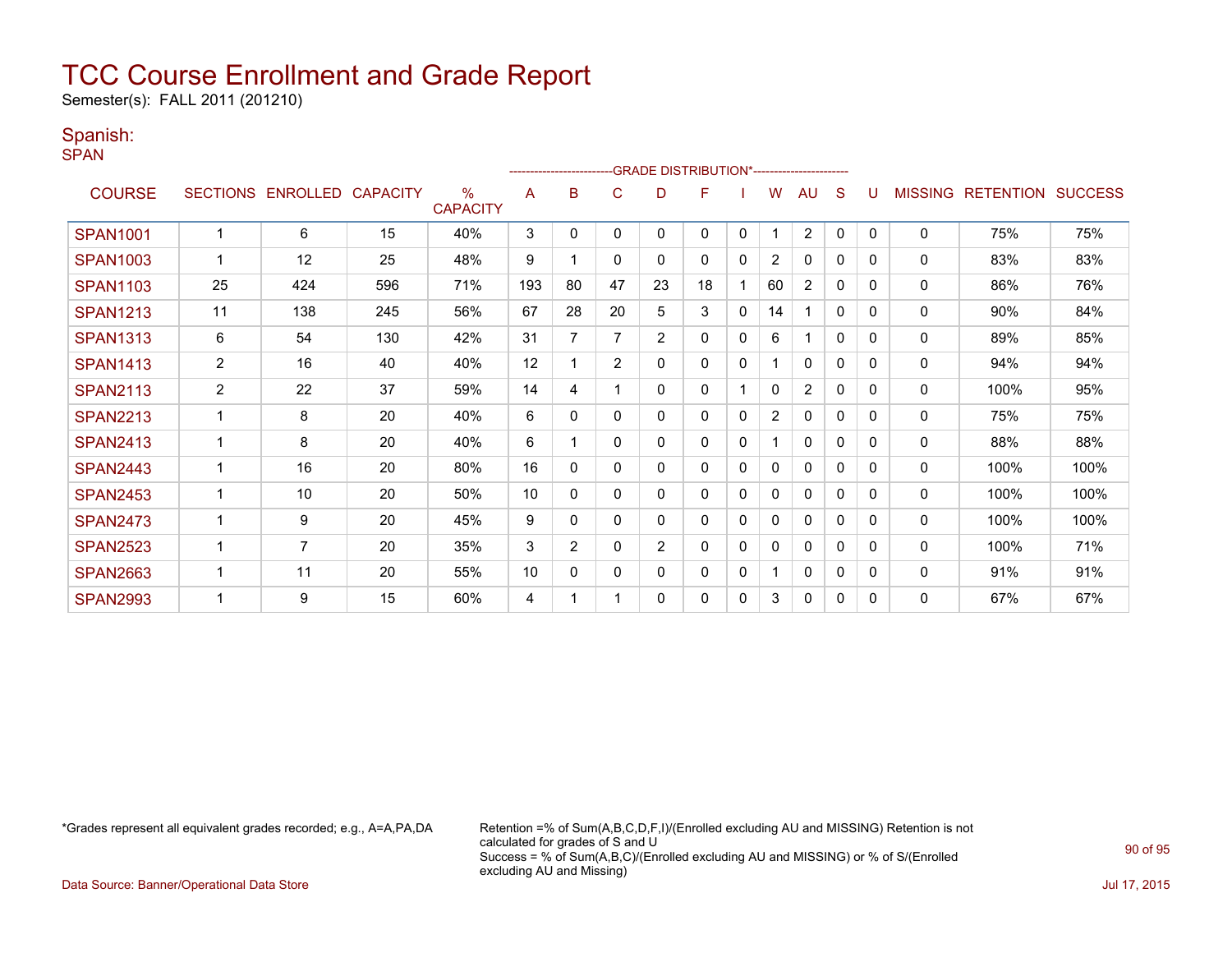Semester(s): FALL 2011 (201210)

#### Speech:

SPCH

|                 |    |                            |       |                      |     | -------------------------GRADE DISTRIBUTION*----------------------- |     |              |    |              |                   |              |   |   |   |                   |                |
|-----------------|----|----------------------------|-------|----------------------|-----|---------------------------------------------------------------------|-----|--------------|----|--------------|-------------------|--------------|---|---|---|-------------------|----------------|
| <b>COURSE</b>   |    | SECTIONS ENROLLED CAPACITY |       | ℅<br><b>CAPACITY</b> | A   | B                                                                   | C   | D            | F. |              | W                 | AU.          | S |   |   | MISSING RETENTION | <b>SUCCESS</b> |
| <b>SPCH1013</b> |    | 8                          | 25    | 32%                  | 4   |                                                                     | 0   | 0            |    | 0            |                   | $\mathbf{0}$ | 0 |   |   | 75%               | 62%            |
| <b>SPCH1113</b> | 55 | 1,015                      | 1,416 | 72%                  | 395 | 270                                                                 | 101 | 44           | 89 | 0            | 116               | $\mathbf{0}$ | 0 |   | 0 | 89%               | 75%            |
| <b>SPCH2053</b> | 3  | 39                         | 100   | 39%                  | 11  | 3                                                                   | 3   | 3            |    | 0            | $12 \overline{ }$ | $\mathbf{0}$ | 0 |   | 0 | 69%               | 44%            |
| <b>SPCH2103</b> | 3  | 44                         | 85    | 52%                  | 8   | 9                                                                   | 8   | 3            | 8  | 0            | 8                 | $\mathbf{0}$ | 0 |   | 0 | 82%               | 57%            |
| <b>SPCH2333</b> | 2  |                            | 50    | 14%                  | 4   |                                                                     | 0   | 0            | 0  | $\mathbf{0}$ | 2                 | $\mathbf{0}$ | 0 |   | 0 | 71%               | 71%            |
| <b>SPCH2343</b> | 2  | 2                          | 40    | 5%                   |     |                                                                     |     | 0            | 0  | $\mathbf{0}$ | $\Omega$          | $\mathbf{0}$ | 0 |   | 0 | 100%              | 100%           |
| <b>SPCH2351</b> |    | 2                          | 20    | 10%                  | 0   |                                                                     |     | $\mathbf{0}$ | 0  | 0            |                   | 0            | 0 | 0 | 0 | 50%               | 50%            |

\*Grades represent all equivalent grades recorded; e.g., A=A,PA,DA Retention =% of Sum(A,B,C,D,F,I)/(Enrolled excluding AU and MISSING) Retention is not calculated for grades of S and U Success = % of Sum(A,B,C)/(Enrolled excluding AU and MISSING) or % of S/(Enrolled excluding AU and Missing)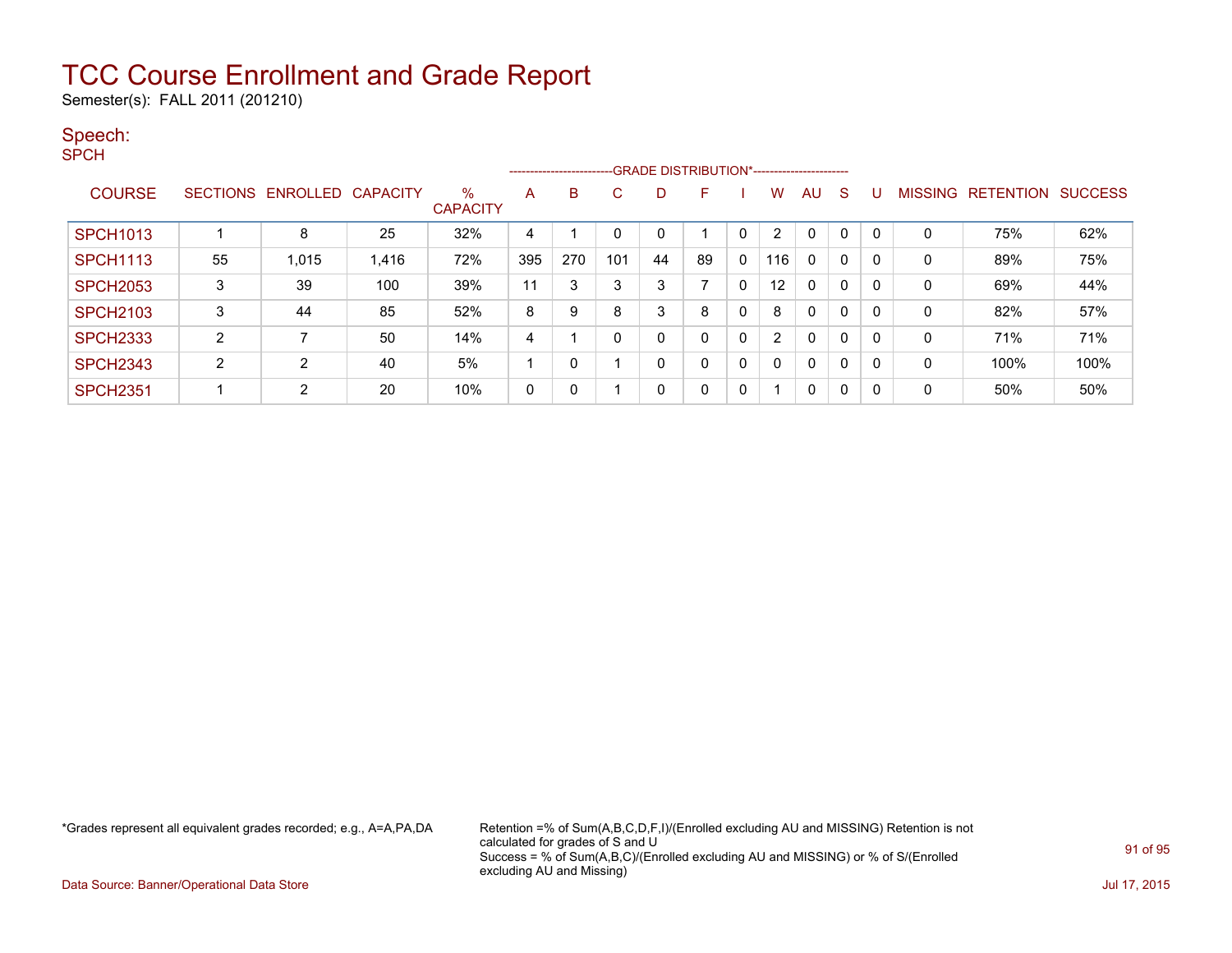Semester(s): FALL 2011 (201210)

### Surgical Technology:

**SRGT** 

|                 |                   |                 |                         |                |                |   | -------------------------GRADE                DISTRIBUTION*--------------------- |   |   |              |              |              |          |                |                  |                |
|-----------------|-------------------|-----------------|-------------------------|----------------|----------------|---|----------------------------------------------------------------------------------|---|---|--------------|--------------|--------------|----------|----------------|------------------|----------------|
| <b>COURSE</b>   | SECTIONS ENROLLED | <b>CAPACITY</b> | $\%$<br><b>CAPACITY</b> | A              | B              | C | D                                                                                | F |   | w            | AU           | S            | U        | <b>MISSING</b> | <b>RETENTION</b> | <b>SUCCESS</b> |
| <b>SRGT1102</b> | 8                 | $\mathbf 0$     |                         | 8              | 0              | 0 | 0                                                                                | 0 | 0 | $\mathbf{0}$ | $\mathbf{0}$ | 0            | 0        | 0              | 100%             | 100%           |
| <b>SRGT1112</b> | 8                 | $\mathbf 0$     |                         | 7              |                | 0 | 0                                                                                | 0 | 0 | 0            | $\mathbf{0}$ | 0            | 0        | 0              | 100%             | 100%           |
| <b>SRGT1124</b> | $\overline{2}$    | $\mathbf 0$     |                         | $\overline{2}$ | 0              | 0 | 0                                                                                | 0 | 0 | $\mathbf{0}$ | 0            | $\Omega$     | 0        | 0              | 100%             | 100%           |
| <b>SRGT1211</b> | 7                 | 0               |                         | 6              |                | 0 | 0                                                                                | 0 | 0 | 0            | 0            | 0            | 0        | 0              | 100%             | 100%           |
| <b>SRGT1222</b> | 8                 | $\mathbf 0$     |                         | 6              | $\overline{2}$ | 0 | 0                                                                                | 0 | 0 | 0            | $\mathbf{0}$ | $\Omega$     | 0        | 0              | 100%             | 100%           |
| <b>SRGT1333</b> | 8                 | $\mathbf 0$     |                         | 7              |                | 0 | 0                                                                                | 0 | 0 | $\mathbf{0}$ | $\mathbf{0}$ | $\mathbf{0}$ | $\Omega$ | $\mathbf 0$    | 100%             | 100%           |
| <b>SRGT1341</b> | 8                 | 0               |                         | 8              | 0              | 0 | 0                                                                                | 0 | 0 | 0            | 0            | 0            | $\Omega$ | 0              | 100%             | 100%           |
| <b>SRGT2221</b> | 8                 | $\mathbf 0$     |                         | 6              |                |   | 0                                                                                | 0 | 0 | $\mathbf{0}$ | 0            | 0            | 0        | $\mathbf 0$    | 100%             | 100%           |
| <b>SRGT2312</b> | 8                 | 0               |                         | 6              | $\overline{2}$ | 0 | 0                                                                                | 0 | 0 | $\Omega$     | $\mathbf{0}$ | $\mathbf 0$  | $\Omega$ | 0              | 100%             | 100%           |
| <b>SRGT2332</b> | $\overline{2}$    | 0               |                         | $\overline{2}$ | 0              | 0 | 0                                                                                | 0 | 0 | 0            | 0            | 0            | $\Omega$ | 0              | 100%             | 100%           |
| <b>SRGT2434</b> | $\overline{2}$    | $\mathbf 0$     |                         | 2              | $\Omega$       | 0 | 0                                                                                | 0 | 0 | $\mathbf{0}$ | $\Omega$     | $\Omega$     | 0        | 0              | 100%             | 100%           |
| <b>SRGT2442</b> | 9                 | $\mathbf 0$     |                         | 5              | 4              | 0 | 0                                                                                | 0 | 0 | 0            | 0            | 0            | $\Omega$ | 0              | 100%             | 100%           |

\*Grades represent all equivalent grades recorded; e.g., A=A,PA,DA Retention =% of Sum(A,B,C,D,F,I)/(Enrolled excluding AU and MISSING) Retention is not calculated for grades of S and U Success = % of Sum(A,B,C)/(Enrolled excluding AU and MISSING) or % of S/(Enrolled excluding AU and Missing)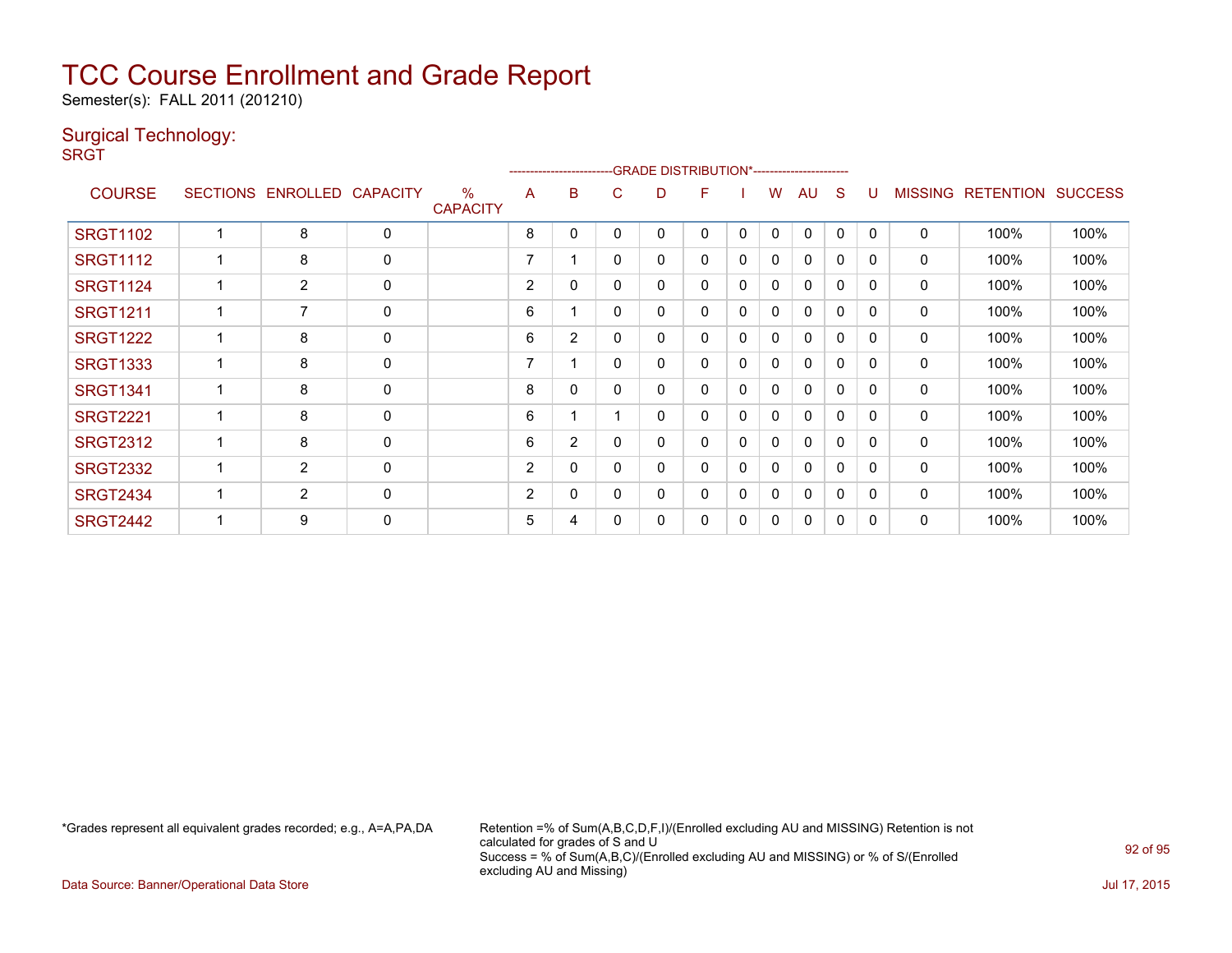Semester(s): FALL 2011 (201210)

### Surveying Technology:

SURV

|                 |                            |    |                      |    | -------------------------- | -GRADE DISTRIBUTION*----------------------- |  |          |      |     |   |   |                           |     |
|-----------------|----------------------------|----|----------------------|----|----------------------------|---------------------------------------------|--|----------|------|-----|---|---|---------------------------|-----|
| <b>COURSE</b>   | SECTIONS ENROLLED CAPACITY |    | %<br><b>CAPACITY</b> | А  | в                          |                                             |  |          | W AU | - S | U |   | MISSING RETENTION SUCCESS |     |
| <b>SURV1324</b> |                            | 24 | 46%                  | 10 |                            |                                             |  | $\Omega$ |      |     |   | 0 | 100%                      | 91% |
| <b>SURV2363</b> |                            | 20 | 30%                  | r  |                            |                                             |  | 0        |      |     |   | 0 | 100%                      | 83% |

\*Grades represent all equivalent grades recorded; e.g., A=A,PA,DA Retention =% of Sum(A,B,C,D,F,I)/(Enrolled excluding AU and MISSING) Retention is not calculated for grades of S and U Success = % of Sum(A,B,C)/(Enrolled excluding AU and MISSING) or % of S/(Enrolled excluding AU and Missing)

Data Source: Banner/Operational Data Store Jul 17, 2015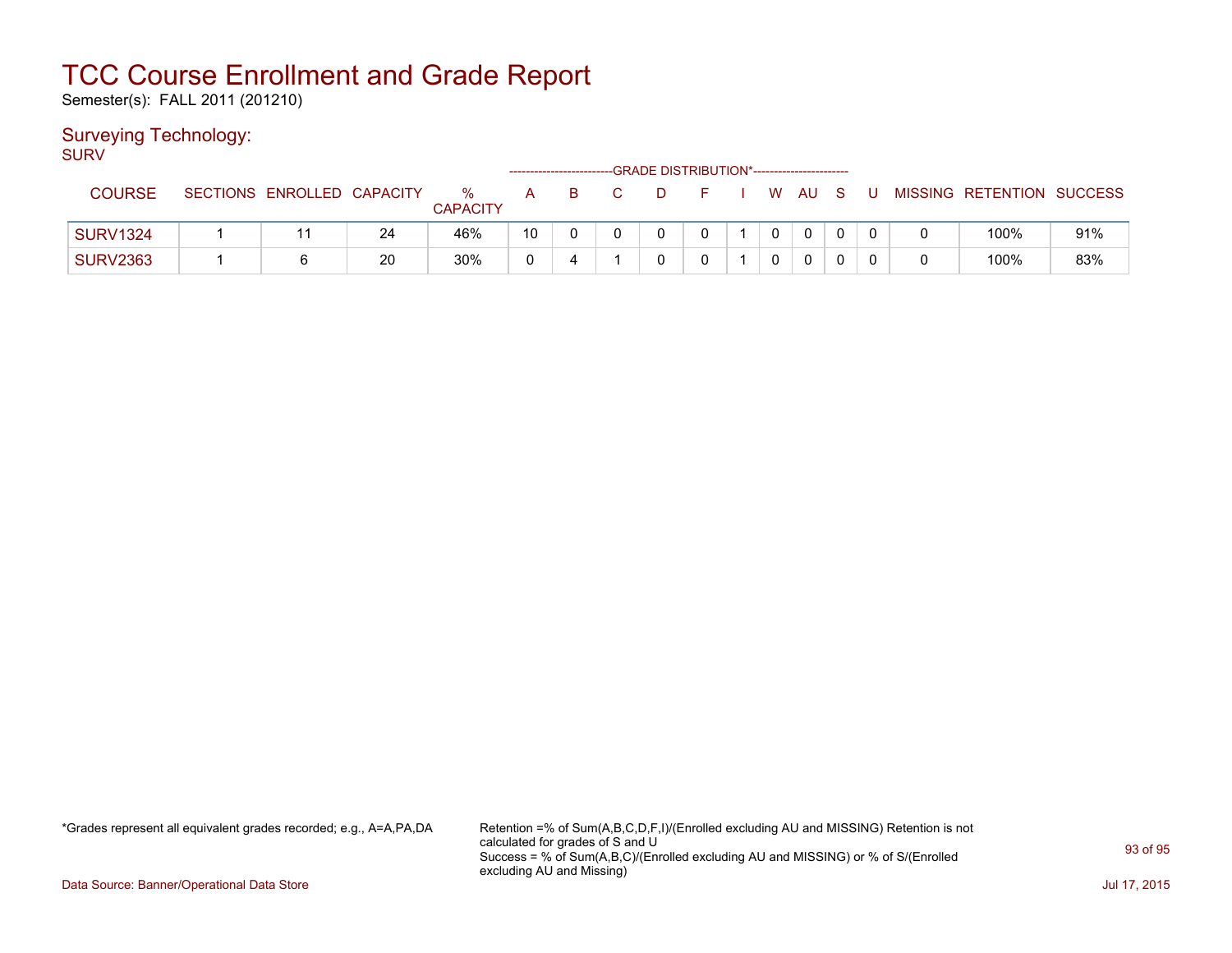Semester(s): FALL 2011 (201210)

#### Theatre:

THEA

|                 |                |                   |                 |                                  |    |                |                | -------------------------GRADE                DISTRIBUTION*--------------------- |   |              |                |              |              |          |                |                   |      |
|-----------------|----------------|-------------------|-----------------|----------------------------------|----|----------------|----------------|----------------------------------------------------------------------------------|---|--------------|----------------|--------------|--------------|----------|----------------|-------------------|------|
| <b>COURSE</b>   |                | SECTIONS ENROLLED | <b>CAPACITY</b> | $\frac{0}{0}$<br><b>CAPACITY</b> | A  | B              | C              | D                                                                                | F |              | W              | <b>AU</b>    | S            | U        | <b>MISSING</b> | RETENTION SUCCESS |      |
| <b>THEA1033</b> |                | 17                | 16              | 106%                             | 6  | 4              | 4              | 0                                                                                | 0 | $\mathbf{0}$ | 3              | 0            | 0            | $\Omega$ | $\mathbf 0$    | 82%               | 82%  |
| <b>THEA1053</b> | $\overline{2}$ | 37                | 40              | 92%                              | 13 | 6              |                | 5                                                                                | 5 | 0            |                | 0            | 0            | $\Omega$ | 0              | 97%               | 70%  |
| <b>THEA1093</b> | 3              | 48                | 59              | 81%                              | 18 | 13             | 5              | 3                                                                                | 6 | $\Omega$     | 3              | $\mathbf{0}$ | $\Omega$     | $\Omega$ | 0              | 94%               | 75%  |
| <b>THEA1123</b> |                | 8                 | 8               | 100%                             | 4  |                | 3              | 0                                                                                | 0 | 0            | 0              | $\Omega$     | $\mathbf{0}$ | 0        | 0              | 100%              | 100% |
| <b>THEA1133</b> |                | 20                | 20              | 100%                             | 11 | 3              | 3              | 0                                                                                |   | $\Omega$     | $\overline{2}$ | 0            | 0            | $\Omega$ | 0              | 90%               | 85%  |
| <b>THEA1241</b> | 1              |                   | -1              | 100%                             | 0  | 0              | 0              | 0                                                                                | 1 | $\mathbf{0}$ | 0              | 0            | 0            | $\Omega$ | 0              | 100%              | 0%   |
| <b>THEA1242</b> | $\mathbf 1$    | 4                 | 4               | 100%                             | 0  | $\overline{2}$ |                | 0                                                                                | 0 | $\mathbf{0}$ |                | $\Omega$     | $\mathbf 0$  | $\Omega$ | 0              | 75%               | 75%  |
| <b>THEA2013</b> |                | 14                | 15              | 93%                              | 9  | $\overline{2}$ |                |                                                                                  | 0 | $\mathbf{0}$ |                | $\mathbf{0}$ | 0            | 0        | 0              | 93%               | 86%  |
| <b>THEA2063</b> |                | 13                | 20              | 65%                              | 5  | 4              | 3              | 0                                                                                | 0 | $\mathbf{0}$ |                | $\Omega$     | $\Omega$     | $\Omega$ | 0              | 92%               | 92%  |
| <b>THEA2253</b> | 1              | 5                 | 25              | 20%                              | 4  | 0              |                | 0                                                                                | 0 | 0            | 0              | $\mathbf{0}$ | $\mathbf{0}$ | $\Omega$ | 0              | 100%              | 100% |
| <b>THEA2273</b> |                |                   | 5               | 20%                              |    | 0              | 0              | 0                                                                                | 0 | 0            | 0              | 0            | 0            | 0        | 0              | 100%              | 100% |
| <b>THEA2313</b> | 1              | 6                 | 20              | 30%                              | 2  | $\overline{2}$ | $\overline{2}$ | 0                                                                                | 0 | $\mathbf{0}$ | $\Omega$       | 0            | 0            | $\Omega$ | 0              | 100%              | 100% |
| <b>THEA2333</b> | 1              | 9                 | 18              | 50%                              | 7  | 0              |                | 0                                                                                | 1 | $\mathbf{0}$ | $\Omega$       | $\mathbf{0}$ | $\mathbf{0}$ | 0        | 0              | 100%              | 89%  |
| <b>THEA2453</b> |                | 7                 | 8               | 88%                              | 3  | 3              |                | 0                                                                                | 0 | 0            | 0              | 0            | 0            | $\Omega$ | 0              | 100%              | 100% |

\*Grades represent all equivalent grades recorded; e.g., A=A,PA,DA Retention =% of Sum(A,B,C,D,F,I)/(Enrolled excluding AU and MISSING) Retention is not calculated for grades of S and U Success = % of Sum(A,B,C)/(Enrolled excluding AU and MISSING) or % of S/(Enrolled excluding AU and Missing)

Data Source: Banner/Operational Data Store Jul 17, 2015